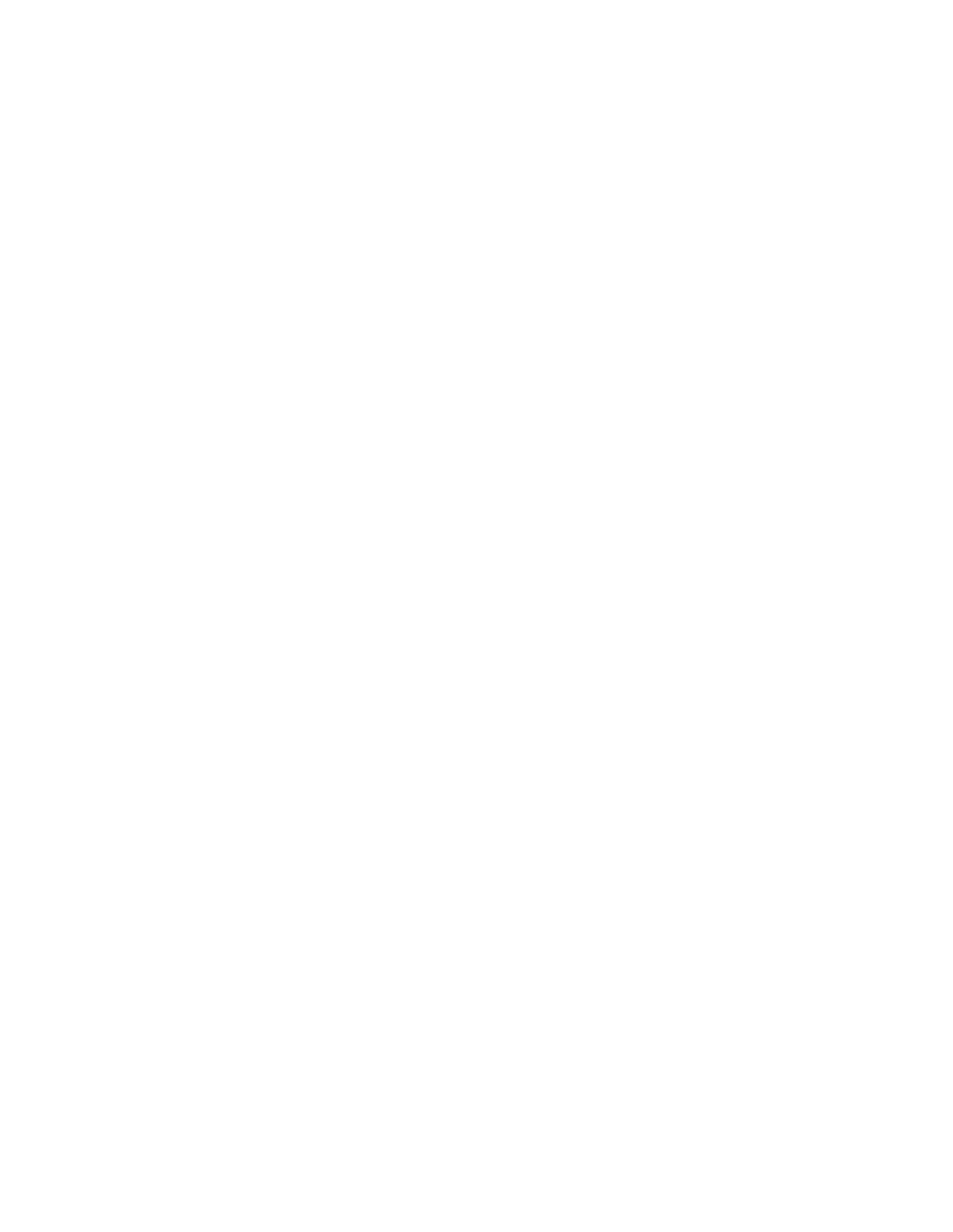## **TABLE OF CONTENTS:**

|                | 1 Preface<br>1.1 | $\mathbf{1}$<br>$\mathbf{1}$                                          |
|----------------|------------------|-----------------------------------------------------------------------|
|                | 1.2              | $\overline{c}$                                                        |
|                | 1.3              | 3                                                                     |
|                | 1.4              | $\overline{4}$                                                        |
|                | 1.5              | 5                                                                     |
|                |                  |                                                                       |
| $\overline{2}$ |                  | 7<br>The system maintenance information                               |
|                | 2.1              | 9                                                                     |
|                | 2.2              | 11                                                                    |
|                | 2.3              | 12                                                                    |
|                | 2.4              | 24                                                                    |
|                | 2.5              | 26                                                                    |
|                | 2.6              | 31                                                                    |
|                | 2.7              | 34                                                                    |
|                | 2.8              | 35                                                                    |
|                | 2.9              | 38                                                                    |
|                | 2.10             | 41                                                                    |
|                | 2.11             | 43                                                                    |
|                | 2.12             | 46                                                                    |
|                | 2.13             | 48                                                                    |
|                | 2.14             | 49                                                                    |
|                | 2.15             | 55                                                                    |
|                | 2.16             | 56                                                                    |
|                | 2.17             | 58                                                                    |
|                | 2.18             | 59                                                                    |
|                | 2.19             | 62                                                                    |
|                | 2.20             | 64                                                                    |
|                | 2.21             | 65                                                                    |
|                | 2.22             | 66                                                                    |
|                | 2.23             | 72                                                                    |
|                | 2.24             | 79                                                                    |
|                | 2.25             | 82                                                                    |
|                | 2.26             | 84                                                                    |
|                | 2.27             | 85                                                                    |
|                | 2.28             | 88                                                                    |
|                | 2.29             | 89                                                                    |
|                | 2.30             | 91                                                                    |
|                | 2.31             | Replacing the disk array controller (DAC)/updating the firmware<br>93 |
|                | 2.32             | 95                                                                    |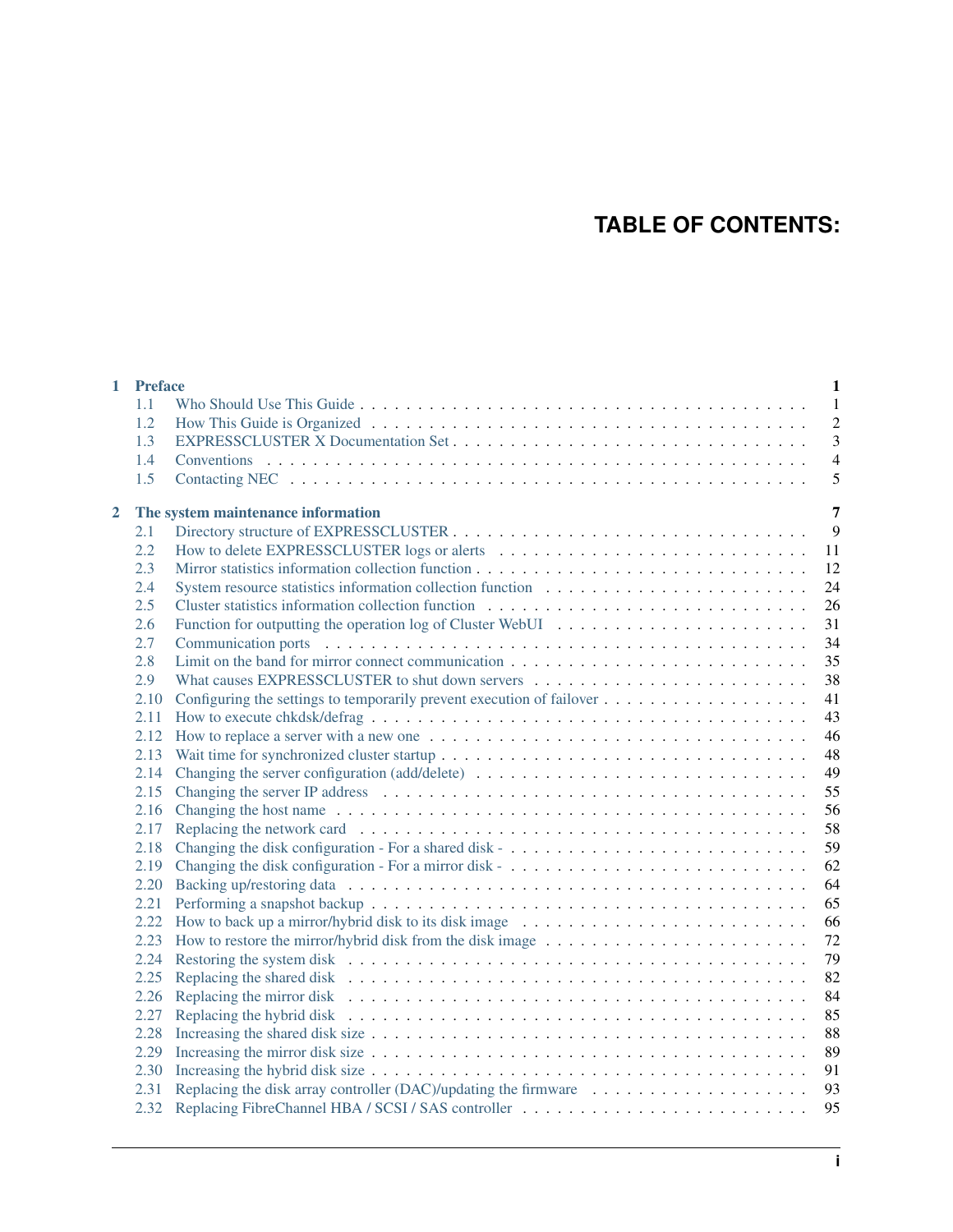| <b>4</b> Revision History |    |
|---------------------------|----|
| 3 Legal Notice            | 99 |
|                           |    |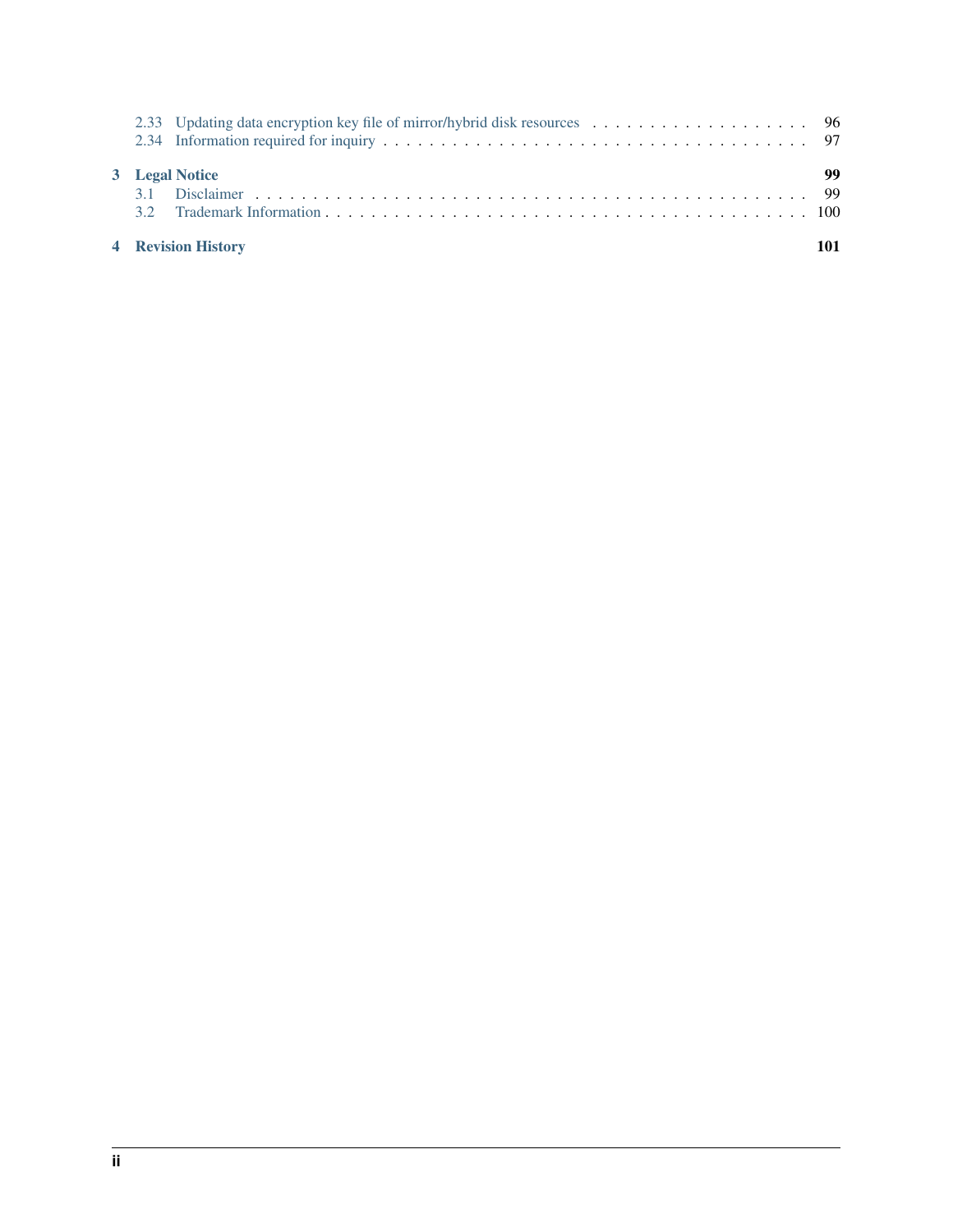### **CHAPTER**

**ONE**

## **PREFACE**

## <span id="page-4-1"></span><span id="page-4-0"></span>**1.1 Who Should Use This Guide**

The EXPRESSCLUSTER X Maintenance Guide describes maintenance-related information, intended for administrators. See this guide for information required for operating the cluster.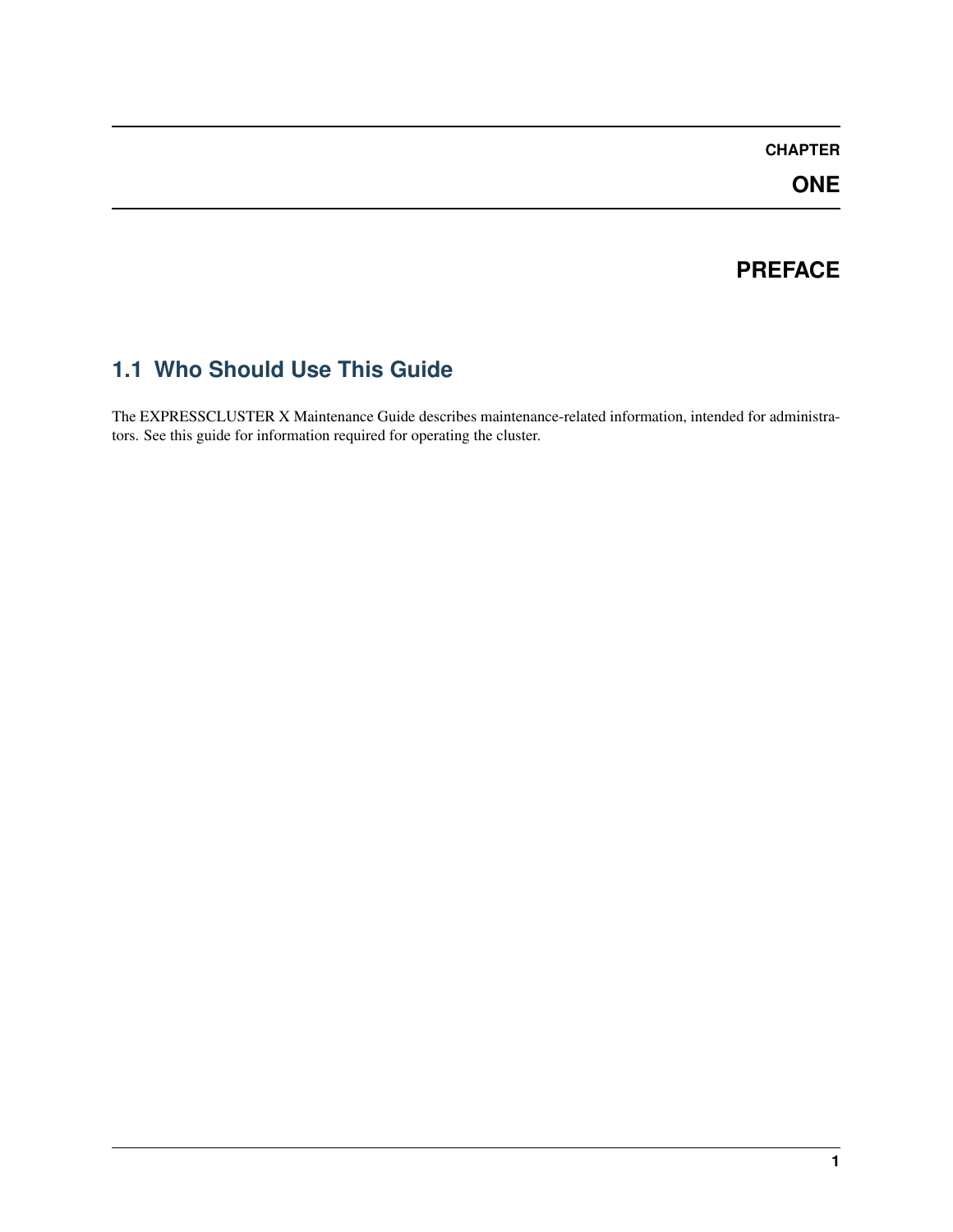## <span id="page-5-0"></span>**1.2 How This Guide is Organized**

• [2.](#page-10-0) *[The system maintenance information](#page-10-0)*: Provides maintenance information for EXPRESSCLUSTER.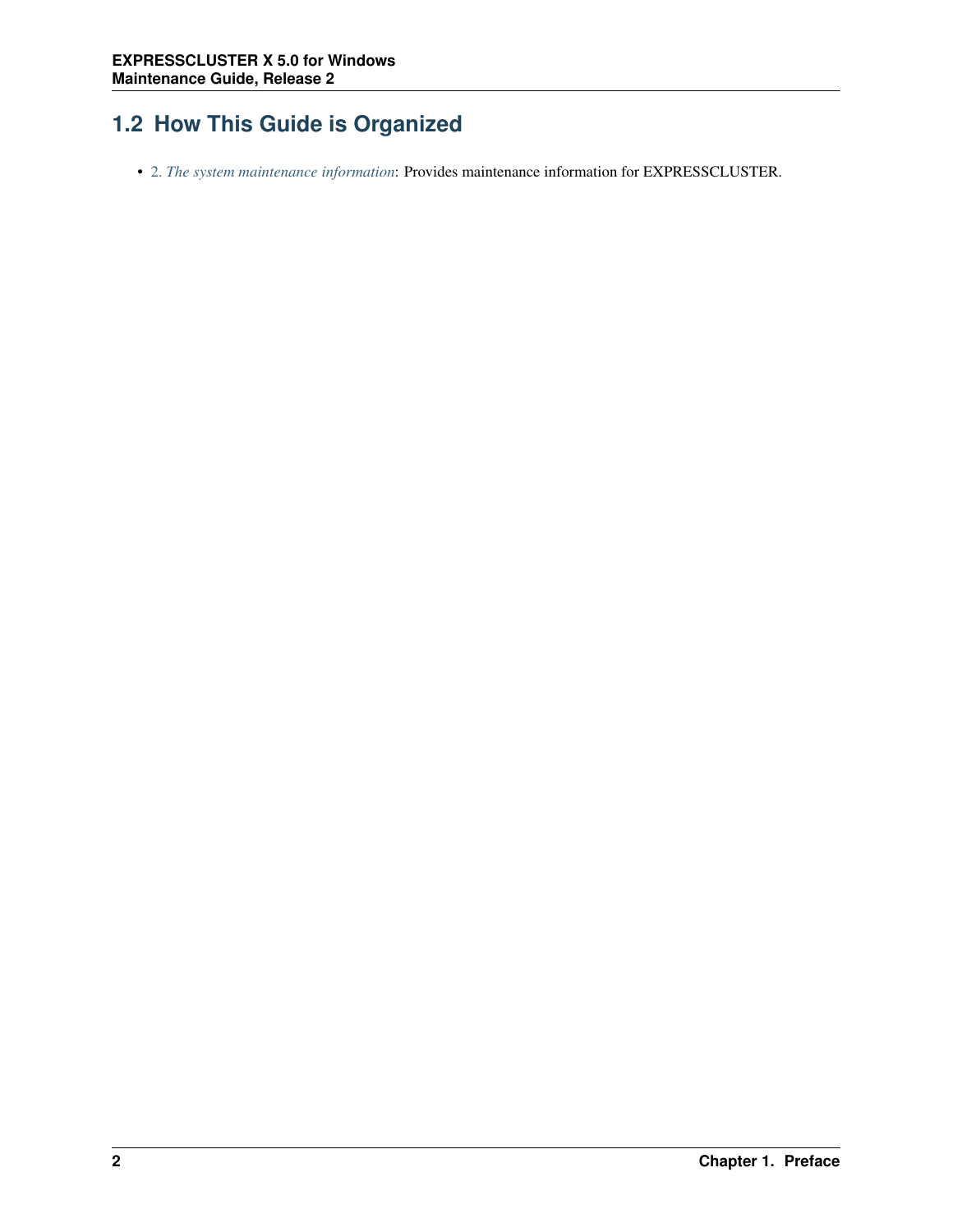## <span id="page-6-0"></span>**1.3 EXPRESSCLUSTER X Documentation Set**

The EXPRESSCLUSTER X manuals consist of the following four guides. The title and purpose of each guide is described below:

#### Getting Started Guide

This guide is intended for all users. The guide covers topics such as product overview, system requirements, and known problems.

### Installation and Configuration Guide

This guide is intended for system engineers and administrators who want to build, operate, and maintain a cluster system. Instructions for designing, installing, and configuring a cluster system with EXPRESS-CLUSTER are covered in this guide.

### Reference Guide

This guide is intended for system administrators. The guide covers topics such as how to operate EX-PRESSCLUSTER, function of each module and troubleshooting. The guide is supplement to the "Installation and Configuration Guide".

### Maintenance Guide

This guide is intended for administrators and for system administrators who want to build, operate, and maintain EXPRESSCLUSTER-based cluster systems. The guide describes maintenance-related topics for EXPRESSCLUSTER.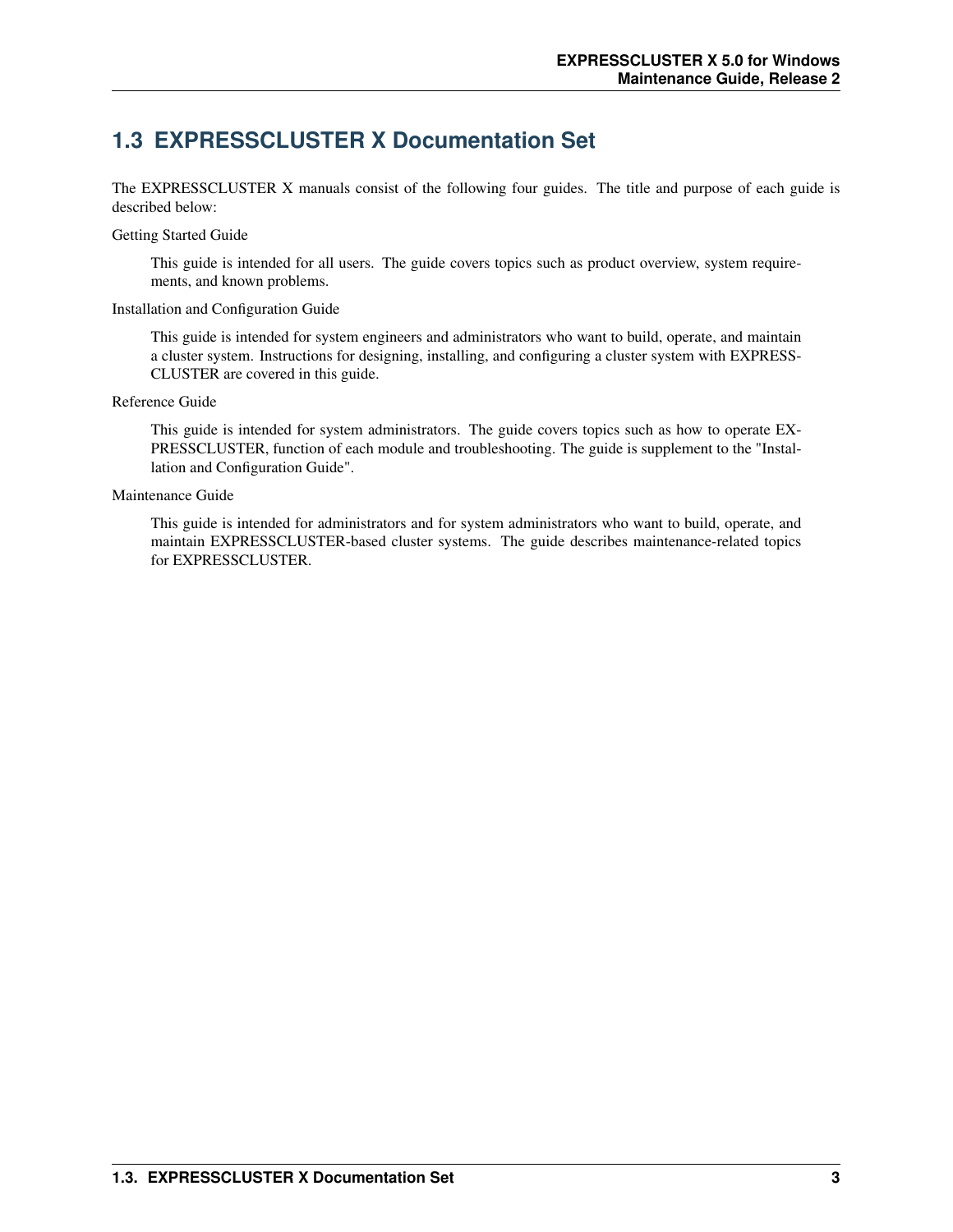## <span id="page-7-0"></span>**1.4 Conventions**

In this guide, Note, Important, See also are used as follows:

Note: Used when the information given is important, but not related to the data loss and damage to the system and machine.

Important: Used when the information given is necessary to avoid the data loss and damage to the system and machine.

### See also:

Used to describe the location of the information given at the reference destination.

The following conventions are used in this guide.

| Convention                        | Usage                                  | Example                       |
|-----------------------------------|----------------------------------------|-------------------------------|
| <b>Bold</b>                       | Indicates graphical objects, such as   |                               |
|                                   | fields, list boxes, menu selections,   | In User Name, type your name. |
|                                   | buttons, labels, icons, etc.           | On the File menu, click Open  |
|                                   |                                        | Database.                     |
|                                   |                                        |                               |
| Angled bracket within the command | Indicates that the value specified in- | clpstat $-s$ [-h              |
| line                              | side of the angled bracket can be      | host name]                    |
|                                   | omitted.                               |                               |
| Monospace                         | Indicates path names, commands,        | c:\Program files\             |
|                                   | system output (message, prompt,        | EXPRESSCLUSTER                |
|                                   | etc), directory, file names, functions |                               |
|                                   | and parameters.                        |                               |
| bold                              | Indicates the value that a user actu-  |                               |
|                                   | ally enters from a command line.       | Enter the following:          |
|                                   |                                        | clpcl -s -a                   |
|                                   |                                        |                               |
|                                   | Indicates that users should replace    | clpstat $-s$ [-h              |
| italic                            | italicized part with values that they  | host name]                    |
|                                   | are actually working with.             |                               |



In the figures of this guide, this icon represents EXPRESSCLUSTER.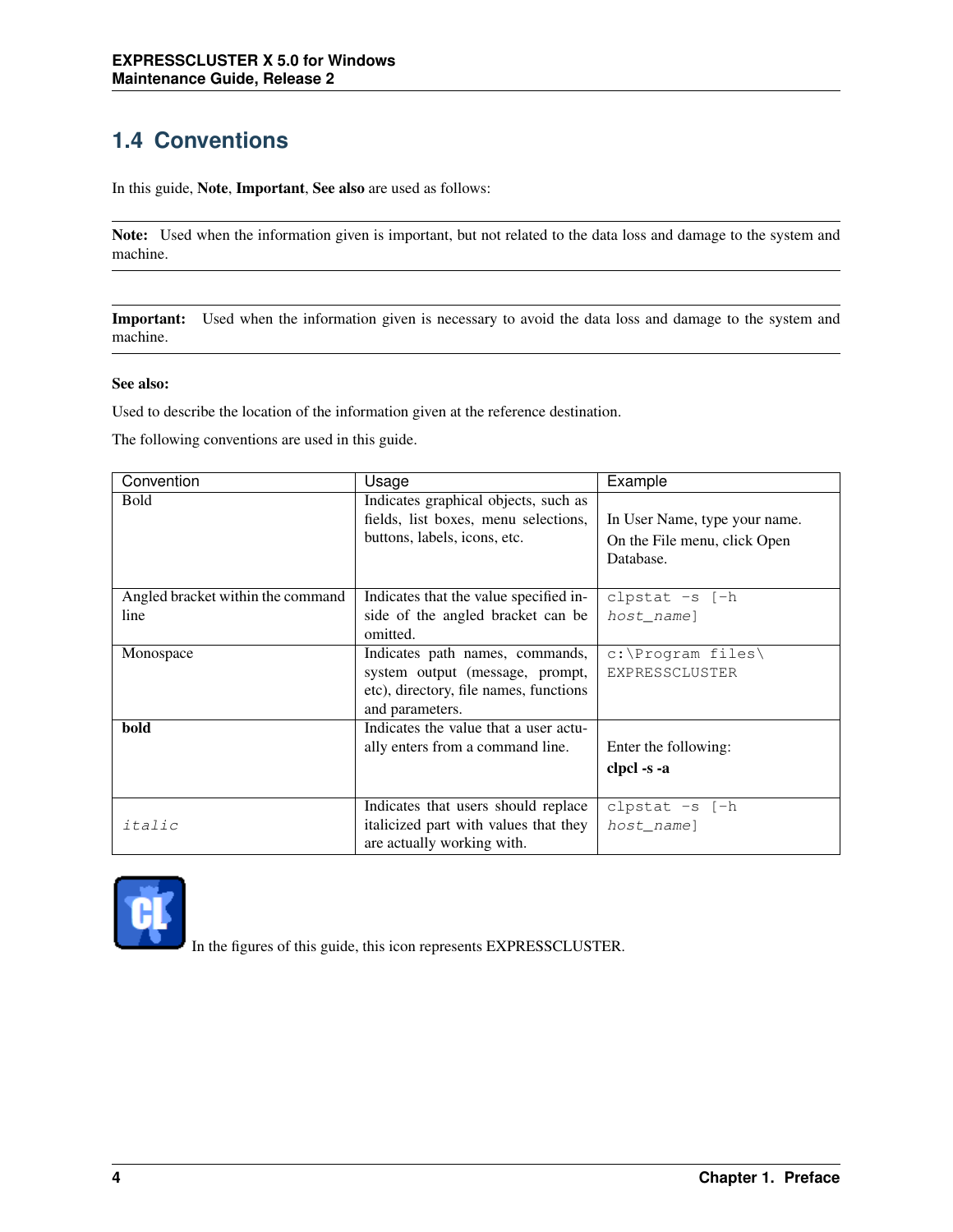## <span id="page-8-0"></span>**1.5 Contacting NEC**

For the latest product information, visit our website below:

<https://www.nec.com/global/prod/expresscluster/>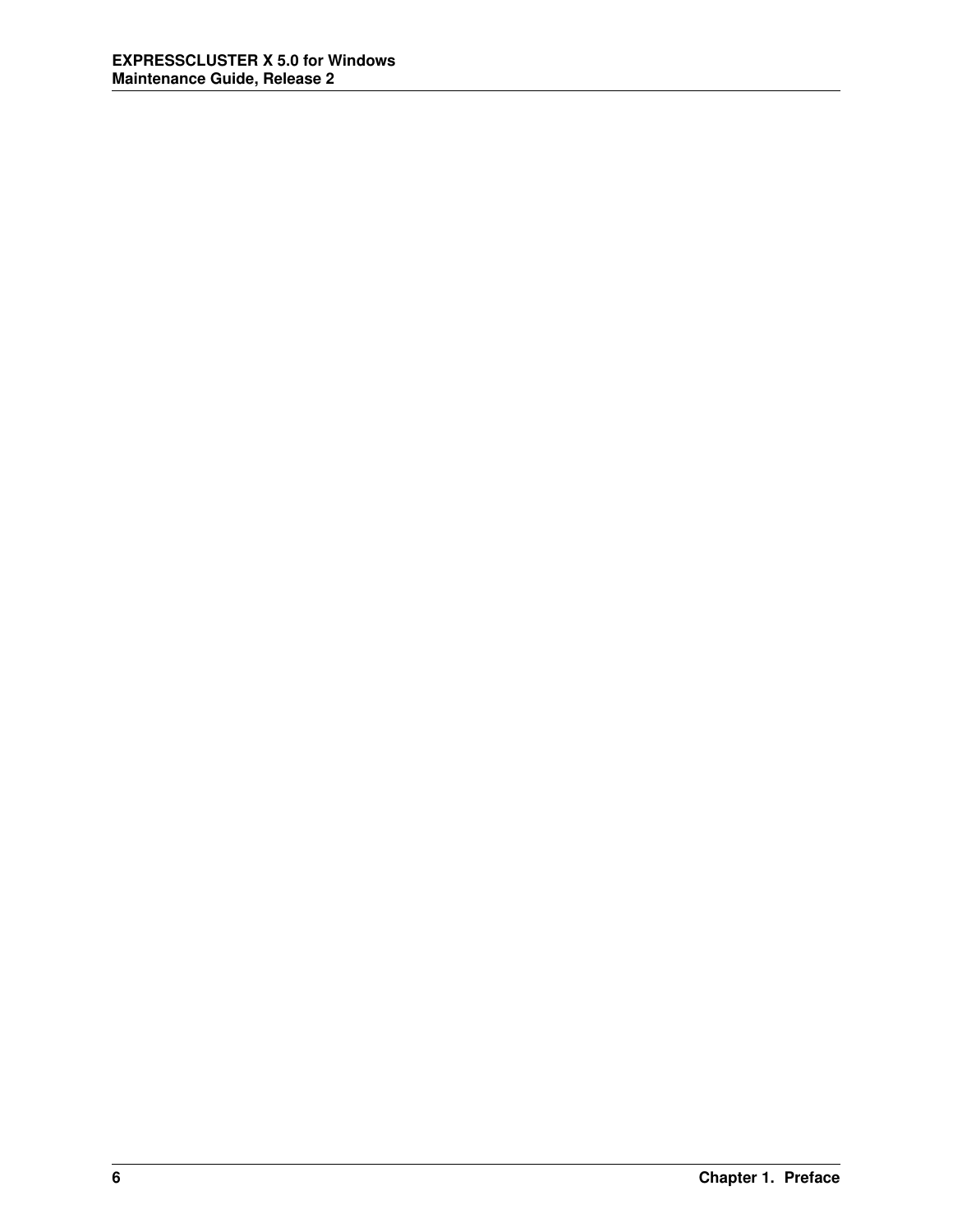### **CHAPTER**

## **THE SYSTEM MAINTENANCE INFORMATION**

<span id="page-10-0"></span>This chapter provides information you need for maintenance of your EXPRESSCLUSTER system. Resources to be managed are described in detail.

This chapter covers:

- [2.1.](#page-12-0) *[Directory structure of EXPRESSCLUSTER](#page-12-0)*
- [2.2.](#page-14-0) *[How to delete EXPRESSCLUSTER logs or alerts](#page-14-0)*
- [2.3.](#page-15-0) *[Mirror statistics information collection function](#page-15-0)*
- [2.4.](#page-27-0) *[System resource statistics information collection function](#page-27-0)*
- [2.5.](#page-29-0) *[Cluster statistics information collection function](#page-29-0)*
- [2.6.](#page-34-0) *[Function for outputting the operation log of Cluster WebUI](#page-34-0)*
- [2.7.](#page-37-0) *[Communication ports](#page-37-0)*
- [2.8.](#page-38-0) *[Limit on the band for mirror connect communication](#page-38-0)*
- [2.8.2.](#page-39-0) *[Procedure for suspending or releasing the limit on the band for mirror connect communication](#page-39-0)*
- [2.10.](#page-44-0) *[Configuring the settings to temporarily prevent execution of failover](#page-44-0)*
- [2.11.](#page-46-0) *[How to execute chkdsk/defrag](#page-46-0)*
- [2.12.](#page-49-0) *[How to replace a server with a new one](#page-49-0)*
- [2.13.](#page-51-0) *[Wait time for synchronized cluster startup](#page-51-0)*
- [2.14.](#page-52-0) *[Changing the server configuration \(add/delete\)](#page-52-0)*
- [2.15.](#page-58-0) *[Changing the server IP address](#page-58-0)*
- [2.16.](#page-59-0) *[Changing the host name](#page-59-0)*
- [2.17.](#page-61-0) *[Replacing the network card](#page-61-0)*
- [2.18.](#page-62-0) *[Changing the disk configuration For a shared disk -](#page-62-0)*
- [2.19.](#page-65-0) *[Changing the disk configuration For a mirror disk -](#page-65-0)*
- [2.20.](#page-67-0) *[Backing up/restoring data](#page-67-0)*
- [2.21.](#page-68-0) *[Performing a snapshot backup](#page-68-0)*
- [2.22.](#page-69-0) *[How to back up a mirror/hybrid disk to its disk image](#page-69-0)*
- [2.23.](#page-75-0) *[How to restore the mirror/hybrid disk from the disk image](#page-75-0)*
- [2.24.](#page-82-0) *[Restoring the system disk](#page-82-0)*
- [2.25.](#page-85-0) *[Replacing the shared disk](#page-85-0)*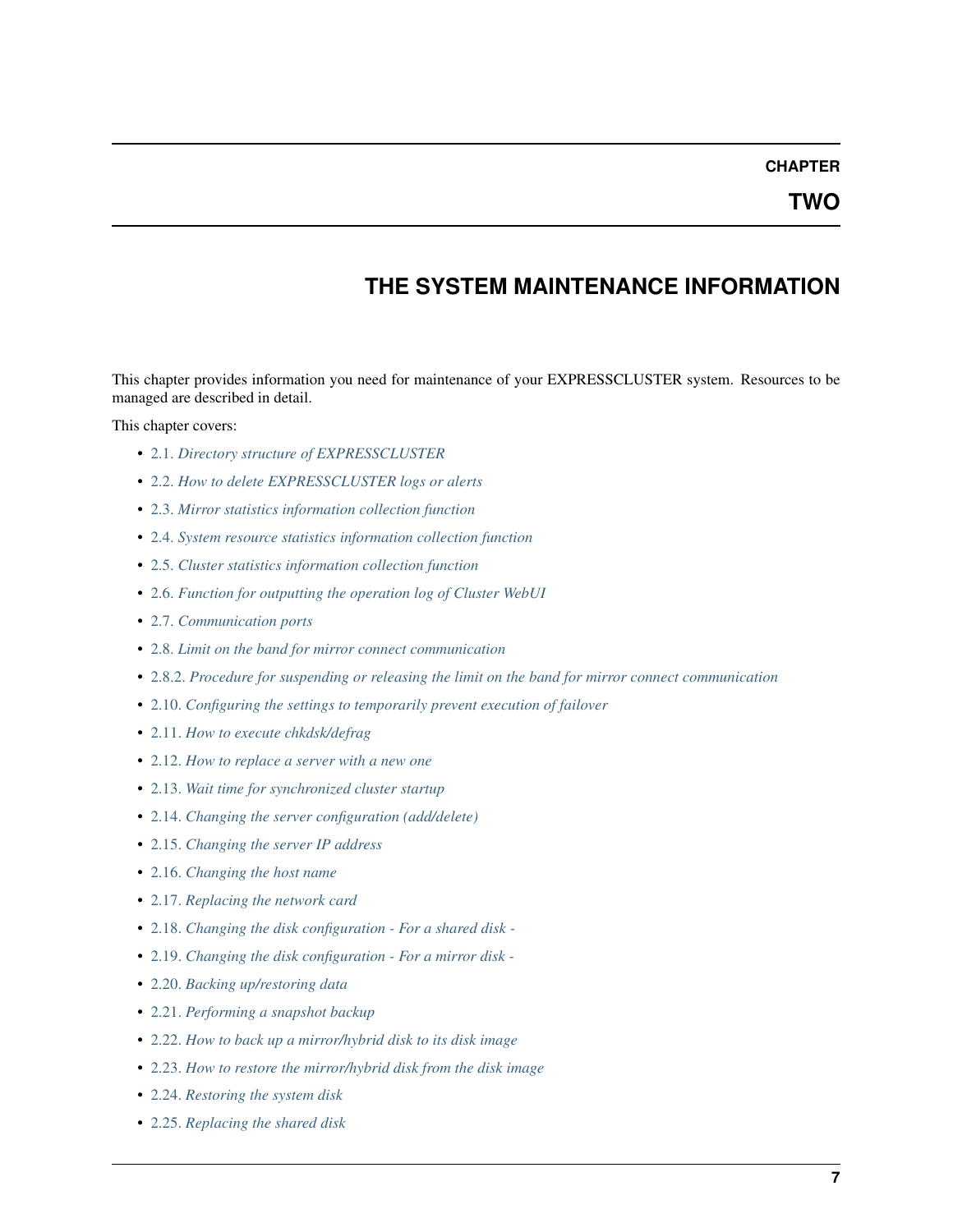- [2.26.](#page-87-0) *[Replacing the mirror disk](#page-87-0)*
- [2.27.](#page-88-0) *[Replacing the hybrid disk](#page-88-0)*
- [2.28.](#page-91-0) *[Increasing the shared disk size](#page-91-0)*
- [2.29.](#page-92-0) *[Increasing the mirror disk size](#page-92-0)*
- [2.30.](#page-94-0) *[Increasing the hybrid disk size](#page-94-0)*
- [2.31.](#page-96-0) *[Replacing the disk array controller \(DAC\)/updating the firmware](#page-96-0)*
- [2.32.](#page-98-0) *[Replacing FibreChannel HBA / SCSI / SAS controller](#page-98-0)*
- [2.33.](#page-99-0) *[Updating data encryption key file of mirror/hybrid disk resources](#page-99-0)*
- [2.34.](#page-100-0) *[Information required for inquiry](#page-100-0)*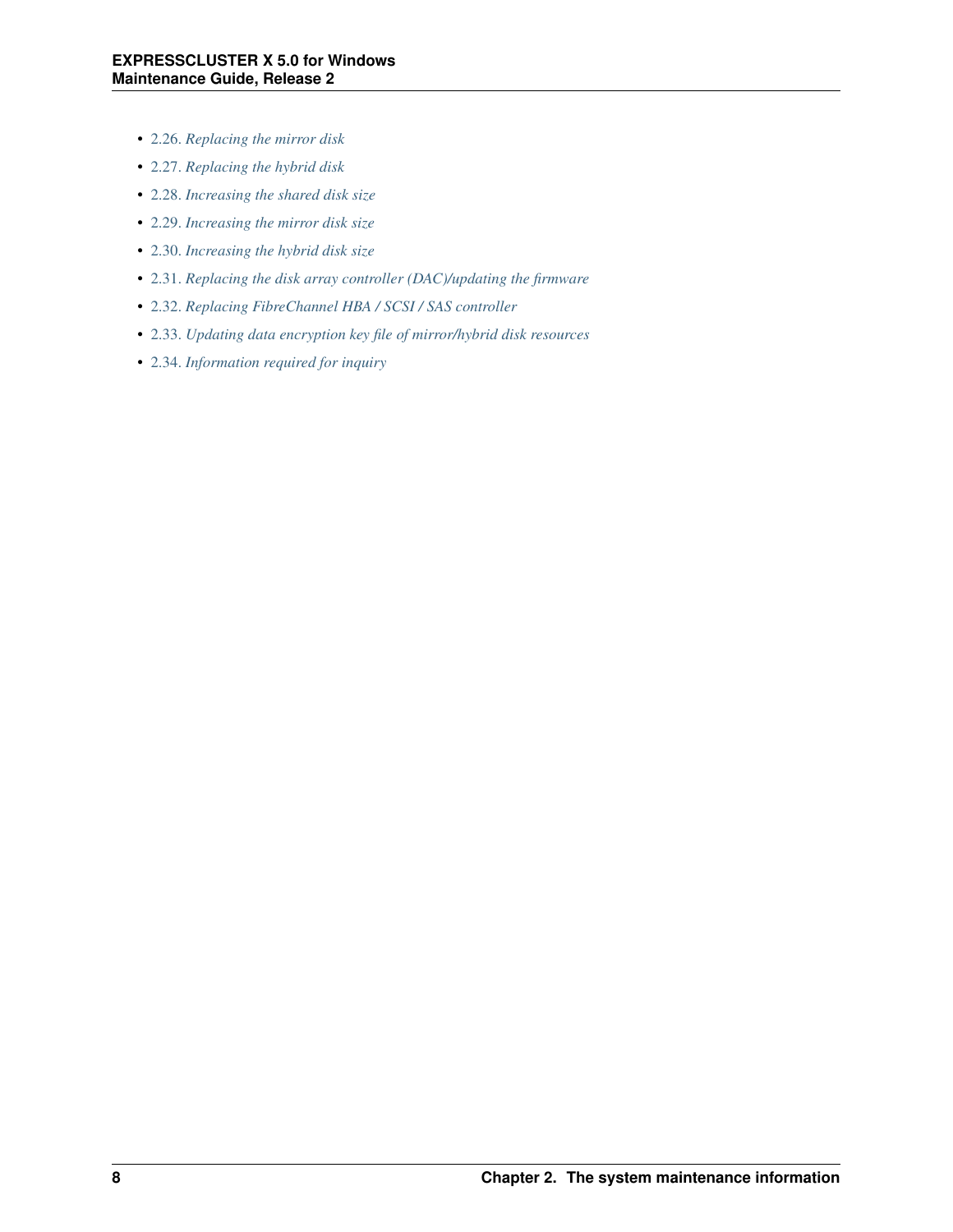## <span id="page-12-0"></span>**2.1 Directory structure of EXPRESSCLUSTER**

Note: You will find executable files and script files that are not described in "EXPRESSCLUSTER command reference" in the "Reference Guide" under the installation directory. Run these files only with EXPRESSCLUSTER. Any failures or troubles caused by executing them by using applications other than EXPRESSCLUSTER are not supported.



EXPRESSCLUSTER directories are structured as described below:

Fig. 2.1: Directory structure

- 1. Directory for alert synchronization This directory stores EXPRESSCLUSTER Alert Synchronization's modules and management files.
- 2. Directory for cluster modules This directory stores the EXPRESSCLUSTER Server's executable files and libraries.
- 3. Directory for cloud environment This directory stores script files for cloud environment.
- 4. Directory for cluster configuration data This directory stores the cluster configuration files and policy file of each module.
- 5. Directory for event logs This directory stores libraries that are related to the EXPRESSCLUSTER event logs.
- 6. Directory for HA products The directory stores binary files and setting files of Java Resource Agent and System Resource Agent.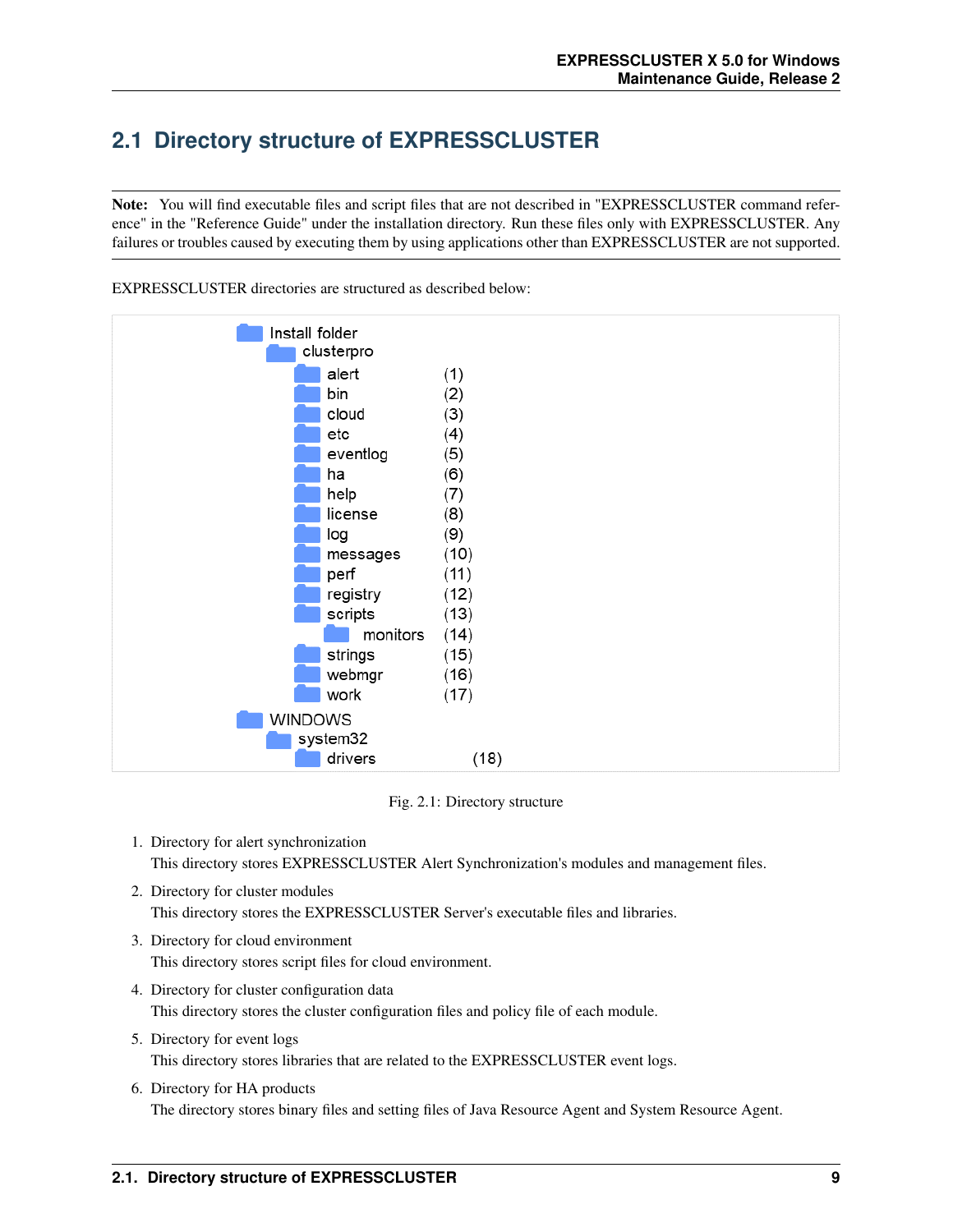- 7. Directory related to Help Not used now.
- 8. Directory for licenses This directory stores licenses for licensed products.
- 9. Directory for module logs This directory stores logs produced by each module.
- 10. Directory for report messages (alert, event log) This directory stores alert and event log messages reported by each module.
- 11. Directory for performance log This directory stores performance log of mirror or hybrid disk resources and system resource of OS.
- 12. Directory for the registry Not used now.
- 13. Directory for script resource scripts of group resources This directory stores script resource scripts of group resources.
- 14. Directory for the recovery script executed This directory stores the script executed when an error is detected in the group resource or monitor resource.
- 15. Directory for the string table This directory stores string tables used in EXPRESSCLUSTER.
- 16. Directory for the WebManager server and Cluster WebUI. This directory stores the WebManager server modules and management files.
- 17. Directory for module tasks This is a work directory for modules.
- 18. Directory for cluster drivers This directory stores drivers for kernel mode LAN heartbeat and disk filter.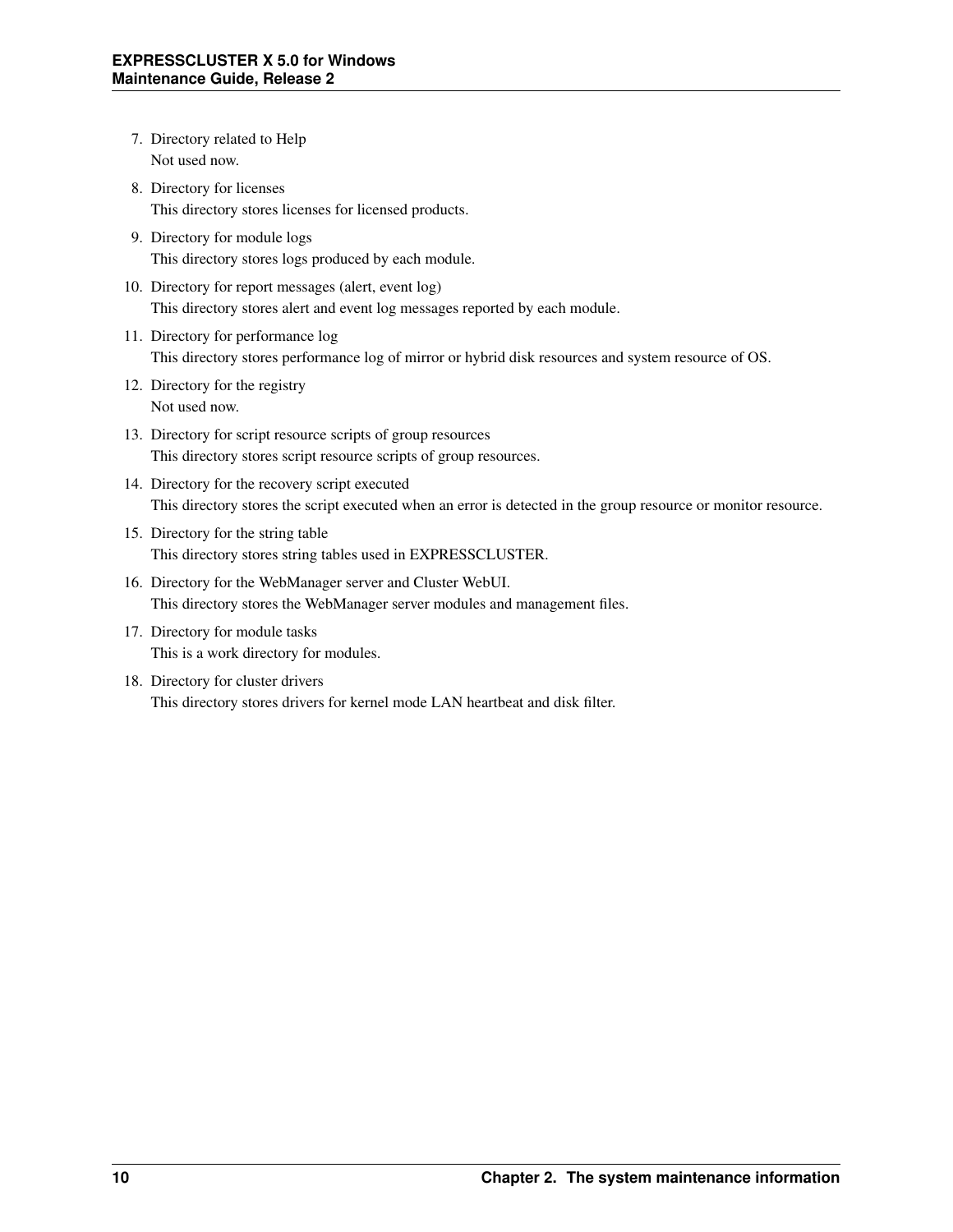## <span id="page-14-0"></span>**2.2 How to delete EXPRESSCLUSTER logs or alerts**

To delete EXPRESSCLUSTER logs or alerts, perform the following procedure.

1. Disable all cluster services on all servers in a cluster.

clpsvcctrl.bat --disable -a

- 2. Shut down the cluster with the Cluster WebUI or clpstdn command, and then reboot the cluster.
- 3. To delete logs, delete the files in the following folder. Perform this operation on the server for which you want to delete the logs.
	- *<EXPRESSCLUSTER installation path>*\log
- 4. To delete alerts, delete the files in the following folder. Perform this operation on the server for which you want to delete the alerts.
	- *<EXPRESSCLUSTER installation path>*\log
- 5. Enable all cluster services on all servers in a cluster.

clpsvcctrl.bat --enable -a

6. Restart all the servers in the cluster.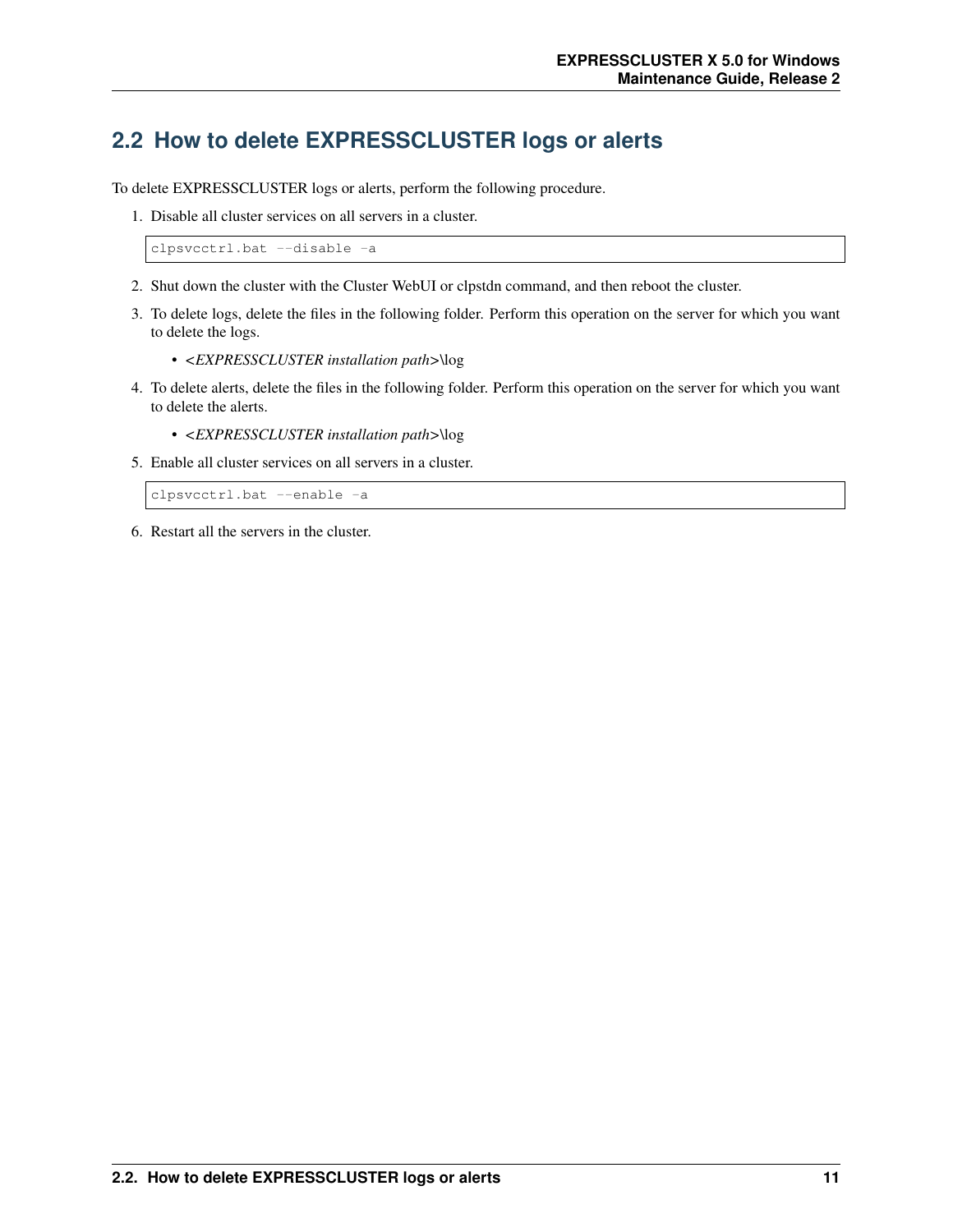## <span id="page-15-0"></span>**2.3 Mirror statistics information collection function**

### **2.3.1 What is the mirror statistics information collection function?**

The mirror statistics information collection function collects statistics information related to the mirror function that is obtained from each mirror source in mirror disk and hybrid disk configurations.

Using the Windows OS functions (performance monitor and typeperf command), the mirror statistics information collection function can collect mirror statistics information for EXPRESSCLUSTER X and display the collected information in real time. Moreover, it can continuously output mirror statistics information to a statistic log file from the instant that the mirror is constructed.

As shown below, the collected mirror statistics information can be used during mirror construction and mirror operation.

| During mirror construction | To tune the mirror setting items in the current environment, you can ad-<br>just the optimum setting by checking how each setting item influences the<br>current environment.                                                 |
|----------------------------|-------------------------------------------------------------------------------------------------------------------------------------------------------------------------------------------------------------------------------|
| During mirror operation    | You can monitor the situation to determine whether a problem is likely to<br>occur.<br>Moreover, analysis performance improves because mirror statistics<br>information can be collected before and after failure occurrence. |

### **2.3.2 Linkage between the mirror statistics information collection function and OS standard functions**

### • Using the OS standard functions

Using the performance monitor and typeperf command, mirror statistics information can be collected and that information displayed in real time. Any counter can be selected from the subsequent "Counter names" list to continuously display and collect information over a fixed period of time. This allows you to visually check whether the mirror-related setting values are suitable for the constructed environment or whether an error has occurred during the collection of the statistics information.

For the procedure for using the performance monitor and typeperf command, see the subsequent items "Displaying mirror statistics information with the performance monitor," "Collecting mirror statistics information from the performance monitor", and "Collecting mirror statistics information from the typeperf command."

### • Specifying an object name

The object name used with the mirror statistics information collection function is "Cluster Disk Resource Performance" Specifying the "Cluster Disk Resource Performance" object enables the collection of mirror statistics information.

#### • Specifying a counter name

The counter names used by the mirror statistics information collection function are listed below.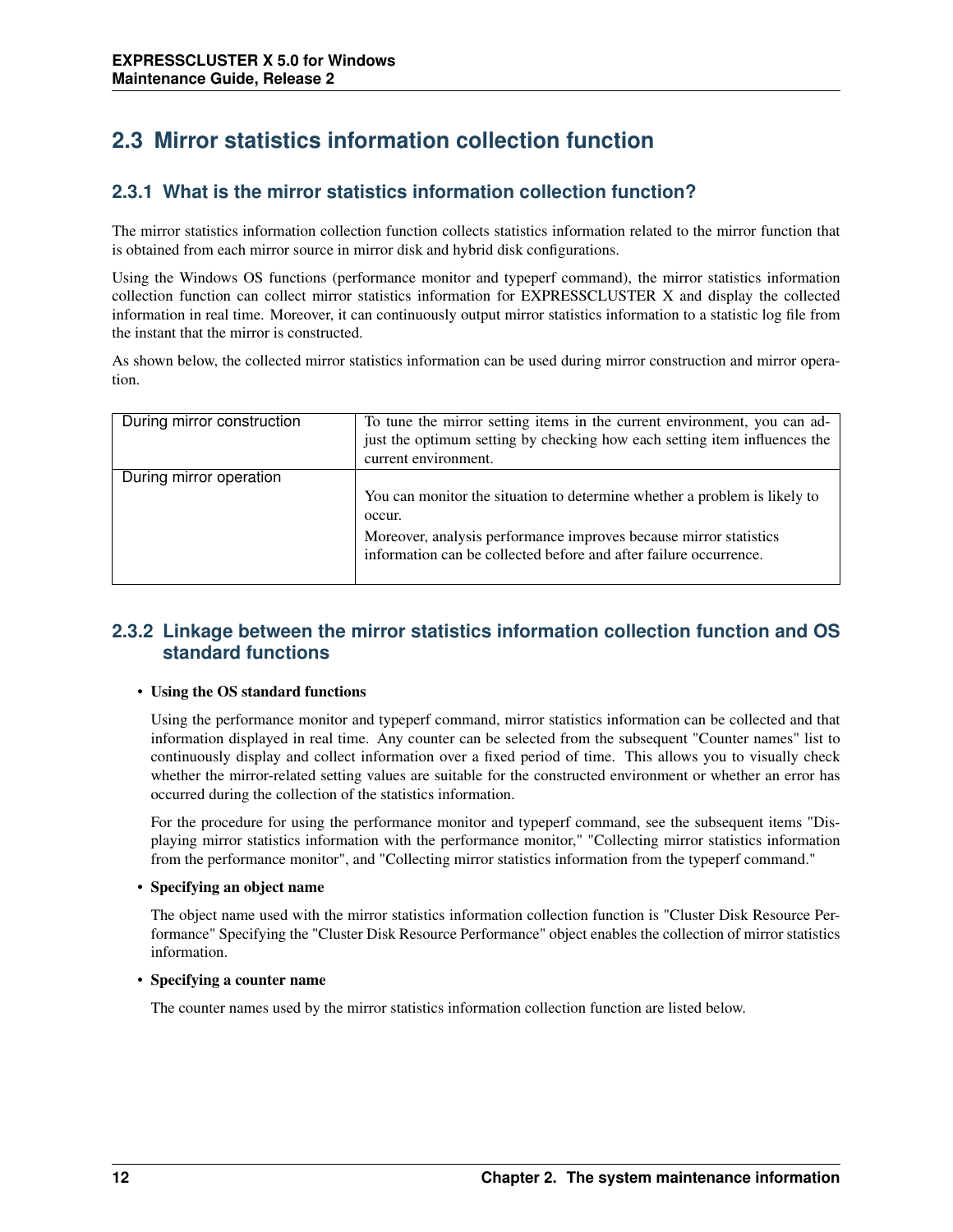| Counter name              | Meaning                        | Unit        | Description                                                                   |
|---------------------------|--------------------------------|-------------|-------------------------------------------------------------------------------|
| % Compress Ratio          | Compression ratio              | $\%$        | Compression ratio of the mirror data to                                       |
|                           |                                |             | be sent to a remote server. The ratio of                                      |
|                           |                                |             | the compressed data size relative to the                                      |
|                           |                                |             | original data is used. Therefore, if 100                                      |
|                           |                                |             | MB of data is compressed to 80 MB,                                            |
|                           |                                |             | the compression ratio is 80%.                                                 |
|                           | Application<br>queue           | <b>Byte</b> | Amount of data which is retained in                                           |
| <b>Async Application</b>  | size<br><i>(instantaneous)</i> |             | the user space memory and which has                                           |
| Queue Bytes               | value/maximum value)           |             | yet to be sent during asynchronous                                            |
| <b>Async Application</b>  |                                |             | mirror communication.<br>The value                                            |
| Queue Bytes, Max          |                                |             | that appears when the latest data is                                          |
|                           |                                |             | collected is an instantaneous value                                           |
|                           |                                |             | while the value that appears when the                                         |
|                           |                                |             | amount of data to be retained is the                                          |
|                           |                                |             | greatest is the maximum value.                                                |
|                           | Kernel<br>size<br>queue        | <b>Byte</b> | Amount of data which is retained in                                           |
| Async Kernel Queue        | (instantaneous                 |             | the kernel space memory and which                                             |
| <b>Bytes</b>              | value/maximum value)           |             | has yet to be sent during asynchronous                                        |
| Async Kernel              |                                |             | mirror communication.<br>The value                                            |
| QueueBytes, Max           |                                |             | that appears when the latest data is                                          |
|                           |                                |             | collected is an instantaneous value                                           |
|                           |                                |             | while the value that appears when the<br>amount of data to be retained is the |
|                           |                                |             | greatest is the maximum value.                                                |
|                           | Time for transfer from         | msec        | Average value/maximum value of the                                            |
| <b>Async Mirror Queue</b> | the kernel queue to the        |             | time needed to transfer data from the                                         |
| <b>Transfer Time</b>      | application queue (av-         |             | kernel space memory to the user space                                         |
| Async Mirror Queue        | erage<br>value/maximum         |             | memory during asynchronous mirror                                             |
| <b>Transfer Time, Max</b> | value)                         |             | communication                                                                 |
|                           |                                |             |                                                                               |
|                           | History<br>file<br>us-         | <b>Byte</b> | Total size of the data files accumu-                                          |
| Async Mirror Send         | <i>(instantaneous)</i><br>age  |             | lated in the history file storage folder                                      |
| <b>Wait History Files</b> | value/maximum value)           |             | and which have yet to be sent dur-                                            |
| <b>Total Bytes</b>        |                                |             | ing asynchronous mirror communica-                                            |
| Async Mirror Send         |                                |             | tion. The value that appears when the                                         |
| <b>Wait History Files</b> |                                |             | latest data is collected is an instanta-                                      |
| Total Bytes, Max          |                                |             | neous value while the value that ap-                                          |
|                           |                                |             | pears when the amount of accumulated                                          |
|                           |                                |             | data is the greatest is the maximum                                           |
|                           |                                |             | value.                                                                        |
|                           | Amount of data yet to          | <b>Byte</b> | Total amount of mirror data which                                             |
| Async Mirror Send         | be sent (instantaneous         |             | is to be sent to a remote server and                                          |
| <b>Wait Total Bytes</b>   | value/maximum value)           |             | which has yet to be sent during asyn-                                         |
| Async Mirror Send         |                                |             | chronous mirror communication. The                                            |
| Wait Total Bytes, Max     |                                |             | value that appears when the latest data                                       |
|                           |                                |             | is collected is an instantaneous value                                        |
|                           |                                |             | while the value that appears when the                                         |
|                           |                                |             | amount of data that has yet be sent is                                        |
|                           |                                |             | the greatest is the maximum value.                                            |

Continued on next page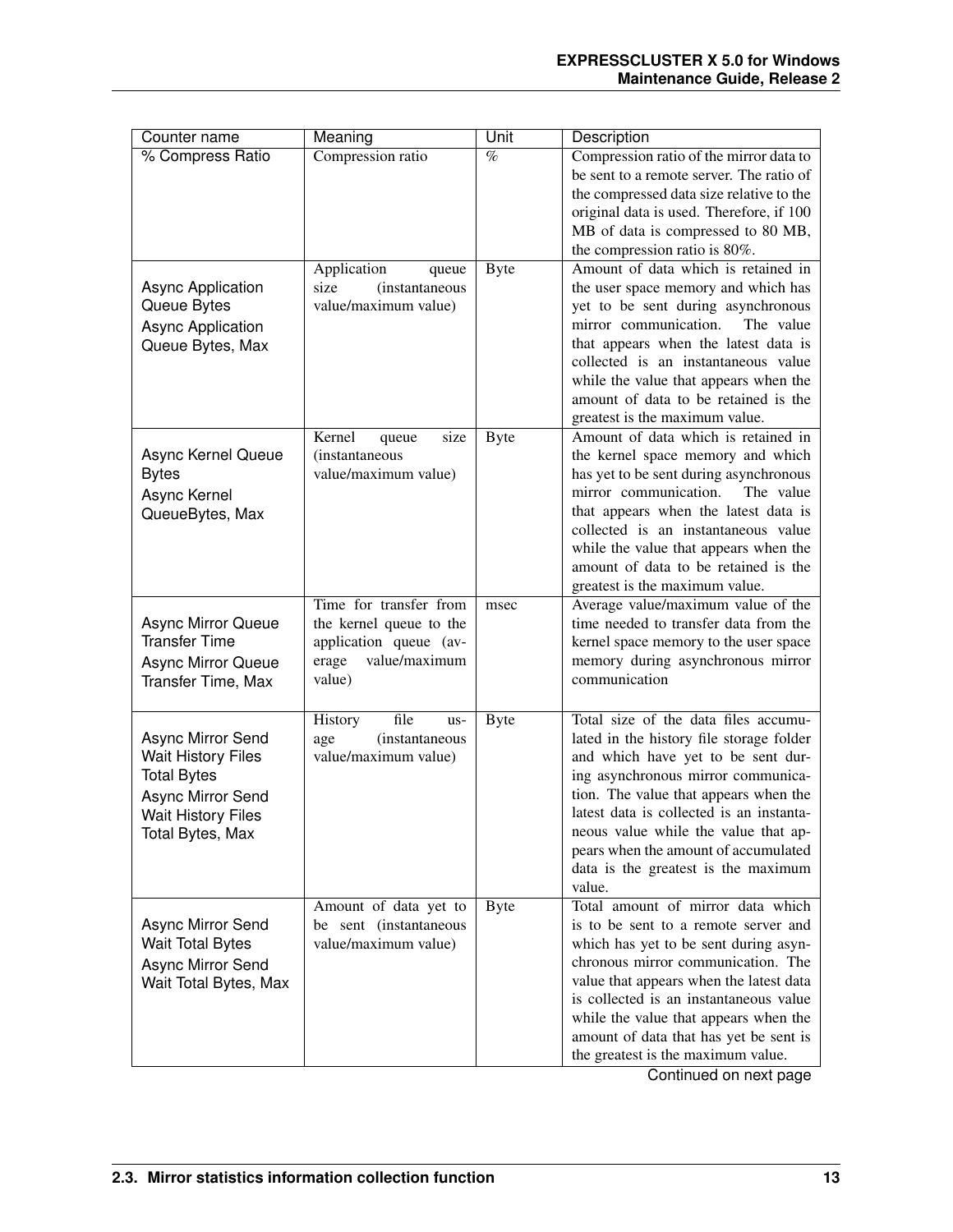| Counter name               | Meaning                        | Unit        | Description                               |
|----------------------------|--------------------------------|-------------|-------------------------------------------|
|                            | Mirror<br>transmis-            |             | Number of bytes of mirror data sent to    |
| Mirror Bytes Sent          | sion<br>(total)<br>amount      | <b>Byte</b> | a remote server. The total number of      |
| Mirror Bytes Sent/sec      | value/average value)           | (Byte/sec)  | bytes that appears until the latest data  |
|                            |                                |             | is collected is the total value while the |
|                            |                                |             | number of bytes to be sent per second     |
|                            |                                |             | is the average value.                     |
|                            | Request<br>queue               | <b>Byte</b> | Amount of queue used when an IO re-       |
| <b>Request Queue Bytes</b> | size<br><i>(instantaneous)</i> |             | quest is received during mirror com-      |
| <b>Request Queue</b>       | value/maximum value)           |             | munication. The value that appears        |
| Bytes, Max                 |                                |             | when the latest data is collected is      |
|                            |                                |             | an instantaneous value while that the     |
|                            |                                |             | value that appears when the queue size    |
|                            |                                |             | is the greatest is the maximum value.     |
|                            | Mirror<br>communica-           | msec/time   | Communication time per mirror com-        |
| Transfer Time, Avg         | time<br>(average)<br>tion      |             | munication used during mirror data        |
| Transfer Time, Max         | value/maximum value)           |             | transmission.<br>The communication        |
|                            |                                |             | time averaged by the number of times      |
|                            |                                |             | of mirror communication used until        |
|                            |                                |             | the latest data is collected is the av-   |
|                            |                                |             | erage value while the communication       |
|                            |                                |             | time per mirror communication which       |
|                            |                                |             | was the greatest is the maximum value.    |

Table 2.2 – continued from previous page

#### • Specifying the instance name

The instance name to be used by the mirror statistics information collection function is "MD,HD Resource*X*." *X* indicates a mirror disk number/hybrid disk number from 1 to 22.

For example, if the mirror disk number of mirror disk resource "MD" is set to "2", the mirror statistics information relating to resource "MD" can be collected by specifying instance "MD,HD Resource2."

Moreover, if two or more resources are set, specifying instance "\_Total" can collect information totalized by mirror statistics information relating to all resources that have been set.

Note: Specify the instance name corresponding to the mirror disk number/hybrid disk number for which a resource is set. An instance for which no resource is set can be specified; however, mirror statistics information cannot be displayed/collected.

#### • Using mirror statistics information

Mirror statistics information that has actually been collected can be used to adjust the mirror-related setting values. If, for example, the communication speed and communication load can be confirmed from the collected mirror statistics information, it may be possible to improve the communication speed by turning the mirrorrelated setting values.

#### • Displaying mirror statistics information with the performance monitor

Procedure for displaying the mirror statistics information to be collected in real time

- 1. From the Start menu, start Administrative Tools Performance Monitor.
- 2. Select the performance monitor.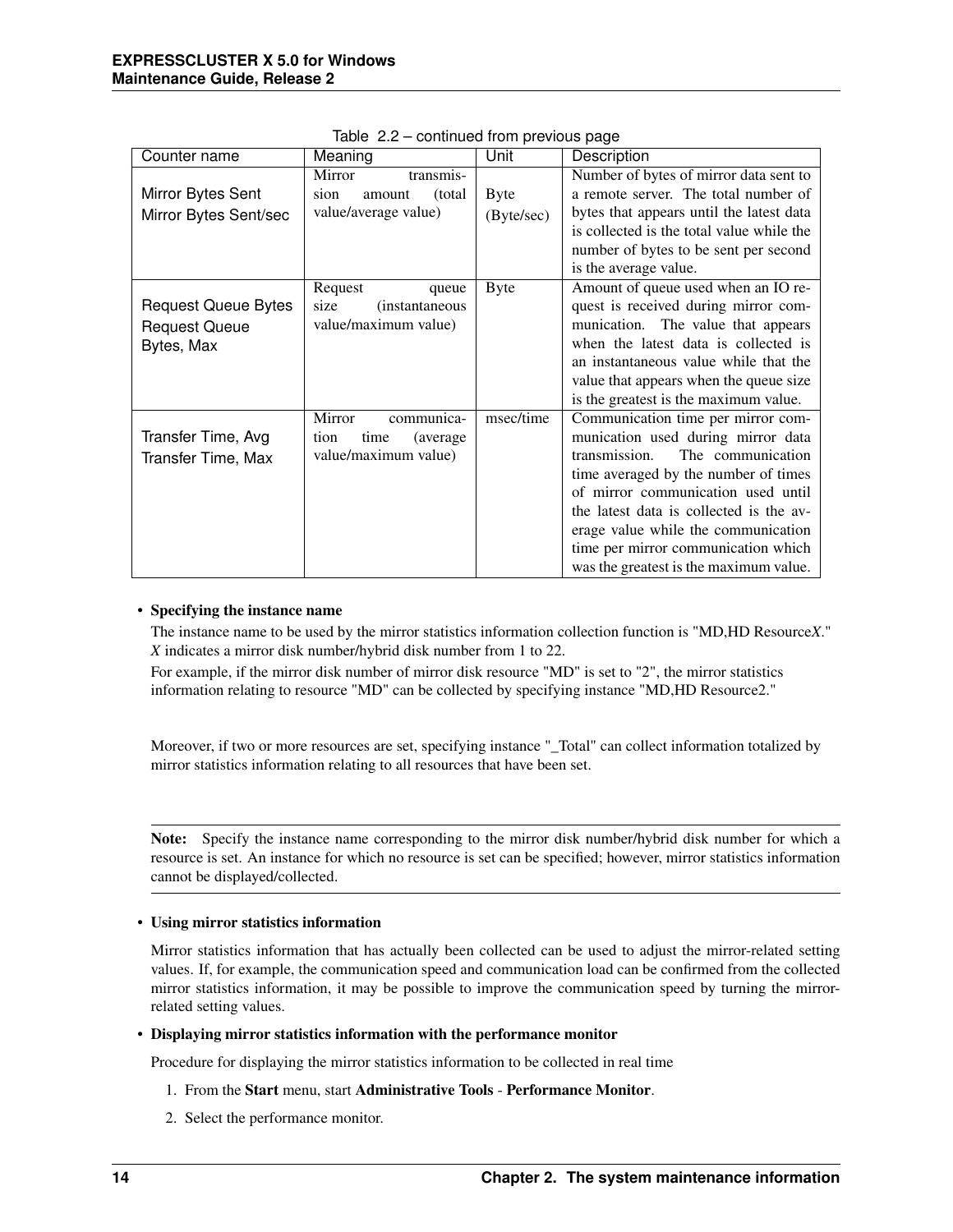- 3. Click the + button or right-click to execute Add Counters from the menu.
- 4. Save the counter setting added with File Save as.
- 5. Starting from the saved setting, you can repeatedly use the same counter setting.

The procedure is detailed below.

Here, "Mirror Bytes Sent," or one item of mirror statistics information, is collected as an example. The target instance is assumed to be "MD/HD Resource1."

- 1. From the Start menu, start Administrative Tools Performance.
- 2. From the left-hand menu tree in the window, select Performance Monitor.



The performance monitor window appears on the right-hand side of the window.

3. Click the + button or right-click to execute Add Counters from the menu.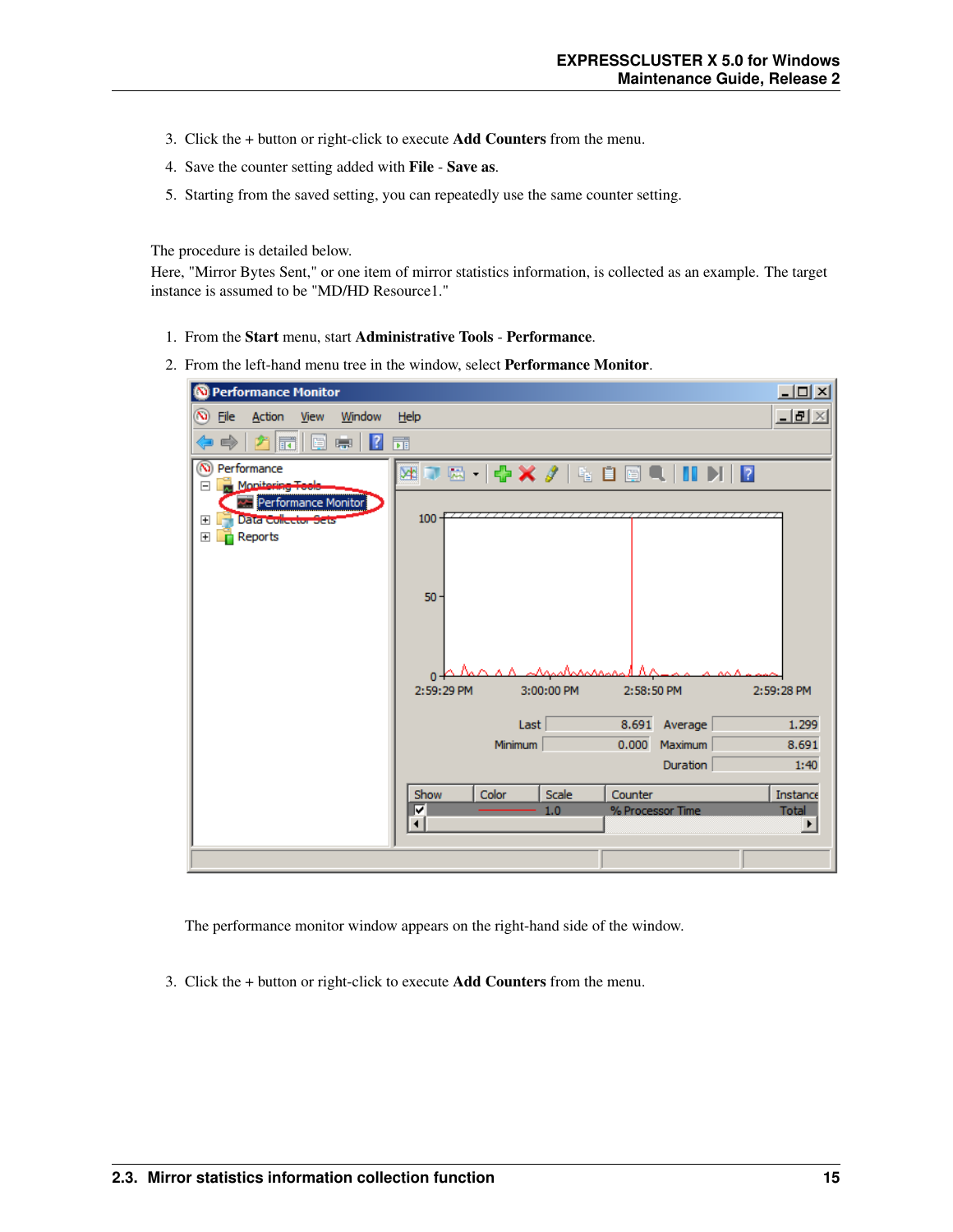| Available counters                            | Added counters                                      |        |      |          | $\vert x \vert$ |
|-----------------------------------------------|-----------------------------------------------------|--------|------|----------|-----------------|
| Select counters from computer:                |                                                     |        |      |          |                 |
| <local computer=""><br/>▼<br/>Browse</local>  | Counter<br><b>Cluster Disk Resource Performance</b> | Parent | Inst | Computer | 冃               |
|                                               |                                                     |        |      |          |                 |
| $\overline{\phantom{a}}$<br>田<br>Cache        | Mirror Bytes Sent                                   |        | $MD$ |          |                 |
| F<br><b>Cluster Disk Resource Performance</b> |                                                     |        |      |          |                 |
| % Compress Ratio                              |                                                     |        |      |          |                 |
| Async Application Queue Bytes                 |                                                     |        |      |          |                 |
| Async Application Queue Bytes, Max            |                                                     |        |      |          |                 |
| Async Kernel Queue Bytes                      |                                                     |        |      |          |                 |
| Async Kernel Queue Bytes, Max                 |                                                     |        |      |          |                 |
| Async Mirror Queue Transfer Time              |                                                     |        |      |          |                 |
| Instances of selected object:                 |                                                     |        |      |          |                 |
|                                               |                                                     |        |      |          |                 |
| Total<br>$\angle$ All instances $\sim$        |                                                     |        |      |          |                 |
| MD,HD Resource 1                              |                                                     |        |      |          |                 |
| <b>MD, TD, Resources</b>                      |                                                     |        |      |          |                 |
| MD, HD Resource3<br>MD, HD Resource 4         |                                                     |        |      |          |                 |
| MD, HD Resource 5                             |                                                     |        |      |          |                 |
| MD HD Resource6                               |                                                     |        |      |          |                 |
| $\blacktriangledown$<br>Search                |                                                     |        |      |          |                 |
|                                               |                                                     |        |      |          |                 |
| Add $>>$                                      | Remove <<                                           |        |      |          |                 |
| $\Box$ Show description                       |                                                     | Help   |      |          | Cancel          |

If the operation conditions are satisfied, the additional counter/instance is displayed. Select Cluster Disk Resource Performance, select counter Mirror Bytes Sent and instance MD,HD Resource1 and then click Add.

Note: If Cluster Disk Resource Performance is not displayed, the linkage function is disabled. In this case, execute the following command at the command prompt to enable the linkage function, and then retry the procedure from step 1.

>lodctr.exe <EXPRESSCLUSTER installation path>\perf\clpdiskperf.ini

- 4. Save the counter setting added with File Save as.
- 5. Starting from the saved setting, you can repeatedly use the same counter setting.
- Collecting mirror statistics information from the performance monitor

The following explains the procedure for collecting the log file of mirror statistics information from the performance monitor.

Procedure for collecting the log file

- 1. From the Start menu, start Administrative Tools Performance Monitor.
- 2. Create a new data collector set with Data Collector Sets User Defined.
- 3. From Create Data Log, select Performance Counter and then click Add.
- 4. Select Cluster Disk Resource Performance and then add the counter and instance to be collected.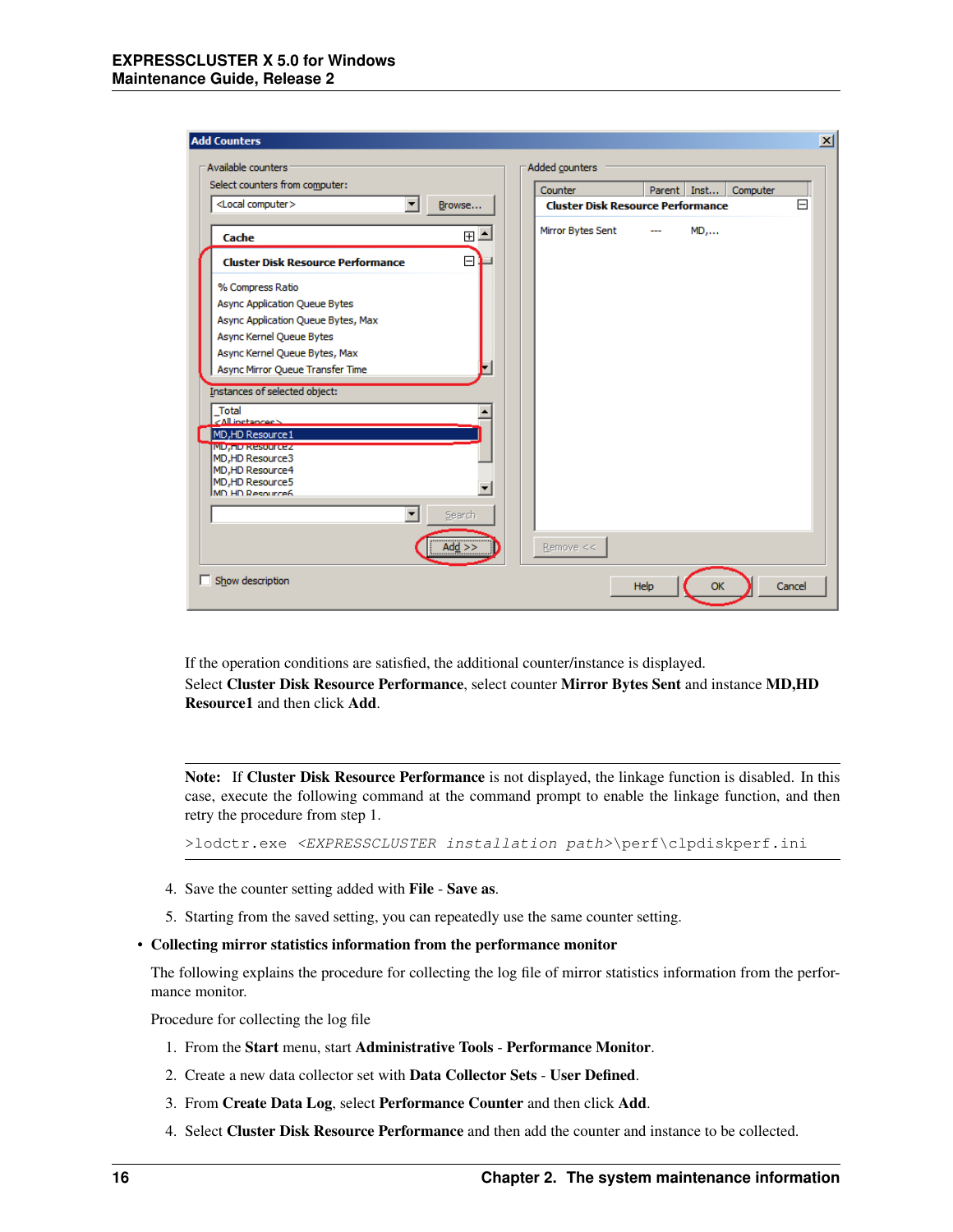5. Start log collection.

The procedure is detailed below.

Here, "Mirror Bytes Sent," or one item of mirror statistics information, is collected as an example. The target instance is assumed to be "MD/HD Resource1."

- 1. From the Start menu, start Administrative Tools Performance Monitor.
- 2. From Data Collector Sets User Defined, select Operation New, or from New of the right-click option, specify Data Collector Set.
	- Enter any name as the data collector set name.
	- As the data collector set creation method, select Create manually (Details) (C).
- 3. From Create Data Log, select Performance Counter and then click Add.
- 4. Add a counter. Here, after selecting Mirror Bytes Sent from Cluster Disk Resource Performance, select MD,HD Resource1 from Instances of Selected object, and then click Add. MD,HD Resource1 of Mirror Bytes Sent is added to Added Counter.

After adding all the counters to be collected, click OK and then select Finish.

Note: If Cluster Disk Resource Performance is not displayed, the linkage function is disabled. In this case, execute the following command at the command prompt to enable the linkage function, and then retry the procedure from step 1.

>lodctr.exe <EXPRESSCLUSTER installation path>\perf\clpdiskperf.ini

5. Start log collection. Execute Start from the menu with Data Collector Sets - User Defined - (Data Collector Set Name).

• Collecting mirror statistics information from the typeperf command

The following explains the procedure for collecting the mirror statistics information from the typeperf command.

- 1. From the Start menu, start Programs Accessories Command Prompt.
- 2. Execute typeperf.exe.

The following explains the use example in detail.

[Use example 1] Collecting the mirror communication time (specifying all instances EXPRESSCLUSTER Resource)

Case in which MD resources: md01 to md04 and HD resources: hd05 to hd08 are already registered However, each resource is set as follows:

```
The md01 mirror disk number is 1.
The md02 mirror disk number is 2.
        :
The hd07 hybrid disk number is 7.
The hd08 hybrid disk number is 8.
```
In line 1 below, the typeperf command is executed to collect the mirror communication time. Lines 2 through 11 show the column headers of the results.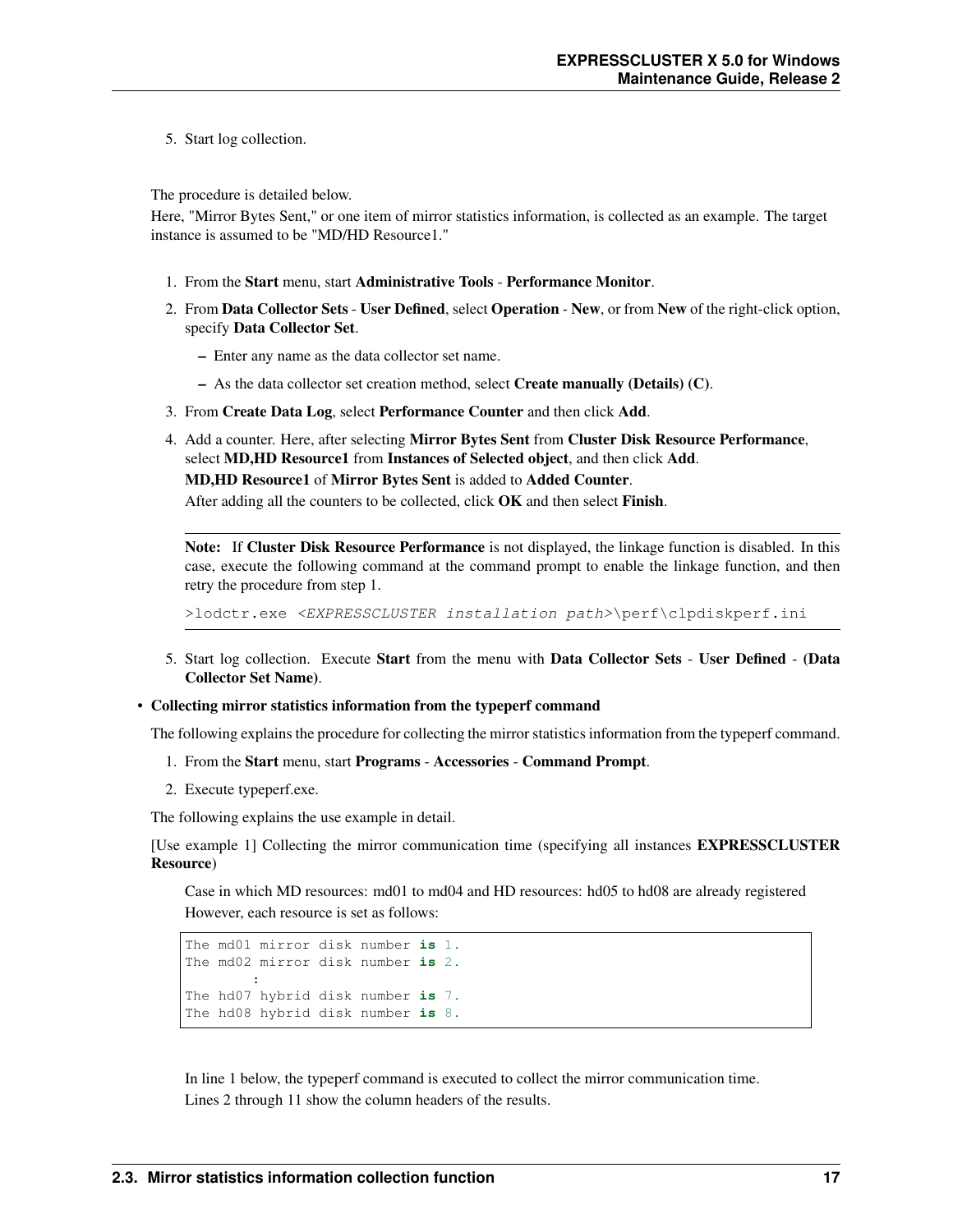Here, the column headers are separated into each of the lines for readability, which are actually printed in one line.

From line 12, the actually collected statistics data is displayed.

Columns separated by "," indicate the following values, starting from left to right:

```
"Sampling time", each communication time of "md01", "md02", "md03", "md04
˓→", "hd05", "hd06", "hd07", and "hd08"
```

```
C:\>typeperf "\Cluster Disk Resource Performance(*)\Transfer Time, Avq"
2 "(PDH-CSV 4.0)","\\v-ra1w2012\\Cluster Disk Resource Performance(*)\
   ˓→Transfer Time, Avg",
3 "\\v-ra1w2012\Cluster Disk Resource Performance(MD/HD Resource1)\Transfer
   ˓→Time, Avg",
4 "\\v-ra1w2012\Cluster Disk Resource Performance(MD/HD Resource2)\Transfer
   ˓→Time, Avg",
   5 "\\v-ra1w2012\Cluster Disk Resource Performance(MD/HD Resource3)\Transfer
   ˓→Time, Avg",
6 "\\v-ra1w2012\Cluster Disk Resource Performance(MD/HD Resource4)\Transfer
   ˓→Time, Avg",
   7 "\\v-ra1w2012\Cluster Disk Resource Performance(MD/HD Resource5)\Transfer
   ˓→Time, Avg",
8 "\\v-ra1w2012\Cluster Disk Resource Performance(MD/HD Resource6)\Transfer
   ˓→Time, Avg",
9 "\\v-ra1w2012\Cluster Disk Resource Performance(MD/HD Resource7)\Transfer
   ˓→Time, Avg",
10 "\\v-ra1w2012\Cluster Disk Resource Performance(MD/HD Resource8)\Transfer
   ˓→Time, Avg",
11 "\\v-ra1w2012\Cluster Disk Resource Performance(_Total)\Transfer Time, Avg
   ˓→"
12 "03/03/2010 15:21:24.546","0.24245658","0.3588965","0.488589","0.24245658
   ˓→","0.3588965","0.488577","0.3588965","0.488589"
13 "03/03/2010 15:21:24.546","0.21236597","0.6465466","0.488589","0.24245658
   ˓→","0.3588965","0.488589","0.2588965","0.288589"
14 "03/03/2010 15:21:24.546","0.24465858","0.7797976","0.488589","0.13123213
   ˓→","0.4654699","0.488544","0.6588965","0.288589"
15 "03/03/2010 15:21:24.546","0.85466658","0.5555565","0.488589","0.24245658
   ˓→","0.3588965","0.485689","0.7588965","0.388589"
16 "03/03/2010 15:21:24.546","0.46564468","0.3123213","0.488589","0.24245658
   ˓→","0.4388965","0.482289","0.8888965","0.338589"
17 "03/03/2010 15:21:24.546","0.85858998","0.3588965","0.488589","0.44245658
   ˓→","0.2288965","0.483289","0.3768965","0.228589"
18 "03/03/2010 15:21:24.546","0.47987964","0.3588965","0.488589","0.64245658
   ˓→","0.1288965","0.488214","0.3488965","0.428589"
19 "03/03/2010 15:21:24.546","0.88588596","0.3588965","0.488589","0.84245658
   ˓→","0.1588965","0.484449","0.3668965","0.422589"
```
[Use example 2] Collecting the amount of mirror data transmission (specifying the hd05 resource for the instance)

Case in which MD resources: md01 to md04 and HD resources: hd05 to hd08 are already registered However, each resource is set as follows:

```
The md01 mirror disk number is 1.
The md02 mirror disk number is 2.
            :
```
(continues on next page)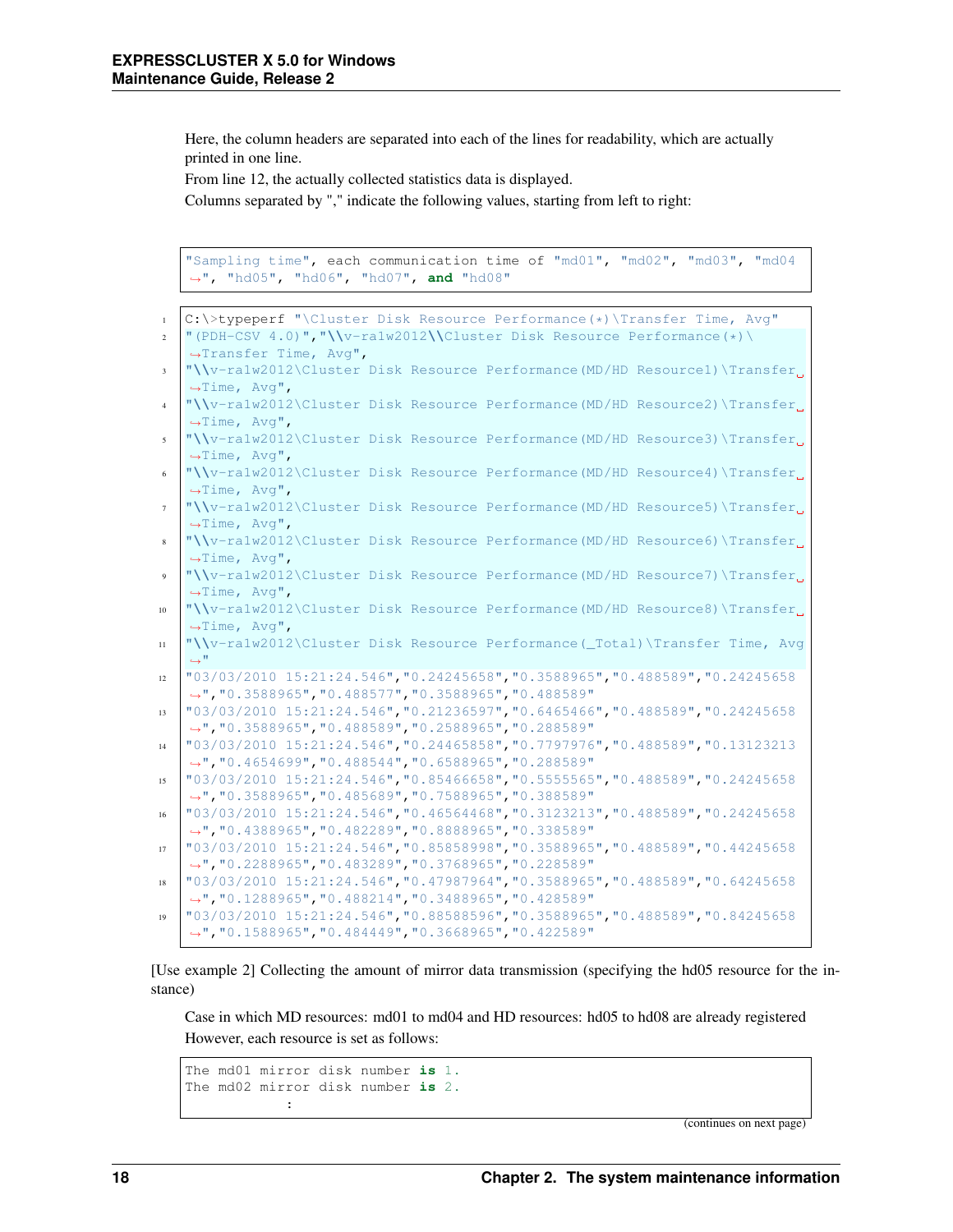(continued from previous page)

```
The hd07 hybrid disk number is 7.
The hd08 hybrid disk number is 8.
```
In line 1 below, the typeperf command is executed to collect the amount of mirror data transmission. Line 2 shows the column headers of the results.

From line 3, the actually collected statistics data is displayed.

Columns separated by "," indicate the following values, starting from left to right:

"Sampling time", the amount of data transmission of "hd05"

```
1 C:\>typeperf "\Cluster Disk Resource Performance(MD/HD Resource5)\Mirror
   ˓→Bytes Sent/sec"
2 "(PDH-CSV 4.0)","\\v-ra1w2012\\Cluster Disk Resource Performance(MD/HD
   ˓→Resource5)\Mirror Bytes Sent/sec"
3 "03/03/2010 15:21:24.546","52362",
4 "03/03/2010 15:21:24.546","45564",
5 "03/03/2010 15:21:24.546","25560",
   6 "03/03/2010 15:21:24.546","25450",
   7 "03/03/2010 15:21:24.546","22560",
8 "03/03/2010 15:21:24.546","21597",
9 "03/03/2010 15:21:24.546","35999",
10 "03/03/2010 15:21:24.546","25668",
```
[Use example 3] Outputting the compression ratio to the log (specifying the hd01 resource for the instance)

Case in which MD resources: md01 to md04 and HD resources: hd05 to hd08 are already registered However, each resource is set as follows:

```
The md01 mirror disk number is 1.
The md02 mirror disk number is 2.
        :
The hd07 hybrid disk number is 7.
The hd08 hybrid disk number is 8.
```
CSV is specified as the log file format and  $C:\Perfbata\hd01$ .csv as the file output destination path.

```
C:\>typeperf "\Cluster Disk Resource Performance(MD/HD Resource1)\%
˓→Compress Ratio" -f CSV -o C:\PerfData\hd01.csv
```
Use [Ctrl]+[C] to stop the log output after command execution.

[Use example 4] Displaying the counter list (specifying no instance)

Case in which MD resources: md01 to md04 and HD resources: hd05 to hd08 are already registered However, each resource is set as follows: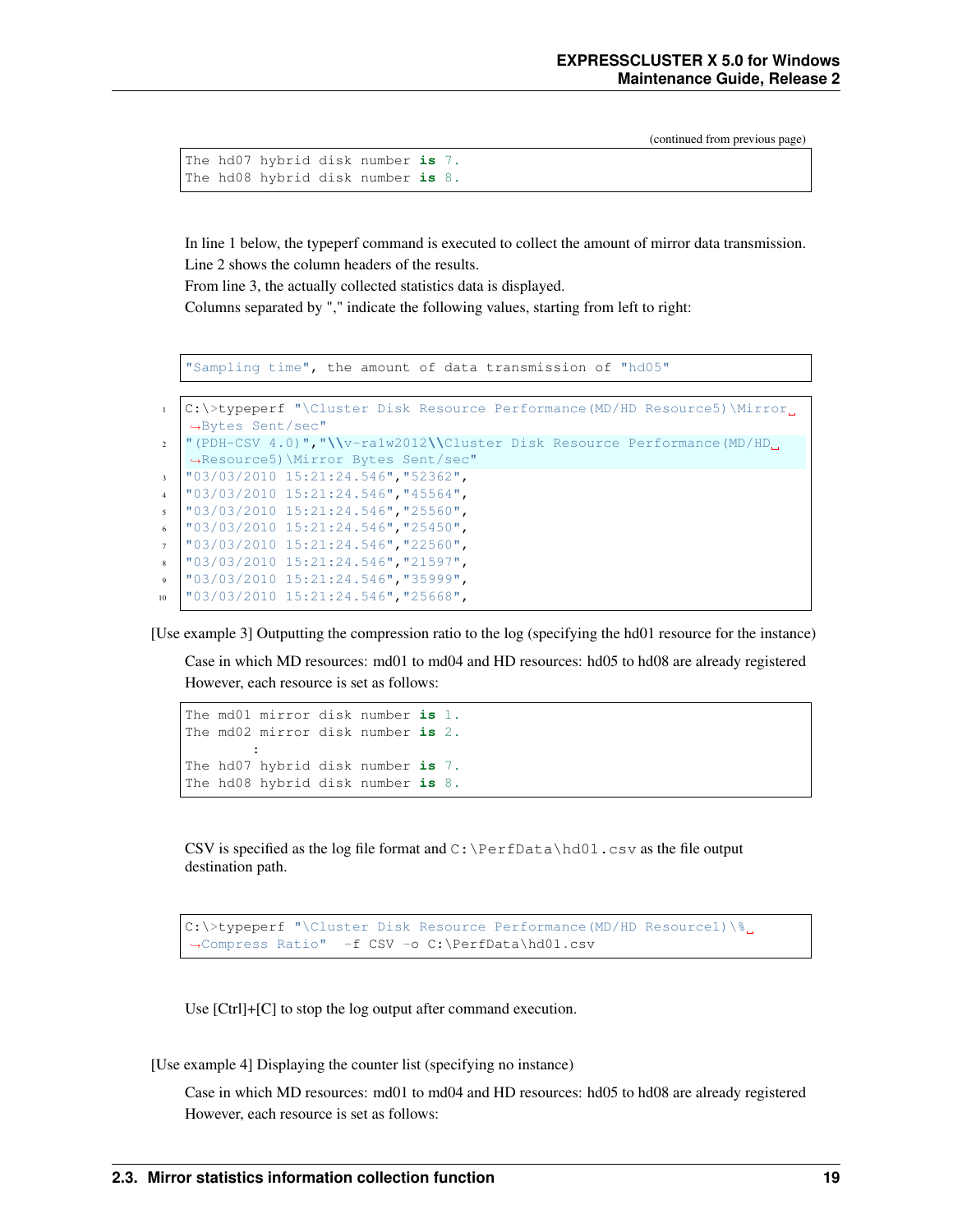```
The md01 mirror disk number is 1.
The md02 mirror disk number is 2.
        :
The hd07 hybrid disk number is 7.
The hd08 hybrid disk number is 8.
```
In line 1 below, the typeperf command is executed to display the counter list. From line 2, the counters are displayed.

```
1 C:\>typeperf -q "\ Cluster Disk Resource Performance"
2 \Cluster Disk Resource Performance(*)\% Compress Ratio
   3 \Cluster Disk Resource Performance(*)\Async Application Queue Bytes
4 \Cluster Disk Resource Performance(*)\Async Application Queue Bytes, Max
5 \Cluster Disk Resource Performance(*)\Async Kernel Queue Bytes
6 \C{[Cluster Disk Resource Performance(*)}\A sync Kernel QueueBytes, Max]7 \Cluster Disk Resource Performance(*)\Async Mirror Queue Transfer Time
8 \Cluster Disk Resource Performance(*)\Async Mirror Queue Transfer Time,
   ˓→Max
   9 \Cluster Disk Resource Performance(*)\Async Mirror Send Wait History
   ˓→Files Total Bytes
10 \Cluster Disk Resource Performance(*)\Async Mirror Send Wait History
   ˓→Files Total Bytes, Max
11 \Cluster Disk Resource Performance(*)\Async Mirror Send Wait Total Bytes
12 \Cluster Disk Resource Performance(*)\Async Mirror Send Wait Total Bytes,
   ˓→Max
13 \Cluster Disk Resource Performance(*)\Mirror Bytes Sent
14 \Cluster Disk Resource Performance(*)\Mirror Bytes Sent/sec
15 \Cluster Disk Resource Performance(*)\Request Queue Bytes
16 \Cluster Disk Resource Performance(*)\Request Queue Bytes, Max
17 \Clustering Disk Resource Performance (*) Transfer Time, Avg
18 \backslashCluster Disk Resource Performance(*) \Transfer Time, Max
```
In addition, sampling interval change, command issuance to a remote server, and the like can all be specified as options.

Use "Typeperf -?" to confirm the details of the options.

### **2.3.3 Operation of the mirror statistics information collection function**

#### • Mirror statistics information log output (automatic) during operation

The mirror statistics information collection function continuously collects statistics information in the environment in which the operation condition is satisfied and then outputs it to the statistic log file. Mirror statistics information collection and log output are performed automatically. Statistic log output is detailed below.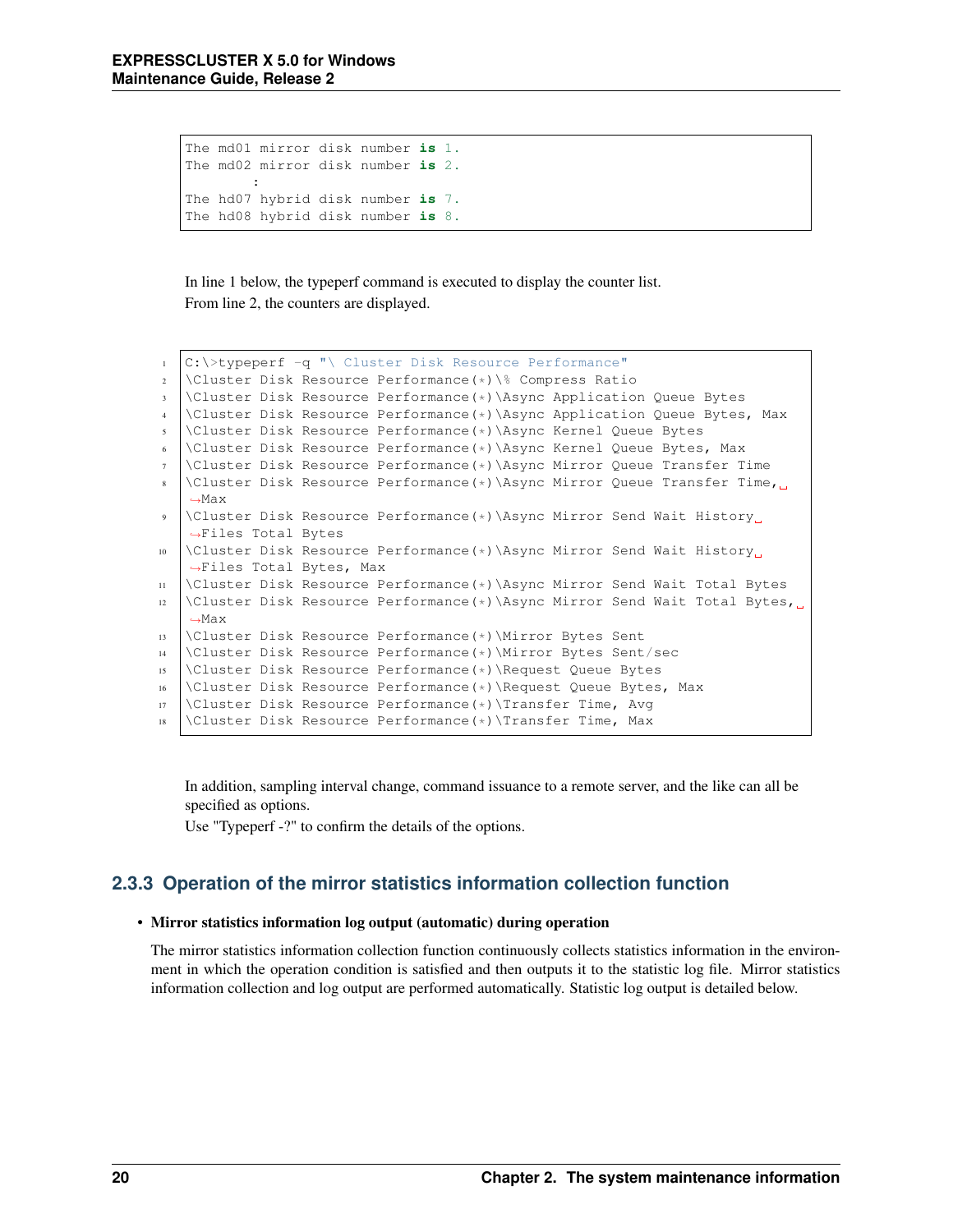| Item                      | Operation                                                         | Description                                                                                                                                                                                                                                                                                                                                                                                                              |
|---------------------------|-------------------------------------------------------------------|--------------------------------------------------------------------------------------------------------------------------------------------------------------------------------------------------------------------------------------------------------------------------------------------------------------------------------------------------------------------------------------------------------------------------|
| Output file name          | $nmp\_n>.cur$<br>$nmp\_n$ -pre $nmp_total.curnmp\_total.pre < x>$ | $\langle n \rangle$ indicates the mirror disk No.<br>or hybrid disk No.<br>cur is the newest, followed by<br>pre, pre1, pre2, , in the newest<br>to oldest order. The larger the<br>number, the older.<br>When the prescribed number of<br>log files is exceeded, existing<br>logs are deleted, starting with the<br>oldest.<br>total indicates the total data of all<br>mirror disk resources/hybrid disk<br>resources. |
| Output file format        | Text file                                                         | Data is output to the file in the<br>comma-separated (CSV) text<br>format.<br>One-line data is output for each<br>information collection.                                                                                                                                                                                                                                                                                |
| Output destination folder | EXPRESSCLUSTER<br>installation folder\<br>perf\disk               | Data is output within the work<br>folder immediately under the<br><b>EXPRESSCLUSTER</b> installation<br>folder.                                                                                                                                                                                                                                                                                                          |
| Resource to be output     | For each resource<br>+ total                                      | Log is output to one file for each<br>mirror disk resource or hybrid<br>disk resource that was set.<br>If no resource is set, no log file is<br>created.<br>If one or more log files are<br>created, the Total log file<br>indicating the total value of all<br>the resources is also created.                                                                                                                           |
| Output timing             | Per minute                                                        | Information is output every<br>minute.<br>No log output occurs if the mirror<br>statistics information output<br>function is disabled.<br>If the mirror statistics information<br>log output operation is disabled,<br>no log output occurs even though<br>the mirror statistics information<br>collection function is operating.                                                                                        |

Continued on next page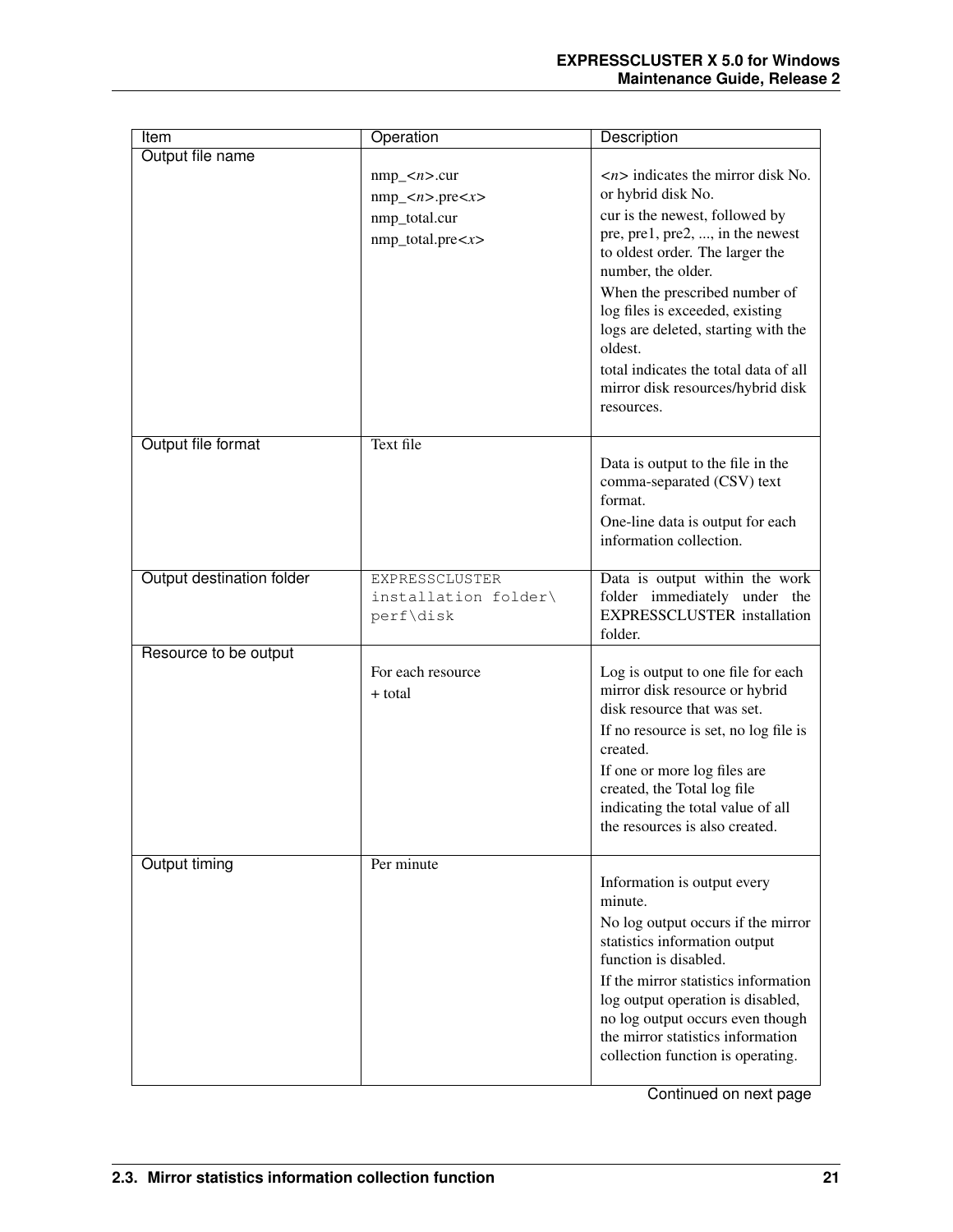| Item                    | Operation      | Description                                                                                                                                                                                                                                                                                                     |
|-------------------------|----------------|-----------------------------------------------------------------------------------------------------------------------------------------------------------------------------------------------------------------------------------------------------------------------------------------------------------------|
| Output file size        | About 16 MB    | The maximum size of one file is<br>about 16 MB.<br>If the upper size limit is<br>exceeded, the log file is<br>automatically rotated and the<br>previous log file is saved.<br>Even if the upper size limit is not<br>exceeded, the log file may be<br>rotated automatically when the<br>output data is changed. |
| Number of log rotations | 12 generations | Up to 12 generations of log files<br>are saved through log file<br>rotations.<br>If the upper rotation limit is<br>exceeded, the oldest generation<br>log file is automatically deleted.                                                                                                                        |

|  | Table 2.3 - continued from previous page |  |  |  |
|--|------------------------------------------|--|--|--|
|--|------------------------------------------|--|--|--|

### **2.3.4 Operation conditions of the mirror statistics information collection function**

The mirror statistics information collection function runs when the following conditions are satisfied:

- The EXPRESSCLUSTER Disk Agent service is active normally.
- One or more mirror disk resources or hybrid disk resources are set.
- The mirror statistic information collection function is enabled in cluster properties.

Confirm the EXPRESSCLUSTER Disk Agent service status.

From the Start menu, start Server Management - Service. Confirm that the EXPRESSCLUSTER Disk Agent service status is Start. Confirm that Startup Type is Auto.

The server is required to be restarted if the service status is not Start.

Confirm the mirror setting.

Start Cluster WebUI.

Confirm that the mirror disk resource or hybrid disk resource is set.

Confirm the setting of the mirror statistics information collection function.

Start Cluster WebUI.

Change the mode to Settings. *(Specification of the prescribed setting tab/cluster properties?)*

For details of Cluster WebUI, see the online manual of Cluster WebUI.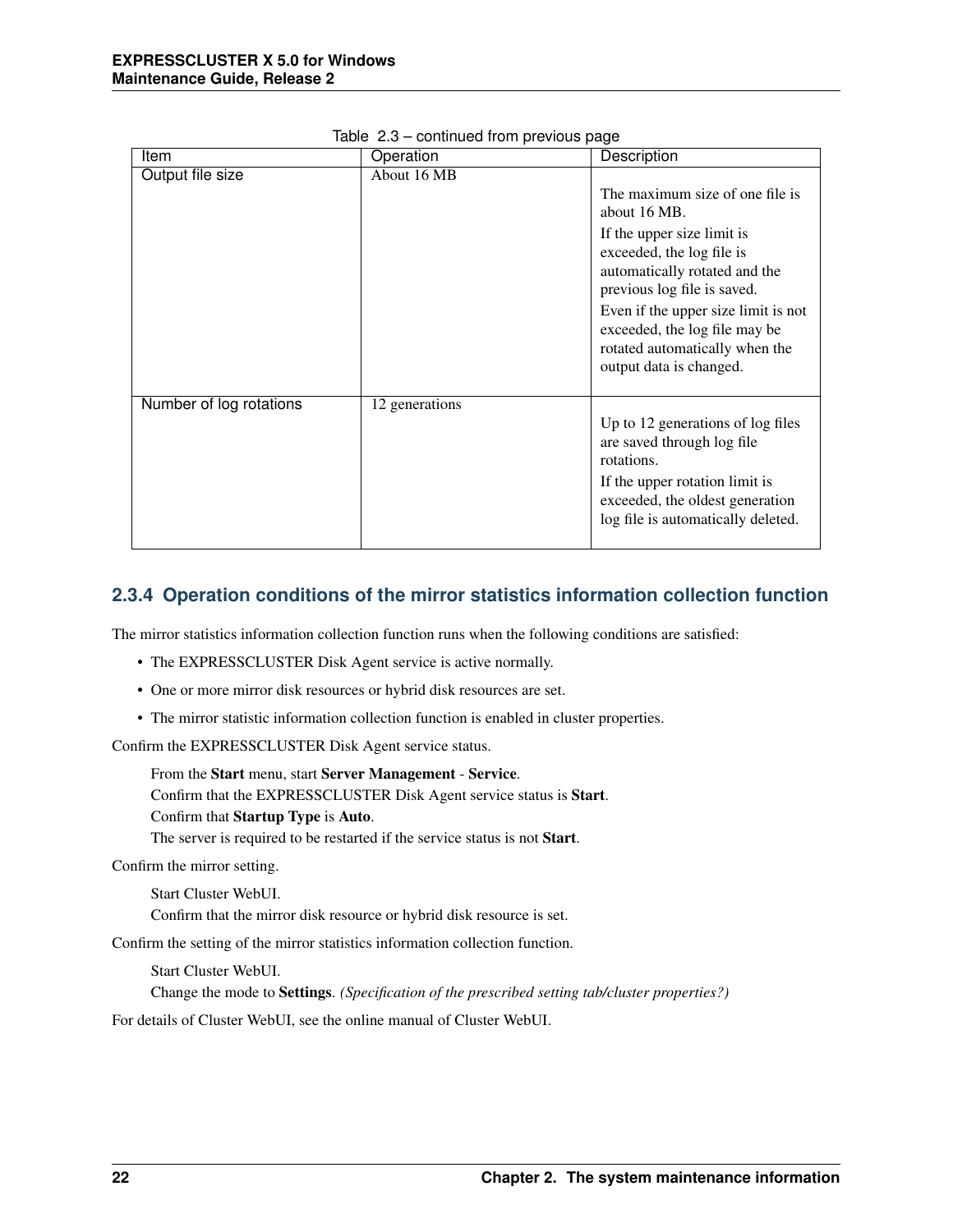### **2.3.5 Notes on the mirror statistics information collection function**

- To operate the mirror statistics information collection function, the free space (up to about 8.9 GB) is required on disk to record the statistic log file of the mirror statistics information.
- Up to 32 processes can be started for a single server with both the performance monitor and typeperf commands combined. No mirror statistics information can be collected if more than 32 performance monitors or typeperf commands are executed for a single server.
- More than one of statistical information acquisition can't be done in 1 process. For example the computer which is a target from more than one performance monitor on the other computers, and the occasion from which more than one data collect is extracted by 1 performance monitor, etc.
- The extracted mirror statistics information is included in the logs collected by the clplogcc command or Cluster WebUI.

Specify type5 to collect the log by the clplogcc command; specify Pattern 5 to collect the log by the Cluster WebUI. For details about log collection, see "Collecting logs (clplogcc command)" in "EXPRESSCLUSTER command reference" in the "Reference Guide" or the online manual.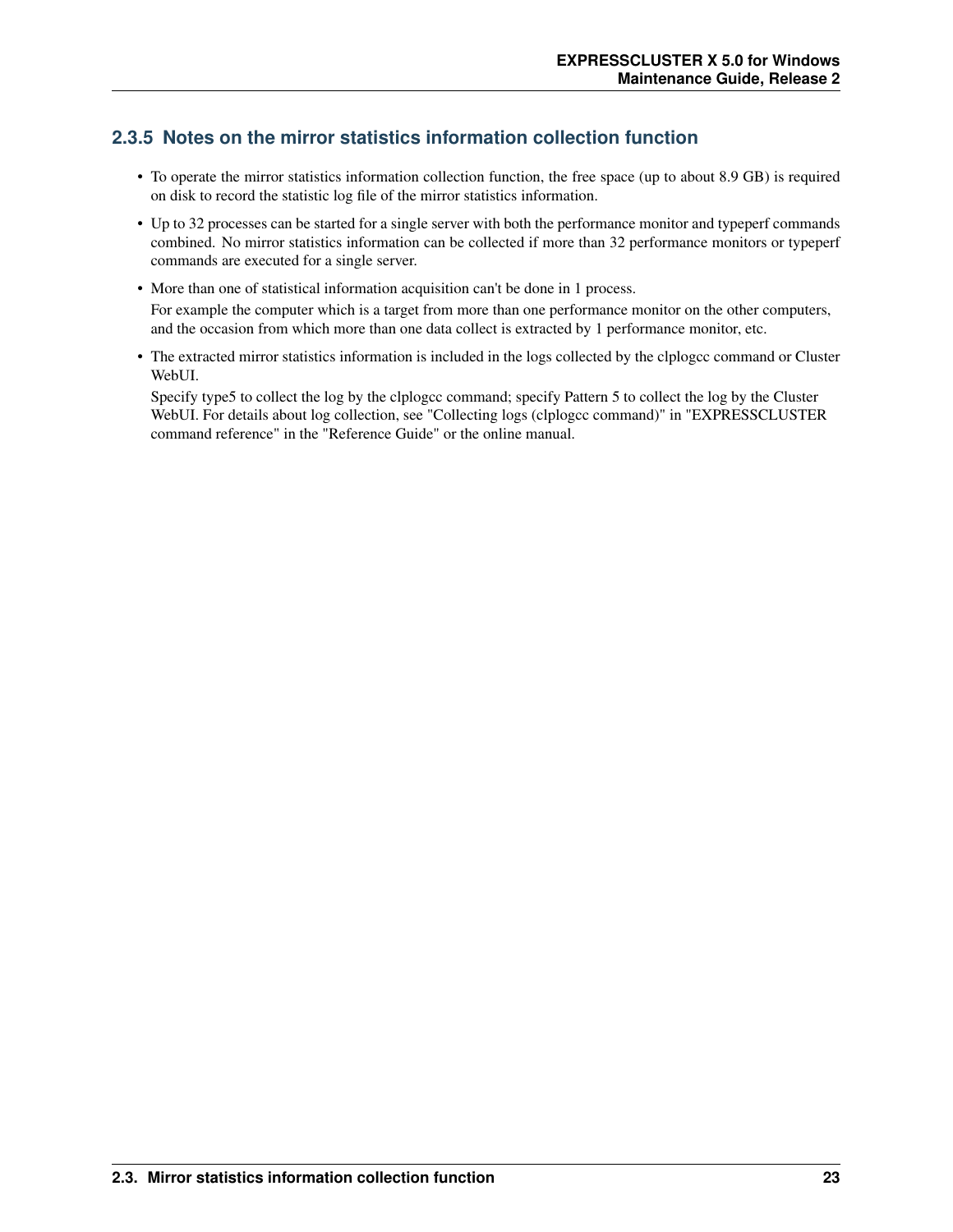## <span id="page-27-0"></span>**2.4 System resource statistics information collection function**

If the Collect the System Resource Information check box is checked on the Monitor tab of Cluster Properties in the Cluster WebUI config mode, or if system monitor resources or process resource monitor resources are added to the cluster, information on the system resource is collected and saved under *<installation path>*/perf/system according to the following file naming rules. The file format is CSV (text). In the following explanations, this file is referred to as the system resource statistics information file.

| system.cur<br>system.pre |                                                                  |
|--------------------------|------------------------------------------------------------------|
| cur                      | Indicates the latest information output destination.             |
| pre                      | Indicates the previous, rotated, information output destination. |

The collected information is saved to the system resource statistics information file. The output interval (sampling interval) of statistics information is 60 seconds. If the size of current log file reached 16MB, log rotation occurs and the information is saved to a new log file (two generation log files can be used). Information saved to the system resource statistics information file can be used as a reference for analyzing the system performance. The collected statistics information contains the following items.

| Statistic value name          | Unit            | Description                                                 |
|-------------------------------|-----------------|-------------------------------------------------------------|
| <b>CPUCount</b>               | <b>Ouantity</b> | The number of CPUs                                          |
| <b>CPUUtilization</b>         | $\%$            | <b>Utilization of CPU</b>                                   |
| MemoryTotalSize               | KByte           | Total memory size                                           |
| MemoryCurrentSize             | KByte           | Utilization of memory                                       |
| SwapTotalSize                 | KByte           | Total swap size                                             |
| SwapCurrentSize               | KByte           | Utilization of swap                                         |
| ThreadCurrentSize             | Quantity        | The number of threads                                       |
| FileCurrentSize               | Quantity        | The number of opened files                                  |
| ProcessCurrentCount           | Quantity        | The number of processes                                     |
| AvgDiskReadQueueLength_Total  | Quantity        | The number of read requests queued in disk                  |
| AvgDiskWriteQueueLength_Total | Quantity        | The number of write requests queued in disk                 |
| DiskReadBytesPersec_Total     | <b>Byte</b>     | The number of bytes transferred from disk by read operation |
| DiskWriteBytesPersec_Total    | <b>Byte</b>     | The number of bytes transferred to disk by write operation  |
| PercentDiskReadTime_Total     | tick            | Busy time occurred while disk handles read requests         |
| PercentDiskWriteTime_Total    | tick            | Busy time occurred while disk handles write requests        |
| PercentIdleTime Total         | tick            | Disk idle time                                              |
| CurrentDiskQueueLength_Total  | <b>Ouantity</b> | The number of requests remained in disk when performance    |
|                               |                 | data are collected                                          |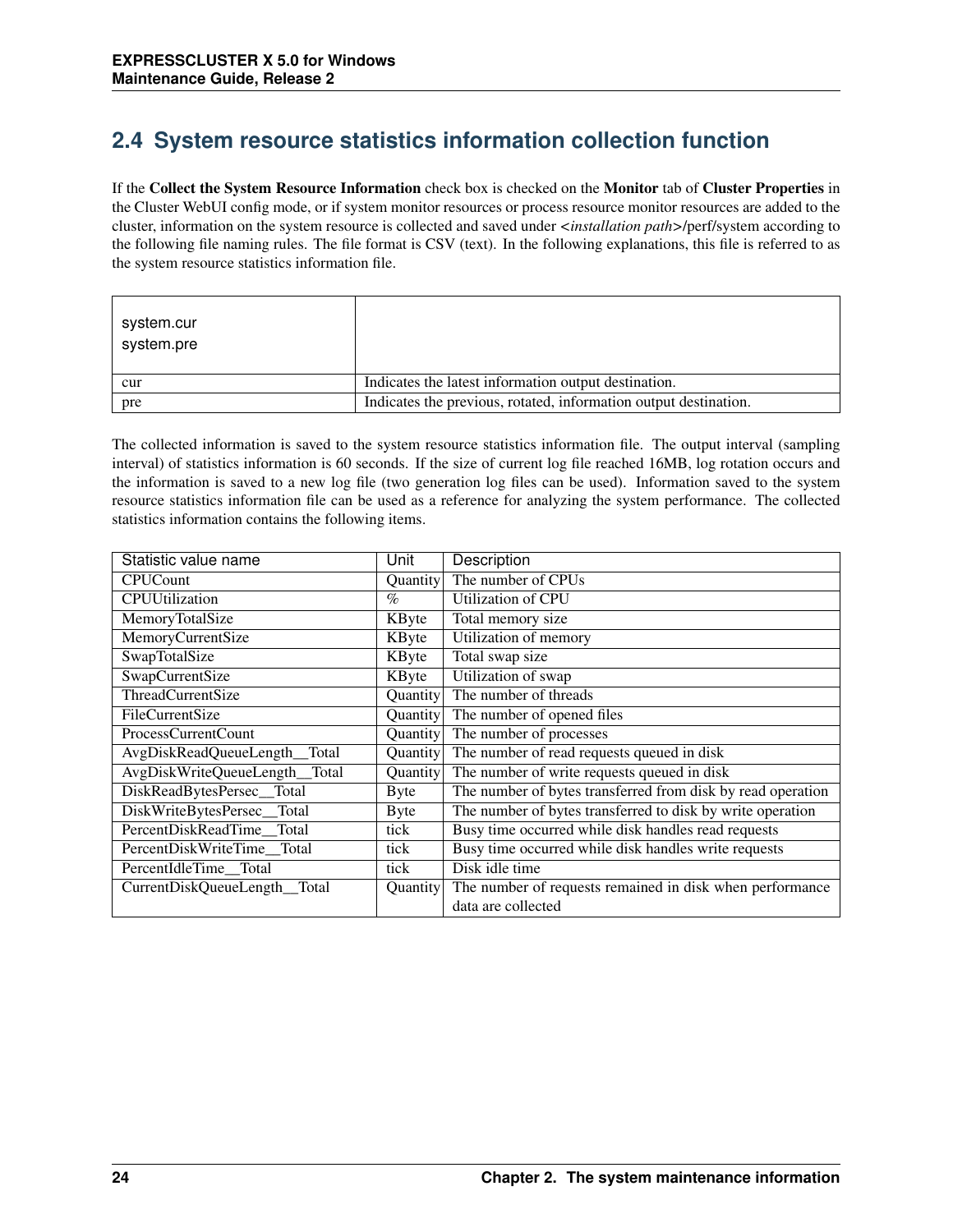The following output is an example of system resource statistics information file.

#### • system.cur

"Date","CPUCount","CPUUtilization","MemoryTotalSize","MemoryCurrentSize", ˓<sup>→</sup>"SwapTotalSize","SwapCurrentSize","ThreadCurrentSize","FileCurrentSize", ˓<sup>→</sup>"ProcessCurrentCount","AvgDiskReadQueueLength\_\_Total","AvgDiskWriteQueueLength\_\_ ˓<sup>→</sup>Total","DiskReadBytesPersec\_\_Total","DiskWriteBytesPersec\_\_Total", ˓<sup>→</sup>"PercentDiskReadTime\_\_Total","PercentDiskWriteTime\_\_Total","PercentIdleTime\_\_Total", ˓<sup>→</sup>"CurrentDiskQueueLength\_\_Total" "2019/11/14 17:18:57.751","2","11","2096744","1241876","393216","0","1042","32672","79 ˓<sup>→</sup>","623078737","241067820","95590912","5116928","623078737","241067820","305886514", ˓<sup>→</sup>"0" "2019/11/14 17:19:57.689","2","3","2096744","1234892","393216","0","926","31767","77", ˓<sup>→</sup>"14688814","138463292","3898368","7112192","14688814","138463292","530778498","0" "2019/11/14 17:20:57.782","2","2","2096744","1194400","393216","26012","890","30947", ˓<sup>→</sup>"74","8535798","189735393","3802624","34398208","8535798","189735393","523400261","0 ˓<sup>→</sup>" :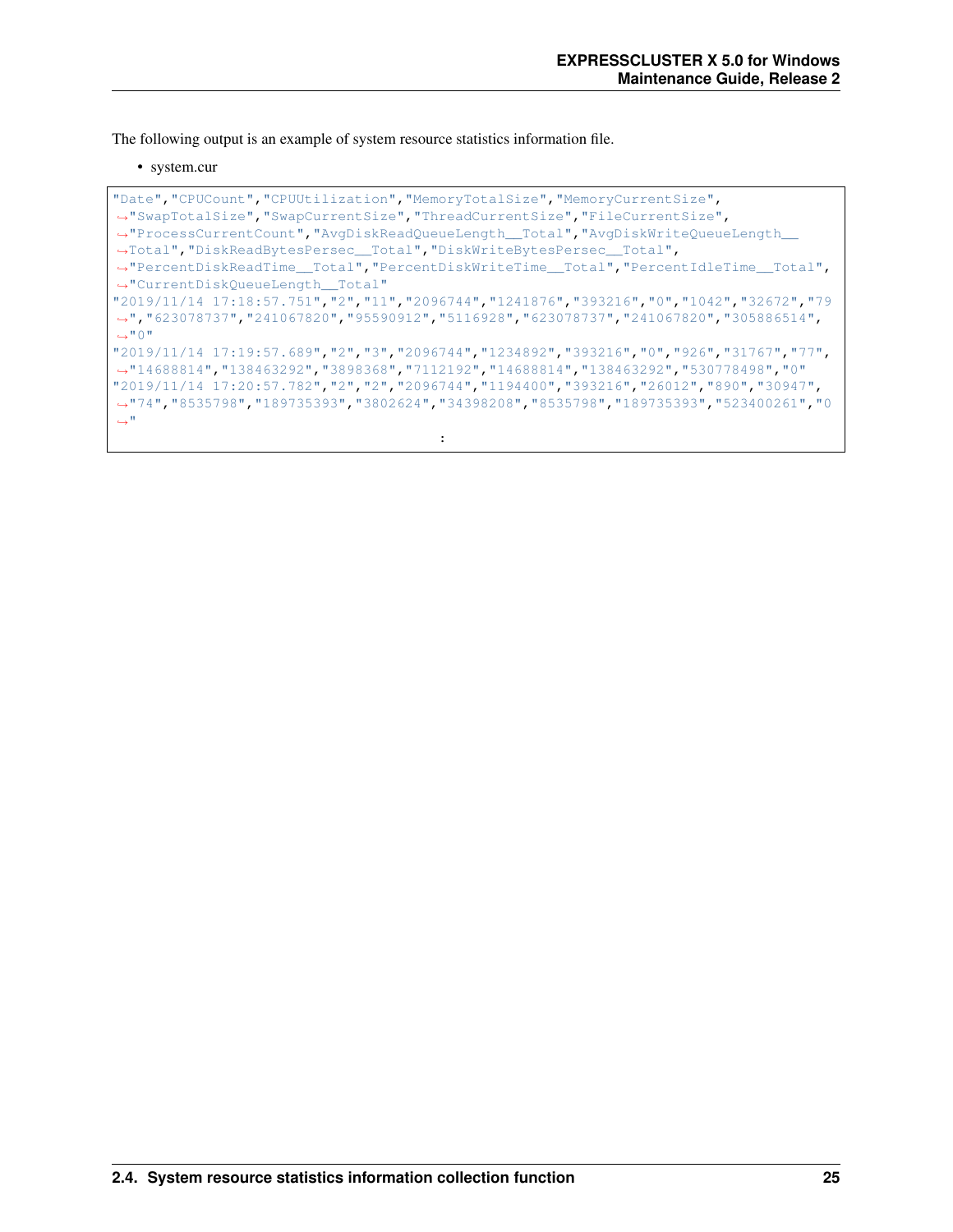## <span id="page-29-0"></span>**2.5 Cluster statistics information collection function**

In the config mode of Cluster WebUI, with the Cluster Statistical check box (open Cluster properties -> the Extension tab) checked, CSV text files are created containing information on the processing results and time of, for example, reception interval for heartbeat resources, group failovers, starting group resources, and monitoring processes by monitor resources. These files are hereinafter called cluster statistics information files.

• For heartbeat resources

Information is outputted to the file for each heartbeat resource type. This function is supported by kernel mode LAN heartbeat resources.

| [Heartbeat resource<br>type].cur<br>[Heartbeat resource<br>type].pre |                                                                  |
|----------------------------------------------------------------------|------------------------------------------------------------------|
| cur                                                                  | Indicates the latest information output destination.             |
| pre                                                                  | Indicates the previous, rotated, information output destination. |
| File location                                                        | <installation path="">/perf/cluster/heartbeat/</installation>    |

• For groups

| group.cur<br>group.pre |                                                                  |
|------------------------|------------------------------------------------------------------|
| cur                    | Indicates the latest information output destination.             |
| pre                    | Indicates the previous, rotated, information output destination. |
| File location          | <installation path="">/perf/cluster/group/</installation>        |

• For group resources

The information for each type of group resource is output to the same file.

| [Group resource type].cur<br>[Group resource type].pre |                                                                  |
|--------------------------------------------------------|------------------------------------------------------------------|
| cur                                                    | Indicates the latest information output destination.             |
| pre                                                    | Indicates the previous, rotated, information output destination. |
| File location                                          | <installation path="">/perf/cluster/group/</installation>        |

• For monitor resources

The information for each type of monitor resources is output to the same file.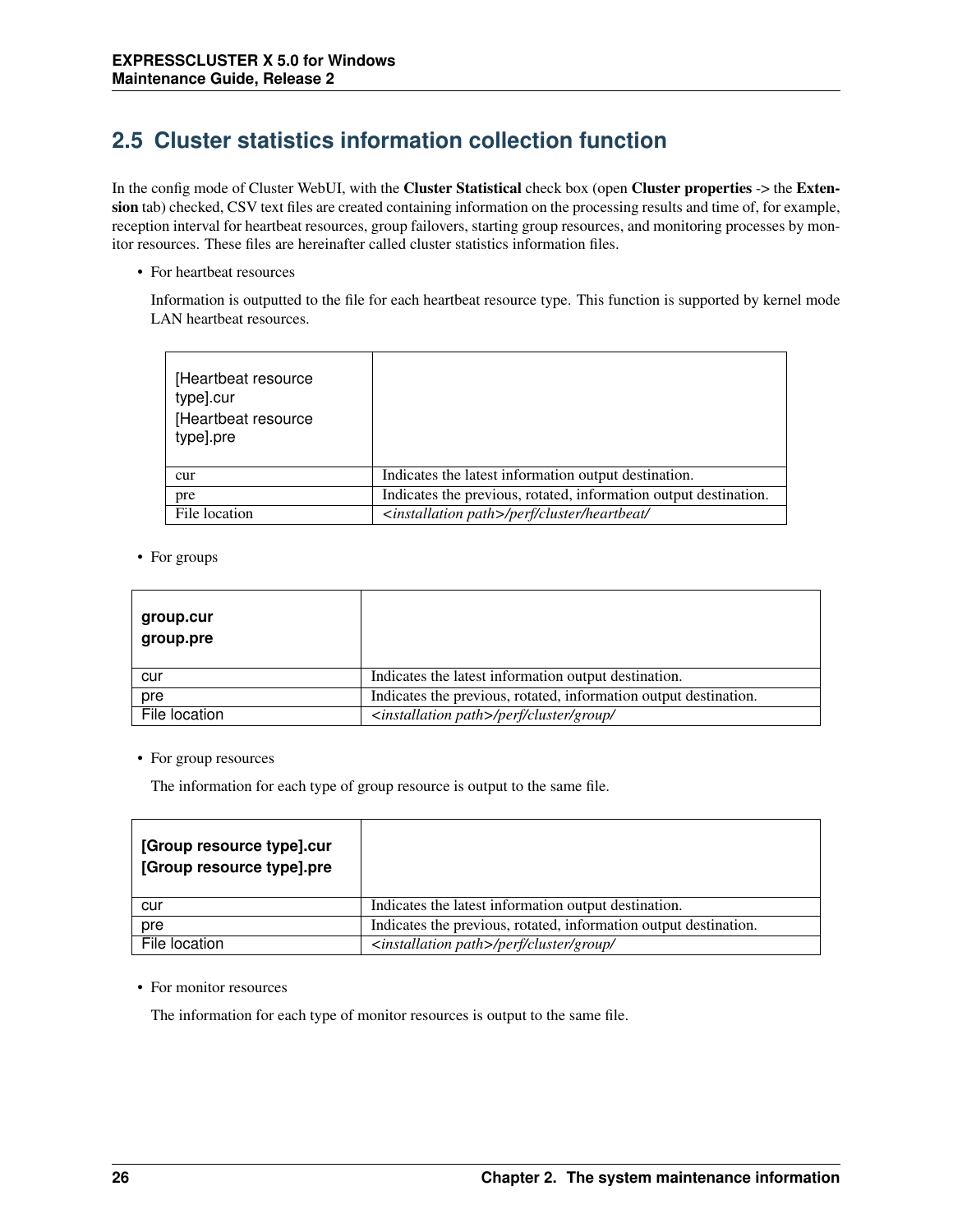| [Monitor resource type].cur<br>[Monitor resource type].pre |                                                                  |
|------------------------------------------------------------|------------------------------------------------------------------|
| cur                                                        | Indicates the latest information output destination.             |
| pre                                                        | Indicates the previous, rotated, information output destination. |
| File location                                              | <installation path="">/perf/cluster/monitor/</installation>      |

#### Note:

The cluster statistics information file is included in the logs collected by the clplogcc command or Cluster WebUI. Specify type 6 to collect the log by the clplogcc command; specify Pattern 6 to collect the log by the Cluster WebUI. For details about log collection, see "Collecting logs (clplogcc command)" in "EXPRESSCLUSTER command reference" of "Reference Guide" or the online manual.

Listed below are the timing to output the statistics information to the cluster statistics information file:

- For heartbeat resources
- Periodical output
- For groups<sup>[1](#page-30-0)</sup>
- When the group startup processing is completed
- When the group stop processing is completed
- When the group move processing is completed<sup>[2](#page-30-1)</sup>
- When the failover processing is completed<sup>2</sup>
- For group resources
- When the group resource startup processing is completed
- When the group resource stop processing is completed
- For monitor resources
- When the monitor processing is completed
- When the monitor status change processing is completed

The statistics information to be collected includes the following items:

• For heartbeat resources

| Statistic value name | Description                                                   |
|----------------------|---------------------------------------------------------------|
| Date                 |                                                               |
|                      | Time when the statistics information is output.               |
|                      | This is output in the form below (000 indicates millisecond): |
|                      | YYYY/MM/DD HH:MM:SS.000                                       |
|                      |                                                               |
| Name                 | Name of a heartbeat resource.                                 |
| Type                 | Type of the heartbeat resource.                               |
| Local                | Host name of the local server.                                |

Continued on next page

<span id="page-30-0"></span><sup>&</sup>lt;sup>1</sup> If a single unit of group resource was started or stopped, the group statistics information is not output.

<span id="page-30-1"></span> $2$  If a group was moved or failed over, the statistics information is output to the failover target server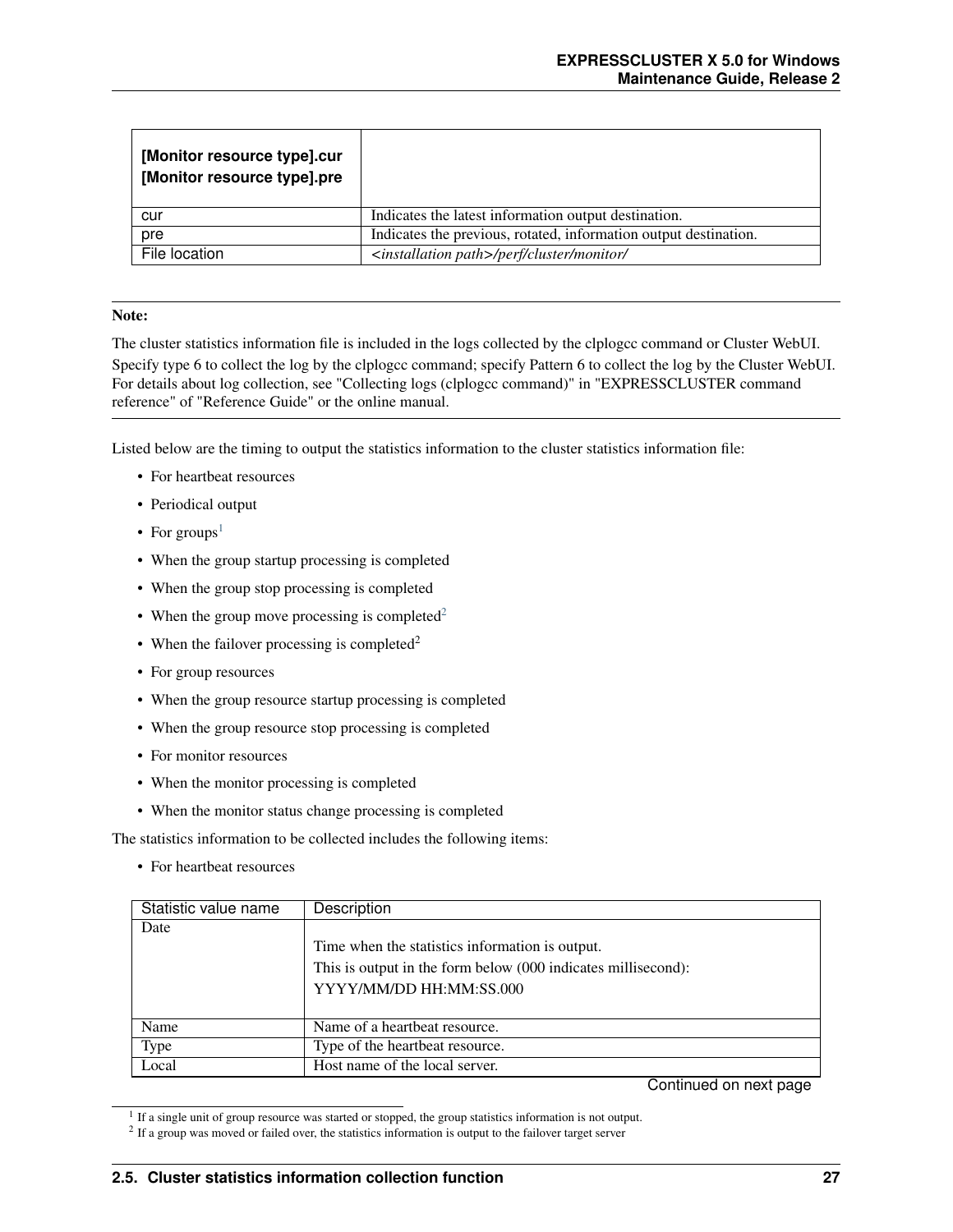| Statistic value name | Description                                                                     |
|----------------------|---------------------------------------------------------------------------------|
| Remote               | Host name of the other server.                                                  |
| RecyCount            | Heartbeat reception count during the log output interval.                       |
| RecyError            | Error reception count during the log output interval.                           |
| RecvTime(Min)        | Minimum interval (in milliseconds) of heartbeat reception during the log output |
|                      | interval.                                                                       |
| RecvTime(Max)        | Maximum interval (in milliseconds) of heartbeat reception during the log output |
|                      | interval.                                                                       |
| RecvTime(Avg)        | Average interval (in milliseconds) of heartbeat reception during the log output |
|                      | interval.                                                                       |
| SendCount            | Heartbeat transmission count during the log output interval.                    |
| SendError            | Error transmission count during the log output interval.                        |
| SendTime(Min)        | Minimum time (in milliseconds) for heartbeat transmission during the log output |
|                      | interval.                                                                       |
| SendTime(Max)        | Maximum time (in milliseconds) for heartbeat transmission during the log output |
|                      | interval.                                                                       |
| SendTime(Avg)        | Average time (in milliseconds) for heartbeat transmission during the log output |
|                      | interval.                                                                       |

Table 2.10 – continued from previous page

• For others (except heartbeat resources)

| Statistic value name | Description                                                                                       |
|----------------------|---------------------------------------------------------------------------------------------------|
| Date                 |                                                                                                   |
|                      | Time when the statistics information is output.                                                   |
|                      | This is output in the form below (000 indicates millisecond):                                     |
|                      | YYYY/MM/DD HH:MM:SS.000                                                                           |
|                      |                                                                                                   |
| Name                 | Name of group, group resource or monitor resource.                                                |
| Action               |                                                                                                   |
|                      | Name of the executed processing.                                                                  |
|                      | The following strings are output:                                                                 |
|                      | For groups: Start (at start), Stop (at stop), Move (at move/failover)                             |
|                      | For group resources: Start (at activation), Stop (at deactivation)                                |
|                      | For monitor resources: Monitor (at monitor execution)                                             |
|                      |                                                                                                   |
| Result               |                                                                                                   |
|                      | Name of the results of the executed processing.                                                   |
|                      | The following strings are output:                                                                 |
|                      | When the processing was successful: Success (no errors detected in                                |
|                      | monitoring or activation/deactivation)                                                            |
|                      | When the processing failed: Failure (errors detected in monitoring or<br>activation/deactivation) |
|                      | When a warning occurred: Warning (only for monitoring, in case of                                 |
|                      | warning)                                                                                          |
|                      | When a timeout occurred: Timeout (monitoring timeout)                                             |
|                      | When the processing was canceled: Cancel (canceling processings such as                           |
|                      | cluster shutdown during group startup)                                                            |
|                      |                                                                                                   |
| ReturnCode           | Return value of the executed processing.                                                          |

Continued on next page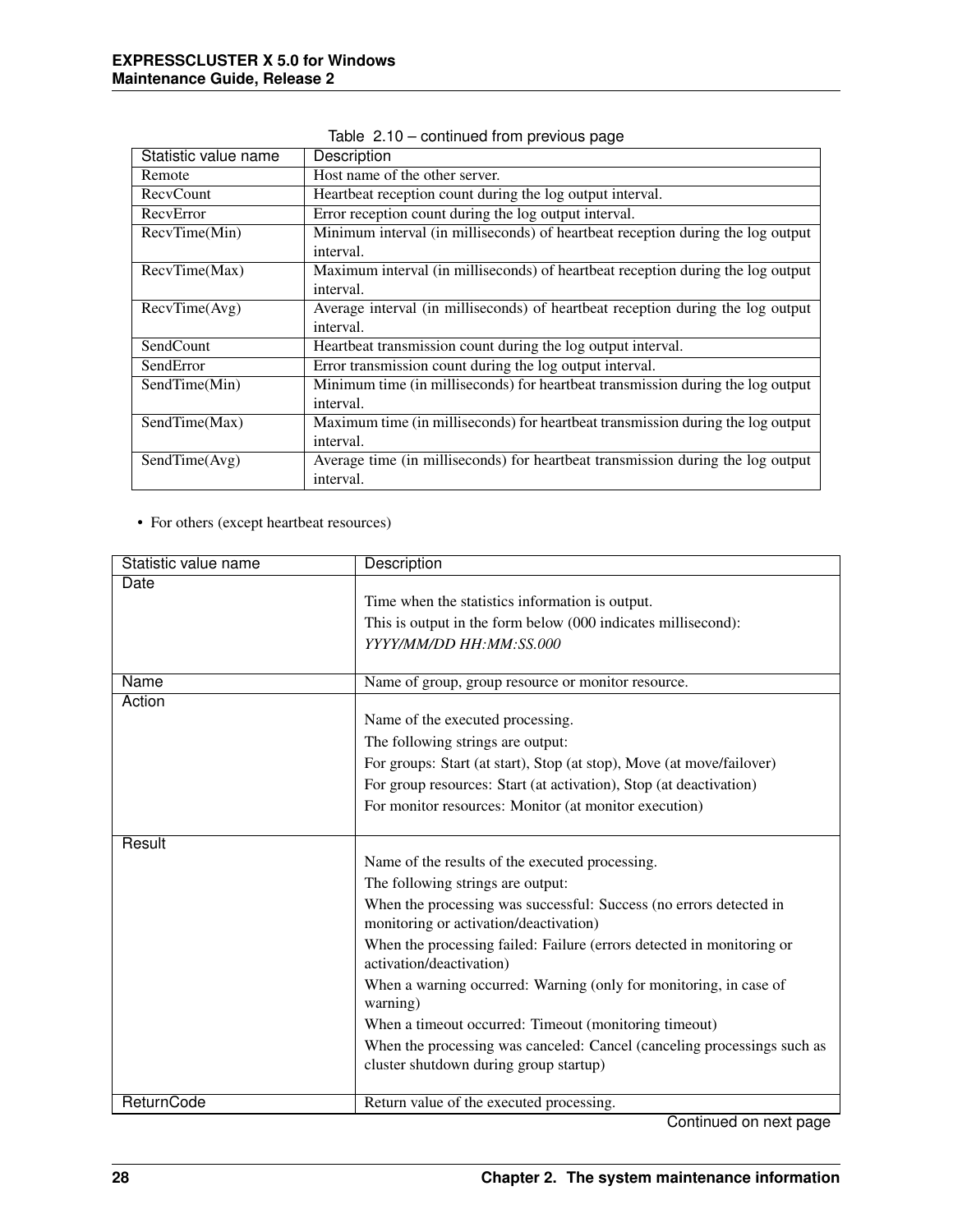| Statistic value name | Description                                                                                                                        |
|----------------------|------------------------------------------------------------------------------------------------------------------------------------|
| StartTime            | Start time of the executed processing.<br>This is output in the form below (000 indicates millisecond):<br>YYYY/MM/DD HH:MM:SS.000 |
| EndTime              | End time of the executed processing.<br>This is output in the form below (000 indicates millisecond):<br>YYYY/MM/DD HH:MM:SS.000   |
| ResponseTime(ms)     | Time taken for executing the processing (in millisecond).<br>This is output in millisecond.                                        |

Table 2.11 – continued from previous page

Here is an example of the statistics information file to be output when a group with the following configuration is started up:

- Server Host name: server1, server2
- Heartbeat resource
	- Kernel mode LAN heartbeat resource Resource name: lankhb1, lankhb2
- Group
	- Group name: failoverA
- Group resource which belongs to the group (failoverA)
	- script resource
		- Resource name: script01, script02, script03
- lankhb.cur

```
"Date", "Name", "Type", "Local", "Remote", "RecvCount", "RecvError", "RecvTime(Min)",
˓→"RecvTime(Max)","RecvTime(Avg)","SendCount","SendError","SendTime(Min)",
˓→"SendTime(Max)","SendTime(Avg)"
"2018/12/18 09:35:36.237","lankhb1","lankhb","server1","server1","20","0","3000",
˓→"3000","3000","20","0","0","0","0"
"2018/12/18 09:35:36.237","lankhb1","lankhb","server1","server2","20","0","3000",
˓→"3000","3000","20","0","0","0","0"
"2018/12/18 09:35:36.237","lankhb2","lankhb","server1","server1","20","0","3000",
˓→"3000","3000","20","0","0","0","0"
"2018/12/18 09:35:36.237","lankhb2","lankhb","server1","server2","20","0","3000",
˓→"3000","3000","20","0","0","0","0"
                                 :
```
• group.cur

```
"Date","Name","Action","Result","ReturnCode","StartTime","EndTime",
˓→"ResponseTime(ms)"
"2018/12/19 09:44:16.925","failoverA","Start","Success",,"2018/12/19 09:44:09.785
˓→","2018/12/19 09:44:16.925","7140"
```
: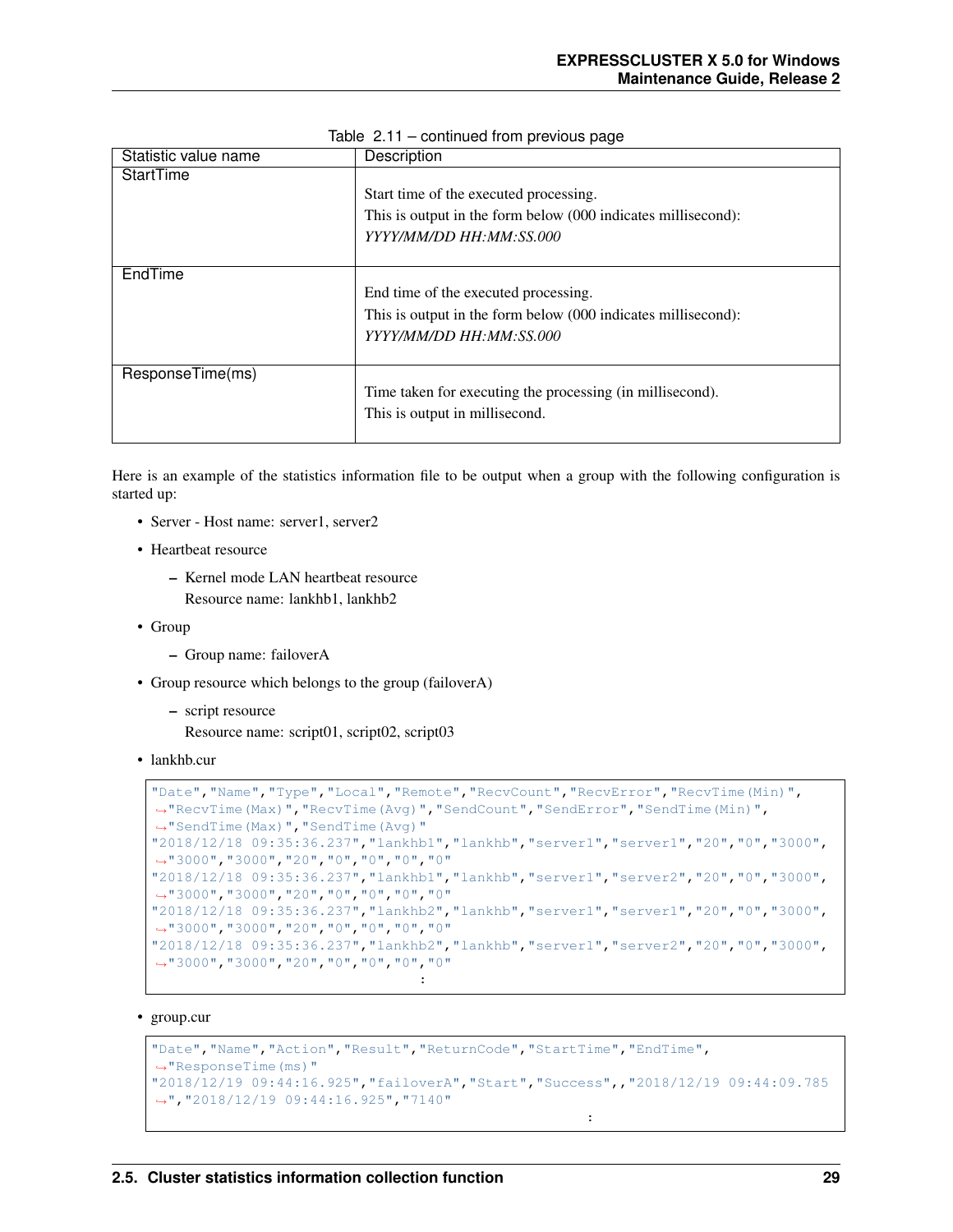• script.cur

```
"Date","Name","Action","Result","ReturnCode","StartTime","EndTime",
˓→"ResponseTime(ms)"
"2018/12/19 09:44:14.845","script01","Start","Success",,"2018/12/19 09:44:09.807",
˓→"2018/12/19 09:44:14.845","5040"
"2018/12/19 09:44:15.877","script02","Start","Success",,"2018/12/19 09:44:14.847",
˓→"2018/12/19 09:44:15.877","1030"
"2018/12/19 09:44:16.920","script03","Start","Success",,"2018/12/19 09:44:15.880",
˓→"2018/12/19 09:44:16.920","1040"
                                            :
```
### **2.5.1 Notes on the size of the cluster statistics information file**

The number of cluster statistics information files to be generated differs depending on their configurations.Some configurations may cause a large number of files to be generated. Therefore, consider setting the size of the cluster statistics information file according to the configuration. The maximum size of the cluster statistics information file is calculated with the following formula:

The size of the cluster statistics information file  $=$ 

([Heartbeat resource file size] x [number of types of heartbeat resources which are set]) x (number of generations  $(2)$  +

([Group file size]) x (number of generations  $(2)$ ) +

([Group resource file size] x [number of types of group resources which are set]) x (number of generations  $(2)$  +

([Monitor resource file size] x [number of types of monitor resources which are set]) x (number of generations (2))

Example: For the following configuration, the total maximum size of the cluster statistics information files to be saved is 332 MB with this calculation. ((((50MB) x 1) x 2) + (((1MB) x 2) + ((3MB x 5) x 2) +  $((10MB x 10) x 2) = 332MB)$ 

- Number of heartbeat resource types: 1 (file size: 50 MB)
- Group (file size: 1 MB)
- Number of group resource types: 5 (file size: 3 MB)
- Number of monitor resource types: 10 (file size: 10 MB)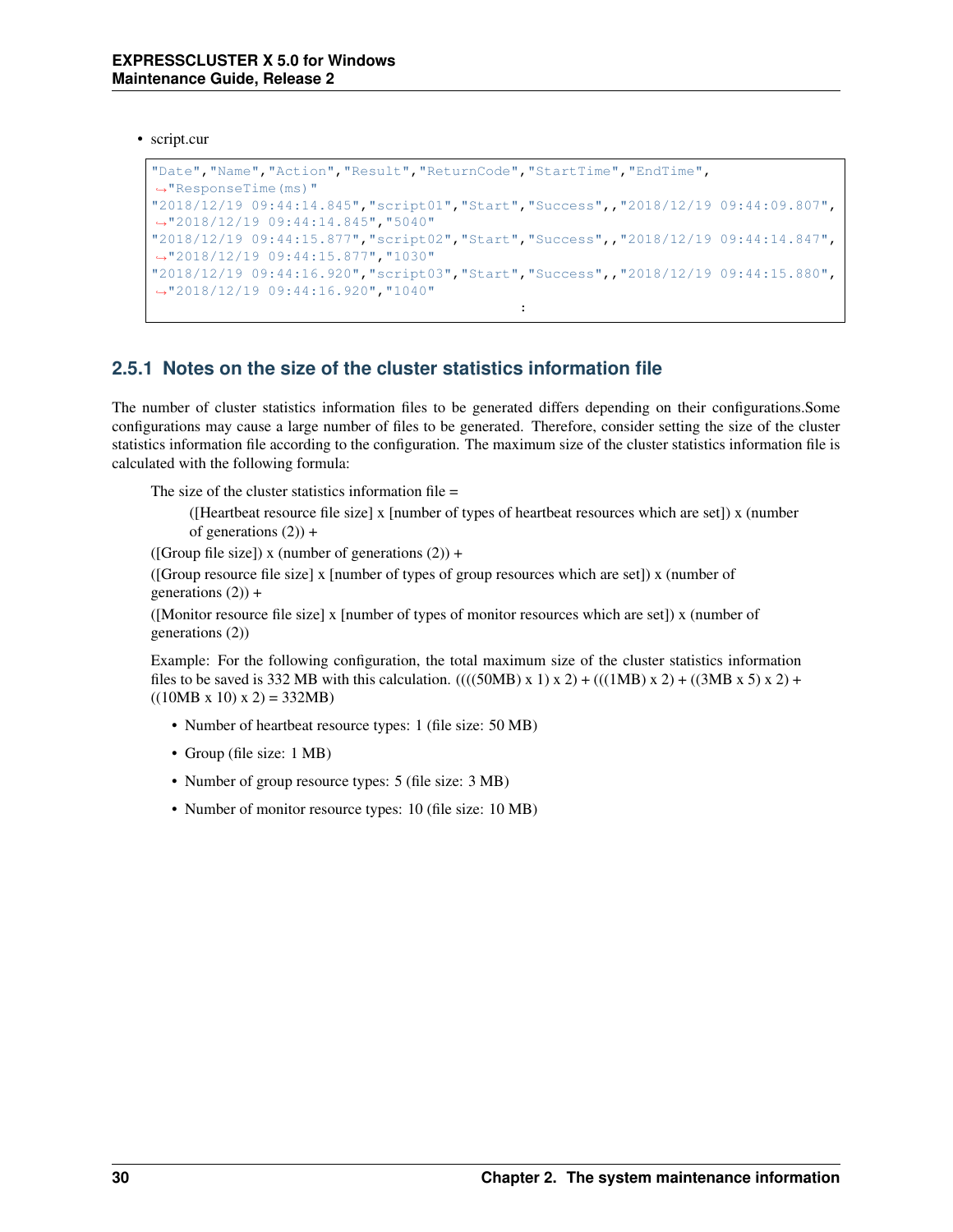## <span id="page-34-0"></span>**2.6 Function for outputting the operation log of Cluster WebUI**

If the Output Cluster WebUI Operation Log check box is already checked on the WebManager tab of Cluster Properties in the config mode of Cluster WebUI, the information on the operation of Cluster WebUI is outputted to the log file. This file is in CSV format, which is hereinafter called "the operation log file of Cluster WebUI.

| webuiope.cur<br>webuiope.pre <x></x> |                                                                                                                                                                                                                  |
|--------------------------------------|------------------------------------------------------------------------------------------------------------------------------------------------------------------------------------------------------------------|
| cur                                  | Indicates the last outputted log file.                                                                                                                                                                           |
| pre < x>                             | Indicates a previously outputted but rotated log file.<br>pre, pre1, pre2, , in reverse chronological order.<br>When the prescribed number of existing log files is exceeded, the<br>oldest log file is deleted. |
| Where to save                        | Directory as Log output path in the config mode of Cluster WebUI                                                                                                                                                 |

The operation information to be outputted includes the following items:

| Item name          | Description                                                                       |
|--------------------|-----------------------------------------------------------------------------------|
| Date               |                                                                                   |
|                    | Time when the operation information is outputted.                                 |
|                    | This is outputted in the form below (000 in milliseconds):                        |
|                    | YYYY/MM/DD HH:MM:SS.000                                                           |
|                    |                                                                                   |
| Operation          | Name of the executed operation in Cluster WebUI.                                  |
| Request            | Request URL issued from Cluster WebUI to the WebManager server.                   |
| <b>IP</b>          | IP address of a client that operated Cluster WebUI.                               |
| <b>UserName</b>    |                                                                                   |
|                    | Name of a user who executed the operation.                                        |
|                    | When a user logged in to Cluster WebUI by using the OS authentication method, the |
|                    | user name is output.                                                              |
|                    |                                                                                   |
| <b>HTTP-Status</b> |                                                                                   |
|                    | HTTP status code.                                                                 |
|                    | 200: Success                                                                      |
|                    | Other than 200: Failure                                                           |
|                    |                                                                                   |
| <b>ErrorCode</b>   | Return value of the executed operation.                                           |
| ResponseTime(ms)   |                                                                                   |
|                    | Time taken for executing the operation (in milliseconds).                         |
|                    | This is outputted in milliseconds.                                                |
|                    |                                                                                   |
|                    | $\sim$ $\sim$<br>$\mathbf{I}$                                                     |

Continued on next page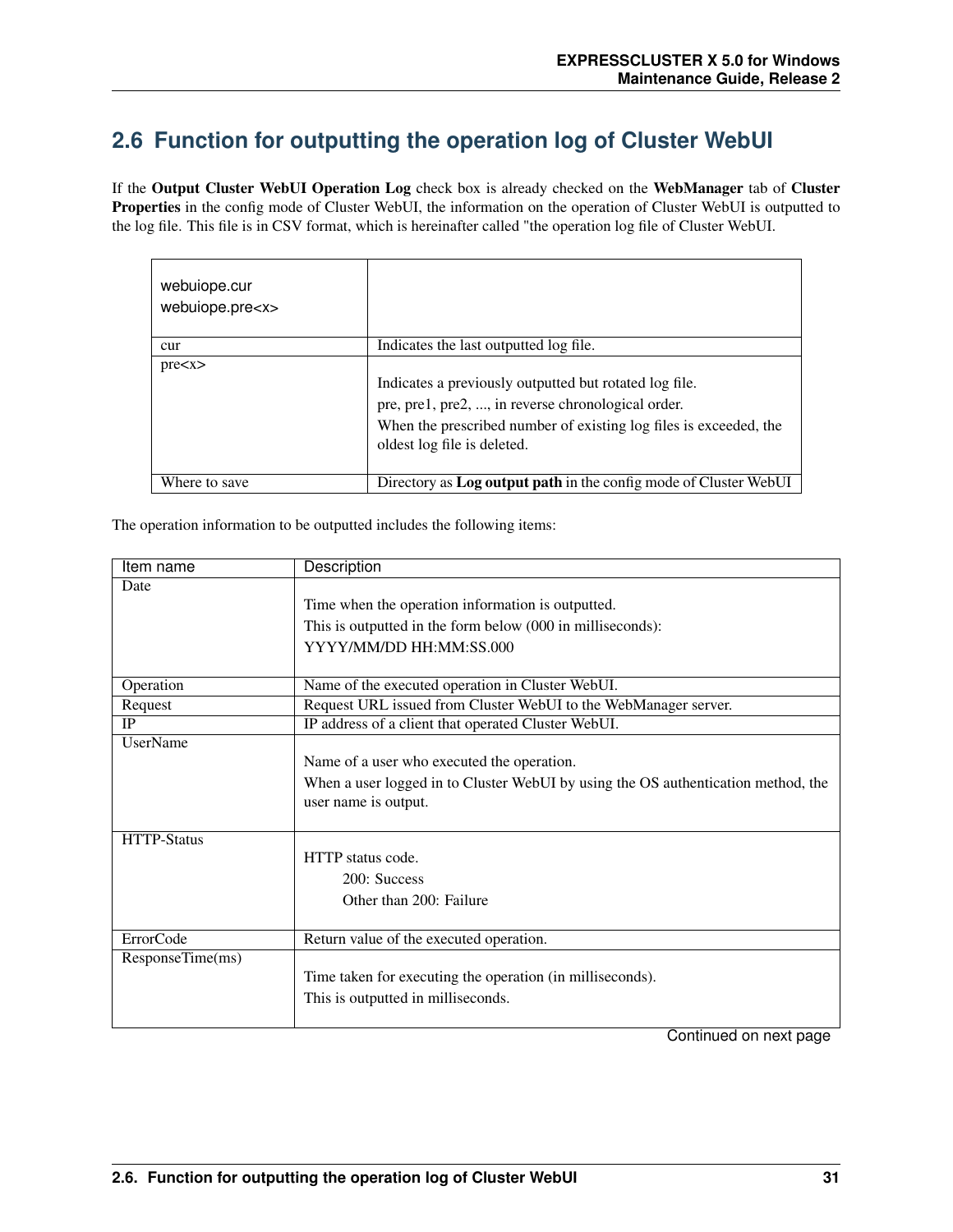| Item name           | Description                                                                                                                             |
|---------------------|-----------------------------------------------------------------------------------------------------------------------------------------|
| <b>ServerName</b>   |                                                                                                                                         |
|                     | Name of a server to be operated.                                                                                                        |
|                     | Its server name or IP address is outputted.                                                                                             |
|                     | It is outputted when the name of a server to be operated is specified.                                                                  |
| GroupName           |                                                                                                                                         |
|                     | Name of a group to be operated.                                                                                                         |
|                     | It is outputted when the name of a group to be operated is specified.                                                                   |
| <b>ResourceName</b> |                                                                                                                                         |
|                     | Name of a resource to be operated.                                                                                                      |
|                     | Outputted is the heartbeat resource name, network partition resolution resource<br>name, group resource name, or monitor resource name. |
|                     | It is outputted when the name of a resource to be operated is specified.                                                                |
| ResourceType        |                                                                                                                                         |
|                     | Type of a resource to be operated.                                                                                                      |
|                     | It is output when the type of a resource to be operated is specified.                                                                   |
| Parameters          | Operation-specific parameters.                                                                                                          |

Table 2.13 – continued from previous page

The following output is an example of the operation log file of Cluster WebUI:

```
"Date","Operation","Request","IP","UserName","HTTP-Status","ErrorCode",
˓→"ResponseTime(ms)","ServerName","GroupName","ResourceName","ResourceType",
˓→"Parameters..."
"2020/08/14 17:08:39.902","Cluster properties","/GetClusterproInfo.js","10.0.
˓→0.15","user1",200,0,141,,,,
"2020/08/14 17:08:46.659","Monitor properties","/GetMonitorResourceProperty.
˓→js","10.0.0.15","user1",200,0,47,,,"fipw1","fipw"
"2020/08/14 17:15:31.093","Resource properties","/GetGroupResourceProperty.js
˓→","10.0.0.15","user1",200,0,47,,"failoverA","fip1","fip"
"2020/08/14 17:15:45.309","Start group","/GroupStart.js","10.0.0.15","user1",
˓→200,0,0,"server1","failoverA",,
"2020/08/14 17:16:23.862","Suspend all monitors","/AllMonitorSuspend.js","10.
˓→0.0.15","user1",200,0,453,"server1",,,,"server2"
                                                     :
```
The following is an example of the operation log file of Cluster WebUI outputted when the authentication fails:

• When the cluster password method is used

```
"Date","Operation","Request","IP","UserName","HTTP-Status","ErrorCode",
˓→"ResponseTime(ms)","ServerName","GroupName","ResourceName","ResourceType",
˓→"Parameters..."
"2020/11/20 09:29:59.710","Login","/Login.js","10.0.0.15","",403,,0,,,,
```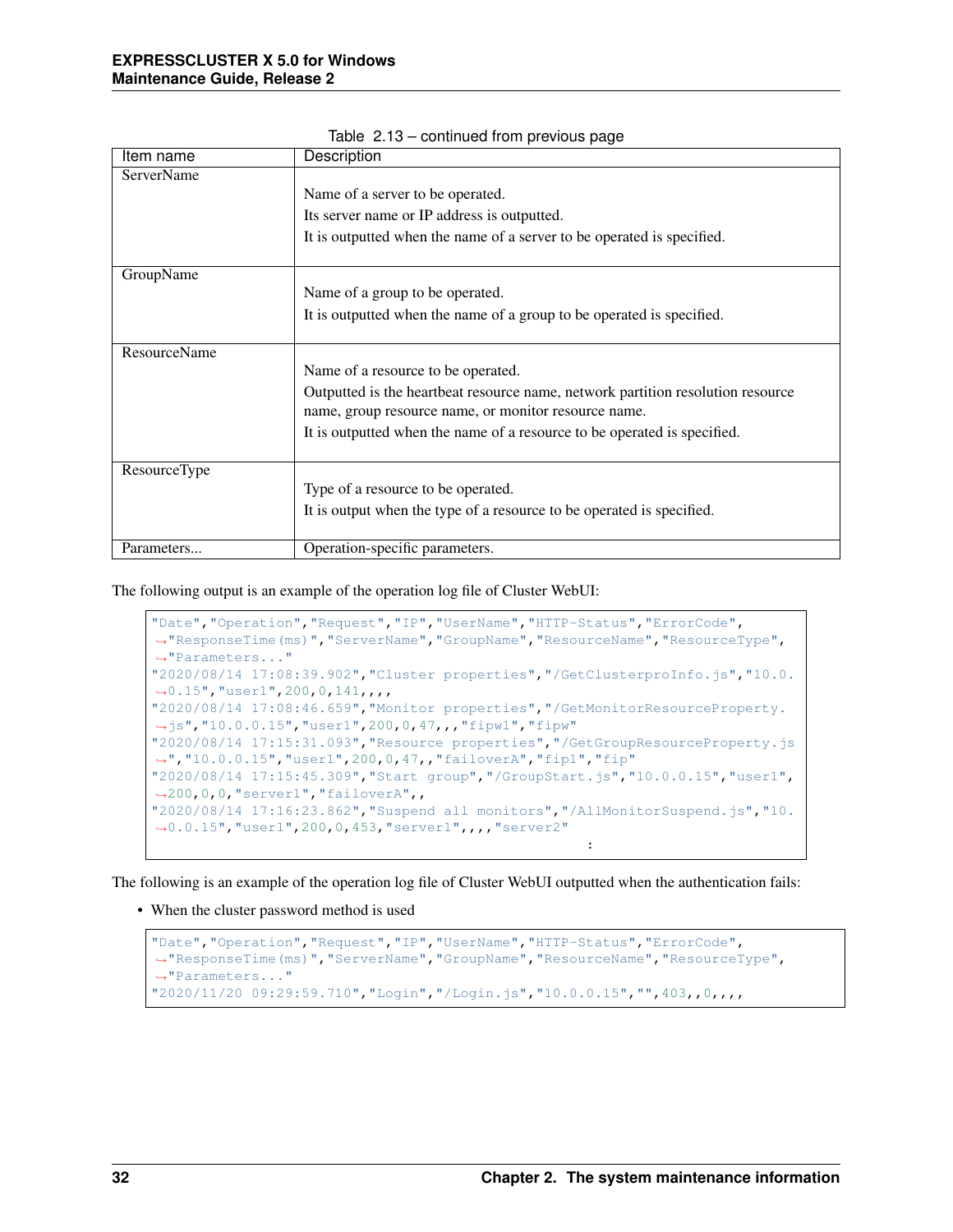• When the OS authentication method is used

```
"Date","Operation","Request","IP","UserName","HTTP-Status","ErrorCode",
˓→"ResponseTime(ms)","ServerName","GroupName","ResourceName","ResourceType",
˓→"Parameters..."
"2020/11/20 09:29:59.710","Login User","/LoginUser.js","10.0.0.15","user1",401,,0,
\leftrightarrow, , ,
```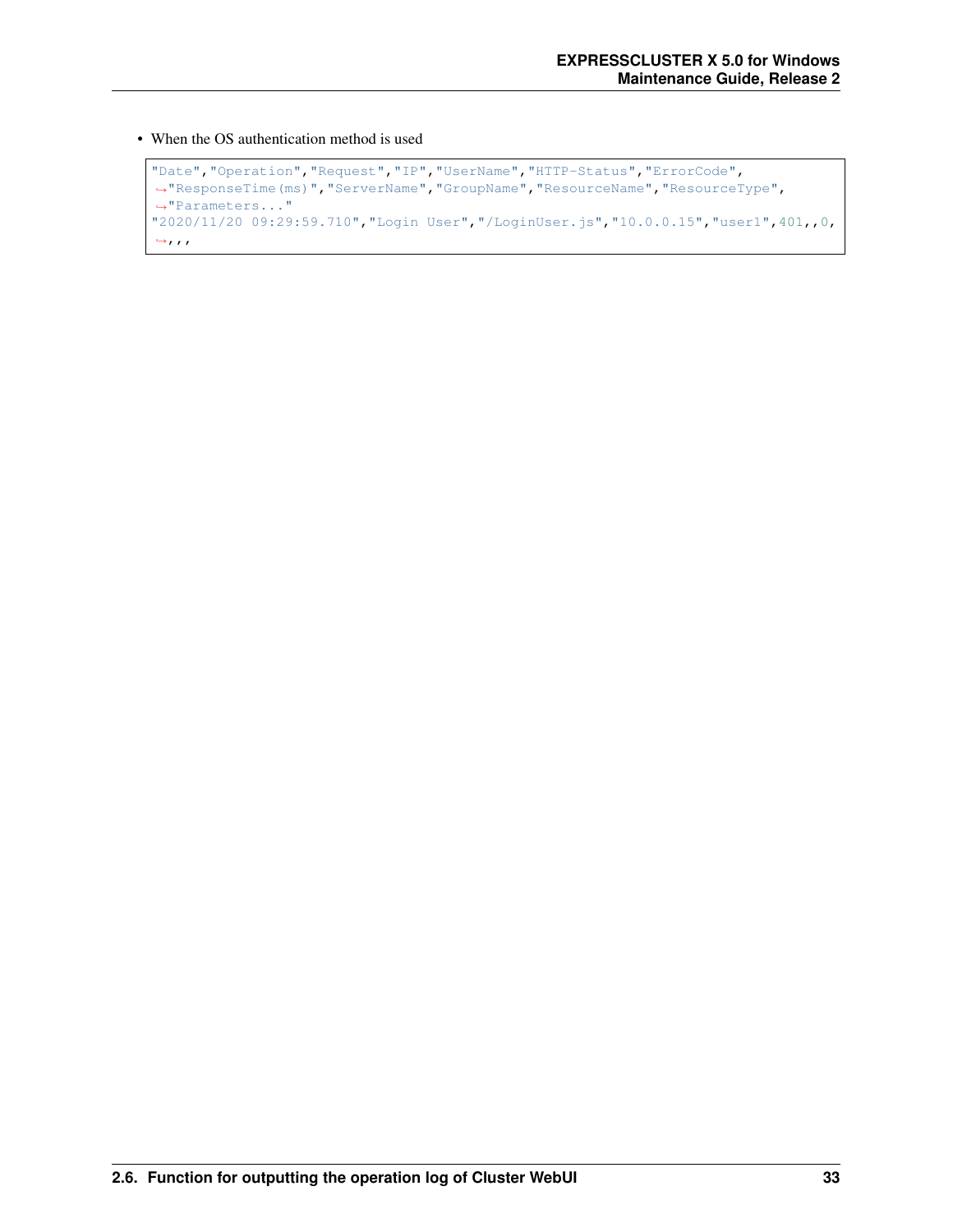# **2.7 Communication ports**

EXPRESSCLUSTER uses the following port numbers by default. You can change these port numbers by using the Cluster WebUI. Make sure that the programs other than EXPRESSCLUSTER do not access these port numbers.

To set up a firewall for the server, make sure that the following port numbers can be accessed.

For a cloud environment, allow access to ports numbered as below, not only in a firewall configuration at the instance side but also in a security configuration at the cloud infrastructure side.

For port numbers EXPRESSCLUSTER uses, refer to "Getting Started Guide" > "Notes and Restrictions" > "Before installing EXPRESSCLUSTER" > "Communication port number".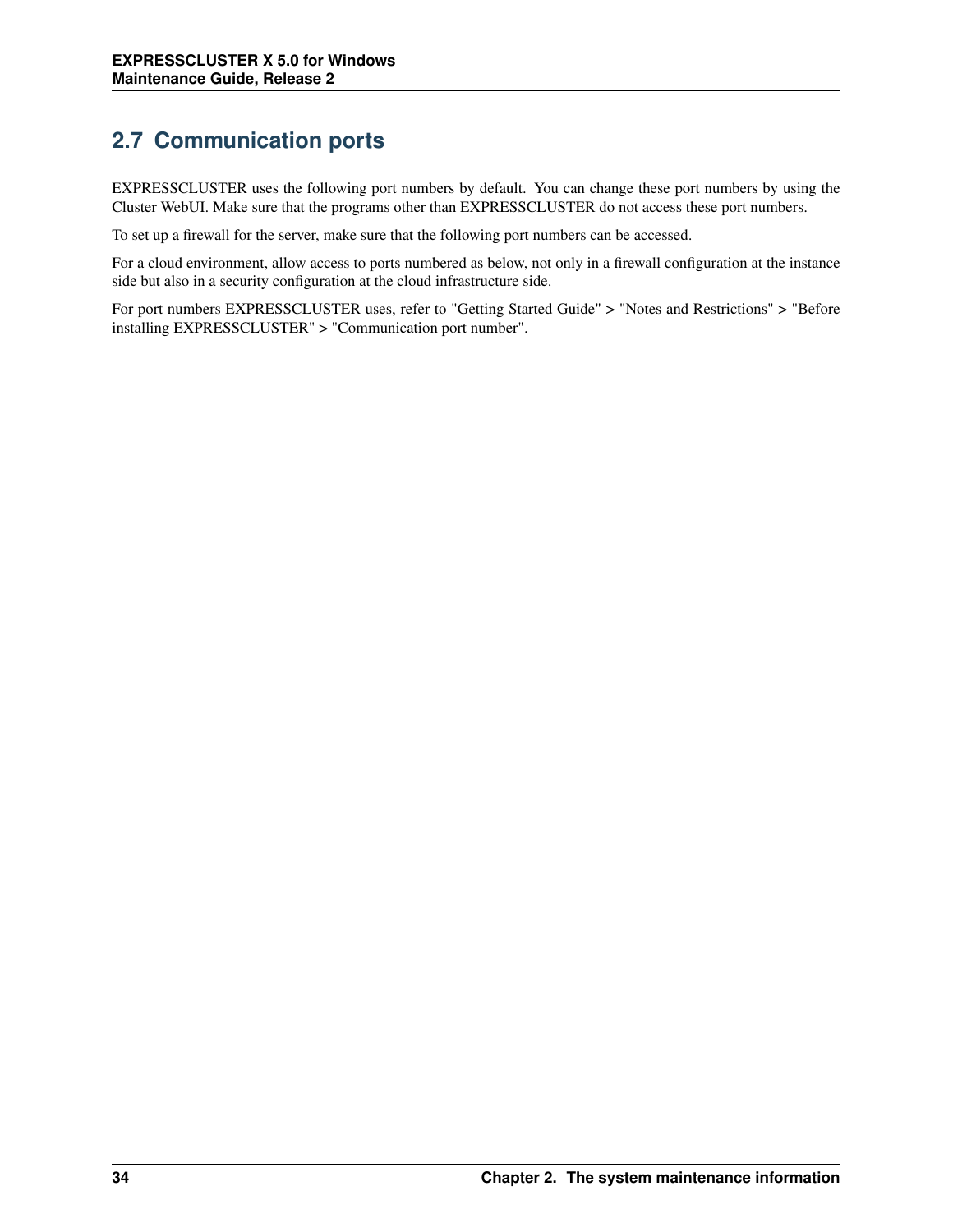## **2.8 Limit on the band for mirror connect communication**

You can set a limit on the communication band used for mirror connect communication by using the standard Windows Local Group Policy Editor (Policy-based QoS). A limit is set for each mirror disk connect. This method is useful for setting a limit on the communication band for all mirror disk resources or hybrid disk resources using the specified mirror disk connect.

## **2.8.1 Procedure for setting a limit on the band for mirror connect communication**

To set a limit on the band for mirror connect communication, follow the procedure described below.

- 1. Setting the properties of a network adapter
	- Click Start, Control Panel, then Network and Sharing Center. Then, open Properties for a mirror disk connect.
	- Check the Qos Packet Scheduler check box when it is in Properties.
	- Click Install, Services, and then Add buttons to select QoS Packet Scheduler when it is not in Properties.
- 2. Starting the Local Group Policy Editor

To set a limit on the band, use the Local Group Policy Editor. From the **Start** menu, click **Run**, and then execute the following command:

gpedit.msc

3. Creating a policy

Create a policy for a limit on the band. In the left pane, click Local Computer Policy, Computer Configuration, then Windows Settings, and then right-click Policy-based QoS and select Create New Policy.

#### 1. Policy-based QoS - Create a QoS policy window

Set items as follows.

Policy name

Enter a policy name for identification.

#### Specify DSCP value

Set the IP priority. This setting is optional. For details, see Learn more about QoS Policies.

#### Specify Outbound Throttle Rate

Check the Specify Outbound Throttle Rate check box. Specify an upper limit on the communication band used for the mirror disk connect in units of KBps (kilobytes per second) or MBps (megabytes per second).

After setting the required items, click the Next button.

#### 2. Policy-based QoS - This QoS policy applies to: window

Set this item as follows.

#### This QoS policy applies to: (application specification)

#### Select All applications.

After setting the required items, click the Next button.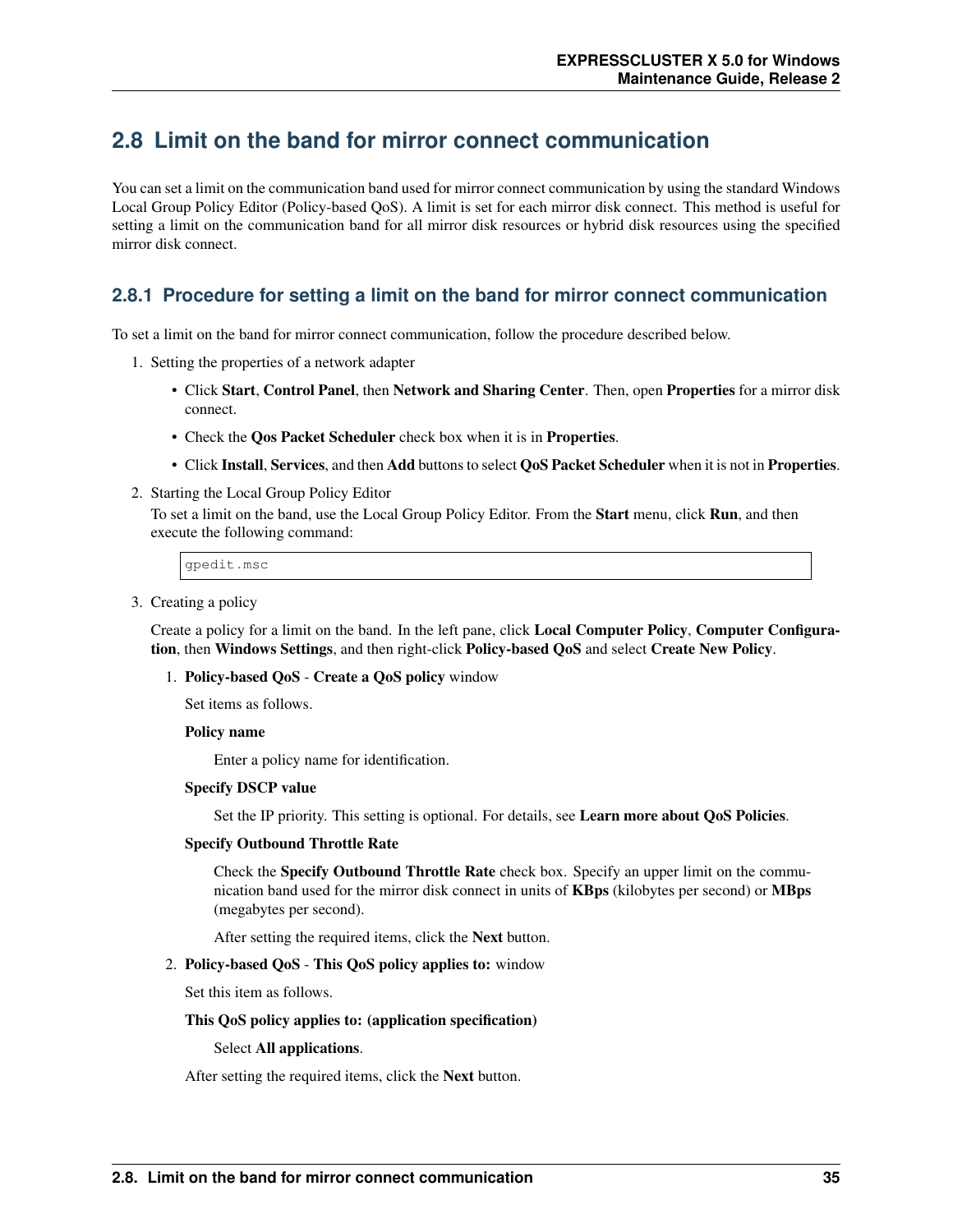#### 3. Policy-based QoS - Specify the source and destination IP addresses. window

Set these items as follows.

This QoS policy applies to: (source IP address specification)

Select Only for the following source IP address or prefix and then enter the source IP address used for the mirror disk connect.

This QoS policy applies to: (destination IP address specification)

Select Only for the following destination IP address or prefix and then enter the destination IP address used for the mirror disk connect.

After setting the required items, click the Next button.

4. Policy-based QoS - Specify the protocol and port numbers. window

Set these items as follows.

Select the protocol this QoS policy applies to (S)

Select TCP.

Specify the source port number:

Select From any source port.

Specify the destination port number:

Select **To this destination port number or range** and then specify the mirror driver port number (default: 29005).

4. Reflecting the policy

Click the Finish button to apply the settings. The set policy is not immediately reflected, but according to the automatic policy update interval (default: within 90 minutes). To reflect the set policy immediately, update the policy manually. From the **Start** menu, click **Run**, and then execute the following command:

gpupdate /force

This completes the setting of a policy.

### **2.8.2 Procedure for suspending or releasing the limit on the band for mirror connect communication**

To suspend or release the limit on the band for mirror connect communication, follow the procedure described below.

1. Starting the Local Group Policy Editor

To suspend or release the limit on a band, use the Local Group Policy Editor. From the Start menu, click Run, and then execute the following command:

gpedit.msc

- 2. Suspending a policy by changing its setting or deleting the policy
	- To suspend a limit on the band

To suspend a limit on the band, change the setting for the policy for the limit on the band. Right-click the target QoS policy and then choose Edit Existing Policy. Then, uncheck the Specify Outbound Throttle Rate check box.

After making this setting, click the OK button.

• To release a limit on the band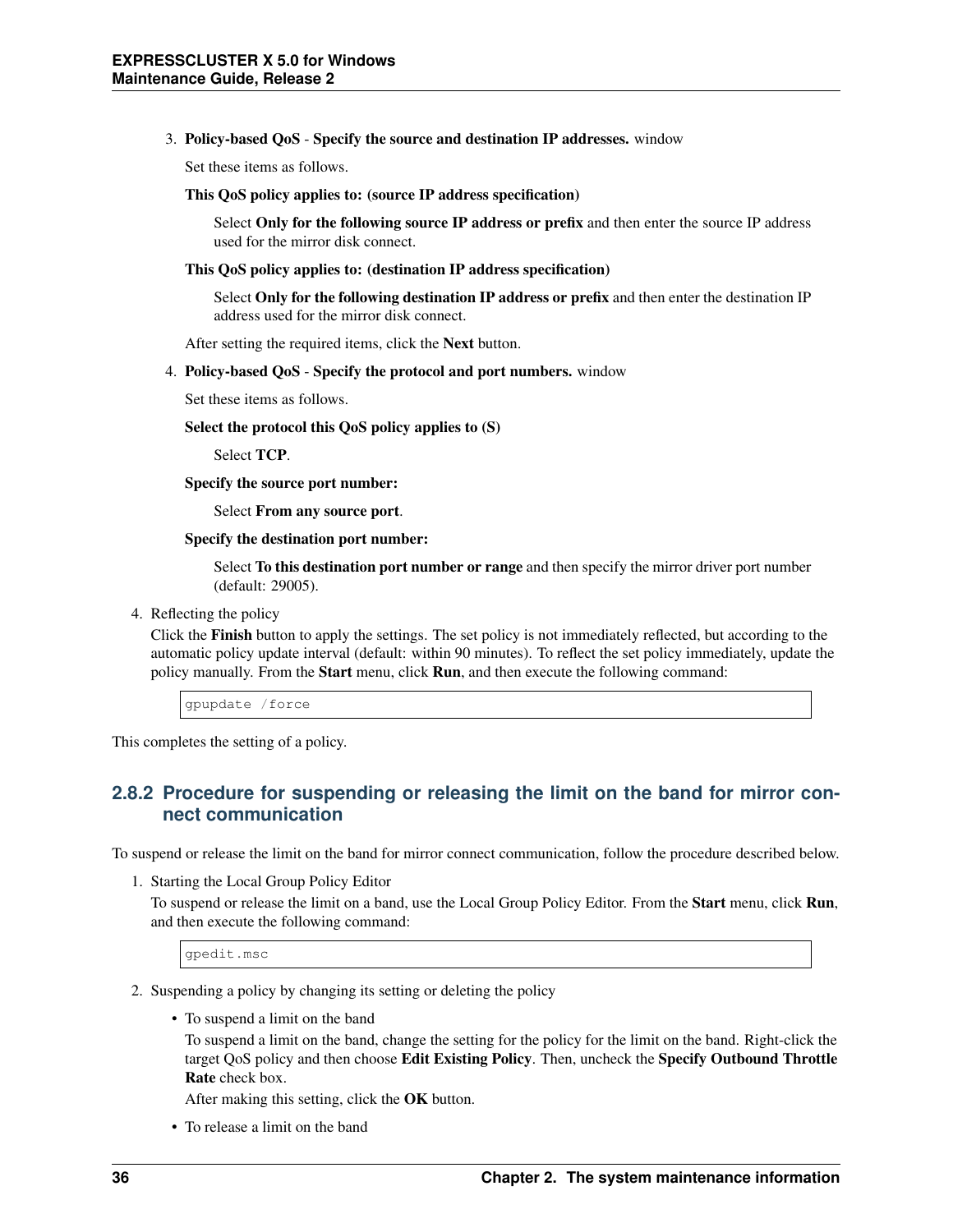To release a limit on the band, delete the policy for the limit on the band. Right-click the target QoS policy and then choose Delete Policy. The pop-up message "Are you sure you want to delete the policy?" appears. Click Yes.

3. Reflecting the policy

The modification or deletion of a policy is not immediately reflected, but according to the automatic policy update interval (default: within 90 minutes). To reflect the deletion or modification immediately, update the policy manually. From the Start menu, click Run, and then execute the following command:

gpupdate /force

This completes the setting of a policy.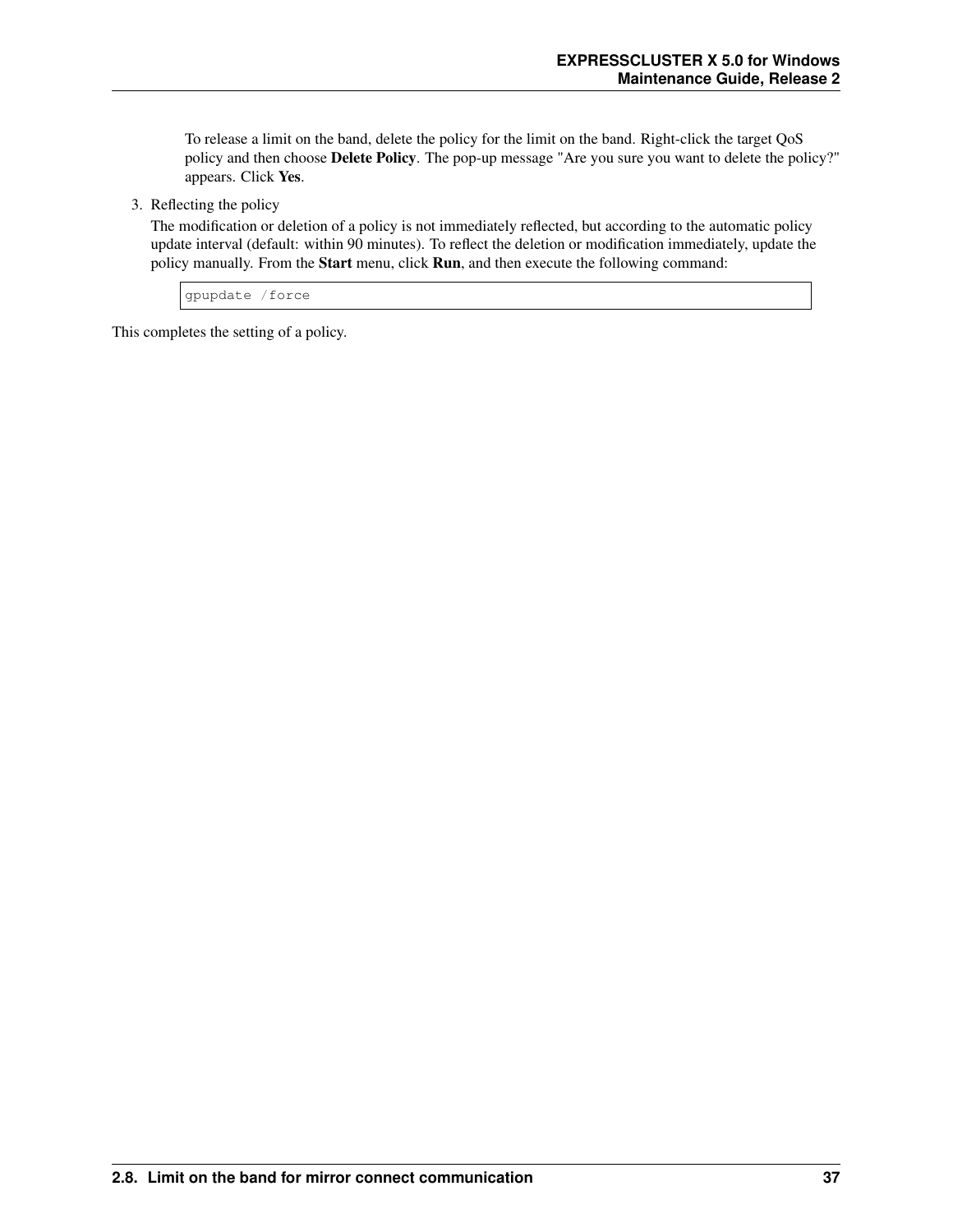## **2.9 What causes EXPRESSCLUSTER to shut down servers**

When any one of the following errors occurs, EXPRESSCLUSTER shuts down or resets servers to protect resources.

### **2.9.1 Final action for an error in group resource activation or deactivation**

When one of the following is specified as the final action to be taken for errors in resource activation/deactivation:

| Final action                             | Result                                                                                             |
|------------------------------------------|----------------------------------------------------------------------------------------------------|
|                                          | The cluster service stops and the $OS \mid$ Causes normal shutdown after the group resources stop. |
| shuts down.                              |                                                                                                    |
| The cluster service stops and the OS re- | Causes normal reboot after the group resources stop.                                               |
| boots.                                   |                                                                                                    |
| An intentional stop error is generated   | Causes a stop error (Panic) intentionally upon group resource acti-                                |
|                                          | vation/deactivation error.                                                                         |

### **2.9.2 Action for a stall of resource activation or deactivation**

When one of the following is specified as the action to be taken for a stall of resource activation or deactivation, and resource activation or deactivation took longer time than expected:

| Action for a stall                  | Result                                                               |
|-------------------------------------|----------------------------------------------------------------------|
| Emergency shutdown                  | Causes the OS to shut down upon the stall of group resource activa-  |
|                                     | tion or deactivation.                                                |
| Intended generation of a stop error | Causes a stop error (Panic) upon the stall of group resource activa- |
|                                     | tion or deactivation.                                                |

The OS shuts down if the resource activation or deactivation takes an unexpectedly long time. The OS shuts down, regardless of the setting of recovery in the event of a resource activation or deactivation error.

If a resource activation stall occurs, the following message is output to the event log and as an alert message.

- Module type: rc
- Event ID: 1032
- Message: Failed to start the resource  $\%1$ . (99 : command is timeout)
- Description: Resource start failure

If a resource deactivation stall occurs, the following message is output to the event log and as an alert message.

- Module type: rc
- Event ID: 1042
- Message: Failed to stop the resource  $\%1$ . (99 : command is timeout)
- Description: Resource stop failure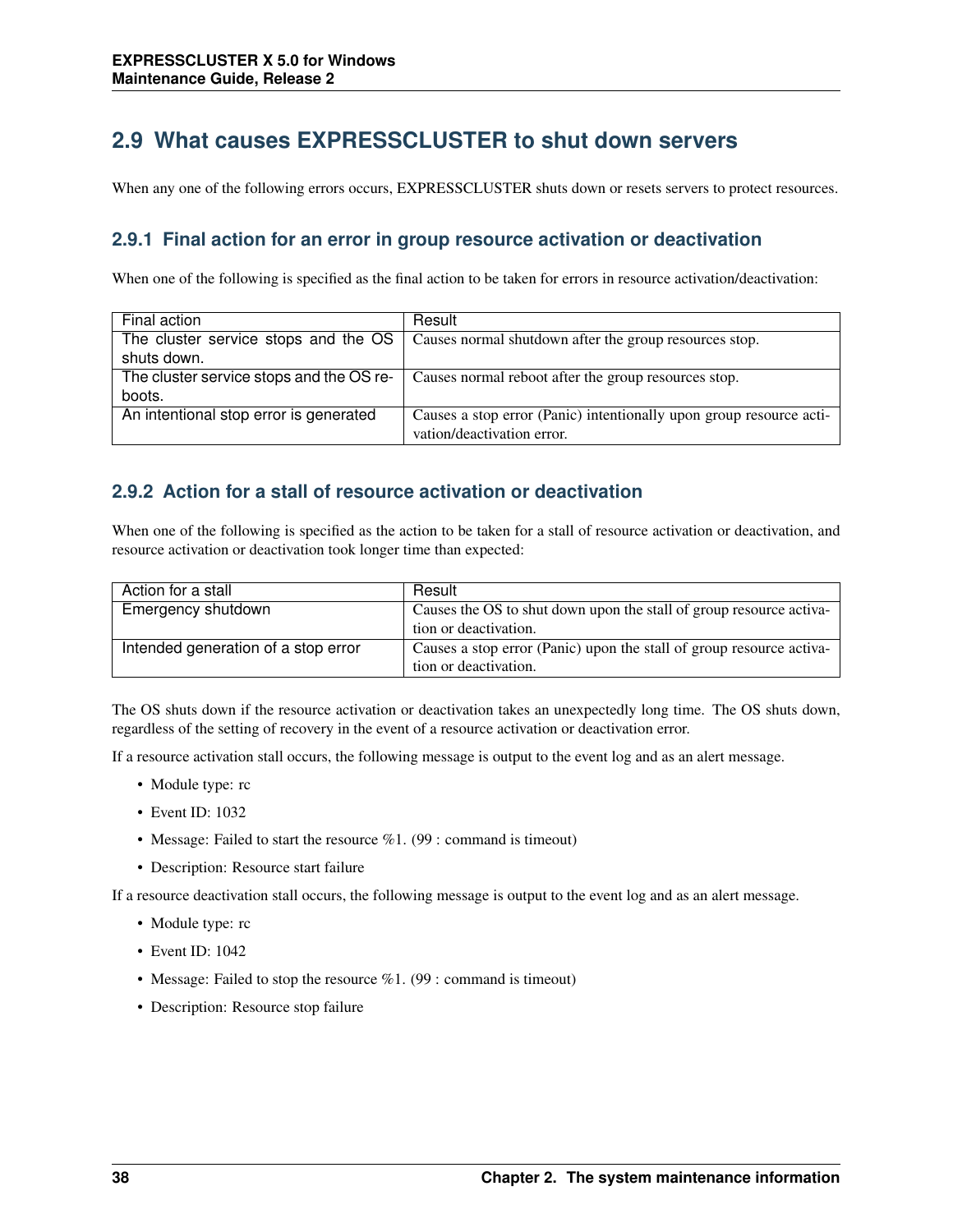### **2.9.3 Final action at detection of an error in monitor resource**

When the final action for errors in monitor resource monitoring is specified as one of the following:

| Final action                           | Result                                                              |
|----------------------------------------|---------------------------------------------------------------------|
| Stop cluster service and shut down the | Causes normal shutdown after the group resources stop.              |
| OS                                     |                                                                     |
| Stop cluster service and reboot the OS | Causes normal reboot after the group resources stop.                |
| An intentional stop error is generated | Causes a stop error (Panic) intentionally upon monitor resource er- |
|                                        | ror detection.                                                      |

### **2.9.4 Forced stop action**

When the type of forced stop is configured as BMC:

| Forced stop action     | Result                                                                     |
|------------------------|----------------------------------------------------------------------------|
| <b>BMC</b> reset       | Causes reset in the failing server where the failover group existed.       |
| BMC power off          | Causes power off in the failing server where the failover group existed.   |
| <b>BMC</b> power cycle | Causes power cycle in the failing server where the failover group existed. |
| <b>BMC NMI</b>         | Causes NMI in the failing server where the failover group existed.         |

When the type of forced stop is configured as **vCenter**:

| Forced stop action   Result |                                                                          |
|-----------------------------|--------------------------------------------------------------------------|
| Power off                   | Causes power off in the failing server where the failover group existed. |
| Reset                       | Causes reset in the failing server where the failover group existed.     |

When the type of forced stop is configured as AWS or OCI:

| Forced stop action   Result |                                                                              |
|-----------------------------|------------------------------------------------------------------------------|
| stop                        | Stops the instance of the failing server where the failover group existed.   |
| reboot                      | Reboots the instance of the failing server where the failover group existed. |

### **2.9.5 Emergency server shutdown**

When the following processes terminated abnormally, clustering can not work properly. Then EXPRESSCLUSTER shuts down the server on which those processes terminated. This action is called emergency server shutdown.

• clprc.exe

Server shut down method can be configured in Action When the Cluster Service Process is Abnormal of Cluster Properties from the config mode of Cluster WebUI. Followin method can be set.

- Emergency shutdown (default)
- Generate an Intentional Stop Error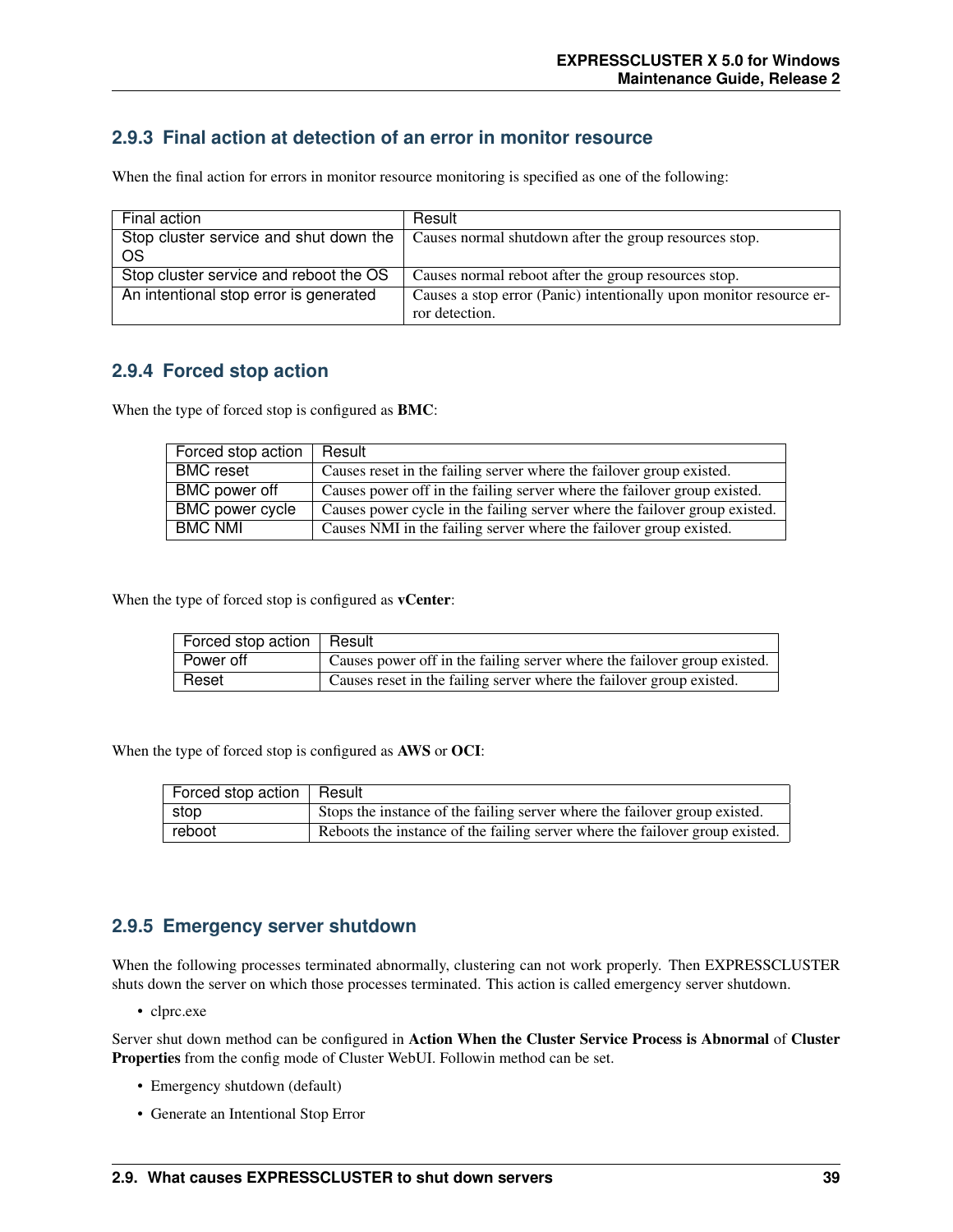• HW Reset<sup>[3](#page-43-0)</sup>

### **2.9.6 Resource deactivation error in stopping the EXPRESSCLUSTER Server service**

When deactivating a resource by running clpcl -t, which stops the EXPRESSCLUSTER Server service fails, EX-PRESSCLUSTER causes a shutdown.

### **2.9.7 Recovery from network partitioning**

If all heartbeats are disrupted, network partitioning resolution takes place which results in one or all of the servers to shut down. Unless the automatic recovery mode is set in Cluster Properties, the server is in the Suspension (Isolated) status and is not clustered after reboot.

When you resolve the problem that caused the disruption of heartbeats, recover the cluster.

For details on network partitioning, see "Details on network partition resolution resources" in the "Reference Guide".

For information on the suspended status (restart following a shutdown) and cluster recovery, see the online manual "Functions of the WebManager" in this guide.

### **2.9.8 Emergency server restart**

When an abnormal termination is detected in the following processes, EXPRESSCLUSTER reboots the OS. This action is called Emergency server restart.

- EXPRESSCLUSTERDisk Agent (clpdiskagent.exe)
- EXPRESSCLUSTERServer (clppmsvc.exe)
- EXPRESSCLUSTERTransaction (clptrnsv.exe)

### **2.9.9 Failure in suspending or resuming the cluster**

If suspending or resuming the cluster fails, the server is shutdown.

<span id="page-43-0"></span><sup>&</sup>lt;sup>3</sup> This function does not require ipmiutil, unlike the force stop function.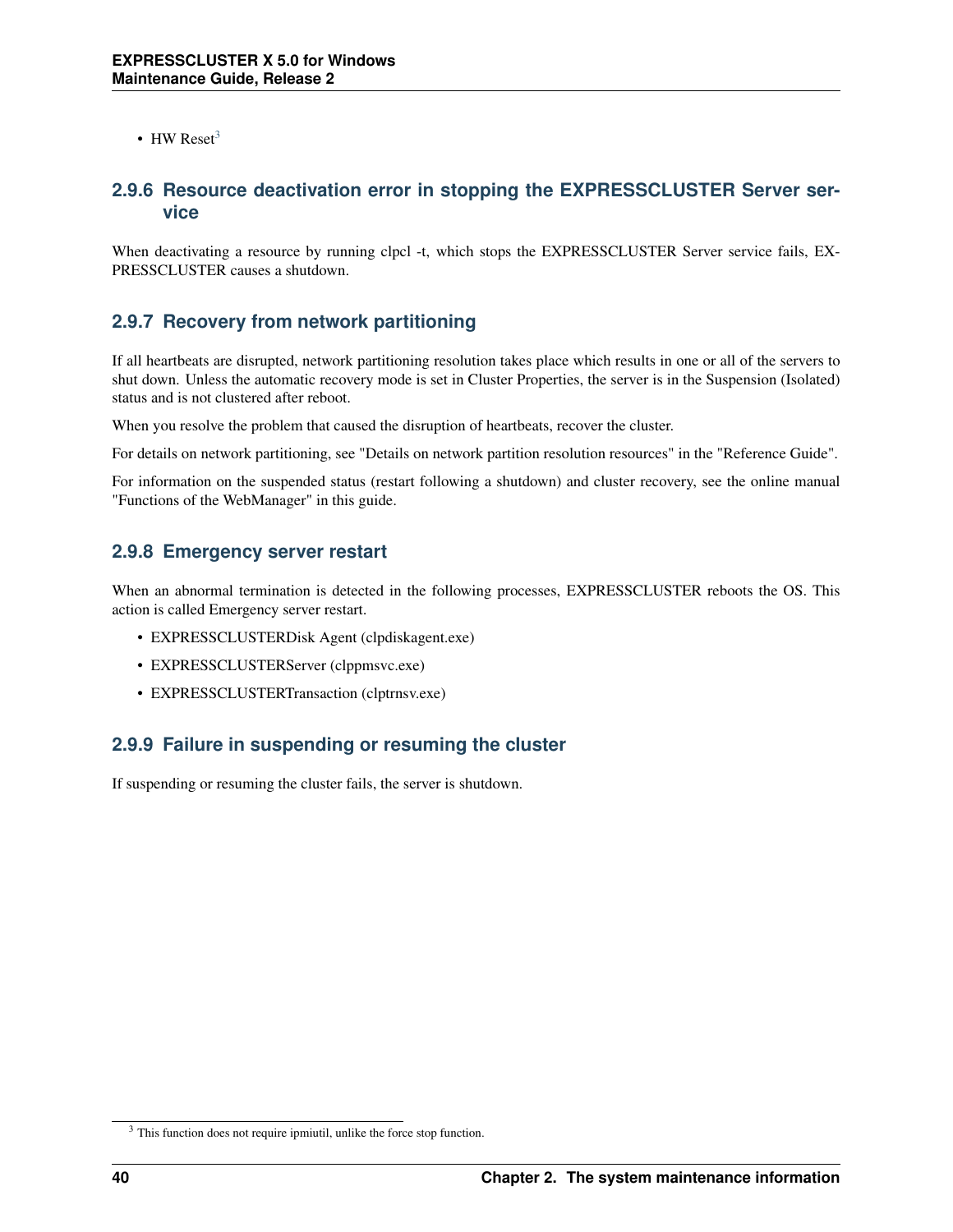## **2.10 Configuring the settings to temporarily prevent execution of failover**

Follow the steps below to temporarily prevent failover caused by a failed server from occurring.

• Temporarily adjust timeout

By temporarily adjusting timeout, you can prevent a failover caused by a failed server from occurring. The clptoratio command is used to temporarily adjust timeout. Run the clptoratio command on one of the servers in the cluster.

(Example) To (temporarily) extend the heartbeat time-out to 3600 seconds (one hour) from the current time when the heartbeat time-out is set to 90 seconds:

clptoratio -r 40 -t 1h

• Releasing temporary time-out adjustment

Releases the temporary adjustment of time-out. Execute the clptoratio command for any server in the cluster.

clptoratio -i

Follow the steps below to temporarily prevent failover caused by a monitor error by temporarily stopping monitor resource monitoring.

• Suspending monitoring operation of monitor resources

By suspending monitoring operations, a failover caused by monitoring can be prevented.

The clpmonctrl command is used to suspend monitoring. Run the clpmonctrl command on all servers in the cluster. Another way is to use the -h option on a server in the cluster and run the clpmonctrl command for all the servers.

(Example) To suspend all monitoring operations on the server in which the command is run:

clpmonctrl -s

(Example) To suspend all monitoring operations on the server with -h option specified

clpmonctrl -s -h <server name>

• Restarting monitoring operation of monitor resources

Resumes monitoring. Execute the clpmonctrl command for all servers in the cluster.Another way is to use the -h option on a server in the cluster and run the clpmonctrl command for all the servers.

(Example) Resuming all monitoring operations on the server in which the command is run:

clpmonctrl -r

(Example) To resume all monitoring operations on the server with -h option specified

clpmonctrl -r -h <server name>

Follow the steps below to temporarily prevent failover caused by a monitor error by disabling recovery action for a monitor resource error.

• Disabling recovery action for a monitor resource error

When you disable recovery action for a monitor resource error, recovery action is not performed even if a monitor resource detects an error. To set this feature, check the **Recovery action when a monitor resource** error is detected checkbox in Disable cluster operation under the Extension tab of Cluster properties in the config mode of Cluster WebUI and update the setting.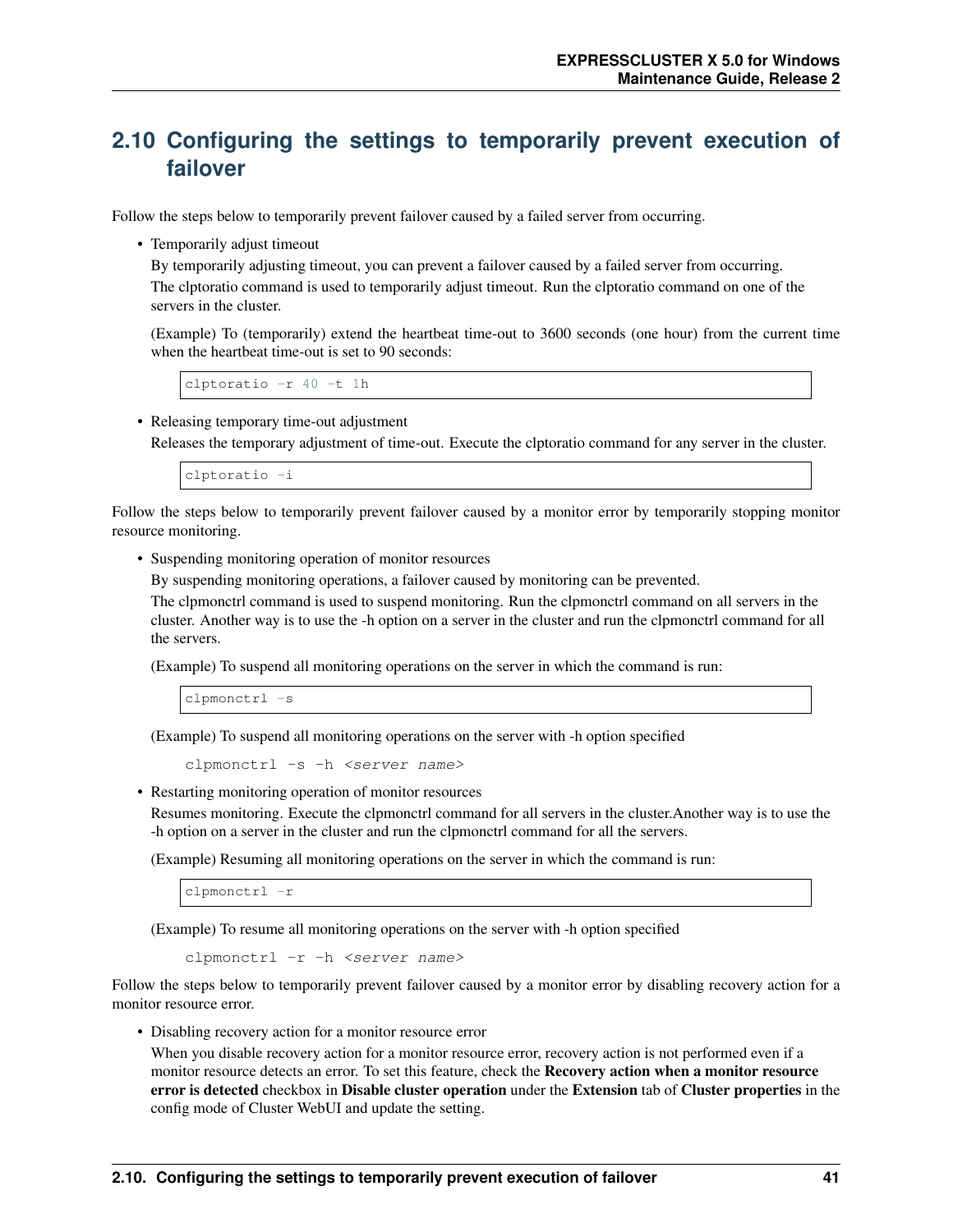• Not disabling recovery action for a monitor resource error Enable recovery action for a monitor resource error. Uncheck the Recovery action when a monitor resource

error is detected checkbox in Disable cluster operation under the Extension tab of Cluster properties in the config mode of Cluster WebUI and update the setting.

Follow the steps below to temporarily prevent failover caused by an activation error by disabling recovery action for a group resource activation error.

• Disabling recovery action for a group resource activation error

When you disable recovery action for a group resource activation error, recovery action is not performed even if a group resource detects an activation error. To set this feature, check the Recovery operation when a group resource activation error is detected checkbox in Disable cluster operation under the Extension tab of Cluster properties in config mode of Cluster WebUI and update the setting.

• Not disabling recovery action for a group resource activation error Enable recovery action for a group resource activation error. Uncheck the Recovery operation when a group resource activation error is detected checkbox in Disable cluster operation under the Extension tab of Cluster properties in config mode of Cluster WebUI and update the setting.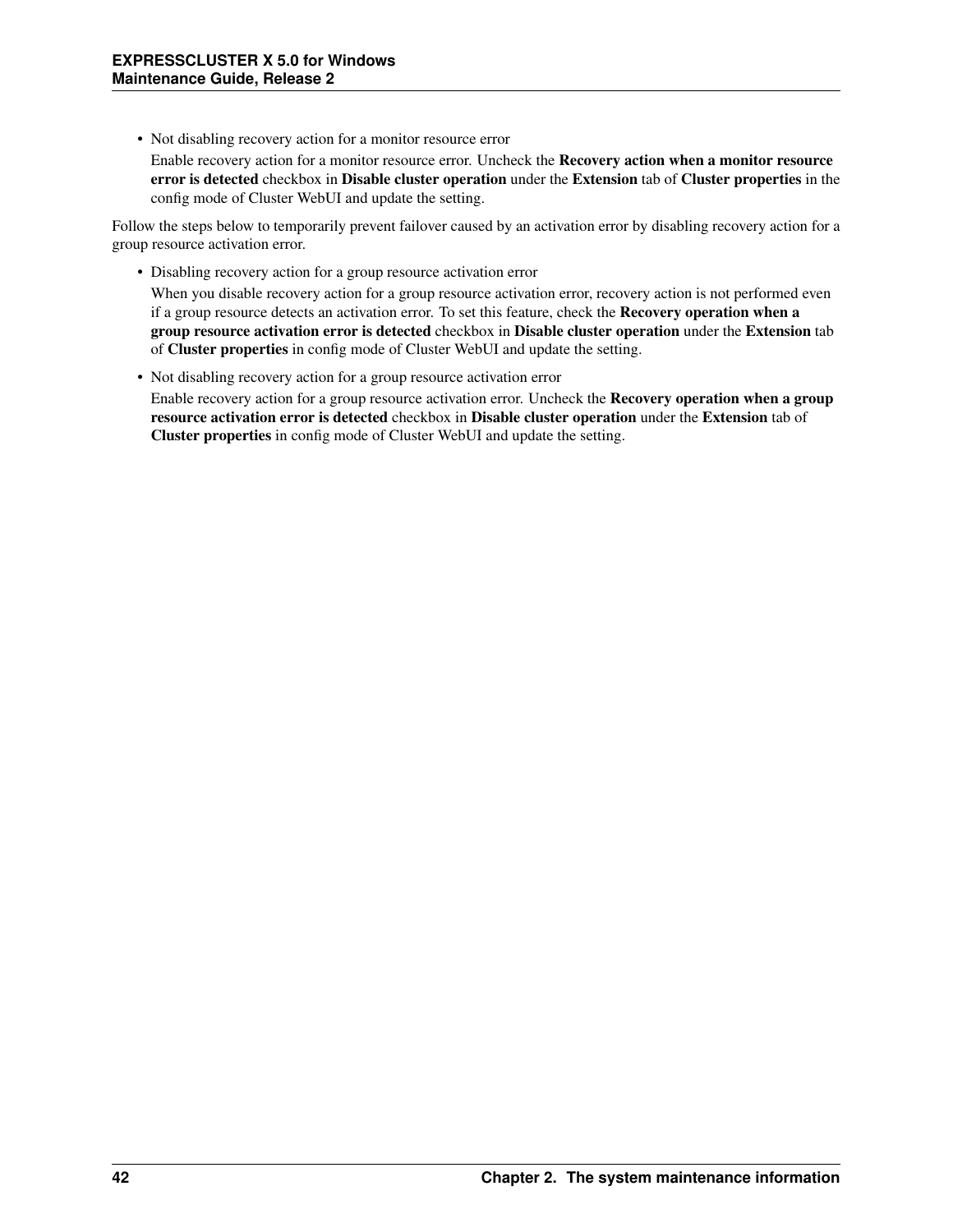## **2.11 How to execute chkdsk/defrag**

### **2.11.1 How to execute chkdsk/defrag on a shared disk**

Follow the steps below to execute chkdsk/defrag on a shared disk:

1. Suspend all monitor resources temporarily by using the Cluster WebUI or the clpmonctrl command.

```
(Example):
```
clpmonctrl -s

2. Stop the group in which the target disk resource is registered by using the Cluster WebUI or the clpgrp command. (Example)

clpgrp -t <group name> -h <server name>

3. Start only the target disk resource in the group by using the Cluster WebUI or the clprsc command.

(Example)

clprsc -s <resource name> -h <server name>

4. Execute chkdsk or defrag on the target partition from the command prompt.

Important: When executing chkdsk in recovery mode (/f , /r option), it is necessary to close all processes (including EXPRESSCLUSTER) before executing chkdsk.

Important: If the message "chkdsk cannot run because the volume is being used by another process. Would you like to schedule this volume to be checked the next time the system restarts? (Y/N)" appears, select "N".

5. Stop only the target disk resource in the group by using the Cluster WebUI or the clprsc command.

(Example)

clprsc -t <resource name> -h <server name>

6. Start the group in which the target disk resource is registered by using the Cluster WebUI or the clpgrp command.

(Example)

clpgrp -s <group name> -h <server name>

7. Resume all monitor resources by using the Cluster WebUI or the clpmonctrl command.

(Example)

clpmonctrl -r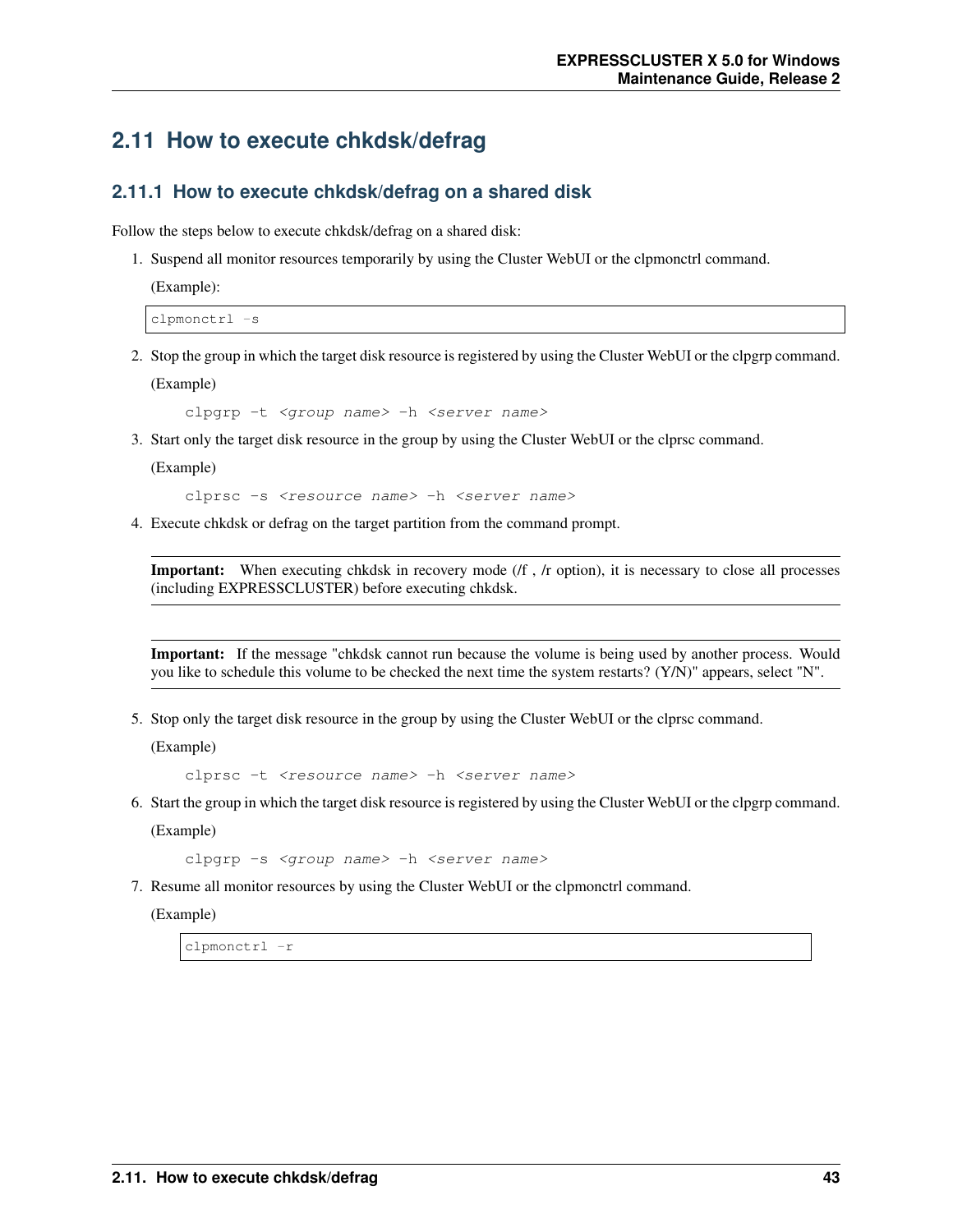### **2.11.2 How to execute chkdsk/defrag on a mirror/hybrid disk**

When executing chkdsk or defrag on a partition configured as a mirror disk resource, the procedure differs depending on whether the server is an active server or a standby server.

#### How to execute chkdsk/defrag on an active server (mirror/hybrid disk)

Refer to "How to execute chkdsk/defrag on a shared disk"

#### How to execute chkdsk/defrag on a standby server (mirror disk)

If you perform a chkdsk or defragmentation in restoration mode on the standby server, mirror copy overwrites partitions established as mirror disks on the active disk image, and the file system fails to be restored or optimized. This section describes the procedure for chkdsk in order to check media errors.

1. Suspend the mdw monitor resources temporarily by using the Cluster WebUI or the clpmonctrl command.

```
(Example)
clpmonctrl -s -m <mdw monitor name>
```
- 
- 2. Isolate the target mirror disk resource.

(Example)

clpmdctrl --break <md resource name>

3. Enable access to the mirror disk .

(Example)

```
clpmdctrl --active <md resource name> -f
```
4. Execute chkdsk or defrag on the target partition from the command prompt.

Important: If the message "chkdsk cannot run because the volume is being used by another process. Would you like to schedule this volume to be checked the next time the system restarts? (Y/N)" appears, select "N".

5. Disable access to the mirror disk.

(Example)

```
clpmdctrl --deactive <md resource name>
```
6. Resume the mdw monitor resources by using the Cluster WebUI or the clpmonctrl command.

(Example)

clpmonctrl -r -m <mdw monitor name>

7. If automatic mirror recovery is disabled, perform mirror recovery manually from Mirror Disks.

#### How to execute chkdsk/defrag on a standby server (hybrid disk)

If you perform a chkdsk or defragmentation in restoration mode on the standby server, mirror copy overwrites partitions established as hybrid disks on the active disk image, and the file system fails to be restored or optimized. This section describes the procedure for chkdsk in order to check media errors.

1. Suspend the hdw monitor resources temporarily by using the Cluster WebUI or the clpmonctrl command.

(Example)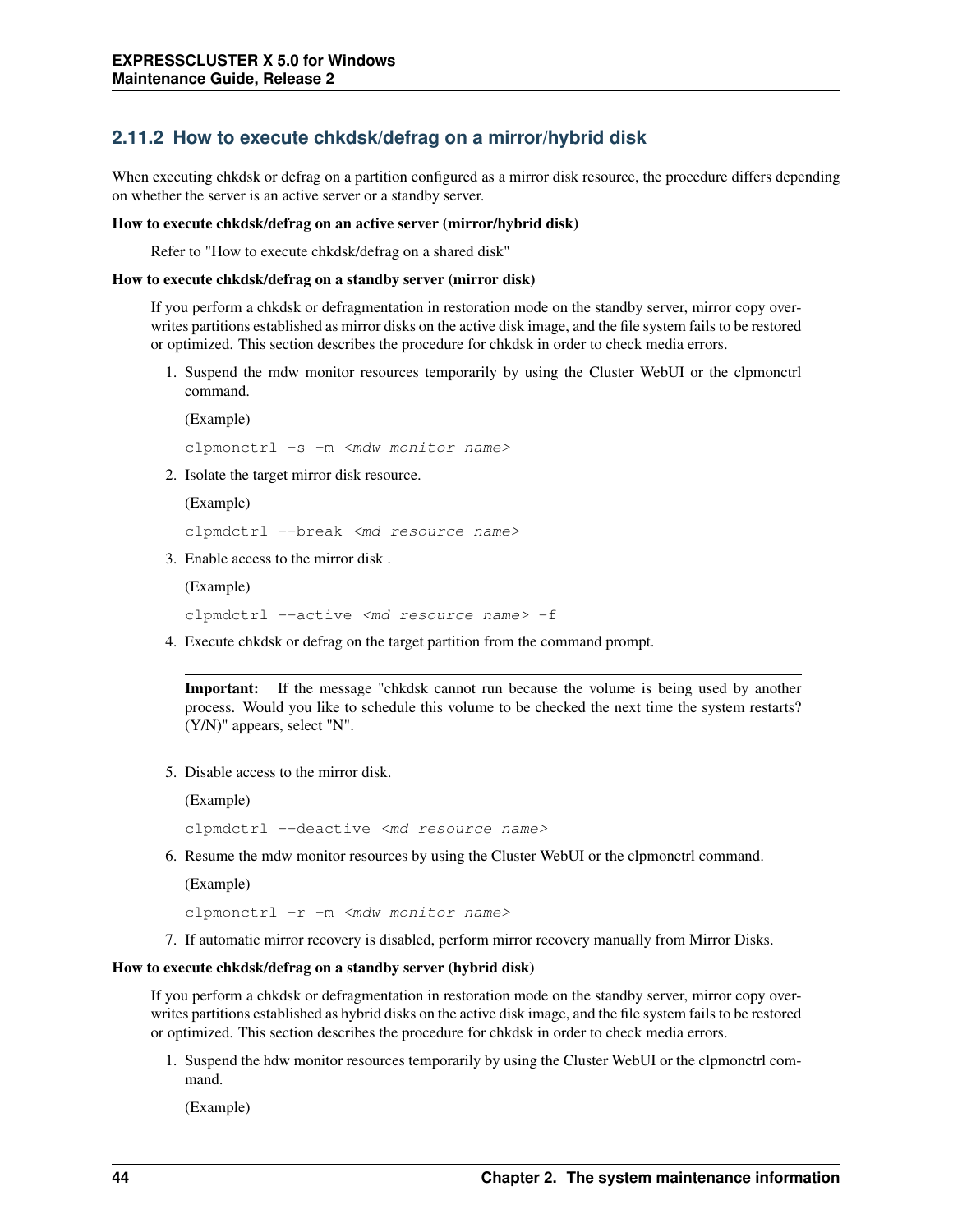clpmonctrl -s -m <hdw monitor name>

2. Isolate and enable access to the target hybrid disk resource.

(Example)

clphdsnapshot --open <hd resource name>

3. Execute chkdsk or defrag on the target partition from the command prompt.

Important: If the message "chkdsk cannot run because the volume is being used by another process. Would you like to schedule this volume to be checked the next time the system restarts? (Y/N)" appears, select "N".

4. Disable access to the mirror disk ..

(Example)

clphdsnapshot --close

5. Resume the mdw monitor resources by using the Cluster WebUI or the clpmonctrl command.

(Example)

clpmonctrl -r -m <hdw monitor name>

6. If automatic mirror recovery is disabled, perform mirror recovery manually from Mirror Disks.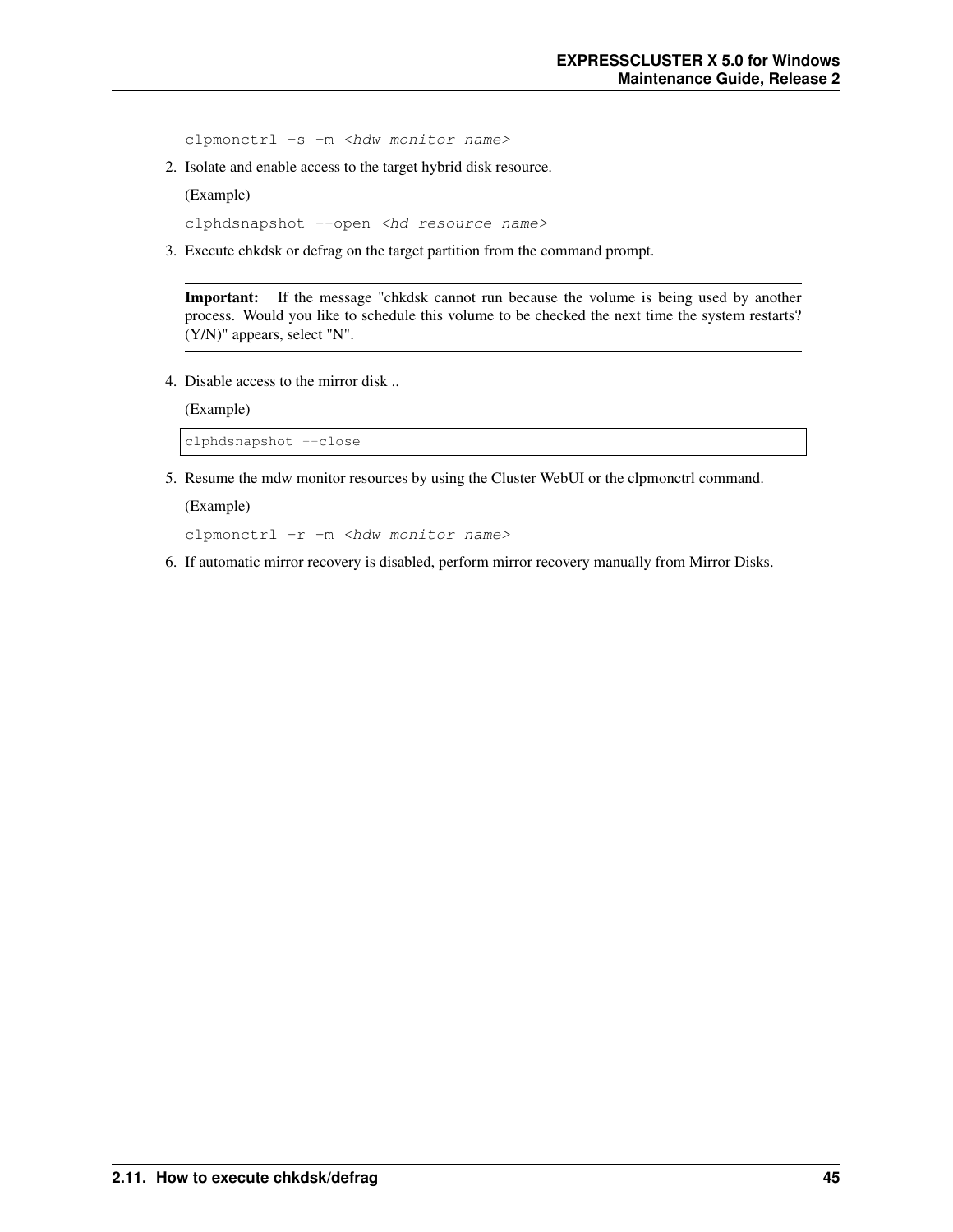## **2.12 How to replace a server with a new one**

When you replace a server in a cluster environment, follow the instructions below:

- 1. Set up a new server in the same way as the failed server.
	- When using a shared disk, do not connect the new server to the shared disk yet.
	- Set the same computer name and IP address as the failed server.
	- Register the EXPRESSCLUSTER license and apply updates as they have been registered and applied before.
	- If there were cluster partition and/or data partition of a mirror disk or hybrid disk on the local disk of the failing server, allocate these partitions and assign drive letters for them as they were configured in the failing server. When you use the disk of the failing server, configure drive letters for the partitions, though allocating partitions is not necessary.
	- When using a shared disk, set the SCSI controller or the HBA that is connected to the shared disk to be filtered in Filter Settings of Shared Disk upon installing the EXPRESSCLUSTER Server.
	- After the setup, shut it down and power it off.

Important: In Filter Settings of Shared Disk, set the SCSI controller or the HBA that is connected to the shared disk to be filtered. If the new server is connected to the shared disk when it has not been set to be filtered, data on the shared disk may be corrupted.

- 2. If the failed server is still running, shut it down and remove it from the shared disk and the LAN, and make sure other servers in the cluster are working properly. (Ignore errors caused by the failed server being stopped.)
- 3. Start the new server while it is connected to the LAN. When using a shared disk, start the server while it is also connected to the shared disk.
- 4. When using the shared disk, on the new server, use Disk Management (On the Start menu, point to Settings, and click Control Panel. Double-click Administrative Tools and then Computer Management, and click Disk Management.) to confirm that the shared disk is visible, and set the same drive letter as the failed server.
	- At this point, access to the shared disk is controlled, so the disk data cannot be referred.
- 5. Connect to a server in normal operation in the cluster by using the Web browser to start the config mode of Cluster WebUI. When using a shared disk, click Properties, HBA tab and Connect on the new server to check or modify the information on HBA and partitions.

Important: On the HBA tab of Properties of the new server, set the SCSI controller or the HBA that is connected to the shared disk to be filtered. If the shared disk is connected when it has not been set to be filtered, data on the shared disk may be corrupted.

- 6. When there is any mirror disk resource or hybrid disk resource in the resources used in the new server, stop the failover group containing these resources from the operation mode of Cluster WebUI.
- 7. Run "clpcl --suspend --force" from the command prompt on the server in normal operation in the cluster and suspend the cluster.
	- A server is recognized to have stopped, so the cluster cannot be suspended from the Cluster WebUI.
- 8. Select Apply the settings from the File menu in the Builder to apply the cluster configuration data .on the cluster.
	- When the message "There is difference between the disk information in the configuration information and the disk information in the server. Are you sure you want automatic modification?" appears, select Yes.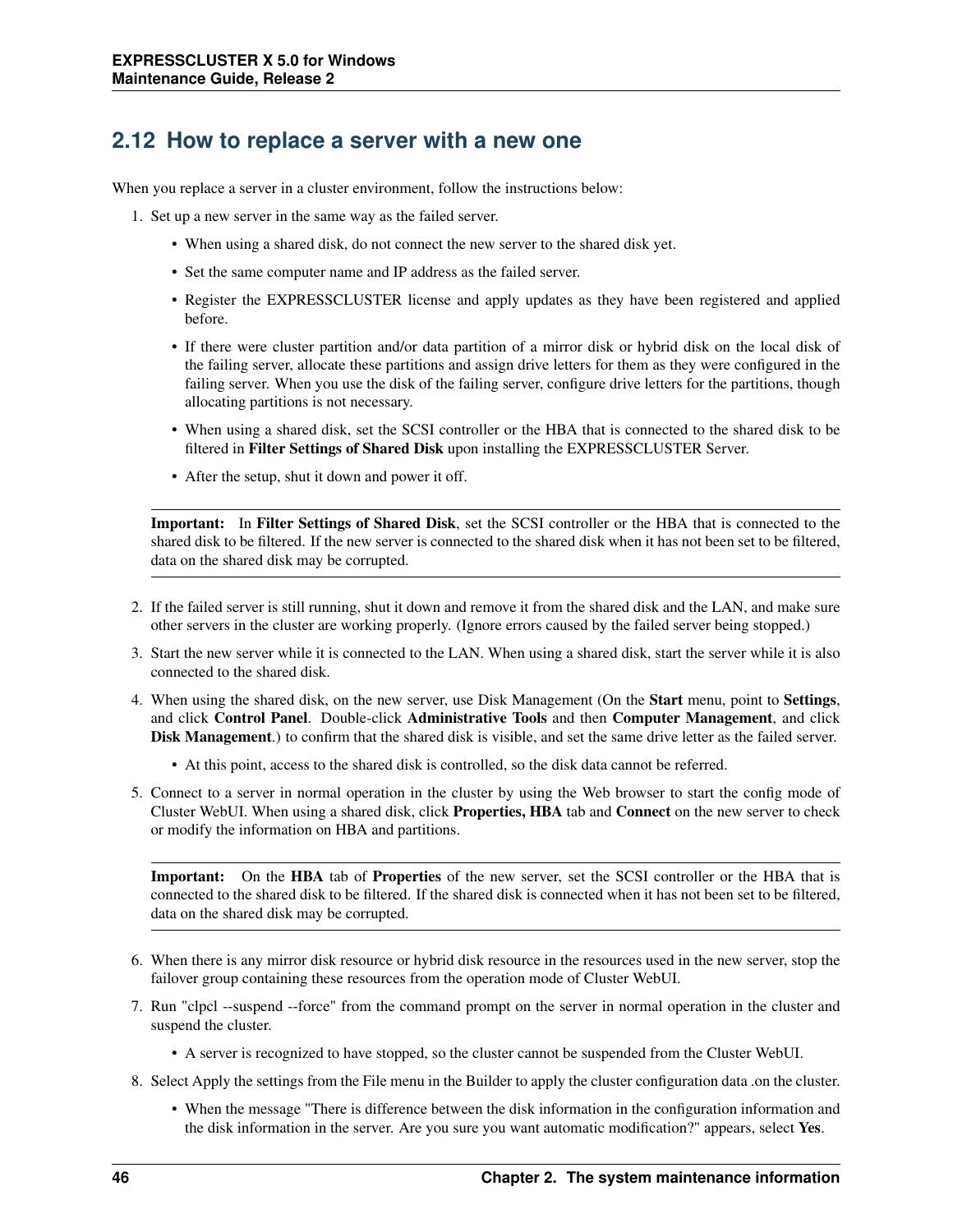• If you use a fixed term license, run the following command:

clplcnsc --reregister <a folder path for saved license files>

9. Resume the cluster from the operation mode of Cluster WebUI. If you stopped any group in step 6, start it.

Note: If you resume the cluster from the Cluster WebUI, the error message "Failed to resume the cluster. Click the Refresh data button, or try again later." is displayed, but ignore it. This is displayed because the new server has not been suspended.

- 10. Reboot the OS on the new server.
- 11. When Off is selected for Auto Return in Extension tab of Cluster Properties, click Recover Server of the server where EXPRESSCLUSTER has been reinstalled in the operation mode of Cluster WebUI.
- 12. When a mirror disk resource or hybrid disk resource exists in the resources used in the new server and the Auto mirror recovery check box is not selected in Mirror Disk tab of Properties of the cluster, copy the mirror disk or hybrid disk fully from Mirror Disks.

Important: If the server that operates in another mirror disk type cluster is replaced with a new server, differential copy is executed automatically. After differential copy is completed, perform full copy manually. If you do not perform full copy, a mirror disk data incosistency will occcur.

13. Move group as necessary. When mirror disk or hybrid disk is being fully copied, complete copying before moving.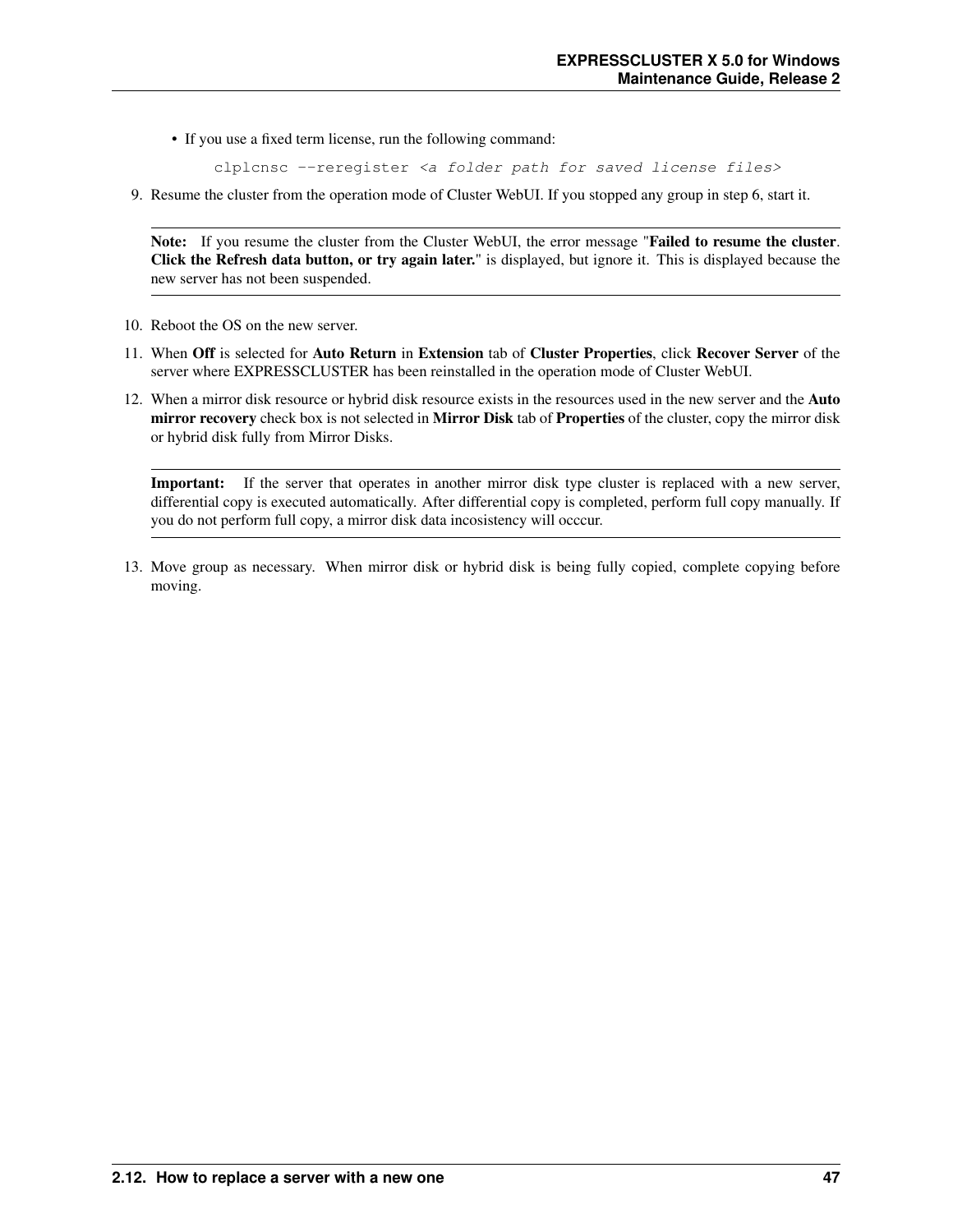# **2.13 Wait time for synchronized cluster startup**

Even all servers in a cluster are powered on simultaneously, it does not always mean that EXPRESSCLUSTER will start up simultaneously on all servers. EXPRESSCLUSTER may not start up simultaneously after rebooting the cluster following shutdown. Because of this, one server waits for other servers in the cluster to start.

By default, 5 minutes is set to the startup synchronization time. To change the default value, click Cluster Properties in the Cluster WebUI, click the Timeout tab, and select Synchronize Wait Time.

For more information, see "Timeout tab" in "Parameter details" in the "Reference Guide".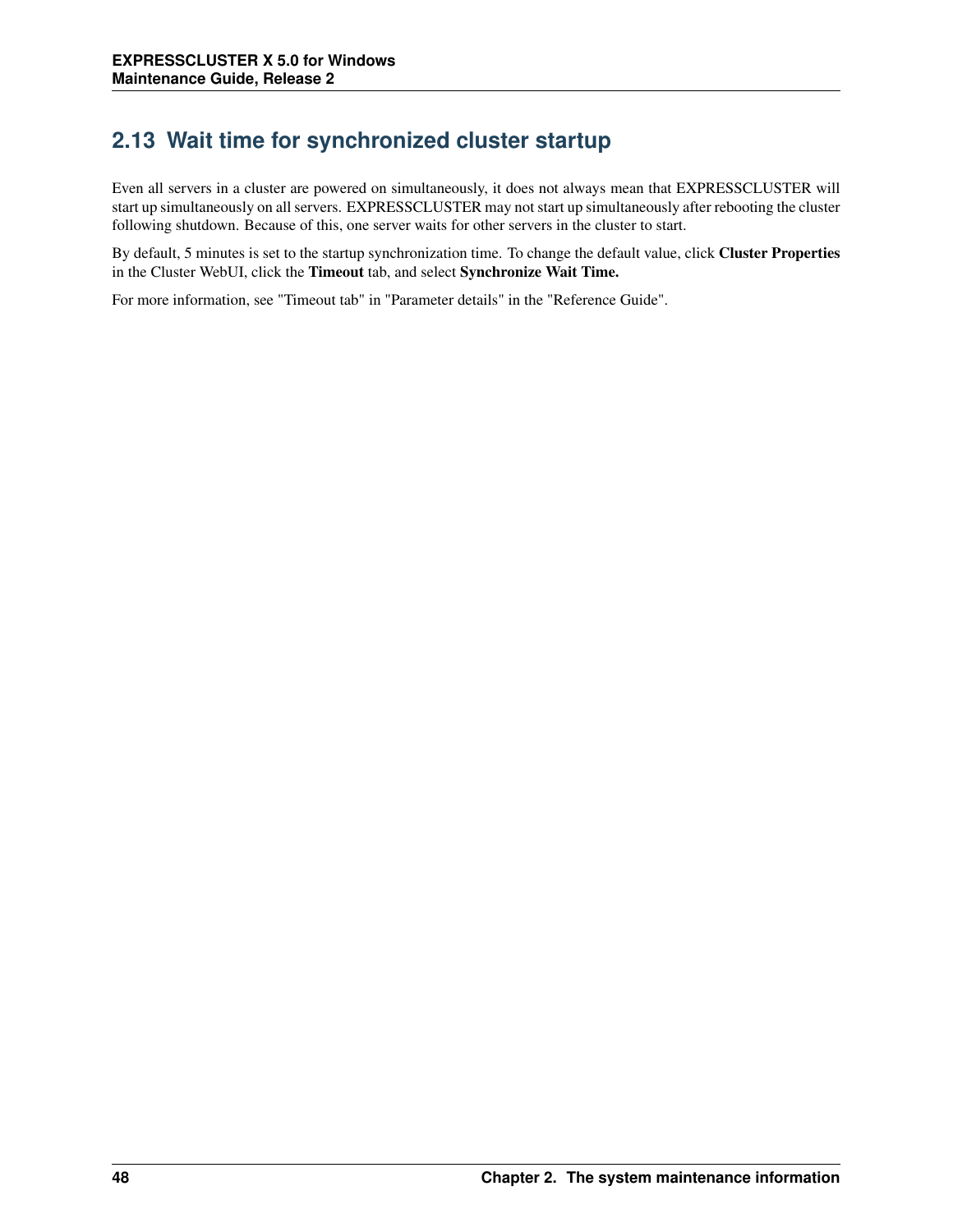## **2.14 Changing the server configuration (add/delete)**

## **2.14.1 Adding a server (mirror disk or hybrid disk is not used)**

To add a server, follow the steps below:

#### Important:

- When adding a server in changing the cluster configuration, do not make any other changes such as adding a group resource.
- The additional server license must be registered. To register licenses, refer to "Installation and Configuration Guide" > "Registering the license".
- 1. Make sure that the cluster is working properly.
- 2. Start the server to add. For using the shared disk, make sure the server to add is not connected to the shared disk and then start the server to add.

Important: To use the shared disk, do not connect the server to the shared disk before setting it up and powering it off. Data on the shared disk may be corrupted.

3. Configure the settings that should be done before setting up the EXPRESSCLUSTER Server on the server to add. However, to use the shared disk, do not configure the settings for the disk in this step.

#### See also:

As for the settings to be configured before the setup, see "Settings after configuring hardware" of "Determining a system configuration" in "Installation and Configuration Guide".

4. Set up the EXPRESSCLUSTER Server to the server to add. Enter the port numbers of the Cluster WebUI and the disk agent. Configure the same settings for the port number as the server that has been already set up. To use the shared disk, set the HBA that is connected to the shared disk to be filtered. Register the license as necessary. After the setup, shut down the server to add and power it off.

Important: If the shared disk is not set to be filtered in Filter Settings of Shared Disk when setting up the EXPRESSCLUSTER Server, do not connect to the shared disk even after the setup completes. Data on the shared disk may be corrupted. Reinstall EXPRESSCLUSTER and set the shared disk to be filtered.

- 5. Start the server to add. To use the shared disk, connect the disk to the server to add at first, and then start the server.
- 6. To use the shared disk, configure the settings for the disk on the server to add.
	- Use Disk Management (On the start menu, point to Settings, and click Control Panel. Double-click Administrative Tools and then Computer Management, and click Disk Management.) to confirm that the shared disk is visible.
	- Set the switchable partitions for disk resources and the partitions used as the cluster partition or data partition for hybrid disk resources so that they can be accessed from all the servers by using the same drive letters.
	- On all the servers, set the same drive letter to the disk heartbeat partitions to be used for the disk network partition resolution resources.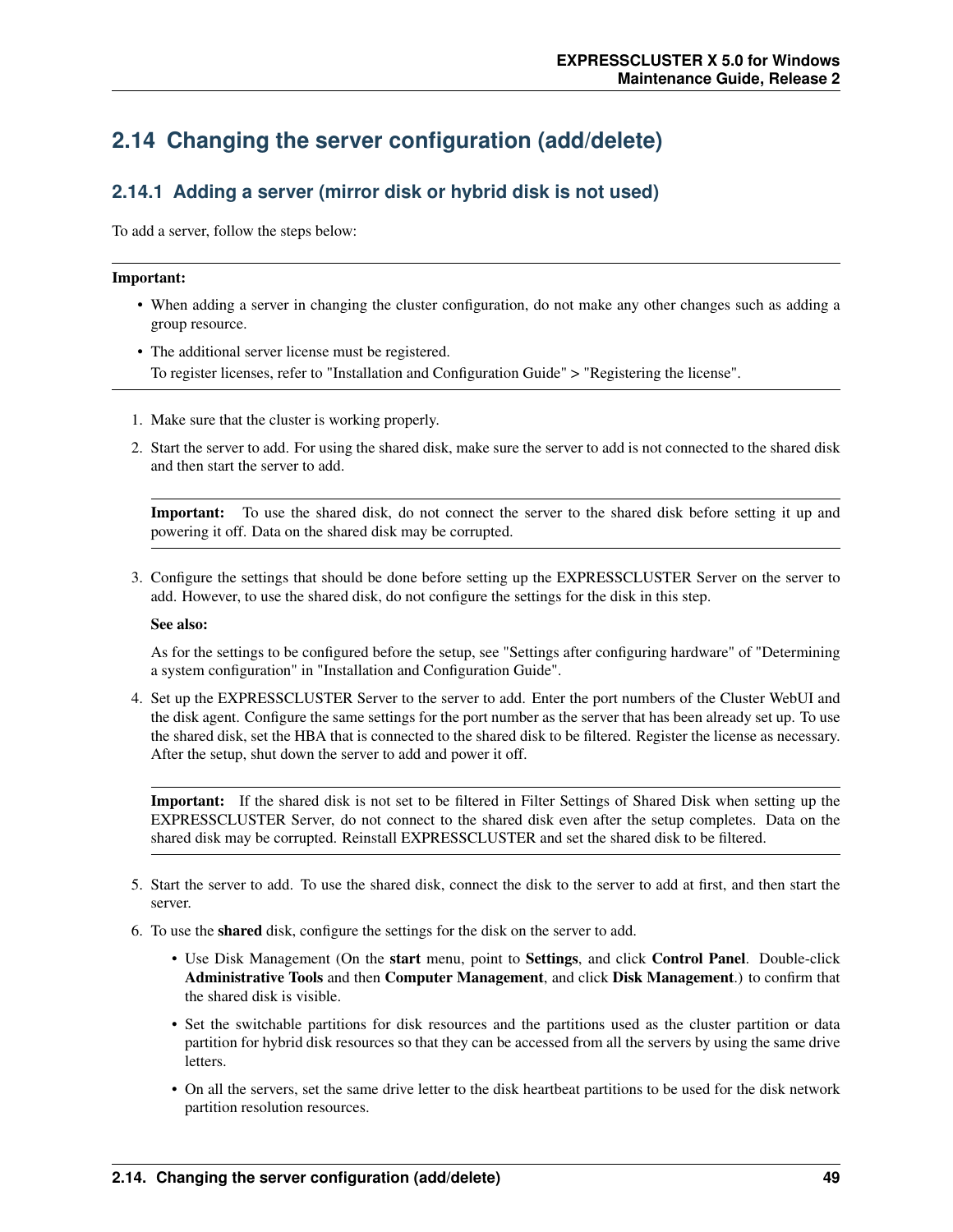• At this point, access to the shared disk is controlled, so the disk data cannot be referred.

Note: Changing or deleting the drive letter assigned to a partition of a shared disk may fail. To avoid this, specify the drive letter according to the procedure below:

- (1) Run the following command by using the command prompt to delete the drive letter.
	- > mountvol <drive\_letter(\_to\_be\_changed)>: /P
- (2) Confirm that the drive letter has been deleted from the target drive by using Disk Management (Control Panel > Administrative Tools > Computer Management > Disk Management).
- (3) Assign a new drive letter to the drive by using Disk Management.
- 7. Access to other server in the cluster via the Web browser and click the Add server in the config mode of Cluster WebUL.
- 8. By using the config mode of Cluster WebUI, configure the following settings of the server to add.
	- Information on the HBA and the partition on the **HBA** tab of **Properties** of the server to add (when using the shared disk).
	- Information on the disk heartbeat partition on the NP Resolution tab of Cluster Properties (when using the shared disk).
	- Information on the Source IP Address of the server to add on the Details tab of Properties of the virtual IP resource (when using the virtual IP resource).
	- IP Address of the server to add on the Monitor(special) tab of Properties of the NIC Link Up/Down monitor resource (when using the NIC Link Up/Down monitor resource).
	- Information on the ENI ID of the server to add on the Details tab of Properties of the AWS elastic IP resources (when using an AWS Elastic IP resource).
	- Information on the ENI ID of the server to add on the Details tab of Properties of the AWS virtual IP resources (when using an AWS virtual IP resource).
	- Information on the ENI ID of the server to add on the Details tab of Properties of the AWS secondary IP resources (when using an AWS secondary IP resource).
	- Information on the IP Address of the server to add on the Details tab of Properties of the Azure DNS resources (when using an Azure DNS resource).

Important: On the HBA tab of Properties of the server to add, set the SCSI controller and the HBA connected to the shared disk to be filtered. If the shared disk is connected when it has not been set to be filtered, data on the shared disk may be corrupted.

- 9. Click Properties of the failover group in the Cluster WebUI config mode. Add the server in the Startup Server tab as a startable server (Note : On each failover group, only required server for failover must be added.).
- 10. Click Apply the Configuration File in the Cluster WebUI config mode to update the cluster configuration.

Note: Apply the configuration when the confirmation message is displayed.

- 11. Perform Start server service of the added server in the Cluster WebUI operation mode.
- 12. Click Refresh data in the Cluster WebUI operation mode and confirm the displayed cluster information is in normal status.
- 13. If the server recovery is required, recover the server manually in the Cluster WebUI operation mode.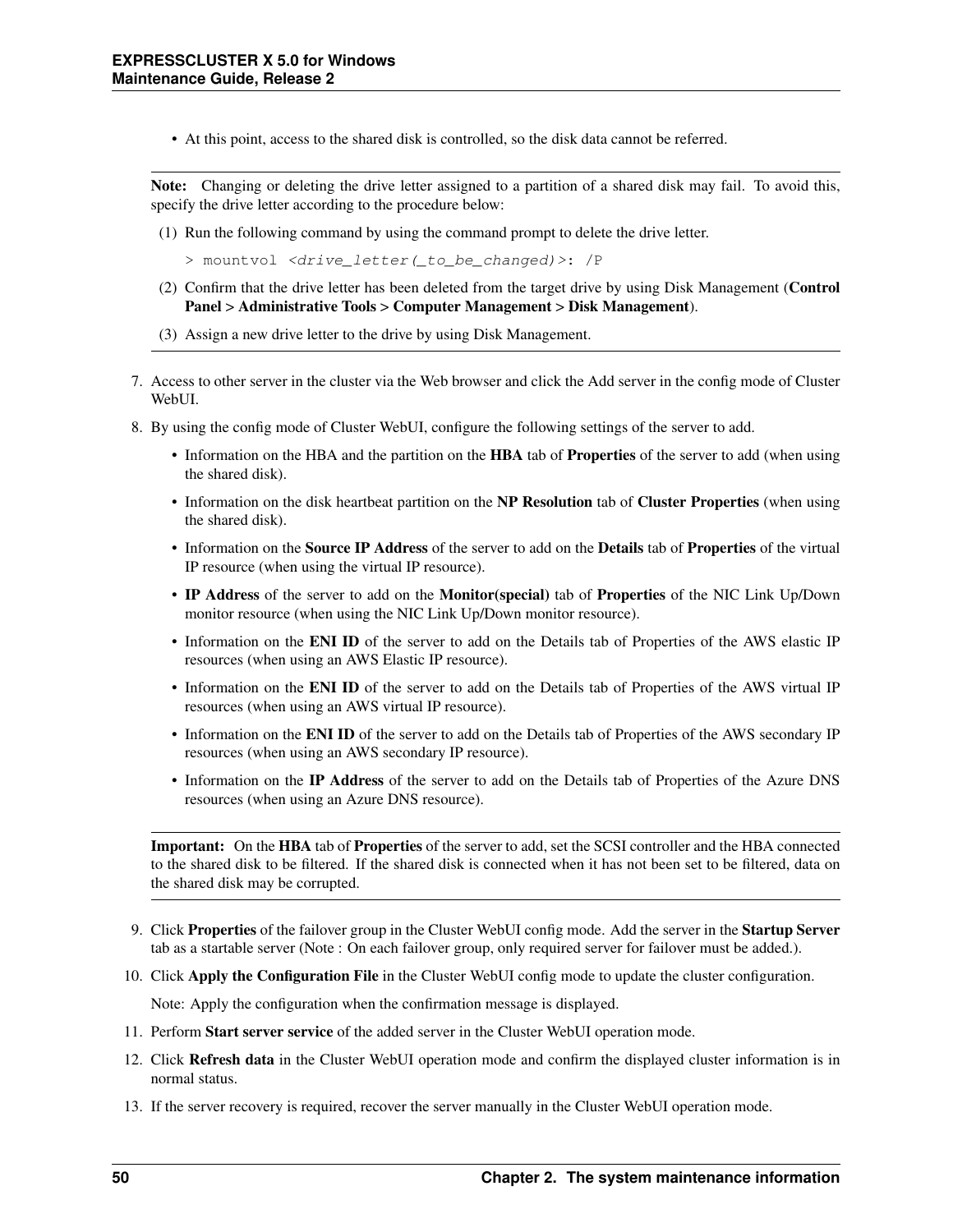## **2.14.2 Adding a server (Mirror disk or hybrid disk is used)**

To add a server, follow the steps below:

#### Important:

- When adding a server in changing the cluster configuration, do not make any other changes such as adding a group resource.
- The additional server license must be registered. To register licenses, refer to "Installation and Configuration Guide" > "Registering the license".
- 1. Make sure that the cluster is working properly.
- 2. Start the server to add. For using the shared disk, make sure the server to add is not connected to the shared disk and then start the server to add.

Important: To use the shared disk, do not connect the server to the shared disk before setting it up and powering it off. Data on the shared disk may be corrupted.

3. Configure the settings that should be done before setting up the EXPRESSCLUSTER Server on the server to add. However, to use the shared disk, do not configure the settings for the disk in this step.

#### See also:

As for the settings to be configured before the setup, see "Settings after configuring hardware" of "Determining a system configuration" in "Installation and Configuration Guide".

4. Set up the EXPRESSCLUSTER Server to the server to add. Enter the port numbers of the Cluster WebUI and the disk agent. Configure the same settings for the port number as the server that has been already set up. To use the shared disk, set the HBA that is connected to the shared disk to be filtered. Register the license as necessary. After the setup, shut down the server to add and power it off.

Important: If the shared disk is not set to be filtered in Filter Settings of Shared Disk when setting up the EXPRESSCLUSTER Server, do not connect to the shared disk even after the setup completes. Data on the shared disk may be corrupted. Reinstall EXPRESSCLUSTER and set the shared disk to be filtered.

- 5. Start the server to add. To use the shared disk, connect the disk to the server to add at first, and then start the server.
- 6. To use the shared disk, configure the settings for the disk on the server to add.
	- Use Disk Management (On the start menu, point to Settings, and click Control Panel. Double-click Administrative Tools and then Computer Management, and click Disk Management.) to confirm that the shared disk is visible.
	- Set the switchable partitions for disk resources and the partitions used as the cluster partition or data partition for hybrid disk resources so that they can be accessed from all the servers by using the same drive letters.
	- On all the servers, set the same drive letter to the disk heartbeat partitions to be used for the disk network partition resolution resources.
	- At this point, access to the shared disk is controlled, so the disk data cannot be referred.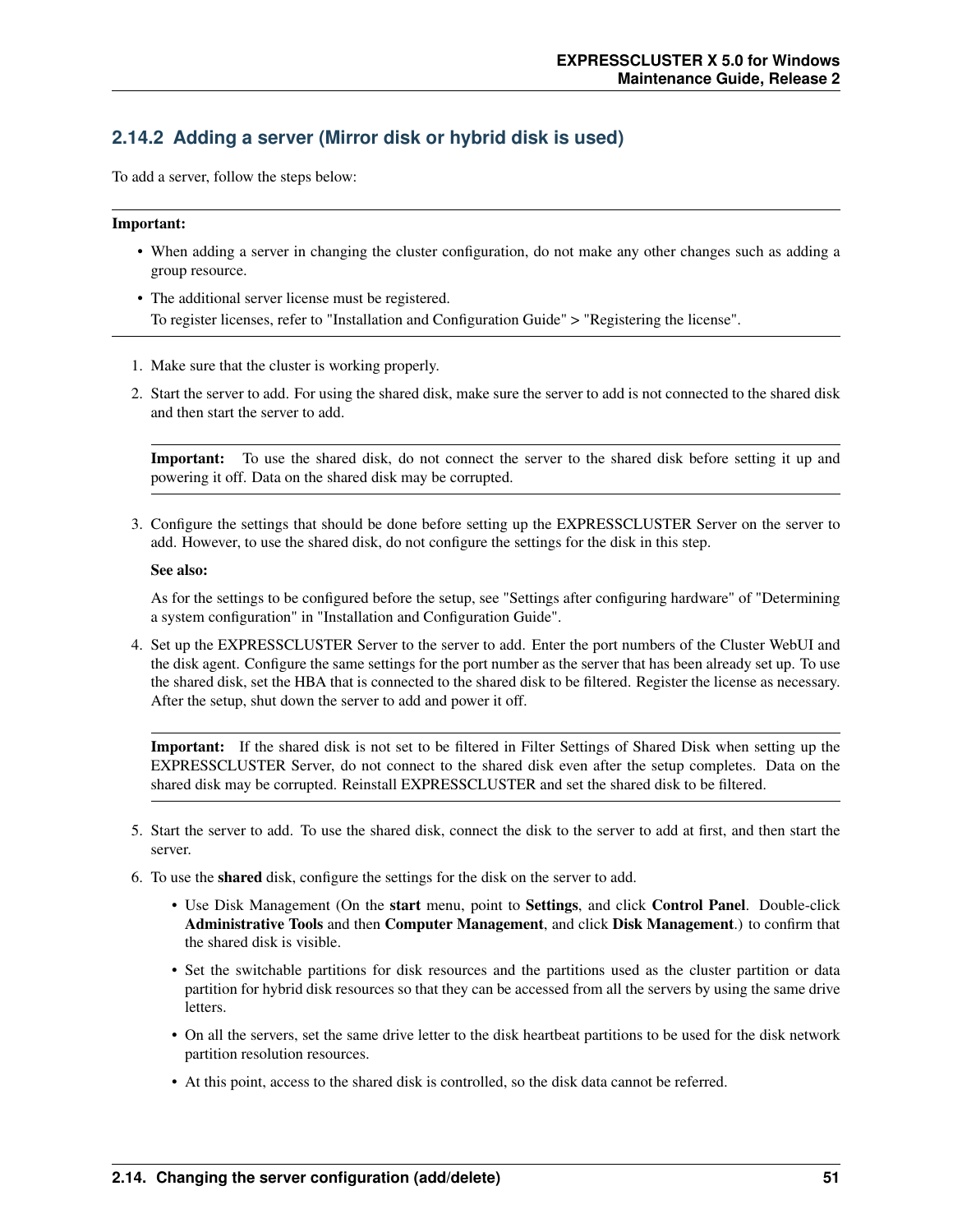Note: Changing or deleting the drive letter assigned to a partition of a shared disk may fail. To avoid this, specify the drive letter according to the procedure below:

(1) Run the following command by using the command prompt to delete the drive letter.

mountvol <drive\_letter(\_to\_be\_changed)>: /P

- (2) Confirm that the drive letter has been deleted from the target drive by using Disk Management (Control Panel > Administrative Tools > Computer Management > Disk Management).
- (3) Assign a new drive letter to the drive by using Disk Management.
- 7. Access to other server in the cluster via the Web browser and click the Add server in the config mode of Cluster WebUL.
- 8. By using the config mode of Cluster WebUI, configure the following settings of the server to add.
	- Information on the HBA and the partition on the HBA tab of Properties of the server to add (when using the shared disk).
	- Information on the disk heartbeat partition on the NP Resolution tab of Cluster Properties (when using the shared disk).
	- Information on the Source IP Address of the server to add on the Details tab of Properties of the virtual IP resource (when using the virtual IP resource).
	- IP Address of the server to add on the Monitor(special) tab of Properties of the NIC Link Up/Down monitor resource (when using the NIC Link Up/Down monitor resource).
	- Information on the ENI ID of the server to add on the Details tab of Properties of the AWS elastic IP resources (when using an AWS Elastic IP resource).
	- Information on the ENI ID of the server to add on the Details tab of Properties of the AWS virtual IP resources (when using an AWS virtual IP resource).
	- Information on the ENI ID of the server to add on the Details tab of Properties of the AWS secondary IP resources (when using an AWS secondary IP resource).
	- Information on the IP Address of the server to add on the Details tab of Properties of the Azure DNS resources (when using an Azure DNS resource).

Important: On the HBA tab of Properties of the server to add, set the SCSI controller and the HBA connected to the shared disk to be filtered. If the shared disk is connected when it has not been set to be filtered, data on the shared disk may be corrupted.

- 9. When using a hybrid disk resource in the added server, click Properties of Servers in the Conf mode of Cluster WebUI. From the Server Group tab, add the server to the servers that can run the Group. Do this for required servers only.
- 10. Click Properties of the failover group in the config mode of Cluster WebUI. Add the server to the servers that can be started on the Startup Server tab. Add the server that can be started only to the required failover group.
- 11. Click Apply the Configuration File in the Cluster WebUI config mode to update the cluster configuration. OS reboot might be required (proceed accordingly).
- 12. If the server recovery is required, recover the server manually in the Cluster WebUI operation mode.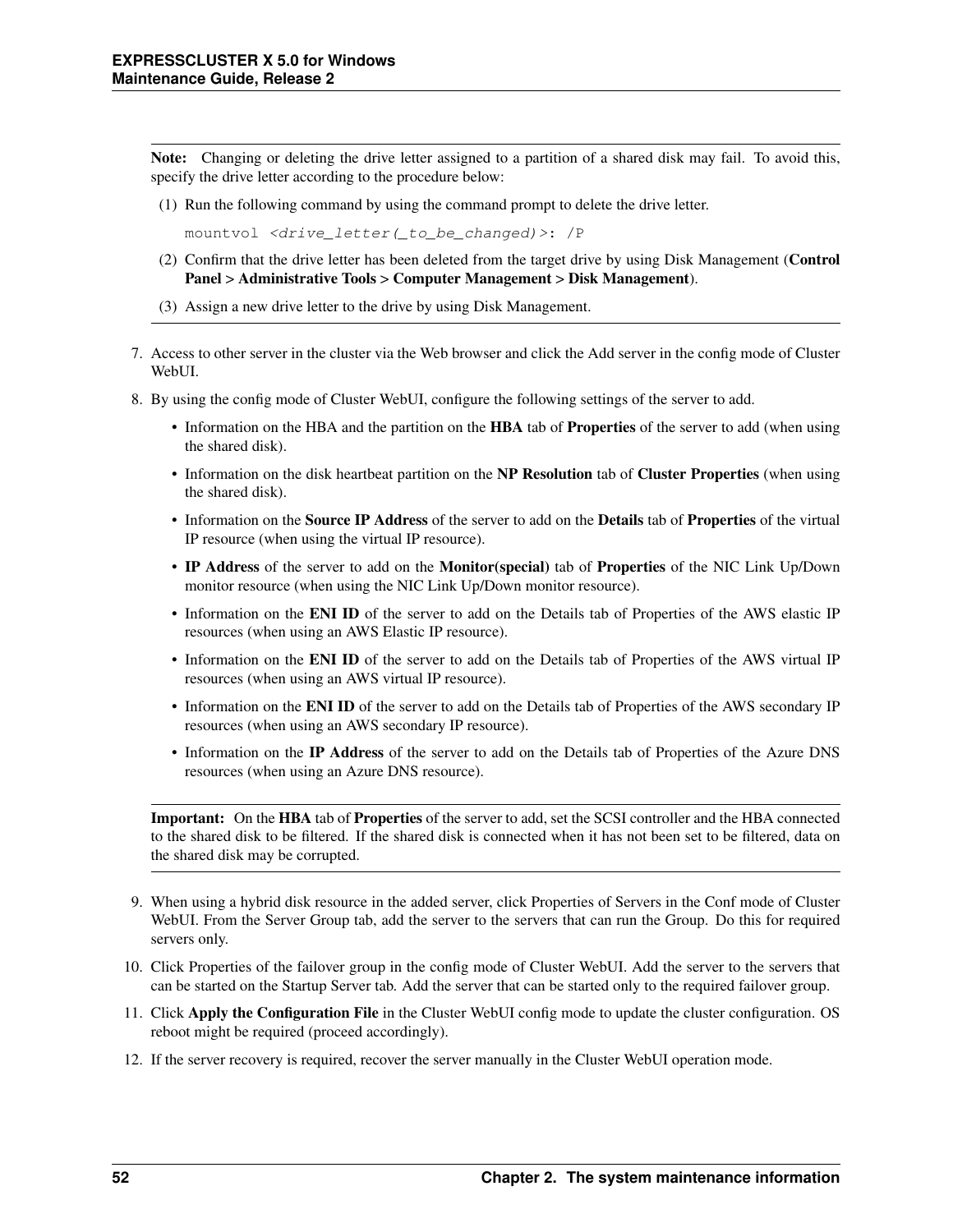## **2.14.3 Deleting a server (Mirror disk or hybrid disk is not used)**

To delete a server, follow the steps below:

#### Important:

- When deleting a server in changing the cluster configuration, do not make any other changes such as adding a group resource.
- Refer to the following information for licenses registered in the server you want to delete.
	- No action required for CPU licenses.
	- VM node licenses and other node licenses are discarded when EXPRESSCLUSTER is uninstalled. Back up the serial numbers and keys of licenses if required.
	- No action required for fixed term licenses. Unused licenses are automatically collected and provided to other servers.
- 1. Make sure that the cluster is working normally. If any group is active on the server you are going to delete, move the group to another server.
- 2. When the server to be deleted is registered in a server group, click Properties of Server of the config mode of Cluster WebUI. Delete the server from Servers that can run the Group in the Server Group tab.
- 3. Click Remove Server of the server to delete in the config mode of Cluster WebUI.
- 4. Click Apply the Configuration File in the Cluster WebUI config mode to update the cluster configuration.

Proceed accordingly when the confirmation message is displayed.

- 5. Click Refresh data in the operation mode of Cluster WebUI to verify the cluster is properly working.
- 6. Deleted servers will not belong to clusters. To uninstall EXPRESSCLUSTER servers on the servers you want to delete, refer to "Installation and Configuration Guide" > "Uninstalling and reinstalling EXPRESSCLUSTER" > "Uninstallation".

## **2.14.4 Deleting a server (Mirror disk or hybrid disk is used)**

To delete a server, follow the steps below:

#### Important:

- When deleting a server in changing the cluster configuration, do not make any other changes such as adding a group resource.
- Refer to the following information for licenses registered in the server you want to delete.
	- No action required for CPU licenses.
	- VM node licenses and other node licenses are discarded when EXPRESSCLUSTER is uninstalled.

Back up the serial numbers and keys of licenses if required.

- No action required for fixed term licenses. Unused licenses are automatically collected and provided to other servers.
- 1. Stop groups using mirror disk resources or hybrid disk resources with Cluster Web UI operation mode.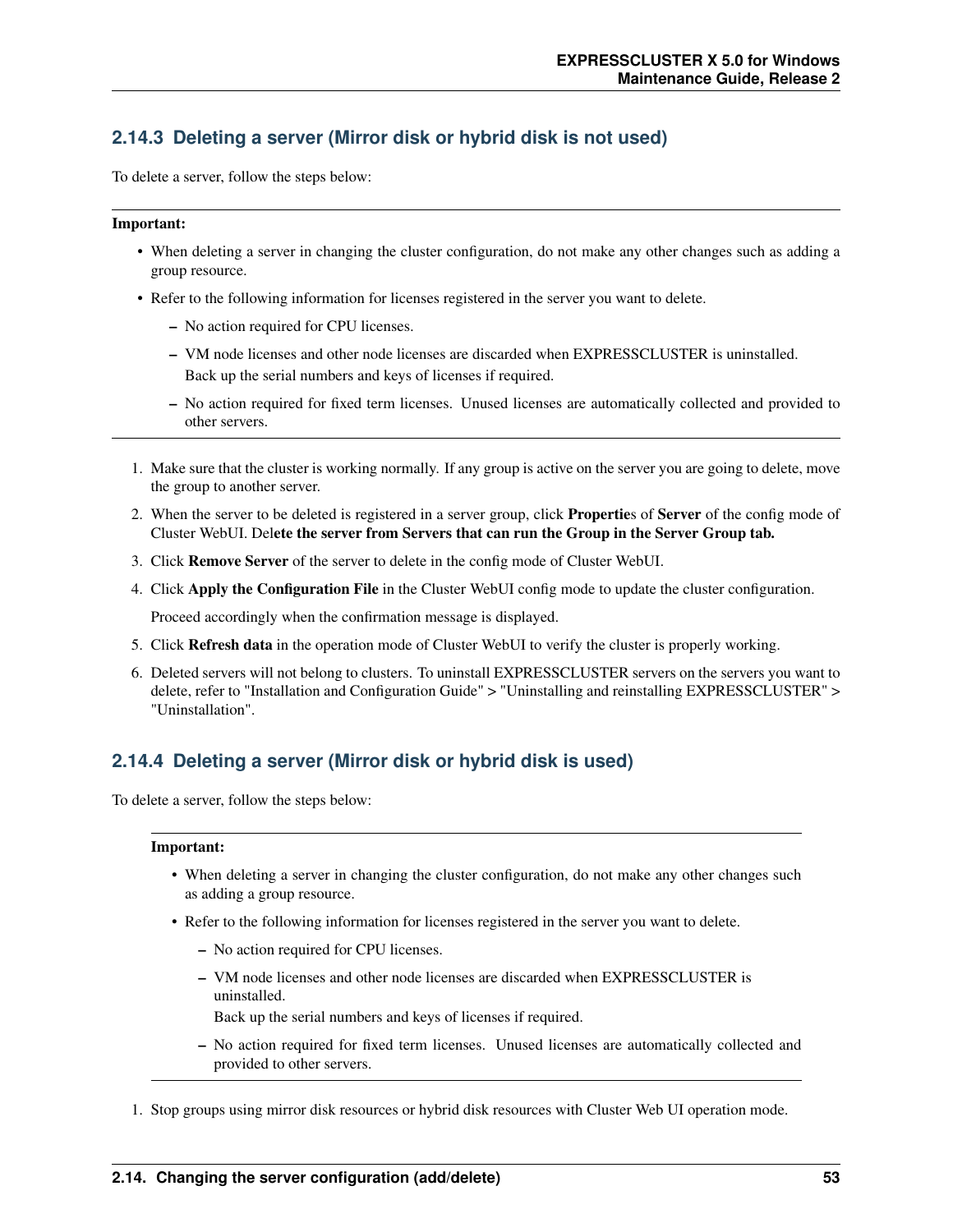- 2. Make sure that the cluster is working properly. (However, ignore errors in the server to be deleted.)
- 3. Access to other server in the cluster via the Web browser and start the Cluster WebUI.
- 4. When the server to be deleted is registered in a server group, click Properties of Server of the config mode of Cluster WebUI. Delete the server from Servers that can run the Group in the Server Group tab.
- 5. Click Remove Server of the server to delete in the config mode of Cluster WebUI.
- 6. Click Remove resource of mirror disk resource or hybrid disk resource in the Cluster WebUI config mode.
- 7. Click Apply the Configuration File in the Cluster WebUI config mode to update the cluster configuration. OS reboot might be required (proceed accordingly).
- 8. Click Refresh data in the operation mode of Cluster WebUI to verify the cluster is properly working.
- 9. Deleted servers will not belong to clusters. To uninstall EXPRESSCLUSTER servers on the servers you want to delete, refer to "Installation and Configuration Guide" > "Uninstalling and reinstalling EXPRESSCLUSTER" > "Uninstallation".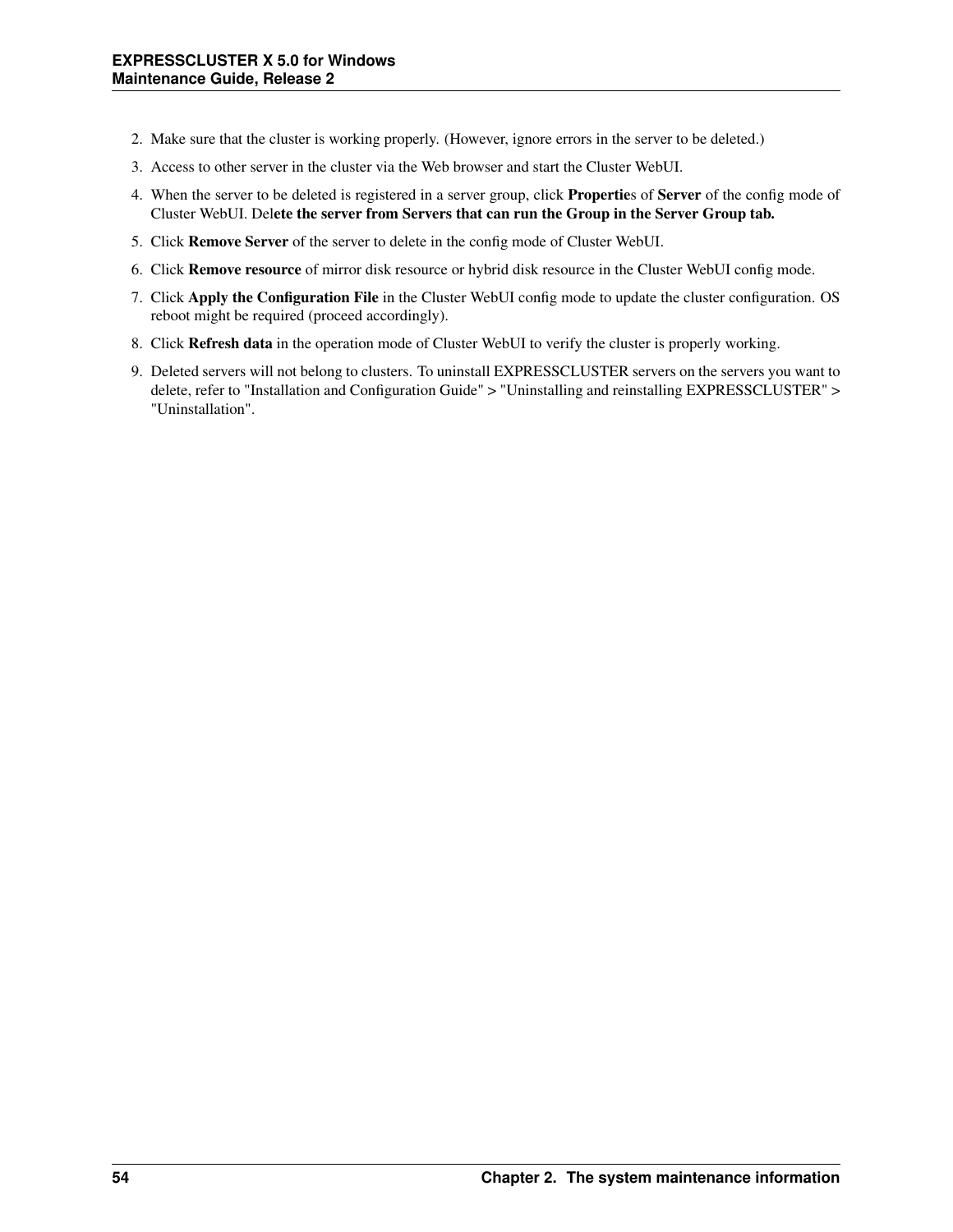## **2.15 Changing the server IP address**

To change the server IP address after you have started the cluster system operation, follow the instructions below.

### **2.15.1 When changing the mirror connect IP address is not required**

- 1. Make sure that the cluster is working properly.
- 2. Suspend the cluster by using the operation mode of Cluster WebUI.
- 3. Change the OS network configuration in the Properties of My Network Places.
- 4. Change the IP address on the Interconnect tab of the Cluster Properties by using the config mode of Cluster WebUI.
- 5. If the changed IP address is used for the NIC Link Up/Down monitor resource, change the IP address on the Monitor(special) tab of the monitor resource properties.
- 6. Click Apply the Configuration File from the config mode of Cluster WebUI and apply the cluster configuration data to the cluster.
- 7. Resume the cluster by using the operation mode of Cluster WebUI.

### **2.15.2 When changing the mirror connect IP address is required**

- 1. Make sure that the cluster is working properly.
- 2. Stop the cluster by using the operation mode of Cluster WebUI.
- 3. Change the OS network configuration in the Properties of My Network Places.
- 4. Change the IP address on the Interconnect tab and the MDC tab of the Cluster Properties by using the config mode of Cluster WebUI.
- 5. If the changed IP address is used for the NIC Link Up/Down monitor resource, change the IP address on the Monitor(special) tab of the monitor resource properties.
- 6. Click Apply the Configuration File from the config mode of Cluster WebUI and apply the cluster configuration data to the cluster.
- 7. Reboot the OS on all the servers.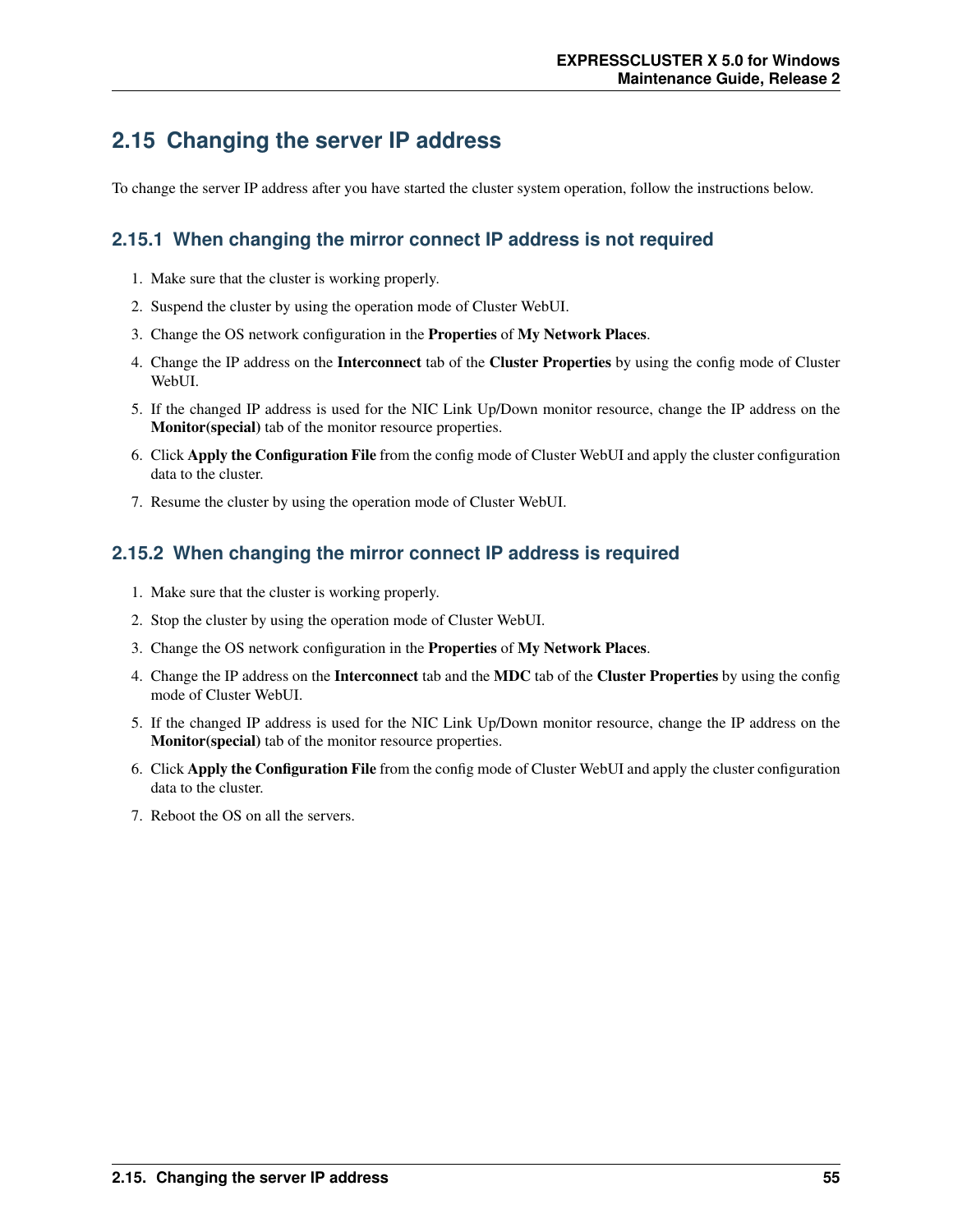# **2.16 Changing the host name**

Follow the steps below if you want to change the host name of a server after you have started the cluster system operation.

### **2.16.1 Environment where the mirror disk / hybrid disk does not exist**

- 1. Make sure that the cluster is working properly.
- 2. If the group is started on the server whose host name is to be changed, move the group.
- 3. Suspend the cluster by using the operation mode of Cluster WebUI.
- 4. Change the host name in the properties of My Computer.

Note: Do not restart the OS at this stage. The cluster configuration data will not be able to be applied until the OS is completely restarted.

- 5. Click Rename Server of the server in the config mode of Cluster WebUI.
- 6. Use the config mode of Cluster WebUI to save the cluster configuration information in which the server name has been changed in a disk area accessible from a cluster server.
	- When the Cluster WebUI is used on a cluster server, save the information in the local disk. When the Cluster WebUI is used in another PC, save the information in the shared disk that can be accessed from the cluster server or save it in an external media or the like and then copy it to the local disk of a cluster server.
- 7. Run the following command on one of the cluster servers to upload the saved cluster configuration information.

```
clpotctrl --push -x <path_of_the_cluster_configuration_information>.
˓→--nocheck
```
Note: Check cluster configuration information before the distribution if required.

- 8. Open Administrative Tools Services for all servers to restart the EXPRESSCLUSTER X Node Manager service.
- 9. Open Administrative Tools Services for all servers to restart the EXPRESSCLUSTER X Information Base service.
- 10. Shutdown the OS on the server you have changed the host name.
- 11. Resume the cluster from the the operation mode of Cluster WebUI.
- 12. Restart the manager from the operation mode of Cluster WebUI.
- 13. Execute the server of which the host name has been changed. When **Off** is selected for **Auto Return** in **Exten**sion tab of Cluster Properties, recover the cluster by using the operation mode of Cluster WebUI manually.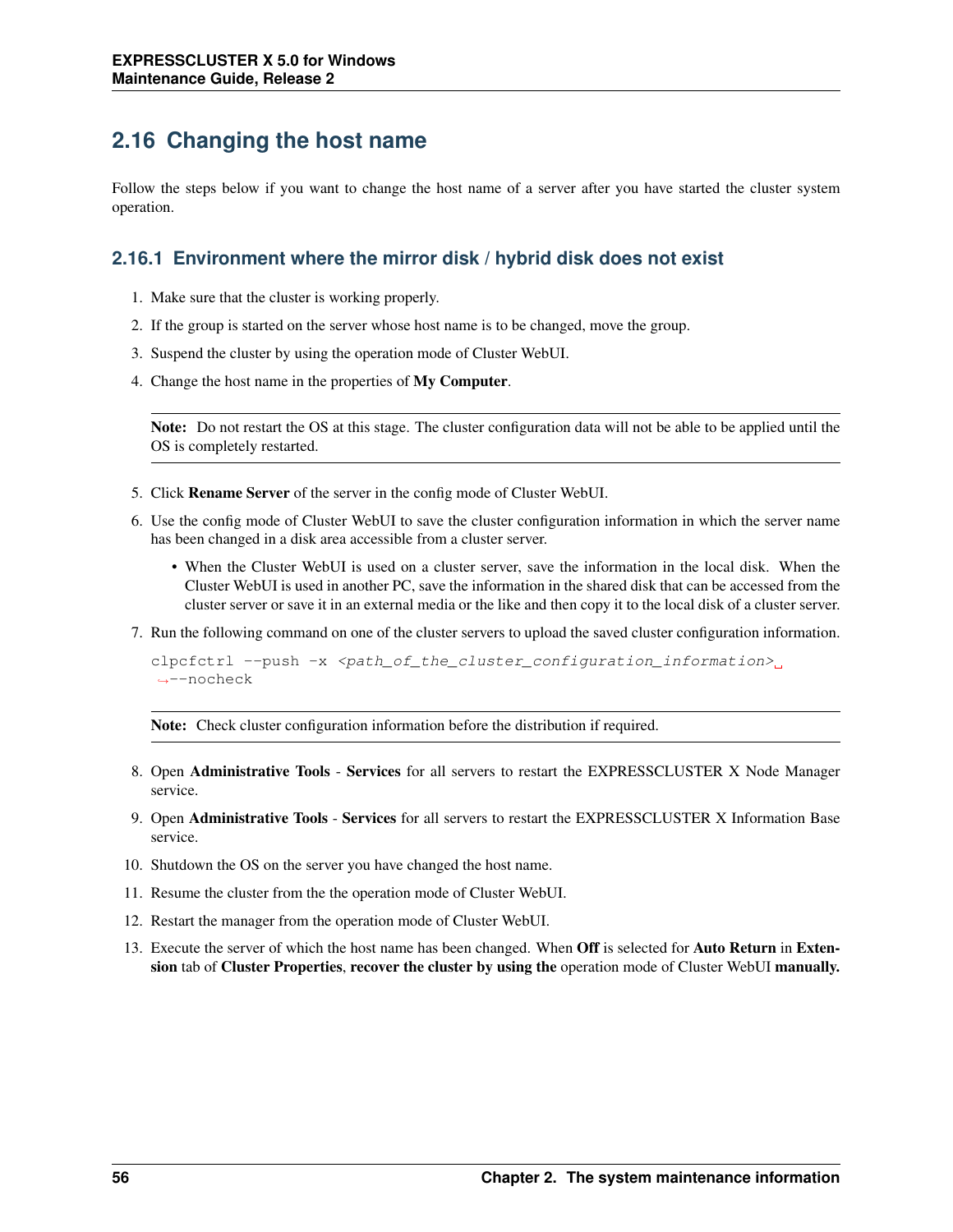## **2.16.2 Environment where the mirror disk / hybrid disk exists**

- 1. Make sure that the cluster is working properly.
- 2. Stop the cluster by using the operation mode of Cluster WebUI..
- 3. Change the host name in the properties of My Computer.

Note: Do not restart the OS at this stage. The cluster configuration data will not be able to be applied until the OS is completely restarted.

- 4. Click Rename Server of the server in the config mode of Cluster WebUI.
- 5. Use Cluster WebUI to save the cluster configuration information in which the server name has been changed in a disk area accessible from a cluster server.
	- When the Cluster WebUI is used on a cluster server, save the information in the local disk. When the Cluster WebUI is used in another PC, save the information in the shared disk that can be accessed from the cluster server or save it in an external media or the like and then copy it to the local disk of a cluster server.
- 6. Open Administrative Tools Services for all servers to stop the EXPRESSCLUSTER X Disk Agent service.
- 7. Run the following command on one of the cluster servers to upload the saved cluster configuration information.

clpcfctrl --push -x <path\_of\_the\_cluster\_configuration\_information> --nocheck

Note: Check cluster configuration information before the distribution if required.

8. Reboot the OS on all the servers.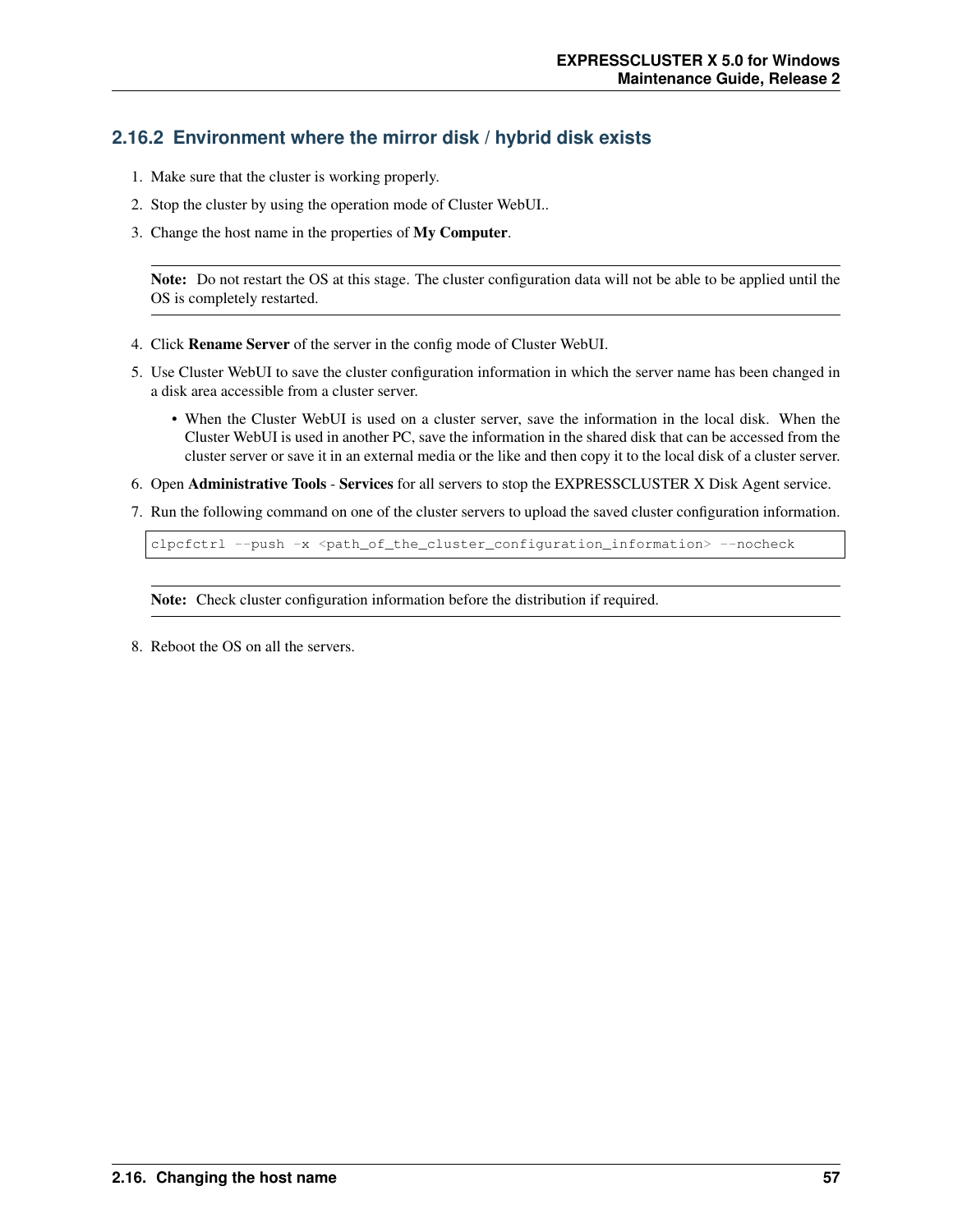# **2.17 Replacing the network card**

To replace the network card, follow the steps below. To replace the network card used for the mirror connect, follow the same steps as well.

- 1. Make sure that the cluster is working properly. (However, ignore errors in the network card to be replaced.)
- 2. If a group is running on the server whose network card is to be replaced, move the group. If the network card has been used for the mirror connect, no groups can be moved until the mirror disk recovers after the replacement. Because of this, stop the group by Cluster WebUI.
- 3. Change a startup type to manual start on the server where you will replace a network card.

clpsvcctrl.bat --disable -a

- 4. Click Server Shut Down of the server whose network card is to be replaced from Cluster WebUI.
- 5. After the shutdown completes, replace the network card.
- 6. Start the server that the network card is replaced.
- 7. Configure the settings for the OS network in the Properties of My Network Places. Configure the same settings for the network as before replacing the network card.
- 8. Change the startup type for the service to automatic startup on the server with the network card replaced.

clpsvcctrl.bat --enable -a

- 9. Restart the OS on the server.
- 10. When Off is selected for Auto Return in Extension tab of Cluster Properties, recover the cluster by using the Cluster WebUI manually.
- 11. Move group as necessary.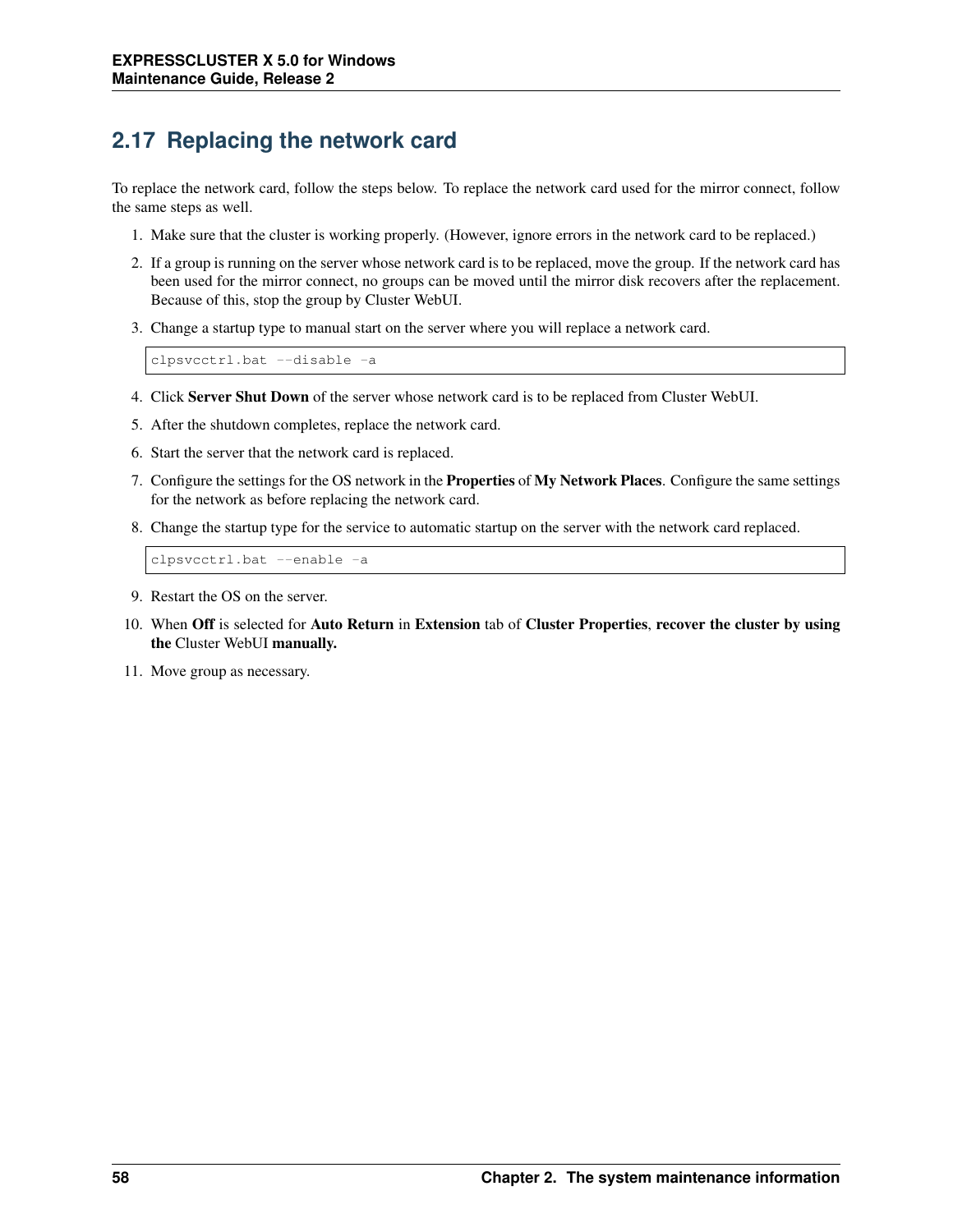# **2.18 Changing the disk configuration - For a shared disk -**

### **2.18.1 Replacing the disk**

To replace the shared disk, see ["2.25.](#page-85-0) *[Replacing the shared disk](#page-85-0)*".

## **2.18.2 Adding a disk**

The following shows the procedures to add a disk resource. When you add a hybrid disk, consider "disk resource" as "hybrid disk resource", and "partition used for disk resource" as "data partition". Note that it is necessary to add the disk to both of two server groups when you add a hybrid disk resource. As for cluster partition, an existing cluster partition can be used, but it is necessary to configure it so that the offset index of the cluster partition does not overlap the existing hybrid disk.

- 1. Make sure that the cluster is working properly.
- 2. Stop the cluster by using the operation mode of Cluster WebUI.
- 3. Change Startup Attribute to manual on the Attribute tab of Properties of the group to which the disk resource is added from the config mode of Cluster WebUI.
- 4. Click Apply the Configuration File of the config mode of Cluster WebUI and apply the cluster configuration data to the cluster.
- 5. Shut down all the servers and power them off.
- 6. Power off the shared disk and add a disk.
- 7. Power on the share disk and configure its settings.
	- If it is required to build a RAID again or to change the LUN configuration, use the setup tool provided with the shared disk. For details, see the manual attached to the shared disk.
- 8. Start only one server, and create a partition used for the disk resource using Disk Management (On the Start menu, point to Settings, and click Control Panel. Double-click Administrative Tools and then Computer Management, and click Disk Management.) and set its drive letter. Even if the drive letter you want to assign is the same as the drive letter automatically assigned by the OS, manually assign the desired drive letter explicitly; for example, by deleting the OS assigned drive letter and then assigning the desired drive letter.

Note: Controlling the access to the created partition is started upon its creation, so it cannot be formatted. Set only the drive letter here.

Note: Changing or deleting the drive letter assigned to a partition of a shared disk may fail. To avoid this, specify the drive letter according to the procedure below:

(1) Run the following command by using the command prompt to delete the drive letter.

mountvol <drive\_letter(\_to\_be\_changed)>: /P

- (2) Confirm that the drive letter has been deleted from the target drive by using Disk Management (Control Panel > Administrative Tools > Computer Management > Disk Management).
- (3) Assign a new drive letter to the drive by using Disk Management.
- 9. To create a disk heartbeat partition, create it in the same way as the disk resource, and set the drive letter. Do not format the partition.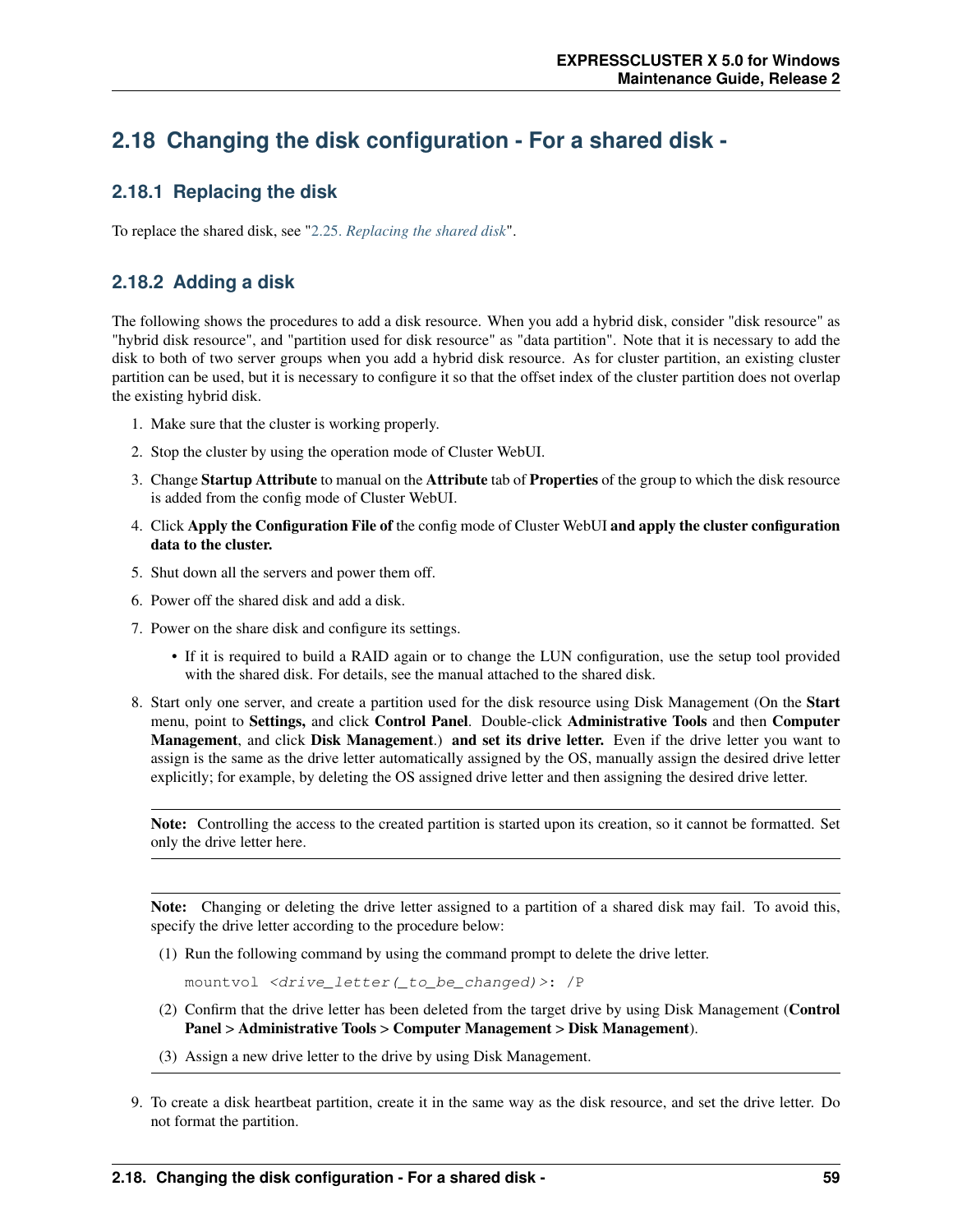10. To format the partition to be used as the disk resource, execute the following command to temporarily release the access restriction.

```
clpvolctrl --open <drive_letter_of_the_partition_to_be_used_as_the_disk_
˓→resource>
```
11. From disk management (Control Panel > Administrative Tools > Computer Management > Disk Management), format the partition to be used as the disk resource.

Note: If "RAW" is not displayed for the partition to be formatted in Disk Management, the access restriction released in step 10 is not reflected to Disk Management. Before formatting the partition, reflect the released access restriction to Disk Management.

(1) From Disk Management, execute Actions > Refresh.

(2) Check that "RAW" is displayed for the partition to be formatted.

12. To restore the access restriction temporarily released in 10, above, execute the following command:

```
clpvolctrl --close <drive_letter_of_the_partition_to_be_used_as_the_disk_
˓→resource>
```
- 13. Start other servers in the cluster, and by using Disk Management (On the Start menu, point to Settings, and click Control Panel. Double-click Administrative Tools and then Computer Management, and click Disk Management.), confirm that the partition created by the first server is visible.
- 14. Set the drive letter of the partition used as the disk resource in the same way as the first server.
- 15. If the disk heartbeat partition has been created, set its drive letter in the same way as the first server.
- 16. Start the Cluster WebUI, and stop the cluster by using the operation mode.
- 17. Add a disk resource by clicking Add Resource of the group to add a disk resource from the Config mode of Cluster WebUI Cluster WebUI. Change Startup Attribute to manual on the Attribute tab of Properties of the group.
- 18. If the disk heartbeat partition has been added, in all the servers in the cluster, add a disk network partition resolution resource on the NP Resolution tab of Cluster Properties.
- 19. Click Apply the Configuration File of the config mode of Cluster WebUI and apply the cluster configuration data to the cluster.
	- When the message "There is the disk information that is not configured. Are you sure you want automatic configuration?" appears, select Yes.
- 20. Start the cluster by using the the operation mode of Cluster WebUI.

### **2.18.3 Deleting a disk**

- 1. Make sure that the cluster is working properly.
- 2. Stop the cluster by using the the operation mode of Cluster WebUI.
- 3. Click the group whose disk resource is to be deleted in the config mode of Cluster WebUI. Click Remove Resources of the disk resource. When there is a hybrid disk resource using the partition of the disk to be deleted, delete it as well.
- 4. When having used the partition for disk heartbeat, delete the disk network partition resolution resource in NP Resolution tab in Properties of the cluster.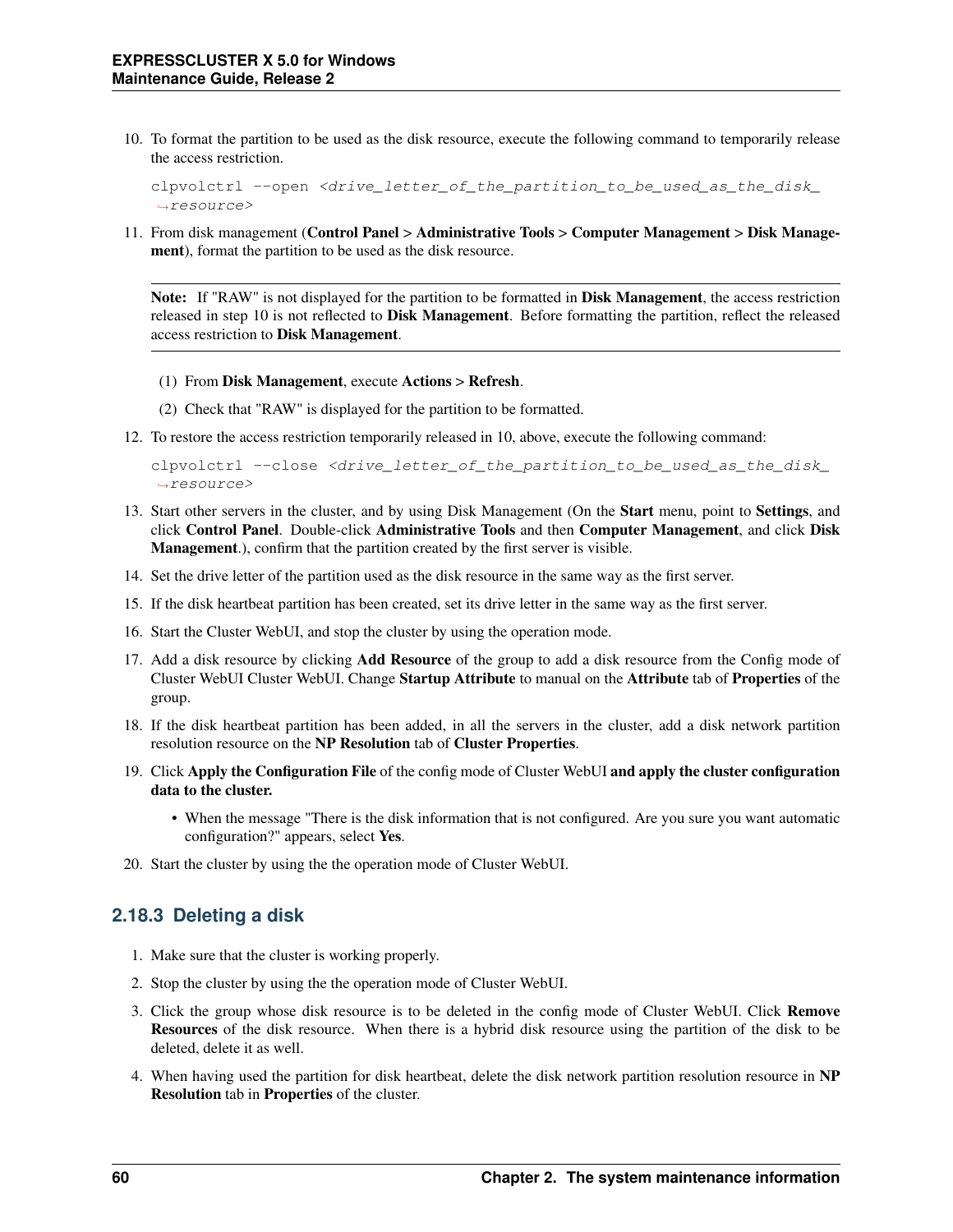- 5. Click Apply the Configuration File of the config mode of Cluster WebUI and apply the cluster configuration data to the cluster.
- 6. Shut down all the servers, and power them off.
- 7. Power off the shared disk and remove it.
- 8. Power on the shared disk, and configure its settings.
	- If it is required to build a RAID again or to change the LUN configuration, use the setup tool provided with the shared disk. For details, see the manual attached to the shared disk.
- 9. Start all the servers.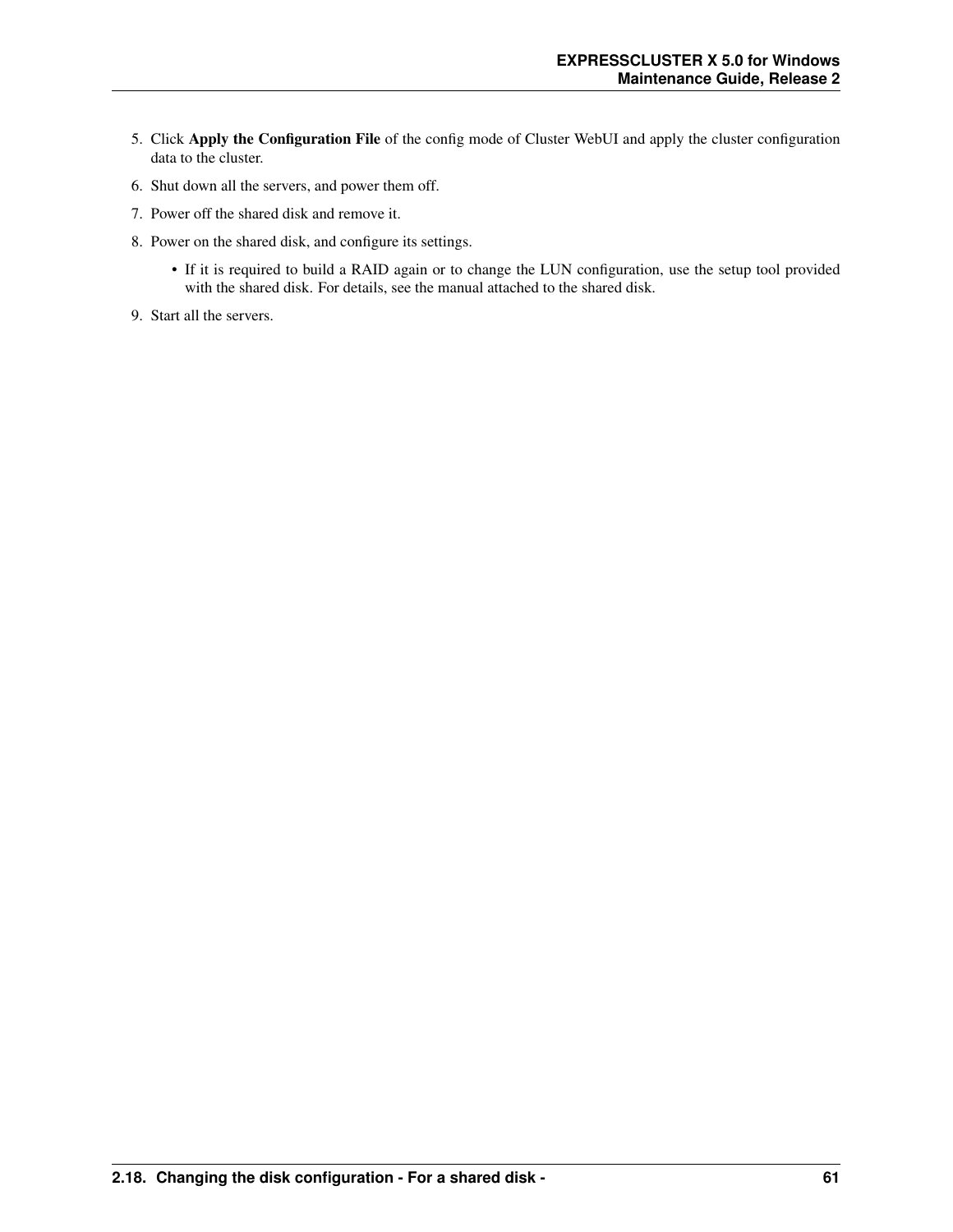# **2.19 Changing the disk configuration - For a mirror disk -**

### **2.19.1 Replacing the disk**

To replace the mirror disk, see ["2.26.](#page-87-0) *[Replacing the mirror disk](#page-87-0)*".

## **2.19.2 Adding a disk**

To add a disk used for the mirror disk, follow the steps below:

- 1. Make sure that the cluster is working properly.
- 2. If the group is running on the server to which a disk is added, move the group.
- 3. Shut down only one server by using the operation mode of Cluster WebUI and power it off.
- 4. Expand the disk, and start the server.
- 5. Return the server to the cluster, and rebuild the mirror again.
- 6. Configure the settings for the disk by the server on which the disk is added.
	- Reserve a data partition and a cluster partition for mirror disk using Disk Management (On the **Start** menu, point to Settings, and click Control Panel. Double-click Administrative Tools and then Computer **Management, and click Disk Management.**). Set their drive letters so that they will be the same on both of the servers.
- 7. Perform the steps 2 to 6 on other server.
- 8. In the operation mode of Cluster WebUI, stop the group to which the mirror disk resource is to be added.
- 9. Suspend the cluster by using the operation mode of Cluster WebUI.
- 10. Add the mirror disk resource by clicking **Add Resource** of the group to which the mirror disk resource is added in the config mode of Cluster WebUI.
- 11. Click Apply the Configuration File of the config mode of Cluster WebUI and apply the cluster configuration data to the cluster.
- 12. Resume the cluster by using the operation mode of Cluster WebUI.
- 13. Start the added mirror disk resource or the group that added the mirror disk resource. If Auto Mirror Initial Construction is set to be performed in Cluster Properties, the initial mirror construction is started. If Auto Mirror Initial Construction is set not to be performed, perform the initial mirror construction manually.
- 14. Move group as necessary.

### **2.19.3 Deleting a disk**

Follow the steps below to delete the disk used for the mirror disk.

- 1. Make sure that the cluster is working properly.
- 2. Stop the group with the mirror disk resource to be deleted by using the operation mode of the Cluster WebUI.
- 3. Suspend the cluster by using the operation mode of the Cluster WebUI.
- 4. Click the group from which the mirror disk resource is deleted in the config mode of Cluster WebUI. Click Remove Resources of the mirror disk resource.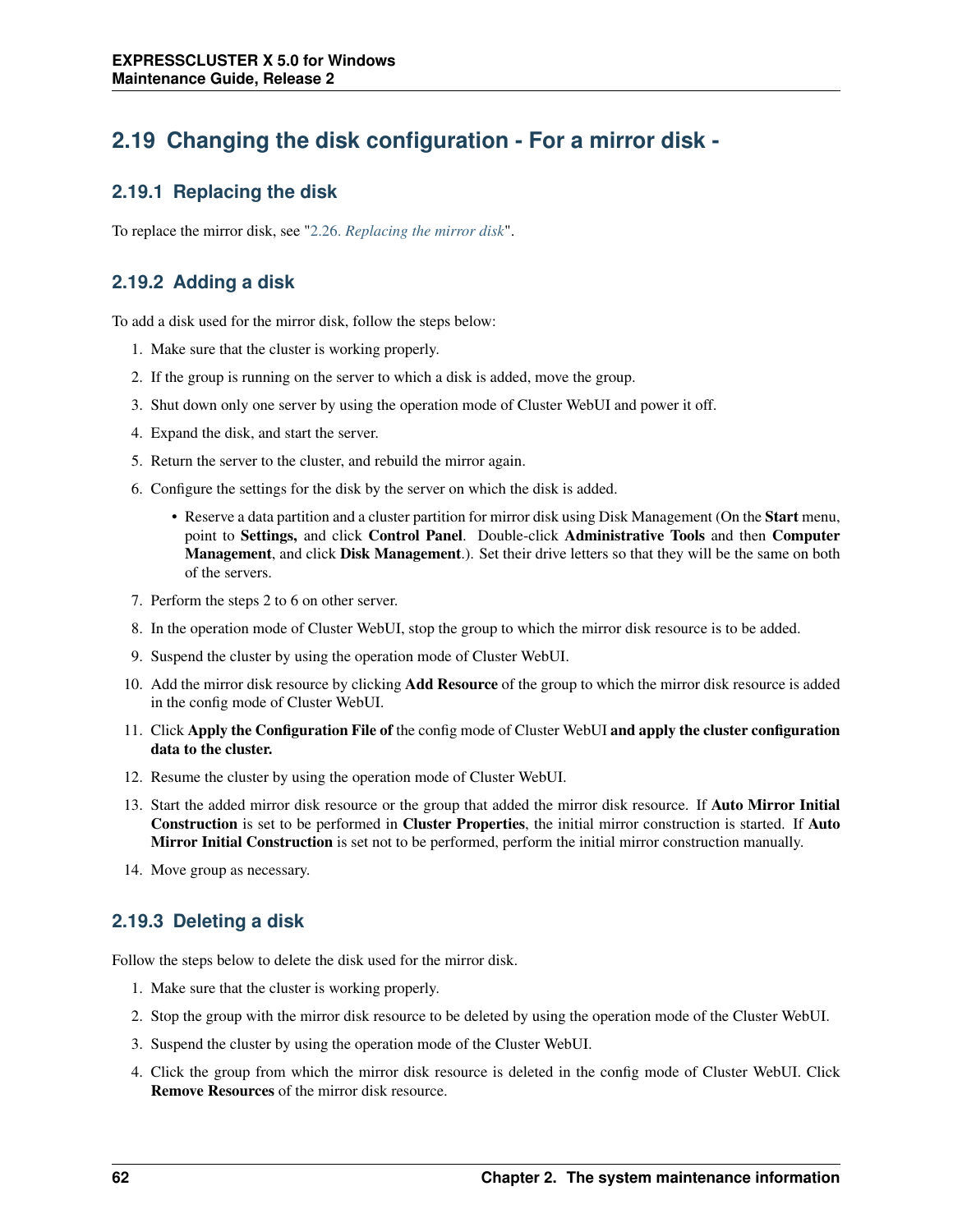- 5. Click Apply the Configuration File of the config mode of Cluster WebUI and apply the cluster configuration data to the cluster.
- 6. Resume the cluster by using the operation mode of Cluster WebUI.
- 7. Start the group with the operation mode of Cluster WebUI.
- 8. Shut down the server on which the group has not been started with the operation mode of Cluster WebUI and power it off.
- 9. Remove the disk, and start the server.
- 10. Move the group, and perform the steps 8 and 9 on other server.
- 11. Move group as necessary.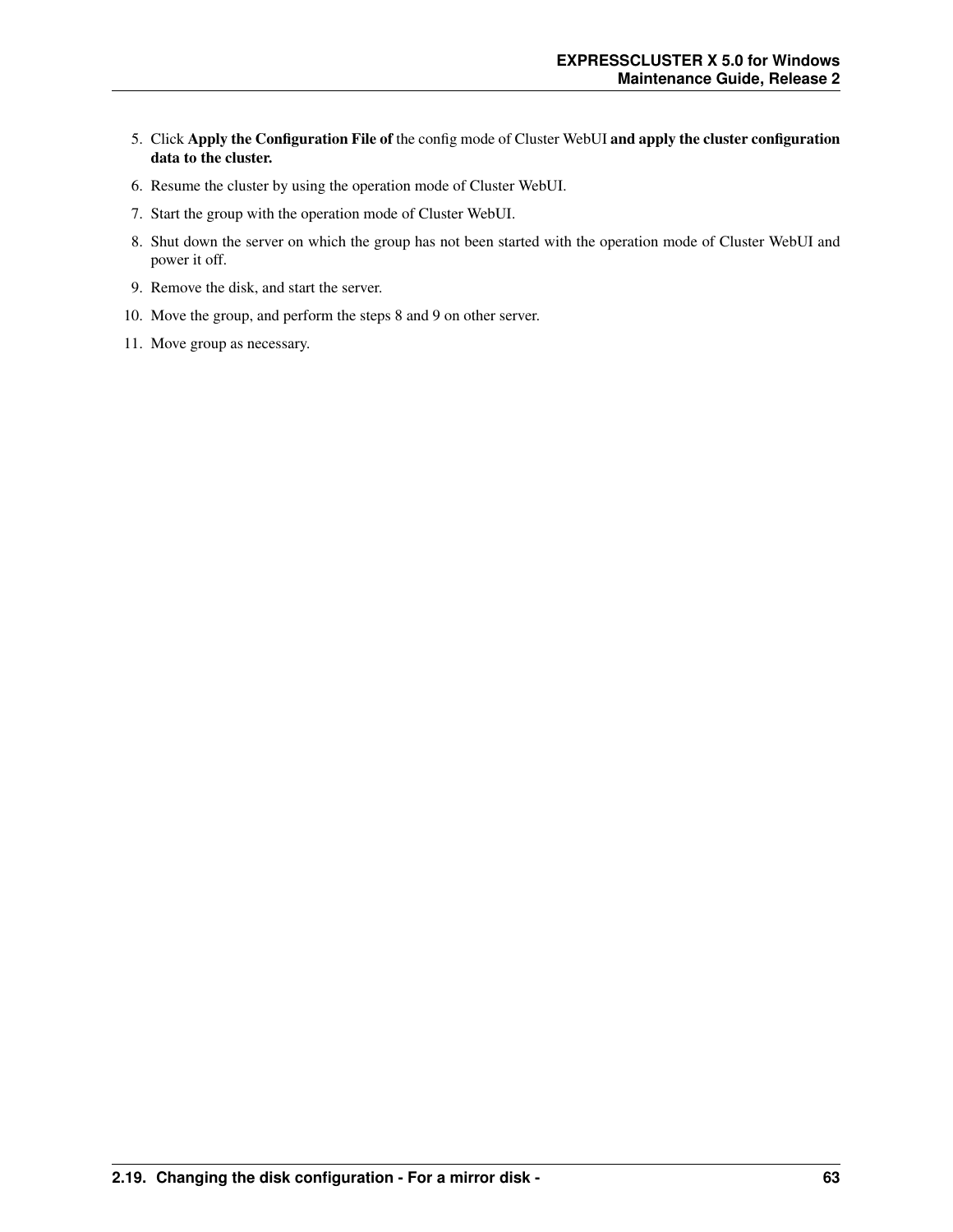# **2.20 Backing up/restoring data**

Data is backed up and restored, as shown in the following image. For details on how to back up data, see the manuals of the backup software.



Data of the Shared Disk and Local Disk is backed up to a device connected to the active server (Server 1).

Fig. 2.2: Backup example of active-standby (1)

If an error has occurred on an active server (Server 1), data of the Shared Disk and Local Disk is backed up to a device connected to the standby server (Server 2).



Fig. 2.3: Backup example of active-standby (2)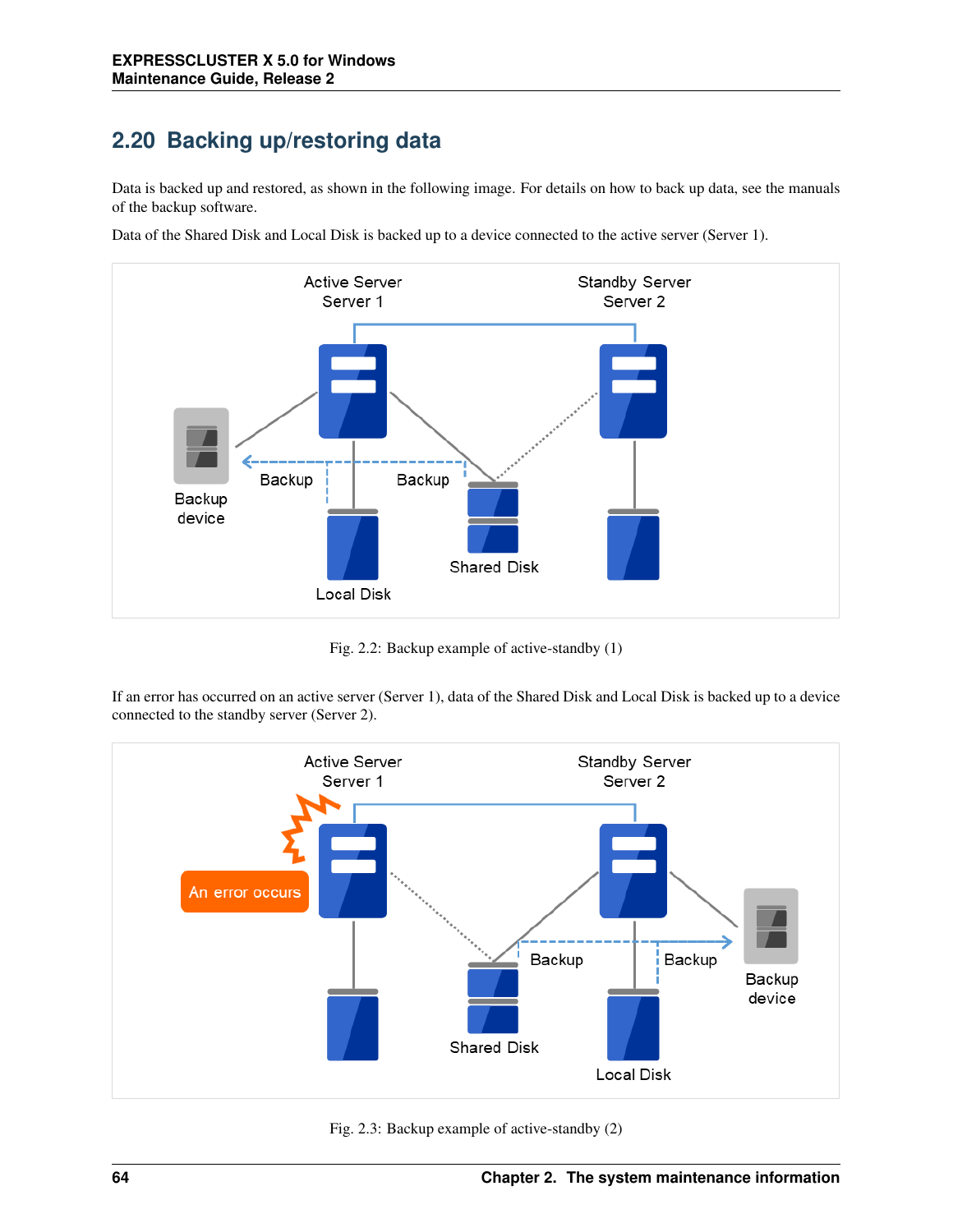## <span id="page-68-0"></span>**2.21 Performing a snapshot backup**

When a mirror disk or a hybrid disk is used, it is possible to suspend mirroring to back up the stand-by data partition as a snapshot image. This is referred to as snapshot backup.

During executing snapshot backup, failover cannot be performed to the stand-by server or server group of the copying destination because mirroring is temporarily canceled. While in this state, cancel the access restriction to the data partition of the standby server to collect the backup.

To return from the snapshot status, control the disk access and build the mirror again.

For details for how to collect the backup, see the manuals of the backup software.

Note: When mirroring is interrupted, note that the data at the mirroring copy destination does not necessarily have integrity as NTFS or application data, depending on the timing of the mirroring.

### **2.21.1 Performing a snapshot backup**

To execute the snapshot backup for a mirror disk, follow the steps below:

1. Stop the mirror disk monitor resource that monitors the mirror disk that will be backed up on the server to be backed up.

clpmonctrl -s -m <mdw(mirror\_disk\_monitor\_resource\_name)>

2. Disconnect the mirror disk.

clpmdctrl --break <md(mirror\_disk\_resource\_name)>

3. Allow accesses to the mirror disk.

clpmdctrl --active <md(mirror\_disk\_resource\_name)> -f

- 4. Back up necessary files.
- 5. Forbid accesses to the mirror disk.

clpmdctrl --deactive <md(mirror\_disk\_resource\_name)>

6. Start the mirror disk monitor resource that monitors the mirror disk.

clpmonctrl -r -m <mdw(mirror\_disk\_resource\_monitor\_resource\_name)>

7. If automatic mirror recovery is disabled, perform mirror recovery manually from Mirror Disks.

To execute the snapshot backup for a hybrid disk, collect the backup by following the steps below in a server in the standby server group of the copying destination.

1. Run the following command in the server where the backup is collected.

clphdsnapshot --open <hybrid\_disk\_resource\_name>

- 2. When the access restriction in the data partition is canceled, back up the required files.
- 3. Run the following command in the server where the backup has been collected to restart mirroring.

clphdsnapshot --close <hybrid\_disk\_resource\_name>

4. When the automatic mirror recovery is disabled, perform mirror recovery manually from Mirror Disks.

For the commands, see "EXPRESSCLUSTER command reference" in the "Reference Guide".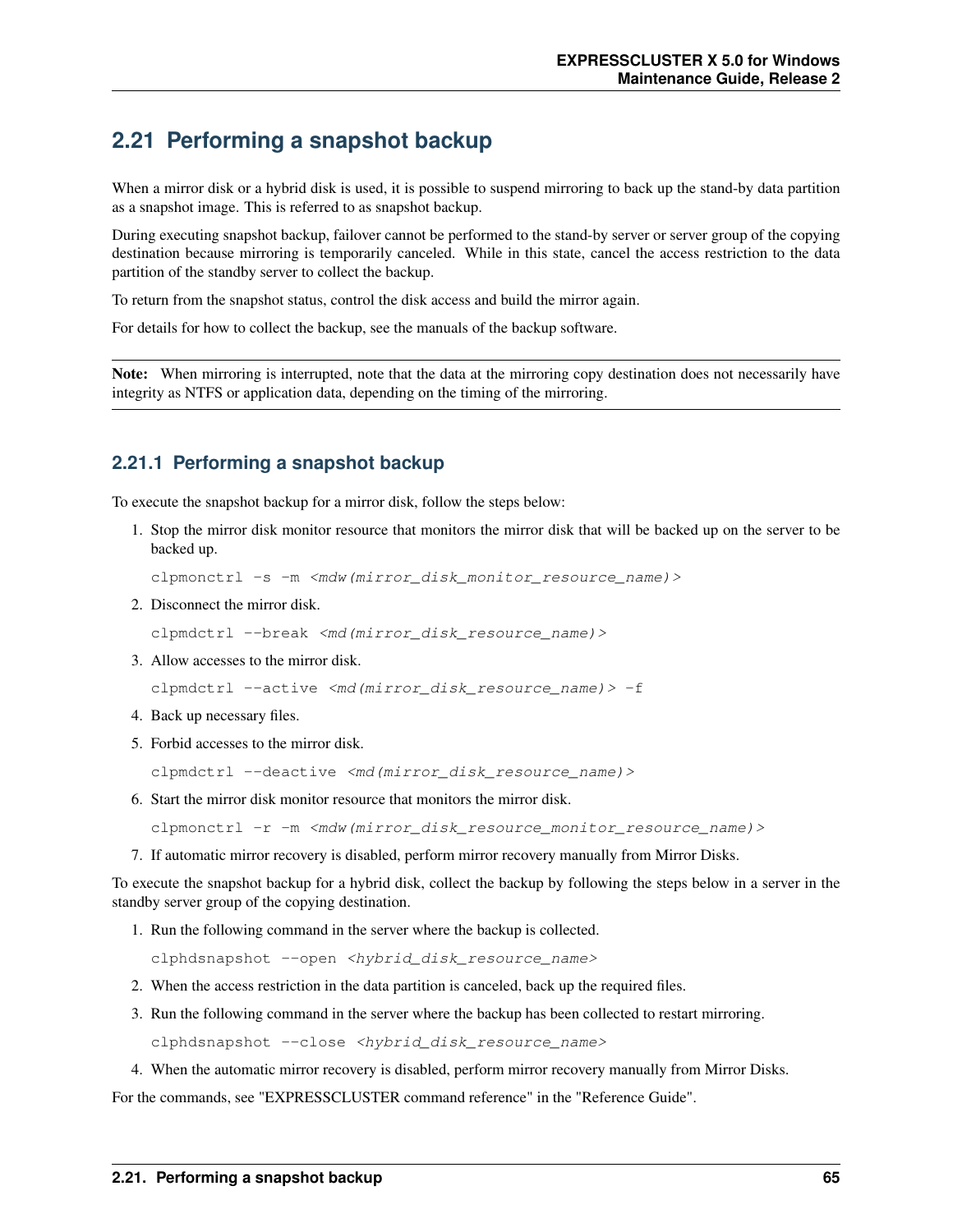## **2.22 How to back up a mirror/hybrid disk to its disk image**

Perform either of the following procedures when backing up the partition (cluster partition and data partition) for a mirror/hybrid disk, to its disk image:

| 2.22.1. Simultaneously backing up both active and standby mirror disks  |
|-------------------------------------------------------------------------|
| $\boxed{2.22.2.}$ Backing up active/standby mirror disks in each server |
| 2.22.3. Backing up standby mirror disks                                 |

#### Note:

• These procedures are not intended for per-file backup/restoration, but for backup/restoration to the disk image outside the OS.

These procedures are different from that for backing up files from activated mirror disks/hybrid disks or backing up files from standby mirror disks/hybrid disks by canceling the access restriction. For information on the procedure of performing a snapshot backup on a standby server, see "*[Performing a snapshot backup](#page-68-0)*".

- In these procedures, backup/restoration applies to all the mirror disks and hybrid disks on the target server. These procedures are not applicable to separate backup/restoration for each resource.
- Back up/Restore both of the cluster partition and the data partition.

\* A mirror/hybrid disk consists of a data partition to be the mirroring target, and a cluster partition to record the management information.

For information on the cluster partition and the data partition, see "Reference Guide" -> "Group resource details" -> "Understanding Mirror disk resources" or "Understanding Hybrid disk resources".

- If hybrid disk resources exist, it should be determined on which server the backup is performed, in each of the server groups.
- Each of the procedures with hybrid disk resources is written as follows: Execute clpbackup --pre or clpbackup --post on a server of a server group first, then perform clpbackup --pre --only-shutdown or clpbackup --post --only-reboot on all the other servers of the server group.

Each of the written procedures includes the current server of the server group, as a signpost for the first server of the group on which the command is executed. However, the current server does not have to be the first server.

If the server group has only one server, it is unnecessary to execute clpbackup  $-\text{pre}$ --only-shutdown or clpbackup --post --only-reboot on all the other servers of the server group.

\* In each server group, a current server is responsible for the mirror data to be transmitted/received, and to be written to its disk.

In the active server group, the current server contains the hybrid disk resource being activated.

In the standby server group, the current server receives the mirror data, sent from the current server of the active server group, and writes such data to its mirror disk.

• None of the above three procedures applies to a cluster environment including a server with a version earlier than 4.3 of EXPRESSCLUSTER installed.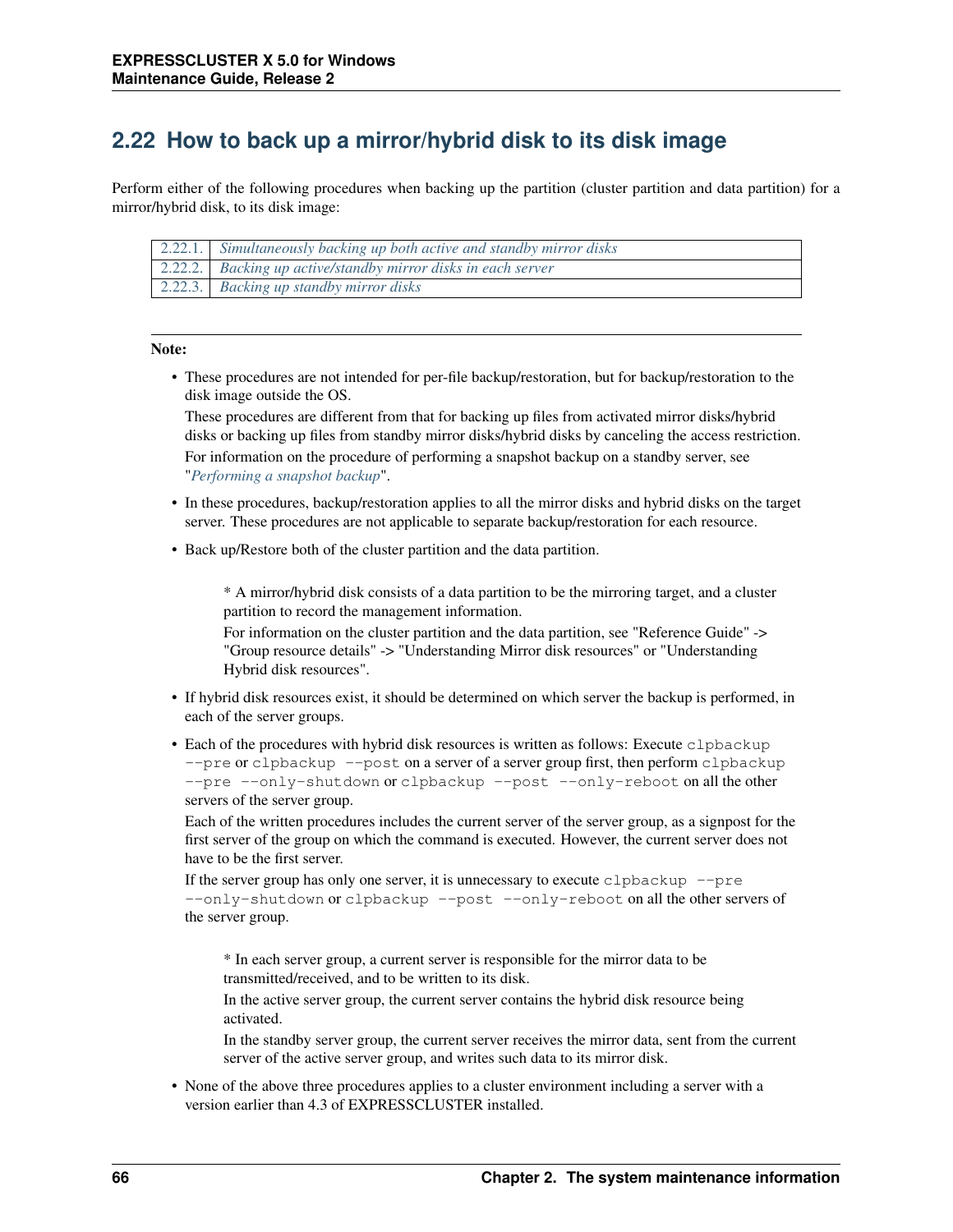- When you execute the clpbackup command to shut down a server, an error may occur with such a message as "Some invalid status. Check the status of cluster.", leading to a failure in the shutdown. Then wait a while before performing the clpbackup command again.
- On Cluster WebUI, you can go to **Config mode** -> **Cluster Properties** -> the **Extension** tab, and set Auto Return to Off. Then, through a restart of the server after its backup, the server's status changes to Suspended (isolated) Suspension (Isolated).

In this case, click Recover server in the Status tab of Cluster WebUI, or execute the clpcl command with the --return option as follows:

clpcl --**return**

After the server recovery, the failover group may not be started. Then start it if necessary.

#### See also:

For information on the clpbackup command, see "Reference Guide" -> "EXPRESSCLUSTER command reference" -> "Preparing for backup to a disk image (clpbackup command)".

### <span id="page-70-0"></span>**2.22.1 Simultaneously backing up both active and standby mirror disks**

This procedure is intended for simultaneously backing up both of active mirror disks and standby mirror disks. Perform the following procedure:

- 1. Check the mirror status by using Cluster WebUI or by running the clpmdstat / clphdstat command:
	- For mirror disk resources:

clpmdstat --mirror <md resource name>

• For hybrid disk resources:

```
clphdstat --mirror <hd_resource_name>
clphdstat --active <hd_resource_name>
```
Note: For hybrid disk resources, confirm which is a current server in each the active server group and the standby server group.

- 2. Stop the activated failover group (the operation) by using Cluster WebUI or by running the clpgrp command.
- 3. Run the following command on both of the active server and the standby server:

\* For hybrid disk resources, run the command on the current server of each server group.

clpbackup --pre

Note: After the execution, the status of mirroring is changed to that for the backup, automatic startup of the cluster service is set to disabled, and then the server is shut down.

4. For hybrid disk resources: After shutting down the current servers, execute the following command on all the other servers: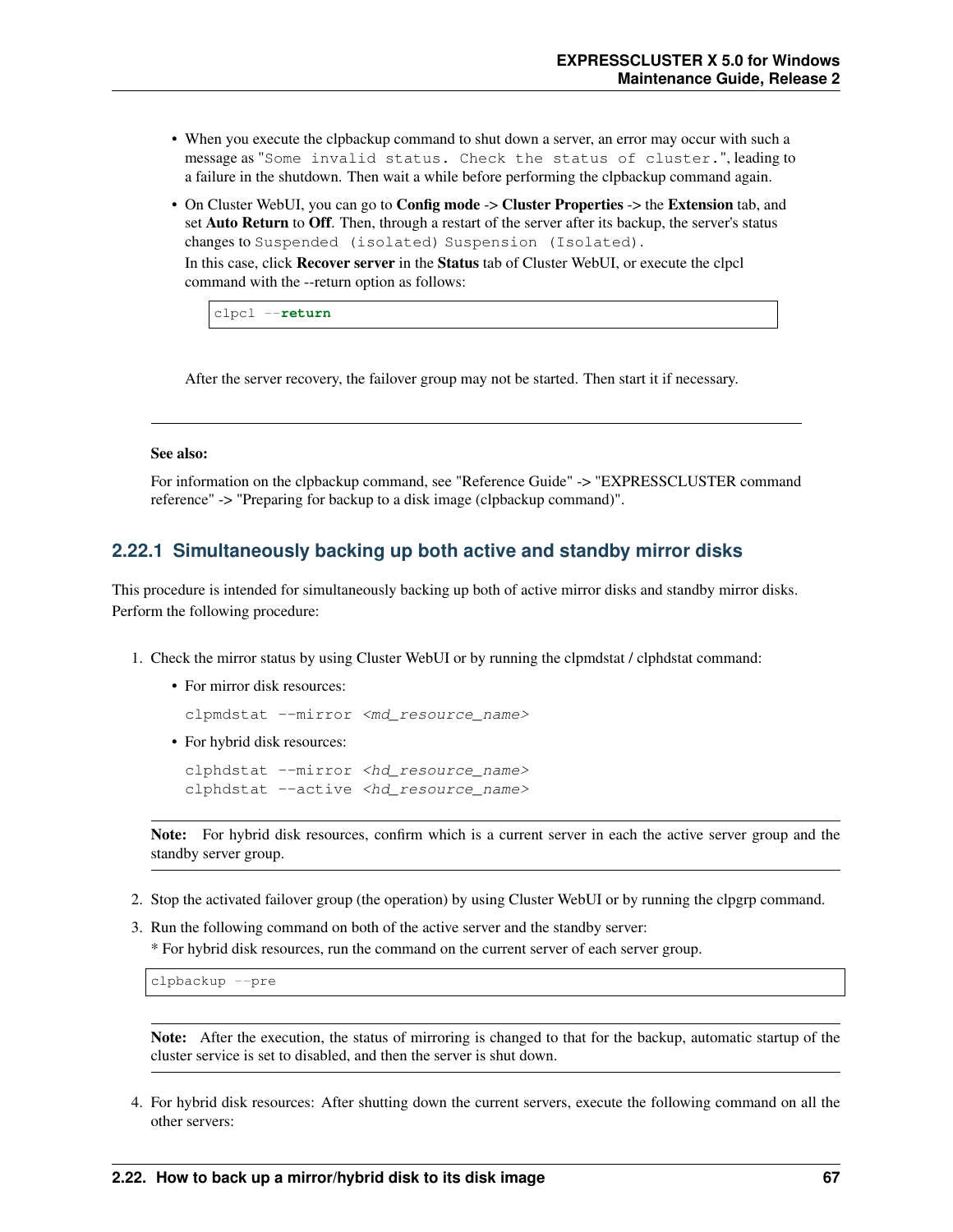clpbackup --pre --only-shutdown

Note: When the command is executed, automatic startup of the cluster service is set to disabled and the server shuts down.

- 5. Execute backup on both servers.
- 6. After completing the backup, start up both the active server and the standby server, then execute the following command on each of them.

\* For hybrid disk resources: Start all the servers, then execute the following command on the current server of the active server group and on that of the standby server group:

clpbackup --post

Note: After the execution, the mirror status returns to normal, automatic startup of the cluster service is set to enabled, and then the server reboots.

7. For hybrid disk resources: When each of the current servers starts rebooting, execute the following command on all the other servers:

clpbackup --post --only-reboot

Note: When the command is executed, automatic startup of the cluster service is set to enabled and the server reboots.

8. After both the servers are started, check the status of mirroring by using Cluster WebUI or by running the clpmdstat / clphdstat command.

### <span id="page-71-0"></span>**2.22.2 Backing up active/standby mirror disks in each server**

Back up the disks in each server alternately according to the following procedure as specified in "*[Backing up standby](#page-72-0) [mirror disks](#page-72-0)*".

- 1. Back up the disks on the standby server as specified in "*[Backing up standby mirror disks](#page-72-0)*".
- 2. After the completion of backup, when mirror recovery is completed to synchronize the mirror disks between the active server and the standby server, move the failover group from the active server to the standby server.
- 3. Back up the disks on the previously active server as specified in "*[Backing up standby mirror disks](#page-72-0)*".
- 4. After the completion of backup, when mirror recovery is completed to synchronize the mirror disks between the active server and the standby server, move the failover group as required.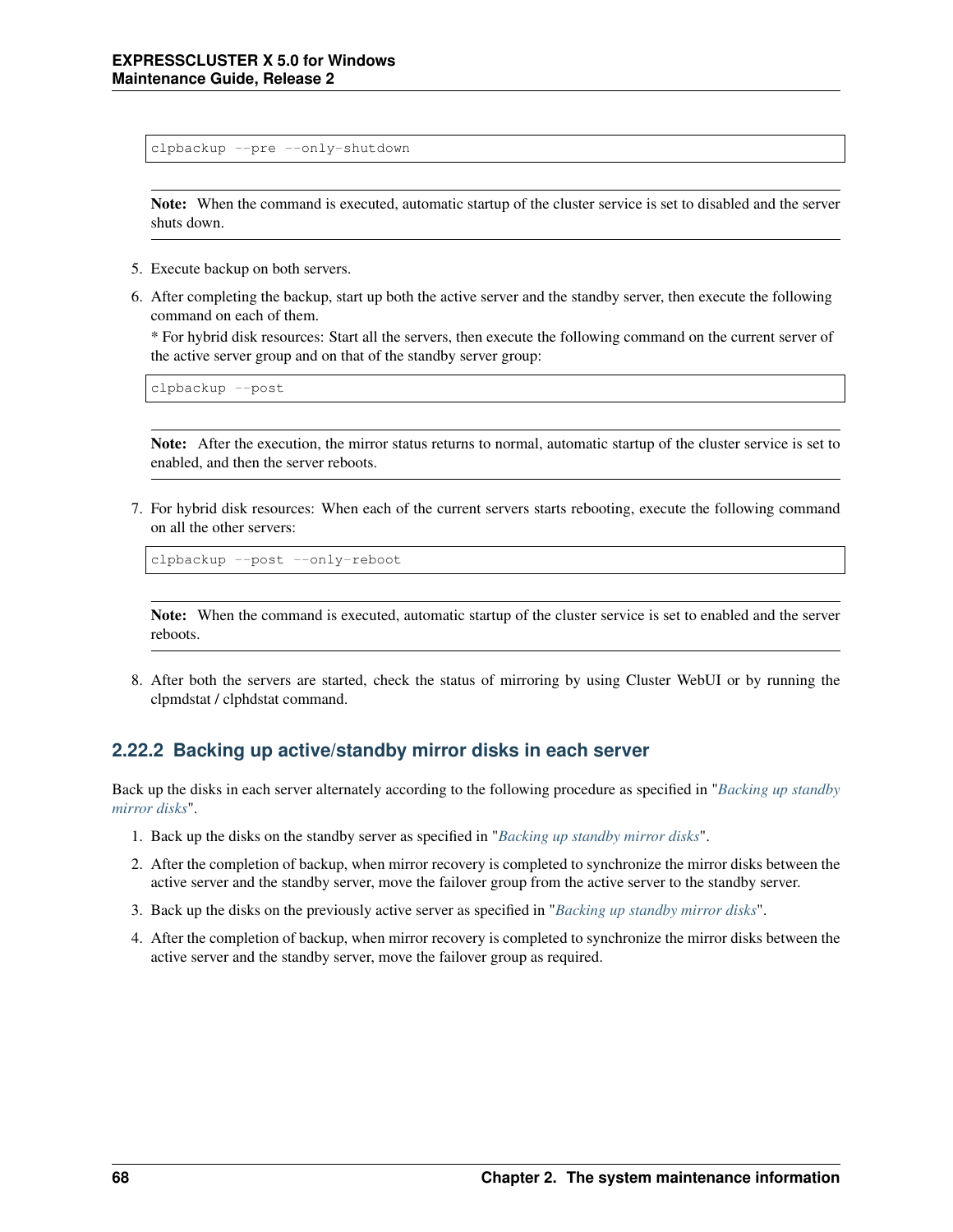### **2.22.3 Backing up standby mirror disks**

This procedure is intended for backing up a mirror/hybrid disk to its disk image on the standby server while the active server is activated.

Perform the following procedure:

- 1. Confirm that the mirror is synchronized normally by using Cluster WebUI or by running the clpmdstat / clphdstat command:
	- For mirror disk resources:

clpmdstat --mirror <md\_resource\_name>

• For hybrid disk resources:

```
clphdstat --mirror <hd_resource_name>
clphdstat --active <hd_resource_name>
```
Note: For hybrid disk resources, confirm which is a current server in the standby server group.

2. In order to secure the quiescent point for data being written to the mirror area, stop the failover group including mirror disk resources and hybrid disk resources by using Cluster WebUI or by running the clpgrp command.

Note: Stopping the failover group prevents the backup of the data being written, or the failure to be written and backed up to a mirror area due to a cache.

3. Suspend the mirror synchronization.

First, in order to prevent the automatic mirror recovery from working, pause all the mirror disk monitor resources/hybrid disk monitor resources on both of the active server and the standby server, by using Cluster WebUI or executing the following clpmonctrl command:

clpmonctrl -s -h <server\_name> -m <monitor\_resource\_name>

Next, suspend all the mirror synchronization in either of the following ways: In the Mirror disks tab of Cluster WebUI, click **Mirror break** icon to change the status to "Abnormal" (RED) for all the mirror disk resources/hybrid disk resources on the standby server. Alternatively, execute the following clpmdctrl/clphdctrl command with the --break option for all the mirror disk resources/hybrid disk resources on the standby server:

• For mirror disk resources:

```
clpmdctrl --break <md_resource_name>
```
• For hybrid disk resources:

```
clphdctrl --break <hd_resource_name>
```
Note: Perform this command on the current server of the standby server group.

#### See also:

For information on the clpmonctrl command, see "Reference Guide" -> "EXPRESSCLUSTER command reference" -> "Controlling monitor resources (clpmonctrl command)".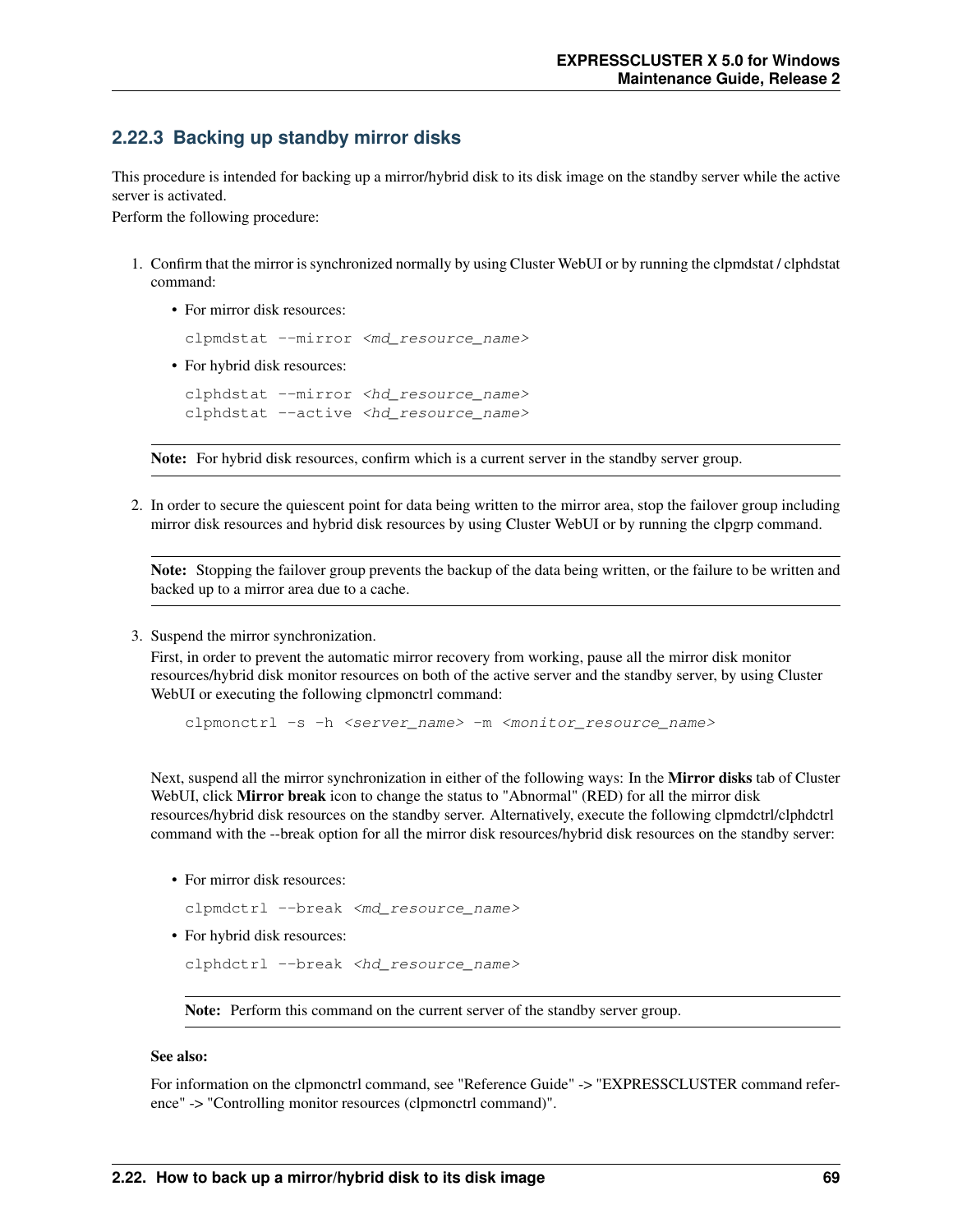- 4. If you want to restart the operation immediately, start the failover group (operation) on the active server (i.e., the server not to be backed up) by using Cluster WebUI or by running the clpgrp command.
- 5. Run the following command on the standby server:

\* For a hybrid disk, perform this command on one server of the standby server group:

clpbackup --pre

Note: After the execution, the status of mirroring is changed to that for the backup, automatic startup of the cluster service is set to disabled, and then the server is shut down.

6. For a hybrid disk, execute the following command on all the other servers of the standby server group:

clpbackup --pre --only-shutdown

Note: When the command is executed, automatic startup of the cluster service is set to disabled and the server shuts down.

- 7. Back up the disk to its disk images on the standby server.
- 8. After the completion of the backup, run the following command on the standby server:

\* For hybrid disk resources: Start all the servers of the standby server group, then execute the following command on one of the servers:

clpbackup --post

Note: After the execution, the mirror status returns to normal, automatic startup of the cluster service is set to enabled, and then the server reboots.

9. For a hybrid disk, execute the following command on all the other servers of the standby server group:

clpbackup --post --only-reboot

Note: When the command is executed, automatic startup of the cluster service is set to enabled and the server reboots.

10. The standby server is started.

If the mirror disk monitor resources/hybrid disk monitor resources stay paused, resume them through Cluster WebUI or by executing the following clpmonctrl command:

clpmonctrl -r -h <server\_name> -m <monitor\_resource\_name>

- 11. The failover group, if remains stopped (if not restarted immediately in the previous step), is executable on the active server.
- 12. If automatic mirror recovery is enabled, mirroring is automatically recovered to return to normal. If automatic mirror recovery is not executed and the server is not working normally, execute mirror recovery by using Cluster WebUI or by running the clpmdctrl / clphdctrl command on the active server.
	- For mirror disk resources:

```
clpmdctrl --recovery <md_resource_name>
```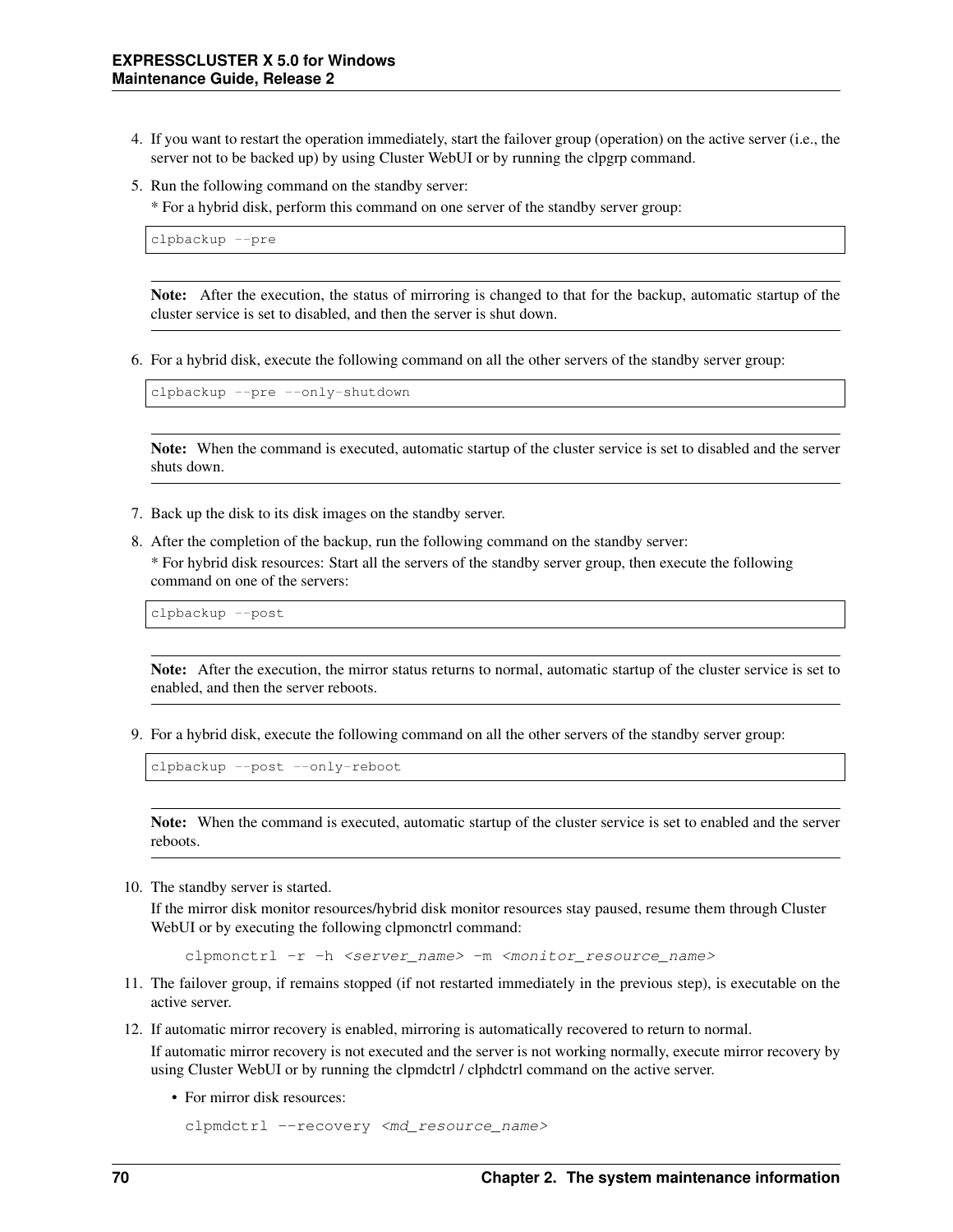### • For hybrid disk resources:

clphdctrl --recovery <hd\_resource\_name>

Note: For hybrid disk resources, execute this command on the current server of the active server group.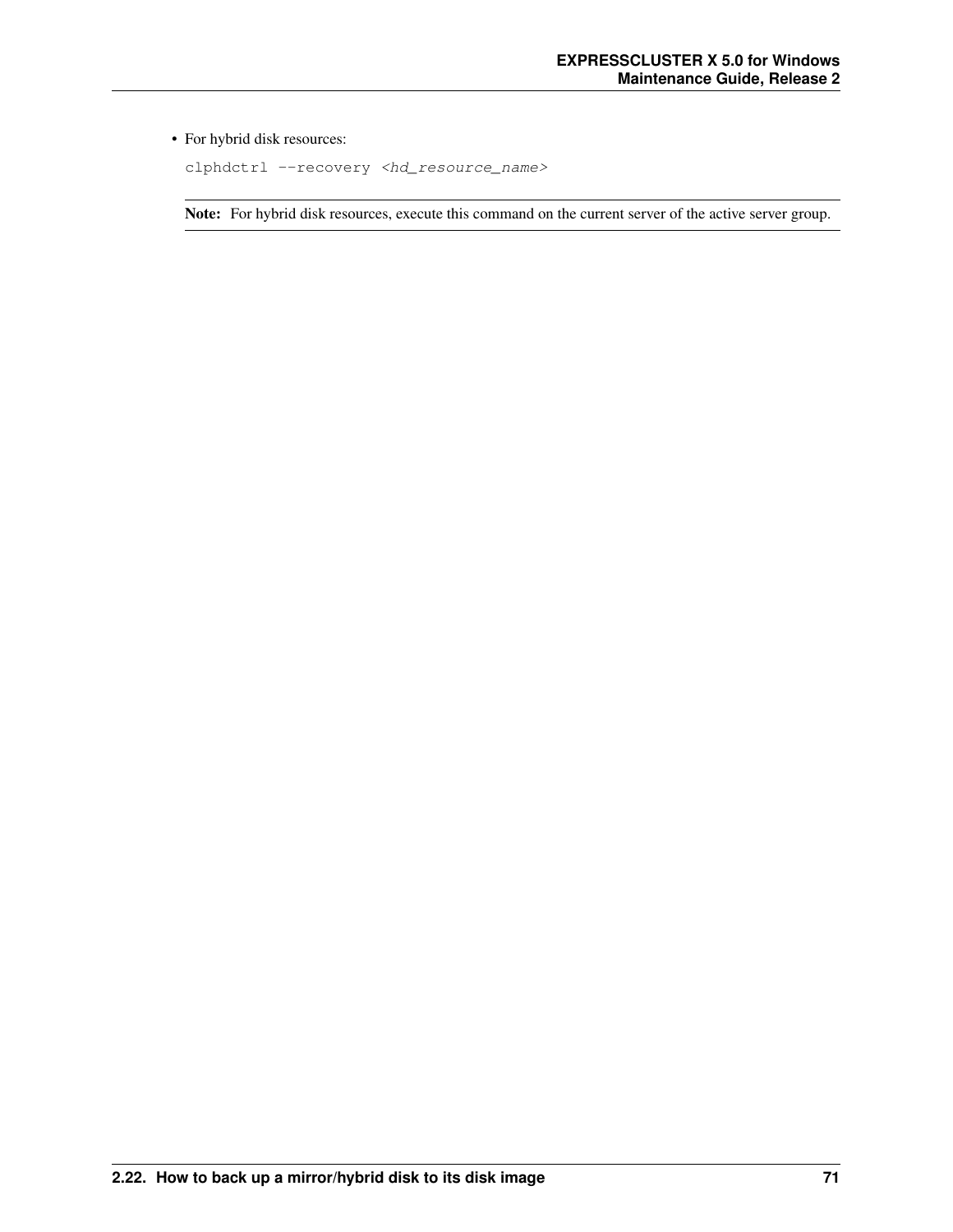## **2.23 How to restore the mirror/hybrid disk from the disk image**

Perform either of the following procedures when restoring the partition (cluster partition and data partition) from its disk image backed up as specified in "*[How to back up a mirror/hybrid disk to its disk image](#page-69-0)*":

| 2.23.1.  | Simultaneously restoring the mirror disks on both of the active and standby servers from the   |
|----------|------------------------------------------------------------------------------------------------|
|          | same disk image                                                                                |
| 2.23.2.1 | Simultaneously restoring the mirror disks on both of the active and standby servers from their |
|          | respective disk images                                                                         |

### Note:

• This section describes the procedure to be performed before and after the restoration outside the OS, of the disk image backed up according to "*[How to back up a mirror/hybrid disk to its disk](#page-69-0) [image](#page-69-0)*".

These procedures are different from that for per-file restoration of activated mirror disks/hybrid disks while the OS is running.

- In these procedures, backup/restoration applies to all the mirror disks and hybrid disks on the target server. These procedures are not applicable to separate backup/restoration for each resource.
- Back up/Restore both of the cluster partition and the data partition.

\* A mirror/hybrid disk consists of a data partition to be the mirroring target, and a cluster partition to record the management information.

For information on the cluster partition and the data partition, see "Reference Guide" -> "Group resource details" -> "Understanding Mirror disk resources" or "Understanding Hybrid disk resources".

- If hybrid disk resources exist, it should be determined on which server the restoration is performed, in each of the server groups.
- Each of the procedures with hybrid disk resources is written as follows: Execute clprestore --post or clprestore --post --skip-copy on a server of a server group first, then perform clprestore --post --only-reboot on all the other servers of the server group. Each of the written procedures includes the current server of the server group, as a signpost for the first server of the group on which the command is executed. However, the current server does not have to be the first server.

If the server group has only one server, it is unnecessary to execute clprestore  $-$ -post --only-reboot on all the other servers of the server group.

\* In each server group, a current server is responsible for the mirror data to be transmitted/received, and to be written to its disk.

In the active server group, the current server contains the hybrid disk resource being activated.

In the standby server group, the current server receives the mirror data, sent from the current server of the active server group, and writes such data to its mirror disk.

- None of the above two procedures applies to a cluster environment including a server with a version earlier than 4.3 of EXPRESSCLUSTER installed.
- When you execute the clprestore command to shut down a server, an error may occur with such a message as "Some invalid status. Check the status of cluster.", leading to a failure in the shutdown. Then wait a while before performing the clpbackup command again.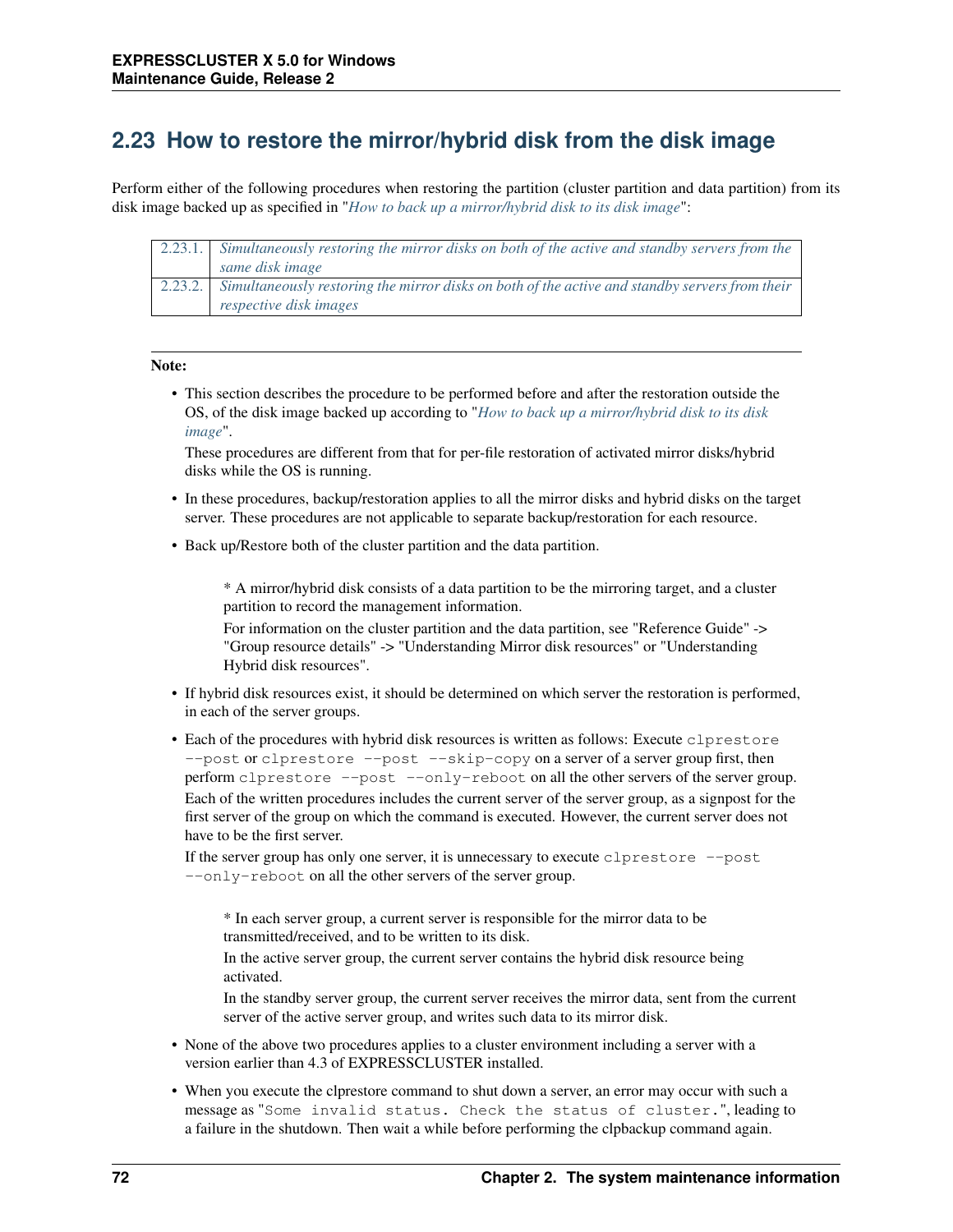- After the restoration, if an error such as "Invalid configuration file." is displayed and the server is not restarted, check to see if the configuration data is registered, or there are any problems with the installation of EXPRESSCLUSTER or the setting of the firewall.
- On Cluster WebUI, you can go to **Config mode** -> **Cluster Properties** -> the **Extension** tab, and set Auto Return to Off. Then, through a restart of the server after its restoration, the server's status changes to Suspended (isolated) Suspension (Isolated).

In this case, click Recover server in the Status tab of Cluster WebUI, or execute the clpcl command with the --return option as follows:

clpcl --**return**

After the server recovery, the failover group may not be started. Then start it if necessary.

- Changing or deleting the drive letter assigned to a partition of a shared disk may fail. To avoid this, specify the drive letter according to the procedure below:
	- (1) Run the following command by using the command prompt to delete the drive letter.

mountvol <drive\_letter\_to\_be\_changed>: /P

- (2) Confirm that the drive letter has been deleted from the target drive by using Disk Management (Control Panel > Administrative Tools > Computer Management > Disk Management).
- (3) Assign a new drive letter to the drive by using Disk Management.
- If Apply the Configuration File fails with Config mode of Cluster WebUI, distribute the configuration information file to all the servers by using the clpcfctrl command.
	- (1) Save the configuration data file (in zip format) to the disk with Export of Cluster WebUI.
	- (2) Extract the zip-formatted configuration data file to the disk accessible from either of the servers that belong to the cluster.
	- (3) Forcibly distribute the extracted configuration information file to all the servers by using the clpcfctrl command:

```
clpcfctrl --push -x <path_to_the_directory_containing_the_
˓→extracted_configuration_data_file_clp.conf> --force --nocheck
```
(4) After completing the distribution, you can delete the saved zip file and the extracted configuration data file.

If the distribution fails for any server due to its stoppage, remember to perform the distribution to the server later to avoid inconsistency in the configuration data.

### See also:

- For information on the clprestore command, see "Reference Guide" -> "EXPRESSCLUSTER command reference" -> "Perform the processing after restoring from a disk image (clprestore command)".
- For information on the clpcfctrl command, see "Reference Guide" -> "EXPRESSCLUSTER command reference" -> "Creating a cluster and backing up configuration data (clpcfctrl command)".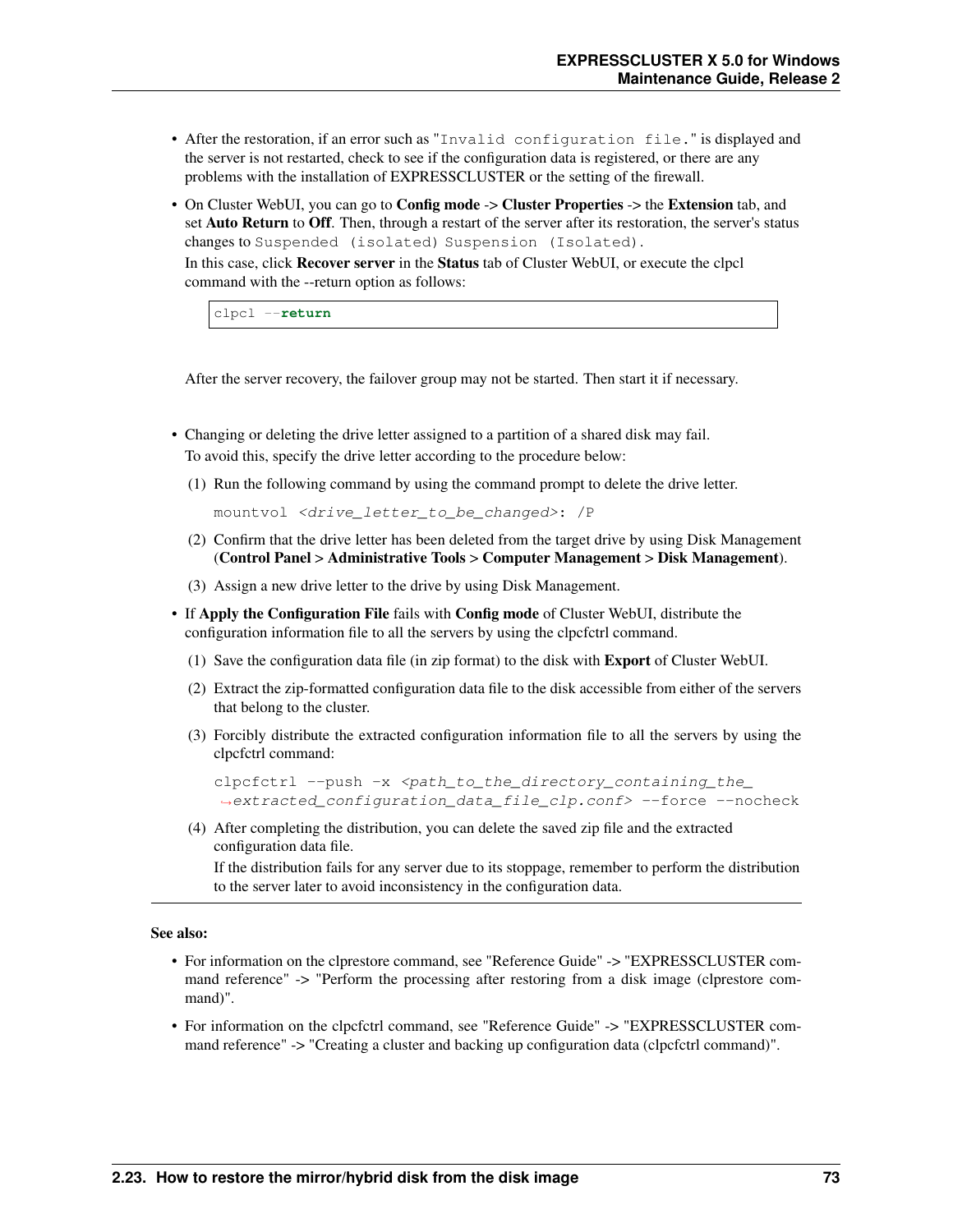### <span id="page-77-0"></span>**2.23.1 Simultaneously restoring the mirror disks on both of the active and standby servers from the same disk image**

This procedure is intended for simultaneously restoring both of active/standby mirror disks from the same mirror disk image.

This procedure allows the mirror data of the active server and that of the standby server to be the same, thus eliminating the operation of mirror recovery (full copy) after restoration.

### Important:

In this procedure, Execute the initial mirror construction needs to be set to disabled in advance in the setting of mirror resources/hybrid resources.

If Execute the initial mirror construction is enabled, an error occurs. In this case, disable the setting by using Cluster WebUI.

- 1. Stop the activated failover group by using Cluster WebUI or by running the clpgrp command.
- 2. Run the following command on all the active/standby servers:

\* If the OS cannot be started and the OS or EXPRESSCLUSTER needs to be reinstalled or restored, run the following command on the server where the reinstallation or the restoration was performed:

clprestore --pre

Note: When the command is executed, automatic startup of the cluster service is set to disabled and the server shuts down.

- 3. Restore the cluster partition and the data partition on both of the active server and standby server.
	- \* Restore the active server and the standby server from the same disk images.
- 4. After the completion of restoring both of the active server and the standby server, start all the servers.
- 5. On each of the servers, go to Control Panel -> Administrative Tools -> Computer Management -> Disk Management, then respecify the drive letters--for example, of the restored data partition and cluster partition. \* Explicitly respecify the drive letters even if they have not been changed.

#### Note:

For a hybrid disk, you may fail to change/delete the drive latter of a shared-disk partition.

In this case, execute the following mountvol command to delete the drive letter first, then respecify it in Disk Management:

mountvol <drive\_letter\_to\_be\_changed>: /P

6. Start Cluster WebUI and change the mode to Config mode.

In each setting of the mirror disk resource and the hybrid disk resource, confirm or reselect the cluster partition and the data partition for each server.

• For information on mirror disk resources, select each server from Servers that can run the group on the Details tab in the Resource Properties and click the Edit button.

Click the **Connect** button in **Selection of partition** to confirm that the data partition and the cluster partition are correctly selected. If not, select the correct partition and click the OK button.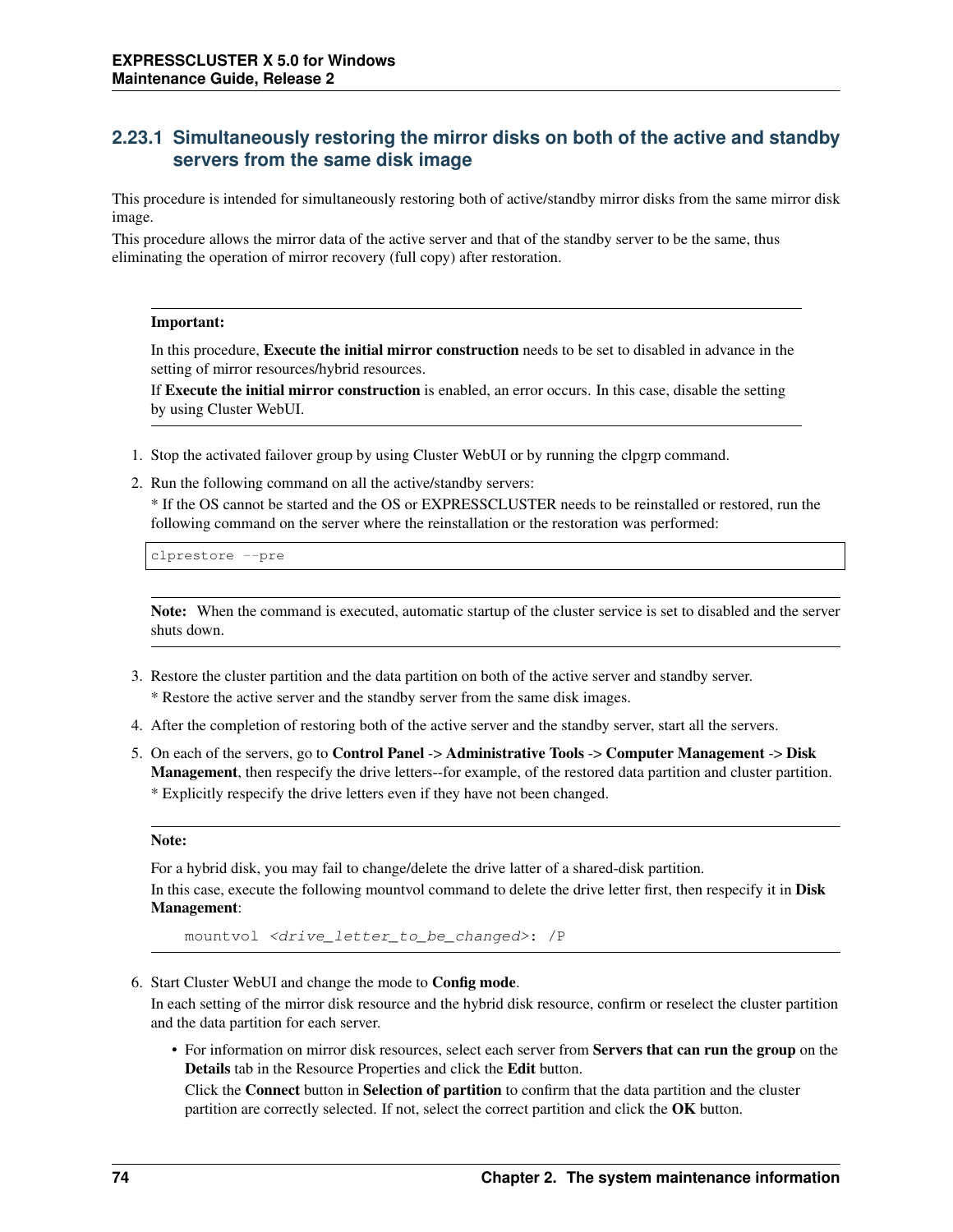• For hybrid disk resources, click Obtain information for Server Groups under Details tab of the Resource Properties.

After the GUID for each partition has been updated, click the OK button.

#### See also:

For the details of the setting, see "Reference Guide" -> "Group resource details" -> "Understanding Mirror disk resources" -> "Details tab" or "Understanding Hybrid disk resources" -> "Details tab".

7. If Execute the initial mirror construction is enabled in the setting of mirror disk resources/hybrid disk resources, change it to disabled.

#### See also:

For the details of the setting, see Tuning and Execute the initial mirror construction in "Reference Guide" -> "Group resource details" -> "Understanding Mirror disk resources" -> "Details tab" or "Understanding Hybrid disk resources" -> "Details tab".

8. After confirming or modifying the setting with Cluster WebUI, execute Apply the Configuration File.

Note: If the message "There is a difference between the disk information in the configuration information and the disk information on the server. Do you want to automatically set it up?" appears upon executing Apply the Configuration File, select Yes.

9. After completing the application, execute the following command on each of the active server and the standby server.

\* For a hybrid disk, perform this command on one server (e.g. the current server) of the active server group and on that of the standby server group:

clprestore --post --skip-copy

#### Note:

When the command is executed, the cluster partition is updated, automatic startup of the cluster service is set to enabled, and the server reboots.

This process may take time for a hybrid disk.

10. For hybrid disk resources: When the server starts rebooting with the command in step 9 above, execute the following command on all the other servers of the server group:

clprestore --post --only-reboot

Note: When the command is executed, automatic startup of the cluster service is set to enabled and the server reboots.

11. After both of the active/standby servers are started, check the status of mirroring by using Cluster WebUI or by running the clpmdstat / clphdstat command.

The status of mirroring for both the active server and the standby server is "Normal" (GREEN).

• For mirror disk resources:

clpmdstat --mirror <md resource name>

• For hybrid disk resources: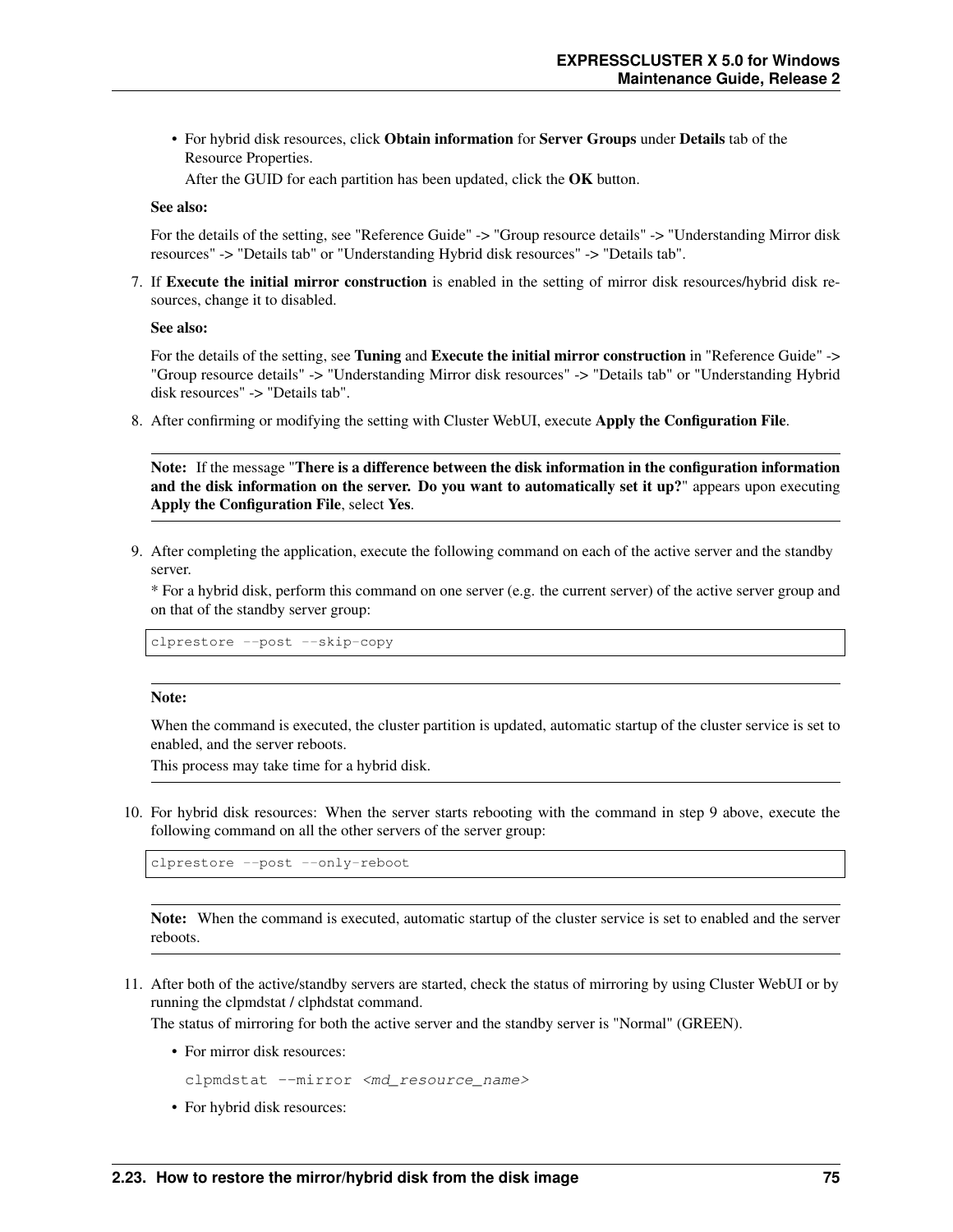clphdstat --mirror <hd\_resource\_name>

#### Note:

If the mirroring status of either the active server or the standby server is "Normal" (GREEN) and that of the other is "Abnormal" (RED), then make a mirror recovery by clicking Difference copy icon in the Mirror disks tab of Cluster WebUI or by executing the clpmdctrl/clphdctrl command with the --recovery option on the "Normal" (GREEN) status server:

• For mirror disk resources:

```
clpmdctrl --recovery <md_resource_name>
```
• For hybrid disk resources:

(\* Perform this command on the current server.)

clphdctrl --recovery <hd\_resource\_name>

In addition, check the status of the failover group by using Cluster WebUI or executing the clpstat command. If you find the failover group has failed to start, stop the group by using Cluster WebUI or executing the clpgrp command. Then you can start the failover group (operation).

### Note:

If the mirroring statuses of both the active server and the standby server are "Abnormal" (RED), change the status of the mirror side to be copied to "Normal" (GREEN) by clicking Forced mirror recovery icon in the Mirror disks tab of Cluster WebUI or by executing the clpmdctrl/clphdctrl command with the --force option. Confirm the status of the failover group by using Cluster WebUI or by running the clpstat command. Stop the failover group that failed the startup by using Cluster WebUI or by running the clpgrp command. After that, on the latest server, the failover group can be started (the operation can be started). And then, execute the mirror recovery.

### See also:

For information on the clpmdctrl / clphdctrl command, see "Reference Guide" -> "EXPRESSCLUSTER command reference" -> "Operating mirror disk resource (clpmdctrl command)" or "Operating hybrid disk resource (clphdctrl command)".

12. If the setting of **Execute the initial mirror construction** is changed, restore the original setting by using Cluster WebUI as required.

### <span id="page-79-0"></span>**2.23.2 Simultaneously restoring the mirror disks on both of the active and standby servers from their respective disk images**

This procedure is intended for simultaneously restoring both of active/standby mirror disks from the respective mirror disk image.

Perform the following procedure:

### See also: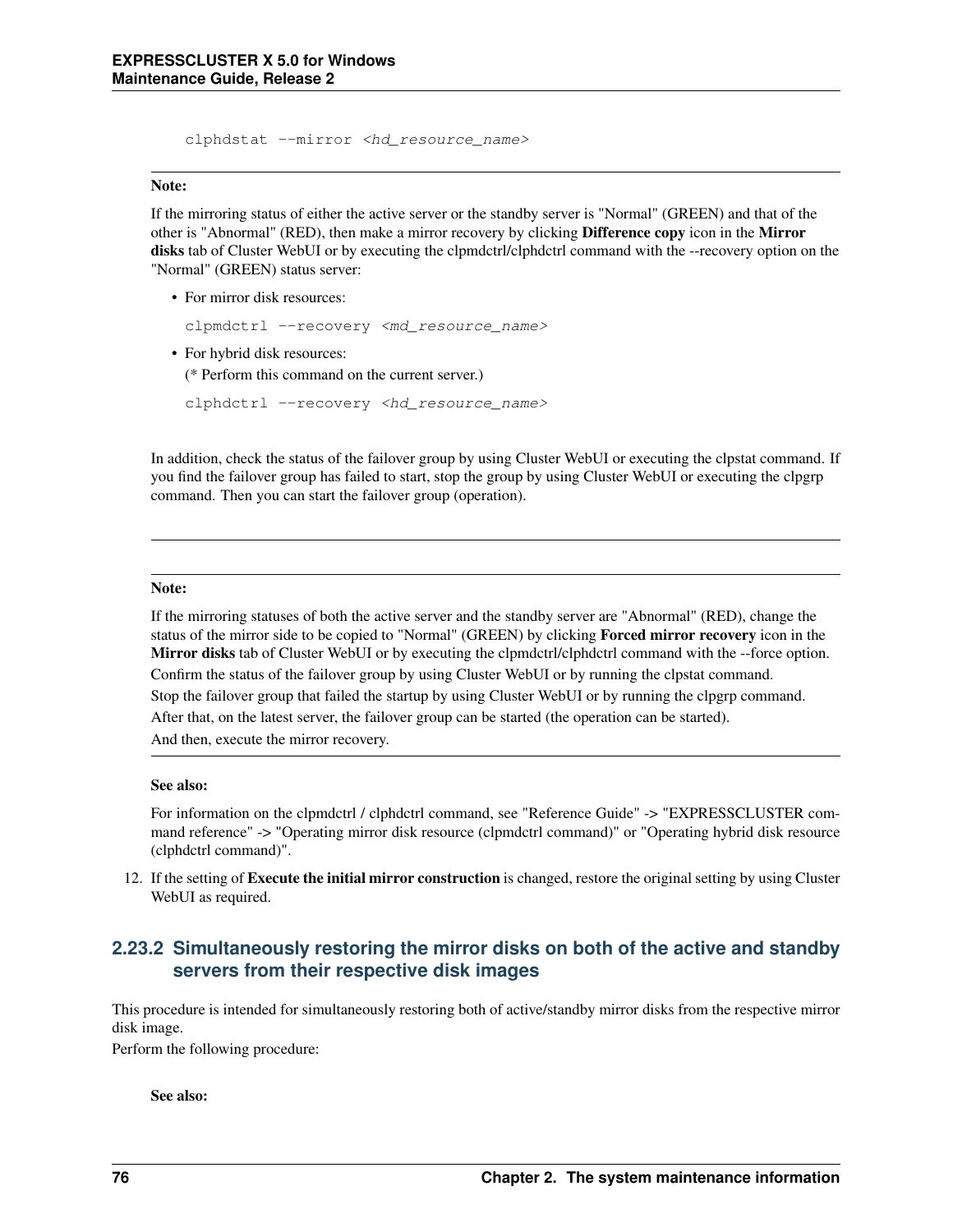For information on the procedure of restoring both of active/standby mirror disks from the same mirror disk image, see "*[Simultaneously restoring the mirror disks on both of the active and standby servers from](#page-77-0) [the same disk image](#page-77-0)*".

- 1. Stop the activated failover group by using Cluster WebUI or by running the clpgrp command.
- 2. Run the following command on all the active/standby servers:

\* If the OS cannot be started and the OS or EXPRESSCLUSTER needs to be reinstalled or restored, run the following command on the server where the reinstallation or the restoration was performed:

clprestore --pre

Note: When the command is executed, automatic startup of the cluster service is set to disabled and the server shuts down.

- 3. Restore the cluster partition and the data partition on both of the active server and standby server.
- 4. After the completion of restoring both of the active server and the standby server, start all the servers.
- 5. On each of the servers, go to Control Panel -> Administrative Tools -> Computer Management -> Disk Management, then respecify the drive letters--for example, of the restored data partition and cluster partition. \* Explicitly respecify the drive letters even if they have not been changed.
- 6. Start Cluster WebUI and change the mode to Config mode.

In each setting of the mirror disk resource and the hybrid disk resource, confirm or reselect the cluster partition and the data partition for each server.

• For information on mirror disk resources, select each server from Servers that can run the group on the Details tab in the Resource Properties and click the Edit button.

Click the **Connect** button in **Selection of partition** to confirm that the data partition and the cluster partition are correctly selected. If not, select the correct partition and click the OK button.

• For hybrid disk resources, click Obtain information for Server Groups under Details tab of the Resource Properties.

After the GUID for each partition has been updated, click the OK button.

See also:

For the details of the setting, see "Reference Guide" -> "Group resource details" -> "Understanding Mirror disk resources" -> "Details tab" or "Understanding Hybrid disk resources" -> "Details tab".

7. After confirming or modifying the setting with Cluster WebUI, execute Apply the Configuration File.

Note: If the message "There is a difference between the disk information in the configuration information and the disk information on the server. Do you want to automatically set it up?" appears upon executing Apply the Configuration File, select Yes.

8. After completing the application, execute the following command on each of the active server and the standby server.

\* For a hybrid disk, perform this command on one server (e.g. the current server) of the active server group and on that of the standby server group:

clprestore --post

Note: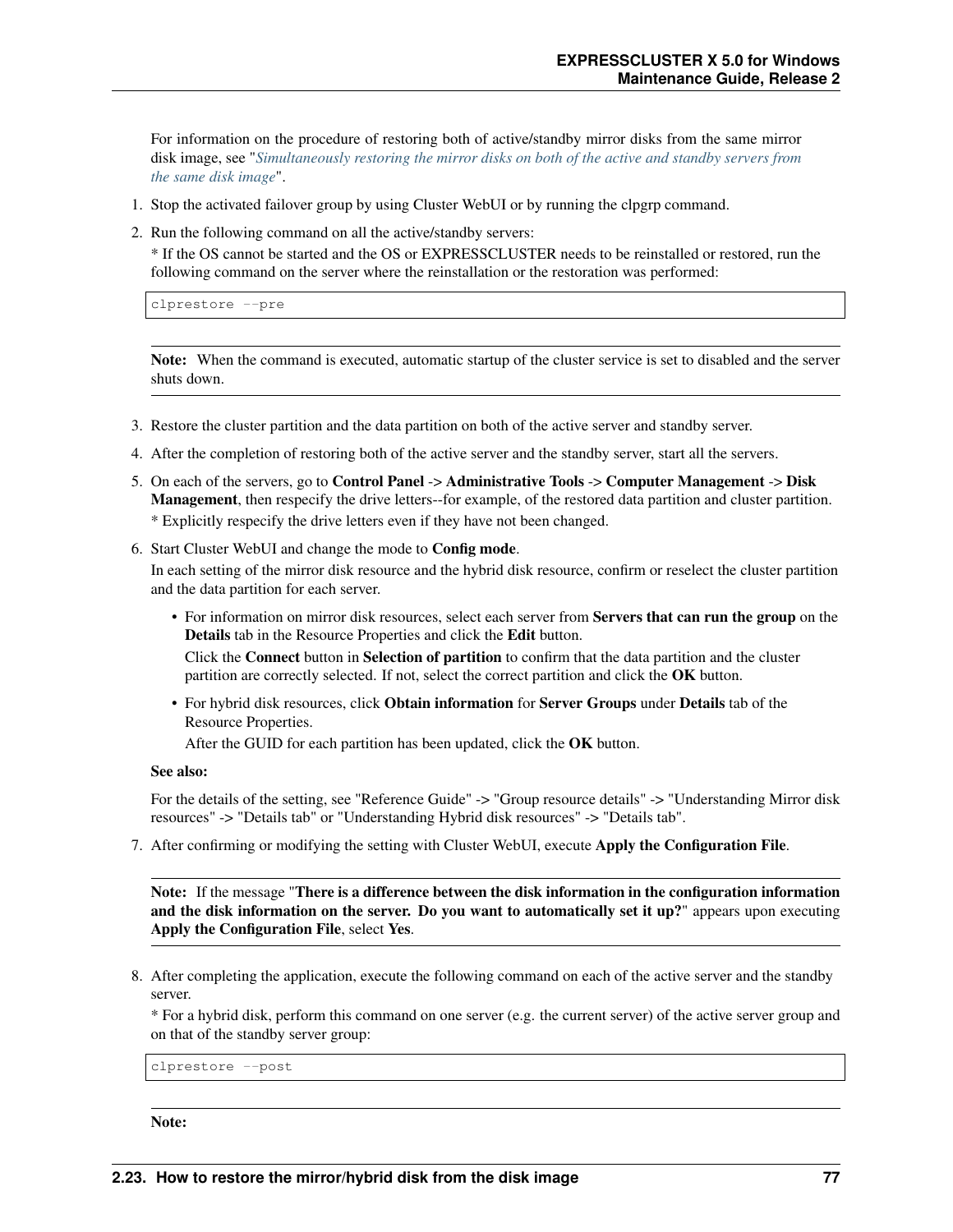When the command is executed, the cluster partition is updated, automatic startup of the cluster service is set to enabled, and the server reboots.

This process may take time for a hybrid disk.

9. For hybrid disk resources: When the server starts rebooting with the command in step 8 above, execute the following command on all the other servers of the server group:

clprestore --post --only-reboot

Note: When the command is executed, automatic startup of the cluster service is set to enabled and the server reboots.

10. After both of the active/standby servers are started, check the status of mirroring by using Cluster WebUI or by running the clpmdstat / clphdstat command.

The status of the mirror for both the active server and the standby server is "Abnormal" (RED).

• For mirror disk resources:

```
clpmdstat --mirror <md_resource_name>
```
• For hybrid disk resources:

```
clphdstat --mirror <hd resource name>
```
- 11. Confirm the status of the failover group by using Cluster WebUI or by running the clpstat command.
- 12. Stop the failover group that failed the startup by using Cluster WebUI or by running the clpgrp command.
- 13. Change the status of the mirror side to be updated to "Normal" (GREEN) by clicking Forced mirror recovery icon in the Mirror disks tab of Cluster WebUI or by executing the clpmdctrl/clphdctrl command with the --force option on the server whose status is to be "Normal" (GREEN).
	- For mirror disk resources:

```
clpmdctrl --force <md_resource_name>
```
• For hybrid disk resources:

```
clphdctrl --force <hd_resource_name>
```
- 14. On the latest server, by using Cluster WebUI or by running the clpgrp command, the failover group can be started (the operation can be started).
- 15. Make a mirror recovery (full copy) by clicking Full copy icon in the Mirror disks tab of Cluster WebUI or by executing the clpmdctrl/clphdctrl command on the copy-source server (on the copy-source current server for hybrid disk resources).
	- For mirror disk resources:

clpmdctrl --recovery <md\_resource\_name>

• For hybrid disk resources:

clphdctrl --recovery <hd\_resource\_name>

For information on the clpmdctrl / clphdctrl command, see "Reference Guide" -> "EXPRESSCLUS-TER command reference" -> "Operating mirror disk resource (clpmdctrl command)" or "Operating hybrid disk resource (clphdctrl command)".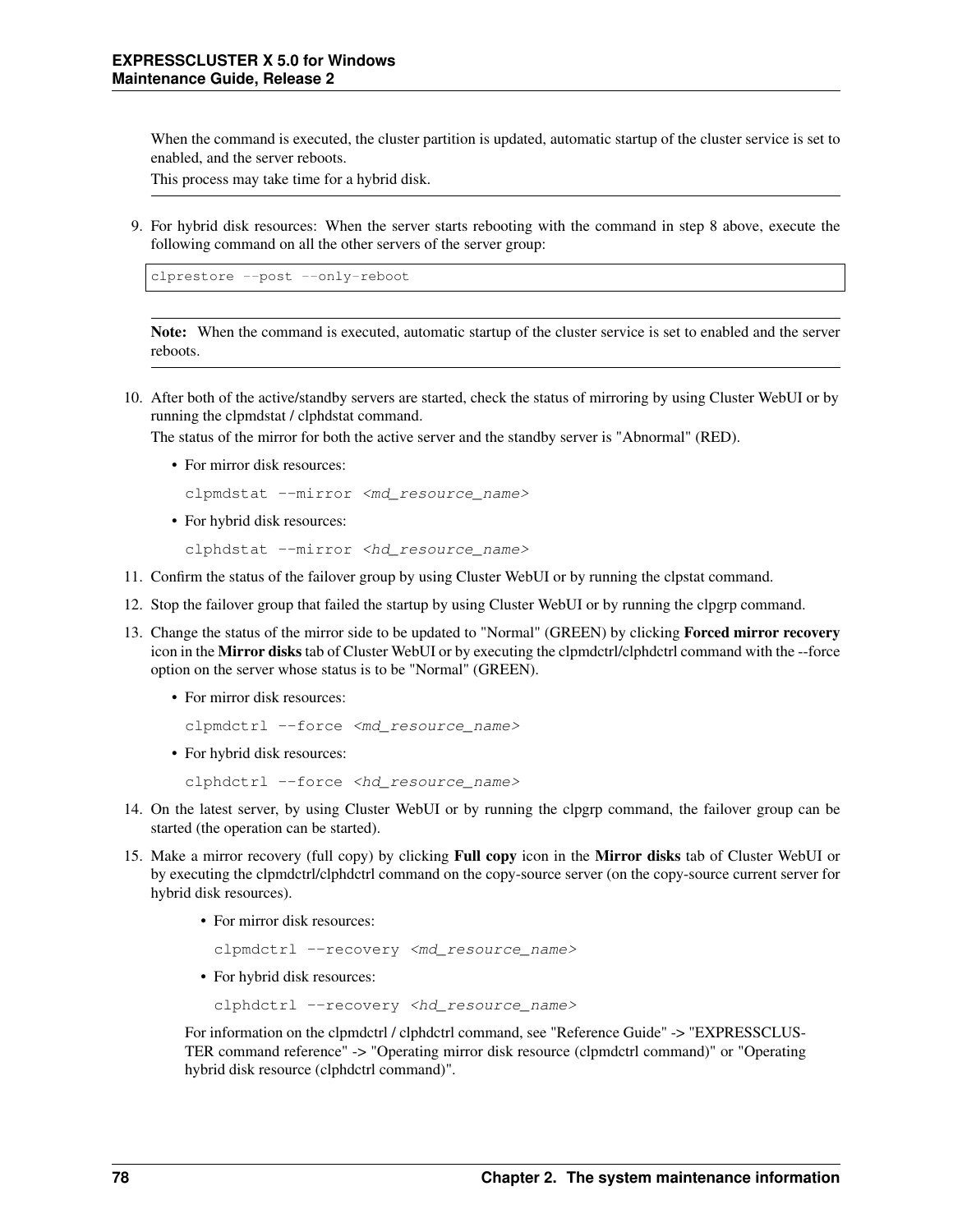## **2.24 Restoring the system disk**

### **2.24.1 Restoring the system disk**

If an error occurs in the system disk of the server, change the disk following the steps below, and restore the backup data. If EXPRESSCLUSTER has been updated or changes have been made on the configuration after the backup was created, make sure to uninstall EXPRESSCLUSTER after restoration and set this server as a new server by following the steps for server replacement.

1. If any group is running on the server where a system disk is restored (hereafter referred to as target server), move the group. When a mirror disk resource or hybrid disk resource is used, make sure that these resources are running properly after the group is moved.

Important: If the mirror disk resource or hybrid disk resource is not in the latest status, and if the system disk is restored on the server that is not to be restored, the data on the data partition may be corrupted.

- 2. If the mirror disk resource or hybrid disk resource is used, execute the following procedure.
	- Uncheck Auto Mirror Recovery in Mirror Disk tab of Cluster Properties in the config mode of Cluster WebUI.
	- Click Apply the Configuration File of the config mode of Cluster WebUI, and apply the cluster configuration data to the cluster.
- 3. If the target server is running, shut down the server by selecting Shut Down from Start menu.
- 4. When the shared disk is connected to the target server, remove the cable connecting the target server and the shared disk. Remove the cable carefully by following the instructions shown below:
	- When a SCSI disk array is used, remove the cable from the base of the two-way cable.
	- When a Fibre Channel disk array device, remove the cable between the failing server and the Fibre Channel-HUB or the Fibre Channel-Switch.
- 5. Change the system disk of the server to be restored. For details on how to change the system disk, see the user's guide provided with the device.
- 6. Follow the normal installation procedure and install the OS.
	- To install the OS, see the user's guide provided with the server.
	- Make sure to configure the network settings when installing the OS. Apply the same OS service pack as the removed disk.
- 7. Make sure that the OS is running normally, and install the backup software. (For details, see the manual of the backup software.)
- 8. Use the backup software to restore the system disk from the backup.
	- There is no note cluster dependent note. Restore the system disk with the settings that allow the registry to be recovered and files with the same file names to be overwritten. For details, see the manual of the backup software.
- 9. When the EXPRESSCLUSTER Server service of the target server is configured as Auto Startup, change the settings to Manual Startup.
- 10. Reset its drive letter if it has been changed. Make sure that the date and time are the same as those of other servers in the same cluster.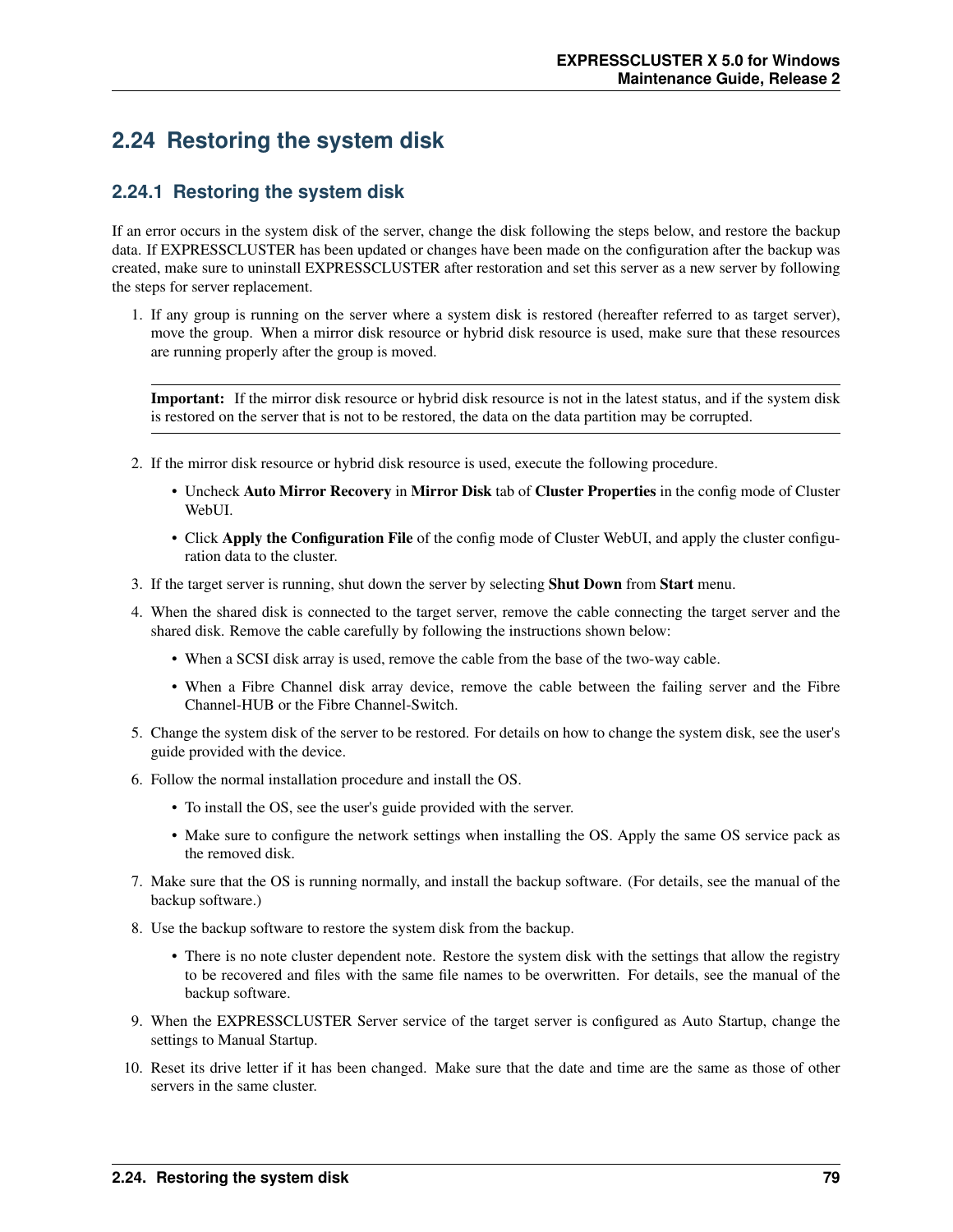- 11. When the driver of SCSI controller or FC-HBA (Host Bus Adapter) cannot be restored, re-install the above driver. For details, refer to the instruction manual of backup software.
- 12. Restart the target server. When the shared disk is not connected to the target server, the following steps up to 16 are not required.
- 13. Connect to the server that has not been restored via the Web browser to start the Cluster WebUI. Open the Properties of the target server to configure the filter settings of the HBA connected to the shared disk.
	- Click Connect on the HBA tab to acquire the disk configuration information for the target server, and then select the check box for the HBA connected to the shared disk.
	- Do not change any settings other than above.
- 14. Use Cluster WebUI to save the cluster configuration information in which HBA filter settings have been configured in a disk area accessible from a cluster server.
	- When the Cluster WebUI is used on a cluster server, save the information in the local disk. When the Cluster WebUI is used in another PC, save the information in the shared disk that can be accessed from the cluster server or save it in an external media disk or the like and then copy it to the local disk of a cluster server.
- 15. Run the following command on one of the cluster servers to upload the saved cluster configuration information.

```
clpcfctrl --push -x <path_of_the_cluster_configuration_information>
˓→--nocheck
```
- 16. Shut down the target server and connect the disk cable, and then reboot the server.
- 17. If the server configuration (before restoration) meets any of the following conditions, create a partition again with Disk Management.
	- A cluster partition of a mirror disk resource/hybrid disk resource was present in the system disk
	- A data partition of a mirror disk resource/hybrid disk resource was present in the system disk.

Note: To re-create a data partition, resize the data partition according to data partition size of another server where you did not perform restoration.

- 18. Start the target server and check the drive letter of the shared disk and the mirror disk (data partition and cluster partition) in Disk Management of the target server. If the drive letter has been changed, re-configure it as it was, restart the server and check that the drive letter is configured correctly.
- 19. Connect to the server which has not been restored via the Web browser to start the Cluster WebUI. When the shared disk is connected to the target server and the shared disk has a volume that is not for filtering, update the information on the partition that is not for filtering in the HBA tab of Properties in the target server.
- 20. Perform the procedures in steps 14 and 15 above to save the cluster configuration information and then upload the information by using the clpcfctrl command from the server.
	- If the message "There is difference between the disk information in the configuration information and the disk information in the server. Are you sure you want automatic modification?" appears upon saving the configuration information, select Yes.
- 21. Restore the setting of the EXPRESSCLUSTER Server service to Auto Startup and reboot the target server.
- 22. When the Auto Recovery is configured as Off in Extension tab of Cluster Properties of the cluster, click Recover Server of the target server in the operation mode of Cluster WebUI. If mirror disk resource or hybrid disk resource is not used on the target server, the following procedure is not required.
- 23. When a mirror disk resource or hybrid disk resource is created on the system disk, the resource must be recreated before mirror recovery. Perform the following procedure.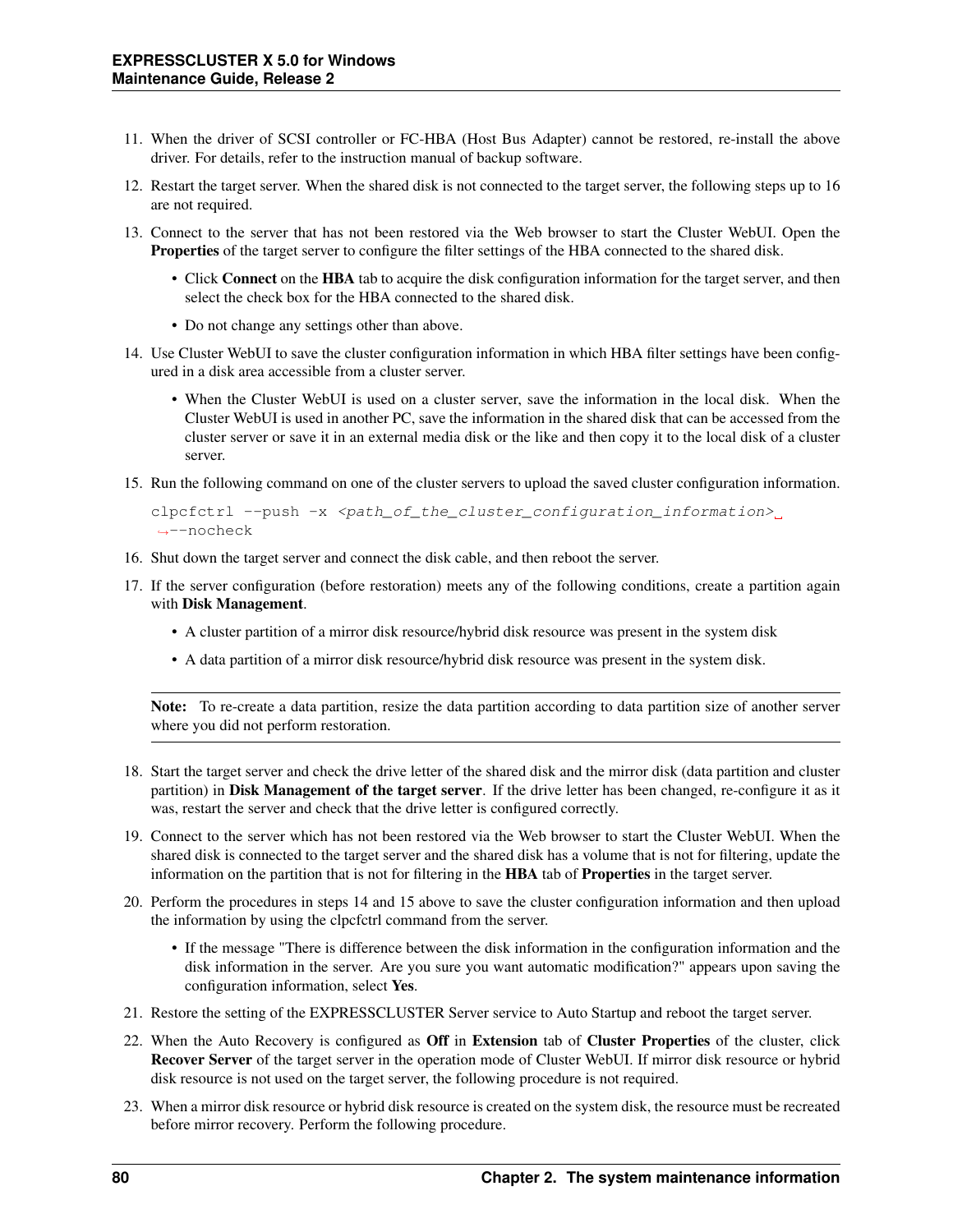23-1. From the the operation mode of Cluster WebUI, stop the group containing the target mirror disk resource or hybrid disk resource.

23-2. Suspend the cluster.

23-3. From the config mode of Cluster WebUI, execute Remove Resource of the target mirror disk resource or hybrid disk resource. Before deleting the resource, make a note of the parameter values required for recreating the resource.

23-4. Click **Apply the Configuration File** from the **File** menu and then apply the cluster configuration data to the cluster.

23-5. Execute Add Resource of the failover group. For each parameter, specify the same value as that specified for the resource that was deleted.

23-6. Click Apply the Configuration File from the File menu again and then apply the cluster configuration data to the cluster.

23-7. Resume the cluster.

24. Execute the mirror recovery (full copy) from the Mirror Disks of Cluster WebUI to all the mirror disk resources and hybrid disk resources.

#### Note:

Data on the server on which restore is performed (the disk is replaced) may not be up to date. A server where restoring is not performed must be the source of the copy.

In addition, Recover the mirror by fully copying, not partially copying because the data difference may be invalid in the process of restoring.

- 25. When you have unchecked Auto Mirror Recovery in step 2, select Mirror disk tab and check Auto Mirror Recovery in the Cluster Properties of the config mode of Cluster WebUI.
- 26. Click Apply the Configuration File of the config mode of Cluster WebUI, to upload the cluster configuration data to the cluster.
- 27. Start the group.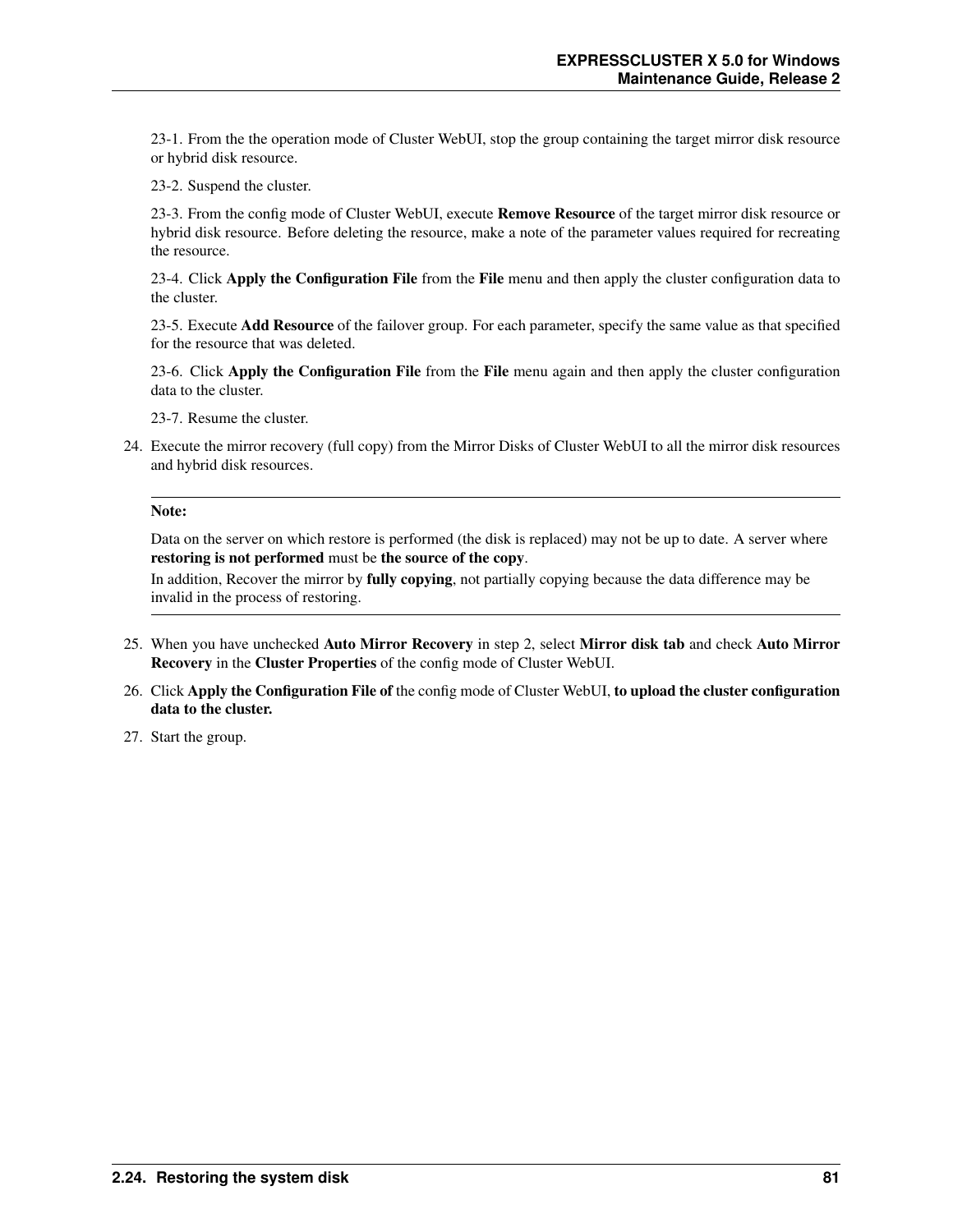## **2.25 Replacing the shared disk**

Important: Before step 16, it is not possible to access to the partitions under HBAs to be managed by cluster, even if the partition is not access restricted.

- 1. Make sure that the cluster is working properly. (However, ignore errors in the disk to be replaced.)
- 2. Stop the cluster by using the Cluster WebUI. When the shared disk to be replaced is connected to some of the servers but not all, stop those servers only.
- 3. On all servers connected to the shared disk to be replaced, set Startup Type to Manual from Properties of the EXPRESSCLUSTERServer service.
- 4. Shut down all the servers connected to the shared disk to be replaced, and power them off.
- 5. Power off the shared disk, and change the disk.
- 6. Power on the shared disk, and configure its settings.

- If it is required to build a RAID again or to change the LAN configuration, use the setup tool provided with the shared disk. For details, see the manual provided with the shared disk.

7. Start only one server, create a partition by using Disk Management (On the Start menu, point to Settings, and click Control Panel. Double-click Administrative Tools and then Computer Management, and click Disk Management.), and set the drive letter as before replacing the disk. Even if the drive letter you want to assign is the same as the drive letter automatically assigned by the OS, manually assign the desired drive letter explicitly; for example, by deleting the OS assigned drive letter and then assigning the desired drive letter.

Note: Controlling the access to the created partition is started upon its creation, so it cannot be formatted. Set only the drive letter here.

Note: The size of the switchable partition used for disk resource can be changed in this occasion. The size of the data partitions of hybrid disk resource need to be the same in both server groups. Because of this, to change the size it is necessary to delete the resource, change the partition size in both server groups and then create the resource again.

Note: Changing or deleting the drive letter assigned to a partition of a shared disk may fail. To avoid this, specify the drive letter according to the procedure below:

(1) Run the following command by using the command prompt to delete the drive letter.

mountvol <drive\_letter(\_to\_be\_changed)>: /P

- (2) Confirm that the drive letter has been deleted from the target drive by using Disk Management (Control Panel > Administrative Tools > Computer Management > Disk Management).
- (3) Assign a new drive letter to the drive by using Disk Management.
- 8. To format the partition to be used as the disk resource, execute the following command to temporarily release the access restriction.

```
clpvolctrl --open <drive_letter_of_the_partition_to_be_used_as_the_disk_
\leftrightarrowresource>
```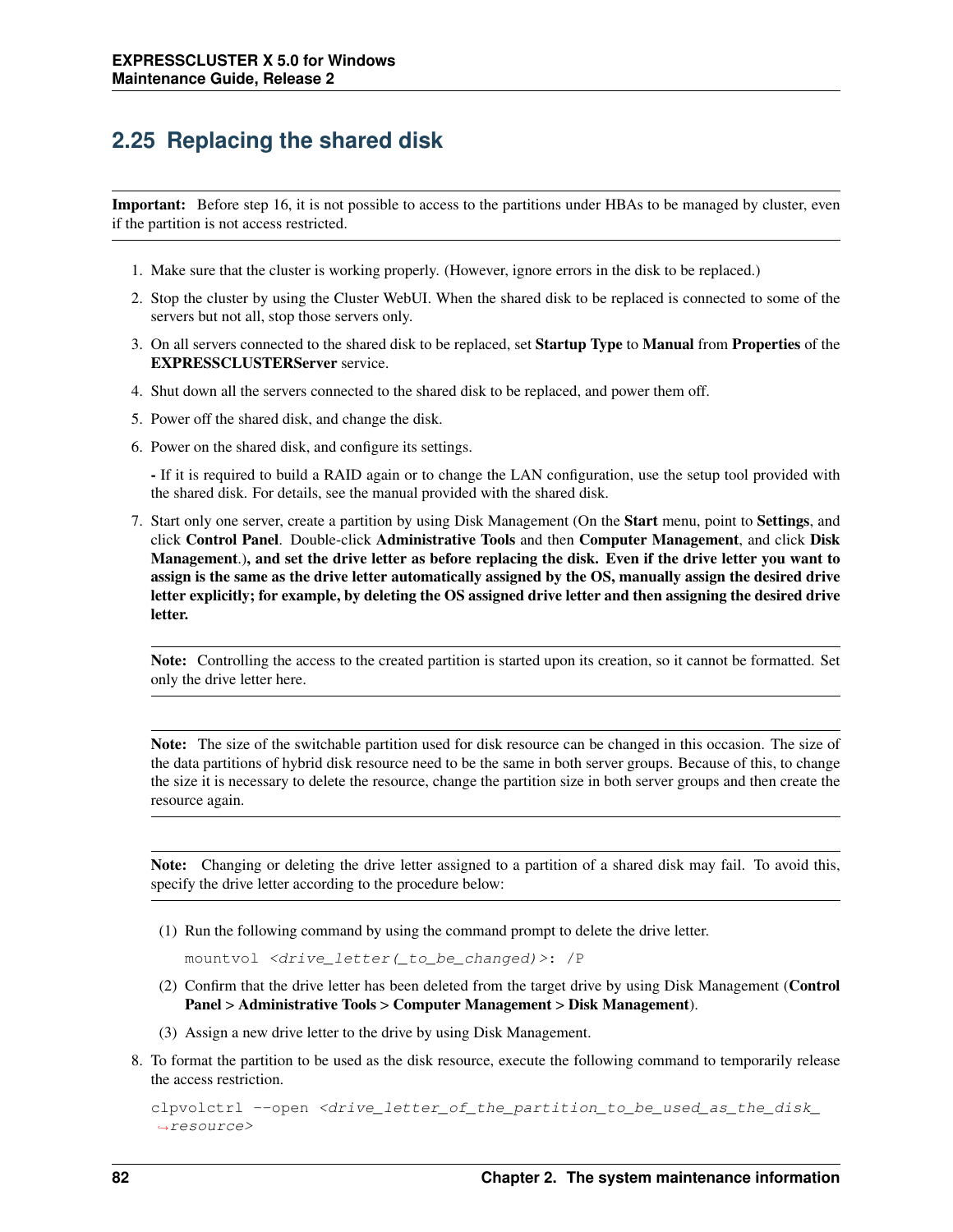- 9. From disk management (Control Panel > Administrative Tools > Computer Management > Disk Management), format the partition to be used as the disk resource.
- 10. To restore the access restriction temporarily released in 8, above, execute the following command:

clpvolctrl --close <drive\_letter\_of\_the\_partition\_to\_be\_used\_as\_the\_disk\_ ˓<sup>→</sup>resource>

- 11. Start other servers connected to the replaced shared disk in the cluster, by using Disk Management (On the Start menu, point to Settings, and click Control Panel. Double-click Administrative Tools and then Computer Management, and click Disk Management.), and check that the partition created by the first server is visible.
- 12. Set the drive letter of the partition used for the disk resource in the same way as the first server.
- 13. Start the Cluster WebUI.
- 14. When there are partitions with no access restriction on the replaced shared disk, add these partitions in Partition excluded from cluster management by selecting the HBA tab of Properties and then clicking Connect in each server connected to the shared disk.

Note: When Partition excluded from cluster management is set for the shared disk before replacement, delete the setting, and then make the setting again. Perform the following procedure.

14-1. Open the HBA tab of Properties of the server that is connected to the replaced disk from the config mode of Cluster WebUI, and then click Connect.

14-2. Select an HBA for which filtering is checked and then execute **Remove** for all the partitions that are displayed in Partition excluded from cluster management.

14-3. Click Add again to add all the partitions deleted in step 14-2.

14-4. Make sure that Volume, Disk No., Partition No., Size, and GUID are displayed for each partition that is excluded from cluster management.

- 15. When some servers are operating as cluster, stop the cluster from the operation mode of Cluster WebUI.
- 16. Click Apply the Configuration File of the config mode of Cluster WebUI and apply the cluster configuration data to the cluster.
	- When the message "There is difference between the disk information in the configuration information and the disk information in the server. Are you sure you want automatic modification?" appears, select Yes.
- 17. On all servers connected to the replaced shared disk, re-configure Startup Type to Automatic from Properties of the EXPRESSCLUSTERServer service.
- 18. Start the Cluster WebUI, and start the cluster from the operation mode.
- 19. When there is a partition of the hybrid disk resource on the replaced shared disk, rebuilding of mirroring (full copy) is automatically performed if the Auto mirror recovery is configured in the Mirror disk tab of Cluster Properties. If the settings are configured not to perform Auto mirror recovery, reconfigure mirror manually.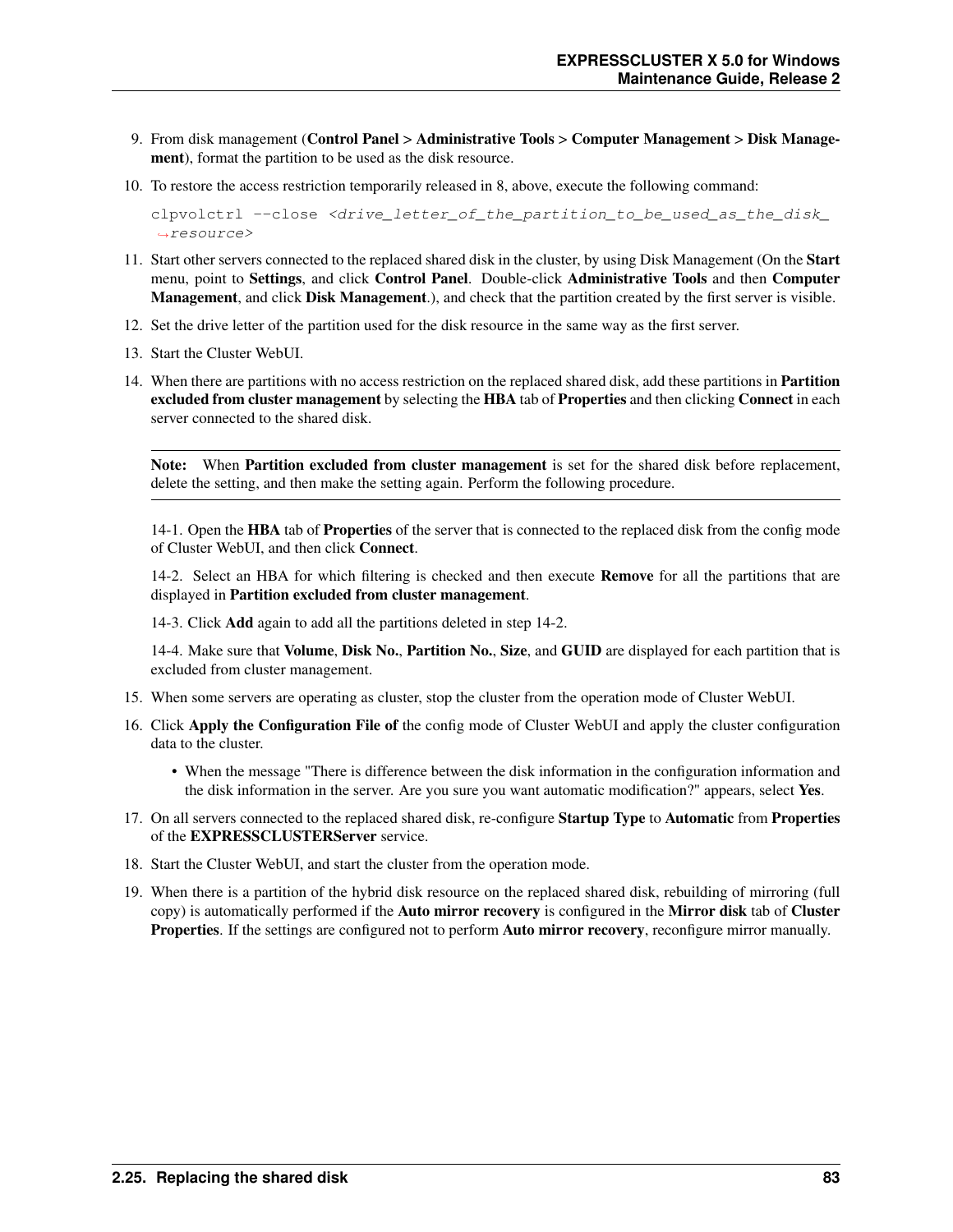# <span id="page-87-0"></span>**2.26 Replacing the mirror disk**

If an error occurs in a disk that forms a mirror set, follow the steps below to replace the disk. When using a disk array, the procedure below also needs to be performed if the array configuration is changed or a disk is recognized as a new one due to DAC replacement or some other reason.

You can replace a local disk mirrored by a hybrid disk resource by following the steps below. In that case, consider "mirror disk resource" in the description below as "hybrid disk resource". To replace a shared disk that is mirrored by a hybrid disk resource consisting of three or more servers, see the procedure described in "Replacing the hybrid disk".

- 1. Make sure that the cluster is working properly. (However, ignore errors in the disk to be replaced.)
- 2. If the group is running on the server, which contains the disk to be replaced, move the group.
- 3. When the Auto Mirror Recovery check box is selected in Properties of the cluster, in the config mode of Cluster WebUI, select Properties of the cluster and the Mirror disk tab, clear the Auto Mirror Recovery check box, click Apply the Configuration File in the File menu to apply the cluster configuration data to the cluster.
- 4. Shutdown the server whose disk is to be replaced from the operation mode of Cluster WebUI and power it off.
- 5. Replace the disk and start the server.
- 6. Configure the settings for the disk by the server with the replaced disk.
	- Reserve the data partition and the cluster partition for the mirror disk by using Disk Management (On the Start menu, point to Settings, and click Control Panel. Double-click Administrative Tools and then Computer Management, and click Disk Management.) Set the drive letters of the data partition and the cluster partition so that the drive letters of data partition and cluster partition and the size of data partitions are the same in both servers.
- 7. When the Auto Mirror Recovery is configured as Off in the Extension tab in Cluster properties, return the replaced server to the cluster from the operation mode of Cluster WebUI.
- 8. Suspend the cluster.
- 9. Start Cluster WebUI. If you have unchecked the Auto Mirror Recovery check box in procedure 3, check the Auto Mirror Recovery check box again.
- 10. Click Apply the Configuration File of the config mode of Cluster WebUI to upload the cluster configuration data to the cluster.
	- When the message "There is difference between the disk information in the configuration information and the disk information in the server. Are you sure you want automatic modification?" appears, select Yes.
- 11. Resume the cluster from the operation mode of Cluster WebUI.
- 12. If the Auto Mirror Recovery check box is selected in cluster properties, full reconstruction of mirror will be performed. If not, it is required to perform the reconstruction manually.
- 13. Move the group as necessary.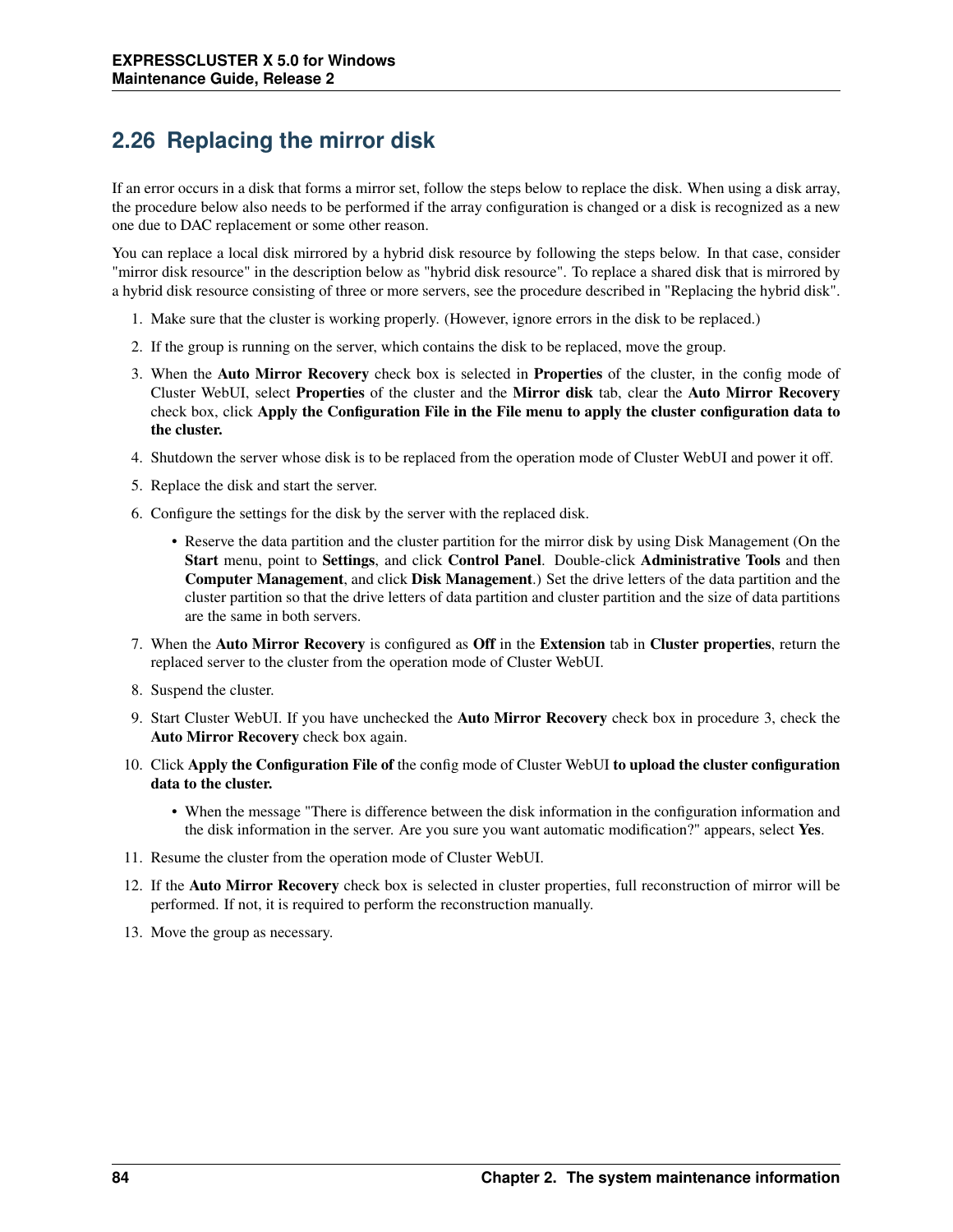# **2.27 Replacing the hybrid disk**

In a hybrid disk resource environment consisting of three or more servers, if an error occurs in a shared disk that forms a mirror set, replace that disk by applying the procedure described below. When a disk array is used, the procedure below also needs to be performed if the configuration of the array is changed or a disk is recognized as being a new one due to DAC replacement or some other reason.

To replace a local disk that is mirrored by a hybrid disk resource, see the procedure in "Replacing the mirror disk".

- 1. Check that the cluster is working properly. (Ignore errors with the disk that is to be replaced.)
- 2. If the group is running on the server, which contains the disk to be replaced, move the group.
- 3. When the Auto Mirror Recovery check box is selected in Properties of the cluster, in the config mode of Cluster WebUI, select Properties of the cluster and the Mirror disk tab, clear the Auto Mirror Recovery check box, click Apply the Configuration File in the File menu to apply the cluster configuration data to the cluster.
- 4. Select Stop Server Service from the operation mode of Cluster WebUI to execute cluster stop for all the servers connected to the shared disk to be replaced.
- 5. On all the servers connected to the shared disk to be replaced, set Startup Type to Manual for EXPRESS-CLUSTER Server service.
- 6. Shut down all the servers connected to the shared disk to be replaced, and power them off.
- 7. Power off and replace the shared disk.
- 8. Power on the shared disk, and configure its settings.
	- If the RAID is to be built again or if the LUN configuration is to be changed, use the setup tool provided with the shared disk. For details, refer to the manual provided with the shared disk.
- 9. Start only one server, create a partition by using Disk Management (Control Panel > Administrative Tools > Computer Management > Disk Management) and set the drive letter as before replacing the disk. Even if the drive letter you want to assign is the same as the drive letter automatically assigned by the OS, manually assign the desired drive letter explicitly; for example, by deleting the OS assigned drive letter and then assigning the desired drive letter.

Note: Controlling the access to the created partition is started upon its creation, so it cannot be formatted. Set only the drive letter here.

Note: The size of the switchable partition used for a disk resource can be changed in this occasion. The sizes of the data partitions of a hybrid disk resource need to be the same in both server groups. For this reason, to change the size, it is necessary to delete the resource, change the partition size in both server groups and then create the resource again.

Note: Changing or deleting the drive letter assigned to a partition of a shared disk may fail. To avoid this, specify the drive letter according to the procedure below:

(1) Run the following command by using the command prompt to delete the drive letter.

mountvol <drive\_letter(\_to\_be\_changed)>: /P

- (2) Confirm that the drive letter has been deleted from the target drive by using Disk Management (Control Panel > Administrative Tools > Computer Management > Disk Management).
- (3) Assign a new drive letter to the drive by using Disk Management.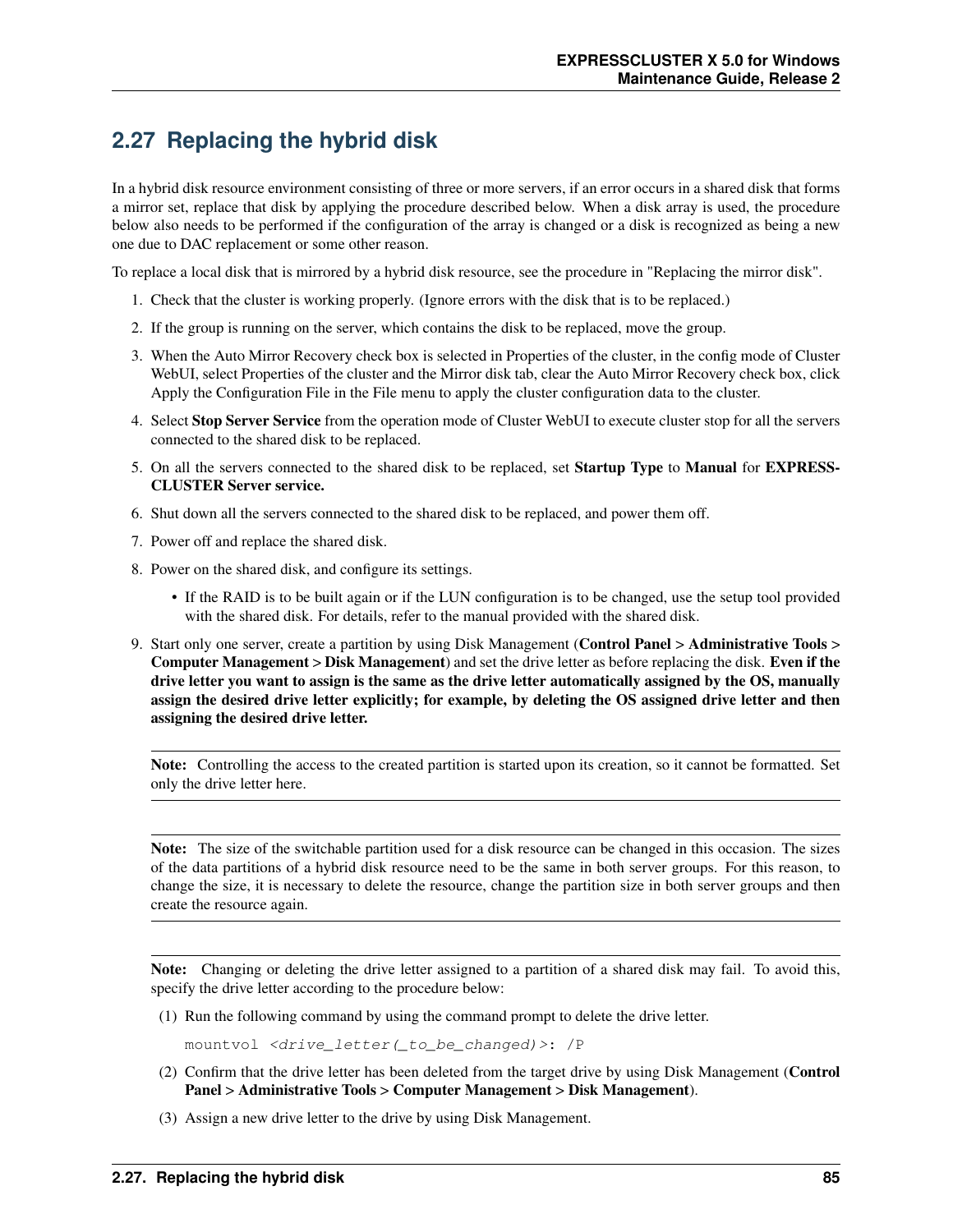10. To format the partition to be used as a disk resource, execute the following command to temporarily release the access restriction:

clpvolctrl --open <drive\_letter\_of\_partition\_to\_be\_used\_as\_disk\_resource>

- 11. From Disk Management (Control Panel > Administrative Tools > Computer Management > Disk Management), format the partition to be used as a disk resource.
- 12. To restore the access restriction temporarily released in step 10 above, execute the following command:

clpvolctrl --close <drive\_letter\_of\_partition\_to\_be\_used\_as\_disk\_resource>

- 13. Start the other servers connected to the replaced shared disk, and check that the partition created on the first server is visible from Disk Management (Control Panel > Administrative Tools > Computer Management > Disk Management).
- 14. Set the drive letter for each partition on the shared disk in the same way as for the first server as before replacing the disk.
- 15. On all the servers connected to the replaced shared disk, restore Startup Type to Automatic for EXPRESS-CLUSTER Server service.
- 16. Start the Cluster WebUI and select Service, then click Start server service to execute cluster start for all the servers connected to the replaced shared disk.

Note: An hdw or hdtw warning message may be displayed at this time. Ignore the message and proceed to the next step.

- 17. Suspend the cluster.
- 18. When there are partitions with no access restrictions on the replaced shared disk, add these partitions to **Partition** excluded from cluster management by selecting the HBA tab of Properties and then clicking Connect for each server connected to the shared disk.

Note: When Partition excluded from cluster management is set for the shared disk before replacement, delete the setting, and then make the setting again. Perform the following procedure.

- 1. Open the HBA tab of Properties of the server that is connected to the replaced disk from the config mode of Cluster WebUI and then click Connect.
- 2. Select an HBA for which filtering is checked and then execute Remove for all the partitions that are displayed in Partition excluded from cluster management.
- 3. Click Add again to add all the partitions deleted in step 18-2.
- 4. Make sure that Volume, Disk No., Partition No., Size, and GUID are displayed for each partition that is excluded from cluster management.
- 19. Start the Cluster WebUI. If you have unchecked Auto Mirror Recovery in step 3, check it again.
- 20. Click Apply the Configuration File of the config mode of Cluster WebUI to apply the cluster configuration data to the cluster.
	- When the pop-up message "There is difference between the disk information in the configuration information and the disk information in the server. Are you sure you want automatic modification?" appears, select Yes.
- 21. Resume the cluster from the operation mode of Cluster WebUI.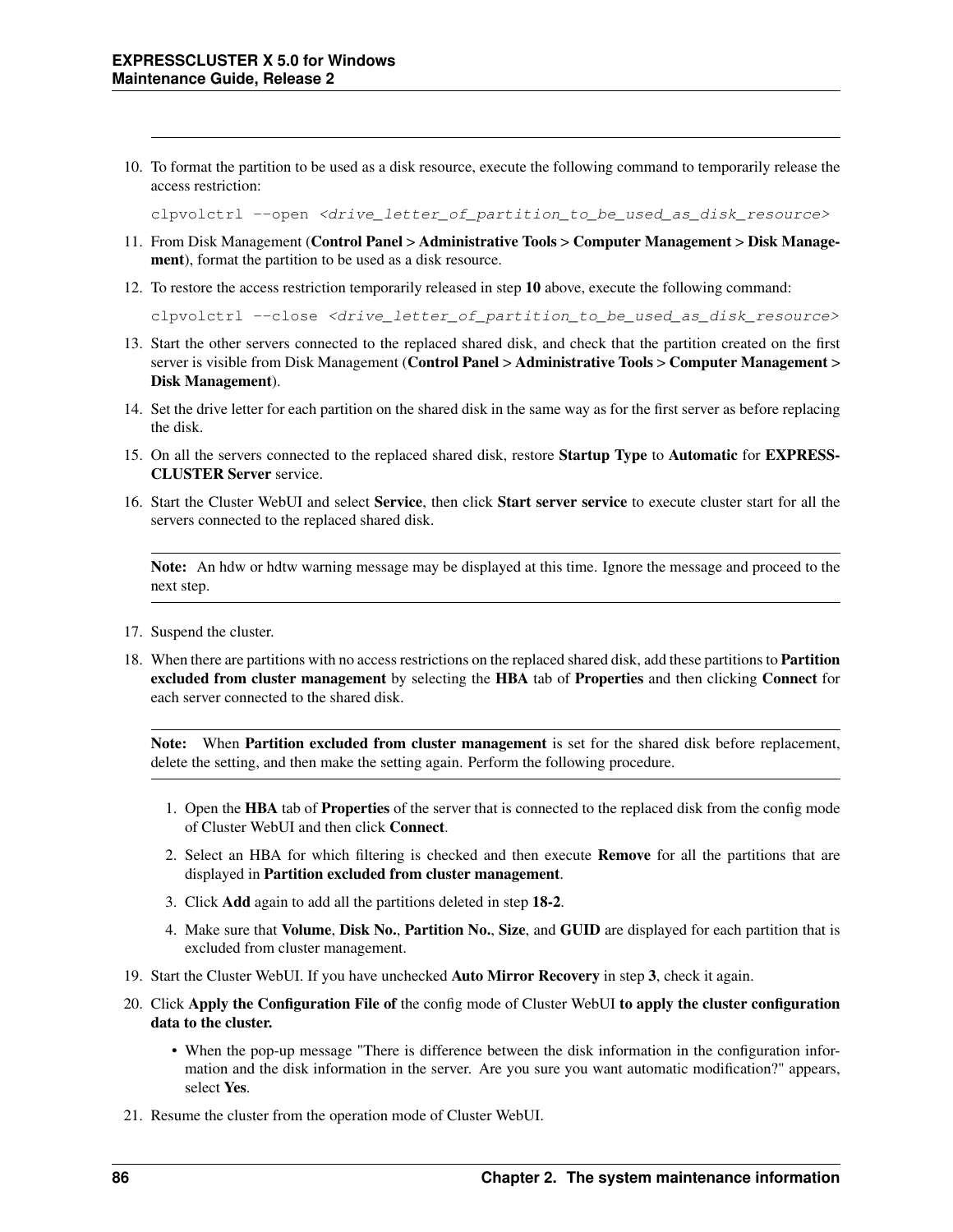- 22. If Auto Mirror Recovery is checked, full reconstruction (full copying) of the mirror set is performed automatically. Otherwise, manually reconstruct the mirror set.
- 23. Move the group as required.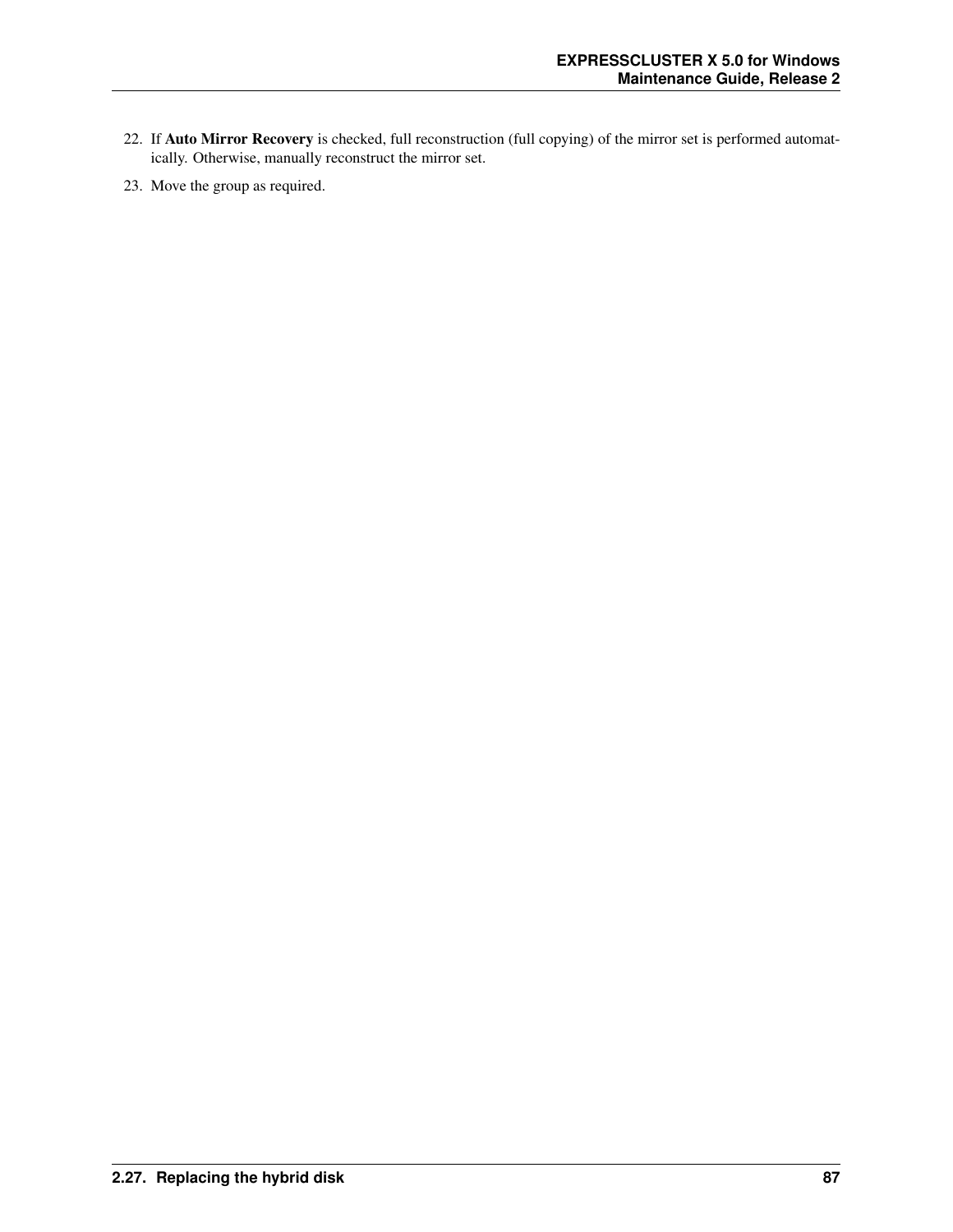### **2.28 Increasing the shared disk size**

First, expand the logical disk volume in the shared disk settings so that you can allocate enough free space for increasing the disk size immediately after the partition that is used by the disk resource.

The disk size can not be increased by using the free space of a disk other than the disk that includes the partition that you want to expand.

- 1. Make sure that the cluster is working properly.
- 2. Suspend all monitor resources by the using the operation mode of Cluster WebUI.
- 3. Shut down and power off all servers connected to the shared disk by using the operation mode of Cluster WebUI, excluding the server on which the group is running.
- 4. Perform Extend Volume by using Disk Management (Control Panel > Administrative Tools > Computer Management > Disk Management) for the target drive on the server on which the group is running.
- 5. Start all servers that were shut down in step 3.
- 6. Check whether the drive letter of the expanded volume has been changed on all servers. If the drive letter has been changed, assign the previous drive letter.

Note: Changing or deleting the drive letter assigned to a partition of a shared disk may fail. To avoid this, specify the drive letter according to the procedure below:

(1) Run the following command by using the command prompt to delete the drive letter.

mountvol <drive\_letter(\_to\_be\_changed)>: /P

- (2) Confirm that the drive letter has been deleted from the target drive by using Disk Management (Control Panel > Administrative Tools > Computer Management > *Disk Management\**).
- (3) Assign a new drive letter to the drive by using Disk Management.
- 7. Stop the group that includes the disk resource by using the operation mode of Cluster WebUI.
- 8. Suspend the cluster by using the the operation mode of Cluster WebUI.
- 9. Click Apply the Configuration File of the config mode of Cluer WstebUI to apply the cluster configuration data to the cluster.

Note: When the pop-up message "There is difference between the disk information in the configuration information and the disk information in the server. Are you sure you want automatic modification?" appears, select Yes.

- 10. Resume the cluster by using the operation mode of Cluster WebUI.
- 11. Start the group by using the operation mode of Cluster WebUI.
- 12. Move the group as required.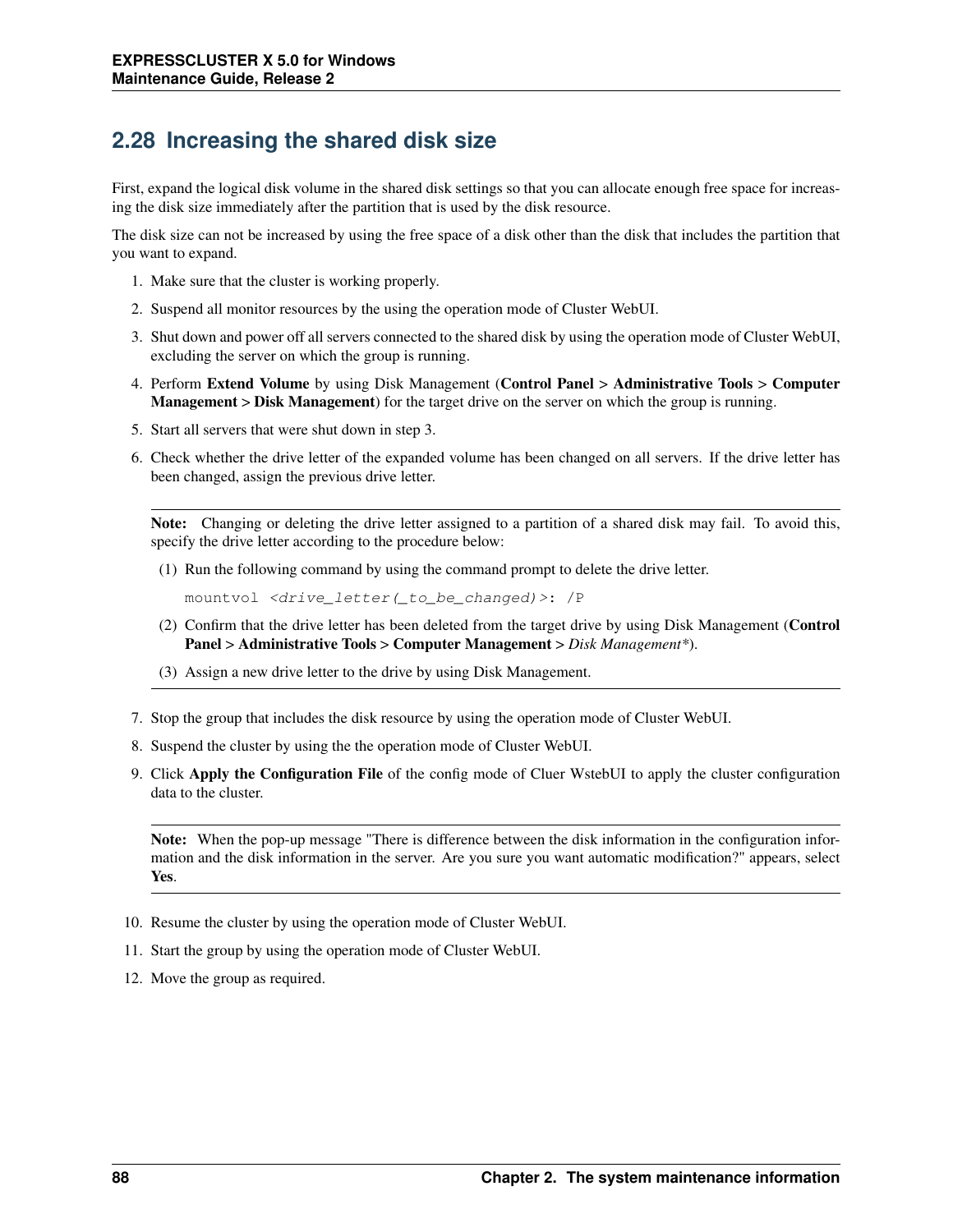### **2.29 Increasing the mirror disk size**

### Note:

Sufficient disk space must be present right after a data partition area.

The disk size can not be increased by using the free space of a disk other than the disk that includes the partition that you want to expand.

- 1. Make sure that the cluster is working properly.
- 2. Make sure mirror disk resource you will extend is in normal status.
- 3. Suspend all the mirror disk monitor resources in the operation mode of Cluster WebUI to prevent automatic mirror recovery.
- 4. Run the following clpmdctrl command on the server an inactive mirror disk resource belongs to. If the resource is not activated on either server, run the command on either of the servers. The following is an example for extending an md01 data partition to 500 gibibytes.

clpmdctrl --resize md01 500G

5. Run the clpmdctrl command on the other server. The following example is to extend to 500 gibibytes for a md01 data partition.

Important: If a mirror disk resource is activated on either of the servers, make sure to run the command on the server that a deactivated mirror disk belongs to. Execution on an activated server results in a mirror break.

clpmdctrl --resize md01 500G

6. Run the following command to confirm the volume sizes of the both servers are the same.

clpvolsz <Partition drive letter for mirror disk resource >:

7. Run the diskpart command on the server an active mirror resource belongs to.

8. Run the list volume command at DISKPART prompt to confirm the volume number (### column) of the target data partition. The example is as follows:

| DISKPART> list volume |              |             |           |        |          |      |
|-----------------------|--------------|-------------|-----------|--------|----------|------|
| Volume ### Ltr Label  |              | $F_{S}$     | Type      | Size   | Status   | Tnfo |
|                       |              |             |           |        |          |      |
| Volume 0              | $\mathbf{E}$ |             | DVD-ROM   | 0 B    | No Media |      |
|                       |              |             |           |        |          |      |
| Volume 1              | C            | NTFS        | Partition | 99 GB  | Healthy  | Boot |
| Volume 2              | $\mathbb D$  | <b>NTFS</b> | Partition | 500 GB | Healthy  |      |

9. Run the select volume command at DISKPART prompt to choose the target volume.

DISKPART> select volume 2

10. Run the extend filesystem command at DISKPART prompt to extend the target file system of the volume.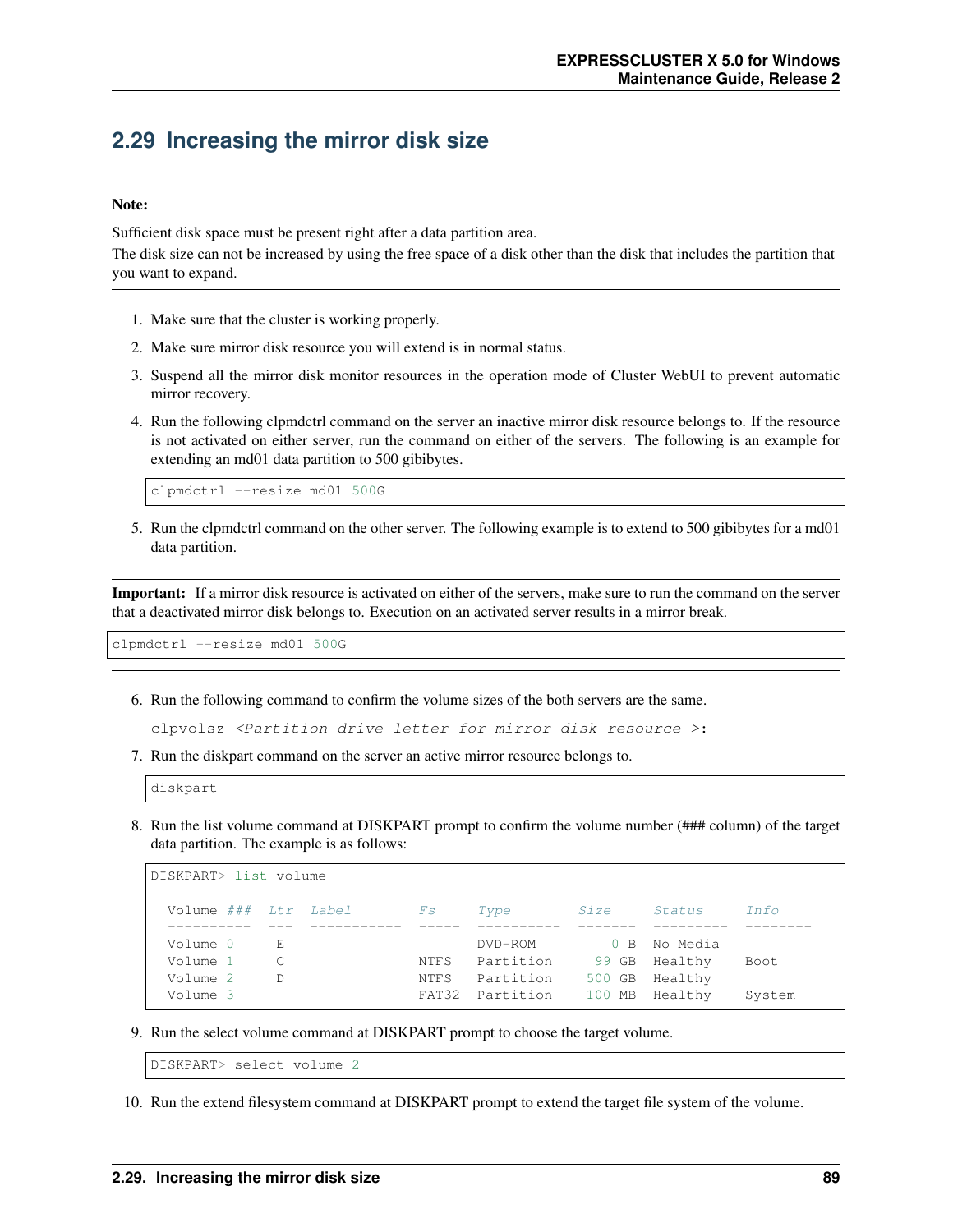```
DISKPART> extend filesystem
```
11. Run the exit command at DISKPART prompt to end diskpart prompt.

DISKPART> exit

12. In the operation mode of Cluster WebUI, restart all the mirror disk monitor resources that were suspended in step 3.

#### Important:

The clpmdctrl --resize command is effective only when mirror disk resources are in the normal status.

If the mirror becomes inconsistent (mirror break) between step 4 and 5, you can not extend a data partition at step 5. In this case, use the -force option to forcibly extend the data partition in step 5 and complete all the steps. Then recover the mirror disk.

If you use the -force option for extension, full copy is performed to rebuild the mirror first time.

```
clpmdctrl --resize md01 500G -force
```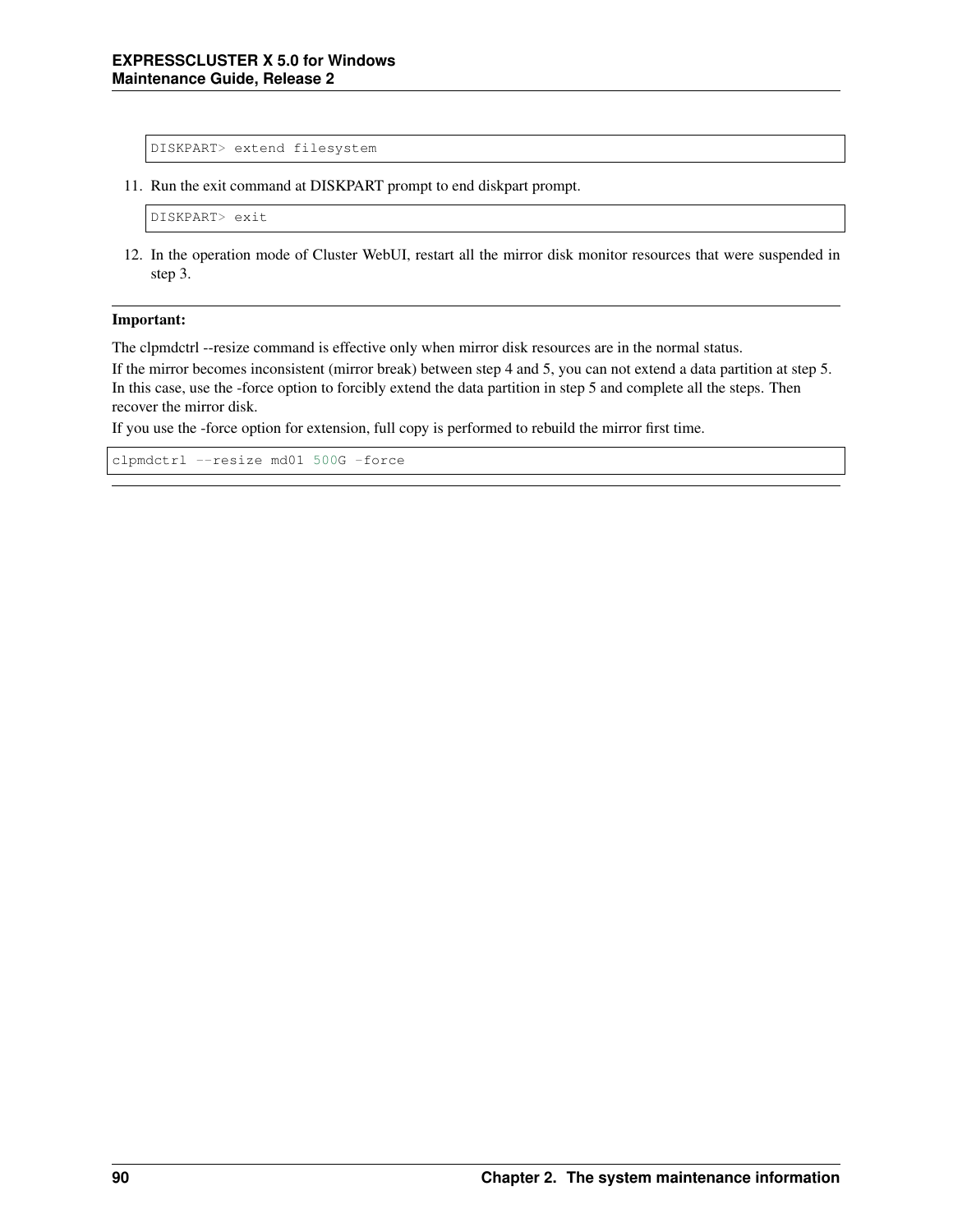## **2.30 Increasing the hybrid disk size**

### Note:

Sufficient free space must be present right after a data partition area.

The size of the disk cannot be increased by using the free space of a disk other than the disk that includes the partition to be expanded.

- 1. Make sure that the cluster is working properly.
- 2. Make sure that the hybrid disk resource to be expanded is in a normal status.
- 3. Suspend all the hybrid disk monitor resources in the operation mode of Cluster WebUI to prevent automatic mirror recovery.
- 4. Keeping in operation the current server of each server group, shut down all the other servers. You can check the status of the current server by executing the clphdstat with the -a option. The following shows an example of checking the status of the current server in the hd01 resource:

clphdstat -a hd01

5. Execute the following clphdctrl command on the current server of the server group where the hybrid disk resource is deactivated.

If the resource is not activated on either server group, run the command on either of the servers. The following is an example for extending an hd01 data partition to 500 gibibytes.

clphdctrl --resize hd01 500G

6. Likewise, perform the following clphdctrl command on the current server of the other server group. The following is an example for extending an hd01 data partition to 500 gibibytes.

clphdctrl --resize hd01 500G

Important: If the hybrid disk resource is activated on either of the servers, make sure to run the command on the server where the hybrid disk resource is deactivated. Execution on an active server group results in a mirror break.

7. Run the following command to confirm that the size of the volume is the same between both the server groups:

clpvolsz <Partition drive letter for hybrid disk resource>:

8. Run the diskpart command on the active server.

diskpart

9. Run the list volume command at DISKPART prompt to confirm the volume number (### column) of the target data partition. The example is as follows:

| DISKPART> list volume |         |                      |                        |                  |                    |        |
|-----------------------|---------|----------------------|------------------------|------------------|--------------------|--------|
| Volume ### Ltr Label  |         | $\mathit{FS}$        | Type                   | <i>Size</i>      | Status             | Tnfo   |
| Volume 0<br>Volume 1  | E.<br>C | NTFS.                | DVD-ROM<br>Partition   | 0 B<br>99 GB     | No media<br>Normal | Boot.  |
| Volume 2<br>Volume 3  | D       | <b>NTFS</b><br>FAT32 | Partition<br>Partition | 500 GB<br>100 MB | Normal<br>Normal   | System |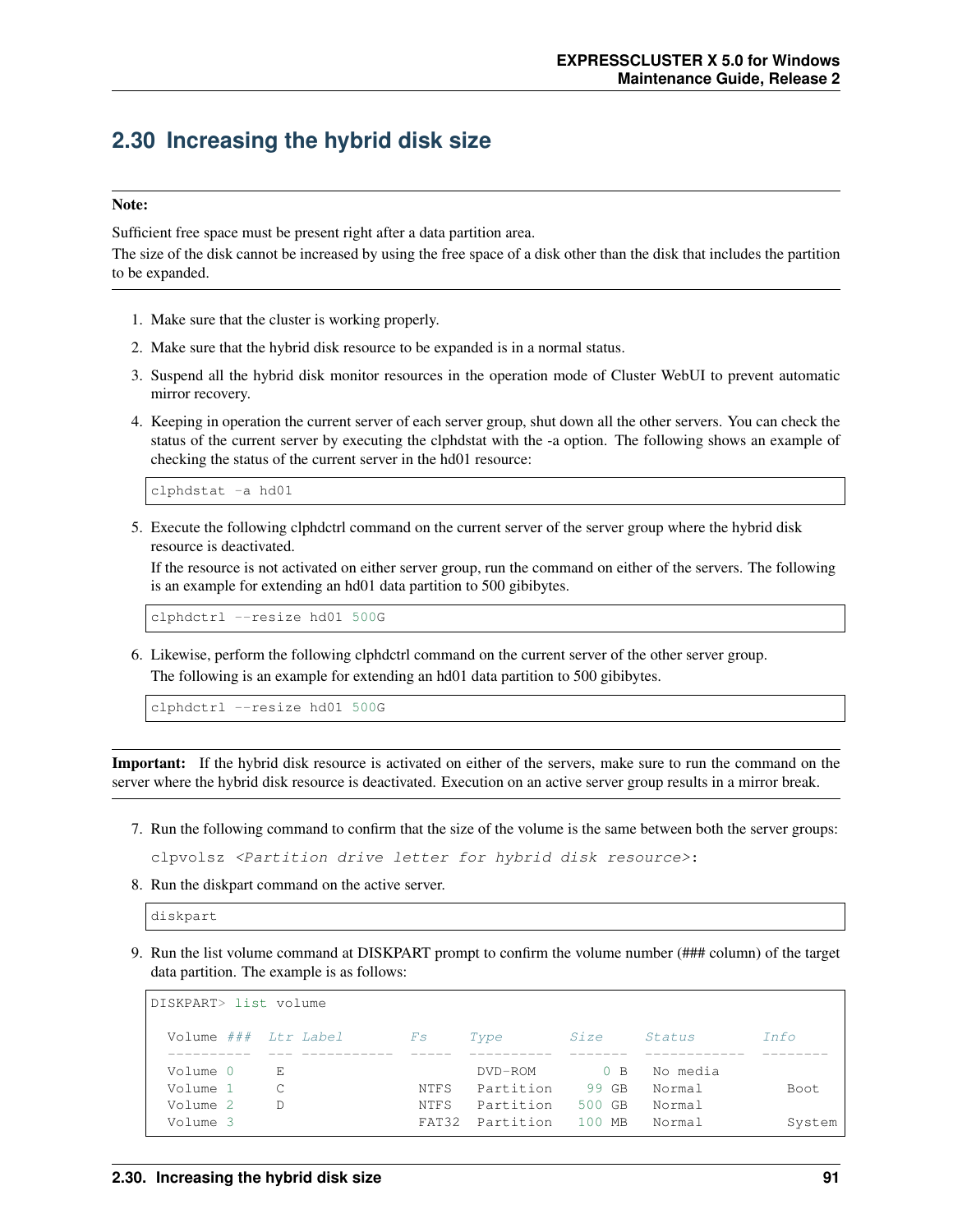10. Run the select volume command at DISKPART prompt to choose the target volume.

DISKPART> select volume 2

11. Run the extend filesystem command at DISKPART prompt to extend the target file system of the volume.

DISKPART> extend filesystem

12. Run the exit command at DISKPART prompt to end diskpart prompt.

```
DISKPART> exit
```
13.In the operation mode of Cluster WebUI, restart all the hybrid disk monitor resources that were suspended in step 3.

14. Start up all the servers that you shut down in step 4.

#### Important:

The [clpmdctrl --resize] command is effective only when hybrid disk resources are in the normal status.

If the mirror becomes inconsistent (mirror break) between step 5 and 6, the data partition cannot be extended at step 6. In this case, use the -force option to forcibly extend the data partition in step 6 and complete all the steps. Then recover the mirror disk.

If the [-force] option is used for extension, full copy is performed to rebuild the mirror first time.

clphdctrl --resize hd01 500G -force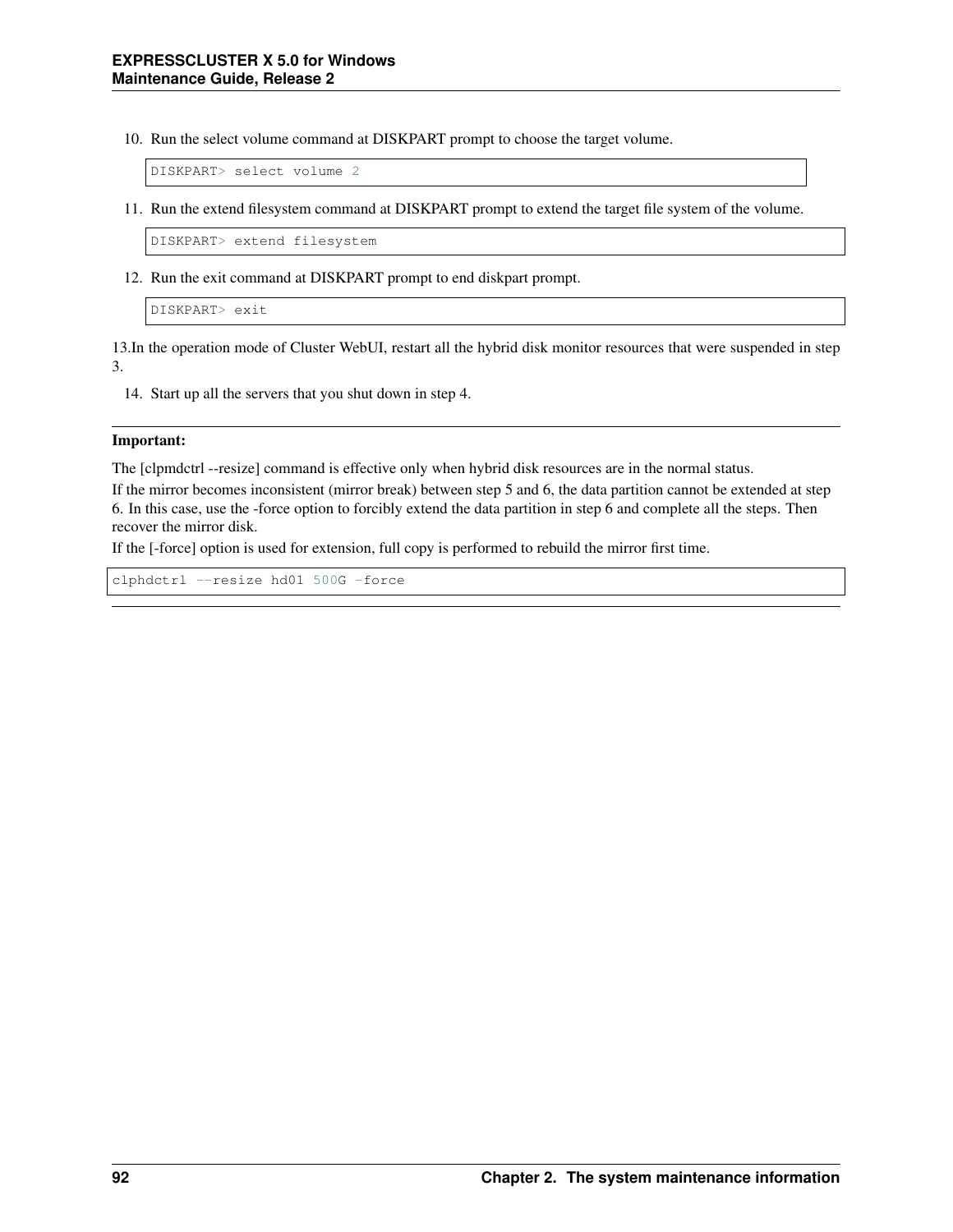### **2.31 Replacing the disk array controller (DAC)/updating the firmware**

After the disk array controller (DAC) is replaced or the firmware is updated, the OS may recognize an existing disk as a new disk even if the disk has not been replaced actually. The required procedure varies depending on how the OS recognizes the disk. Therefore, be sure to perform the following procedure when replacing the DAC or updating the firmware.

- 1. Make sure that the cluster is working properly.
- 2. If a group is active on a server on which DAC is to be replaced or on which the firmware is to be updated (hereafter referred to as target server), move the group.
- 3. Before replacing the DAC or updating the firmware, execute the following command to check the combinations of "drive letter" and "GUID" for the partitions of all the mirror disk resources and hybrid disk resources.

mountvol

Output example:

The following are output examples. The drive letter is applied to "C:\". The GUID is applied to "123da03b-e7e0-11e0-a2aa-806d6172696f".

```
C:> mountvol
Possible values for the current mount point and volume name:
     \\?\Volume{123da03a-e7e0-11e0-a2aa-806d6172696f}\
         C: \lambda\\?\Volume{123da03b-e7e0-11e0-a2aa-806d6172696f}\
         Z:\\?\Volume{123da03c-e7e0-11e0-a2aa-806d6172696f}\
         P:
```
- 4. When replacing the DAC, shut down the target server from the operation mode of Cluster WebUI to power off.
- 5. Replace the DAC or update the firmware.

When replacing the DAC, power on the target server to start the OS.

6. After the completion of DAC replacement or firmware update, perform the following procedure to check that the OS recognizes the disk used by the mirror disk resources and hybrid disk resources as an existing disk. Execute the following command on the target server to check whether the combinations of "drive letter" and "GUID" for the mirror disk resources and hybrid disk resources have changed from those checked in step 3.

mountvol

- 7. When the combinations of "drive letter" and "GUID" for all mirror disk resources and hybrid disk resources have not changed from those checked in step 3, the disk is recognized as an existing disk by the OS. In this case, execute step 10 and subsequent steps. (Steps 8 and 9 are not required.) When the combination has changed from that checked in step 3, the disk is recognized as a new disk by the OS. In this case, execute step 8 and subsequent steps.
- 8. Check the disk setting on the target server.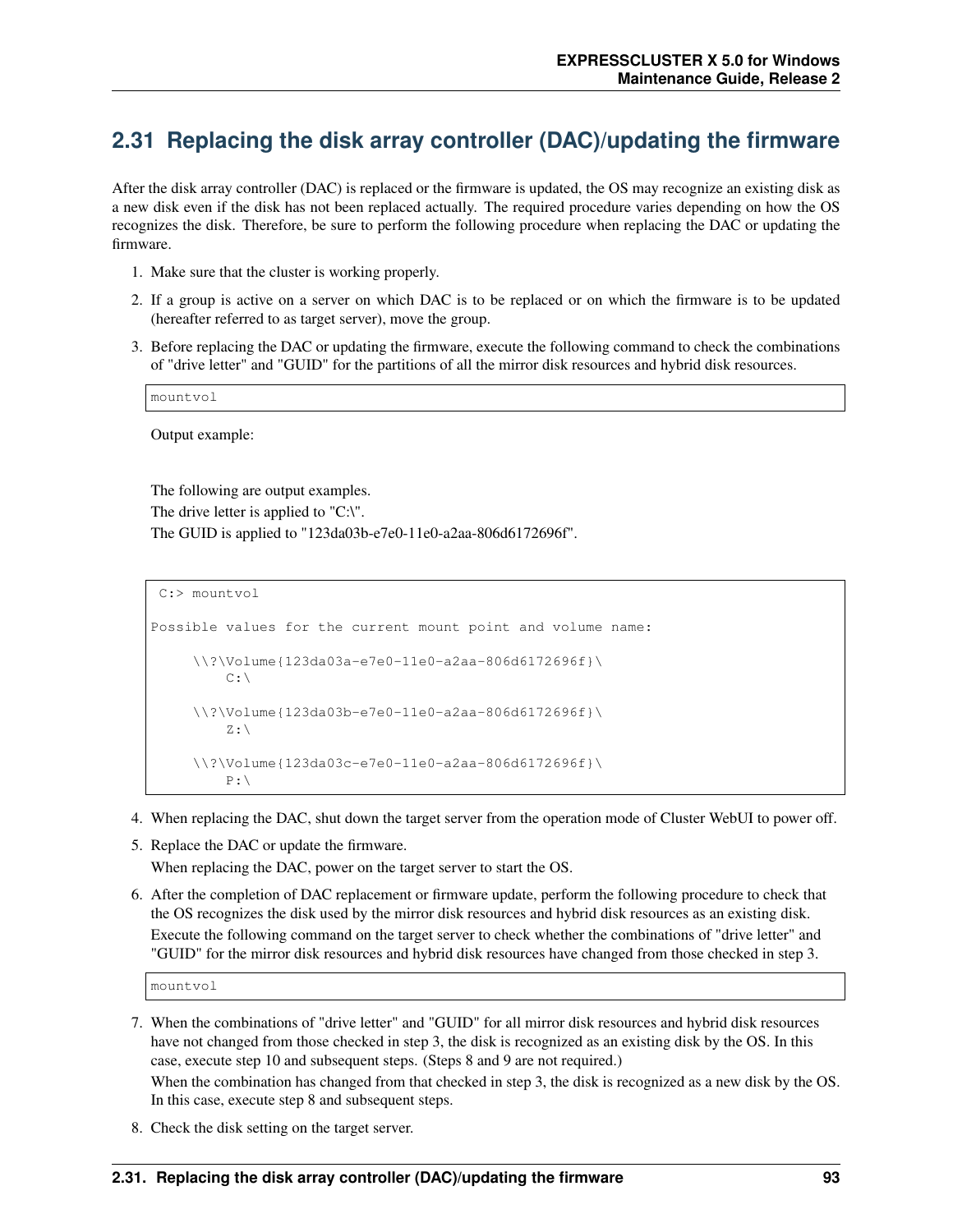- Check the drive letters of the data and cluster partitions using Disk Management (Control Panel -> Administrative Tools -> Computer Management -> Disk Management). If the drive letter has been changed, re-configure it as it was, restart the server and check that the drive letter is configured correctly.
- 9. Restart the target server from the operation mode of Cluster WebUI.
	- If the drive letters are corrected in step 8 above, reconfigure the cluster information according to the procedures in steps 7 to 11 of "Replacing the mirror disk". In this case, read "server on which disks were replaced" as "target server".
- 10. Recover the target server to the cluster.
	- In automatic recovery mode, the server is automatically recovered to the cluster.
- 11. If Cluster Properties -> Mirror Disk tab -> Auto Mirror Recovery is set, the mirror is automatically reconstructed (partially copy or full copy). If the settings are configured not to perform Auto Mirror Recovery, reconstruct the mirror manually.
	- If mirror reconstruction ends abnormally, reconfigure the cluster information according to the procedures in steps 8 to 12 of ["2.26.](#page-87-0) *[Replacing the mirror disk](#page-87-0)*". In this case, read "server on which disks were replaced" as "target server".
- 12. Move the group as required.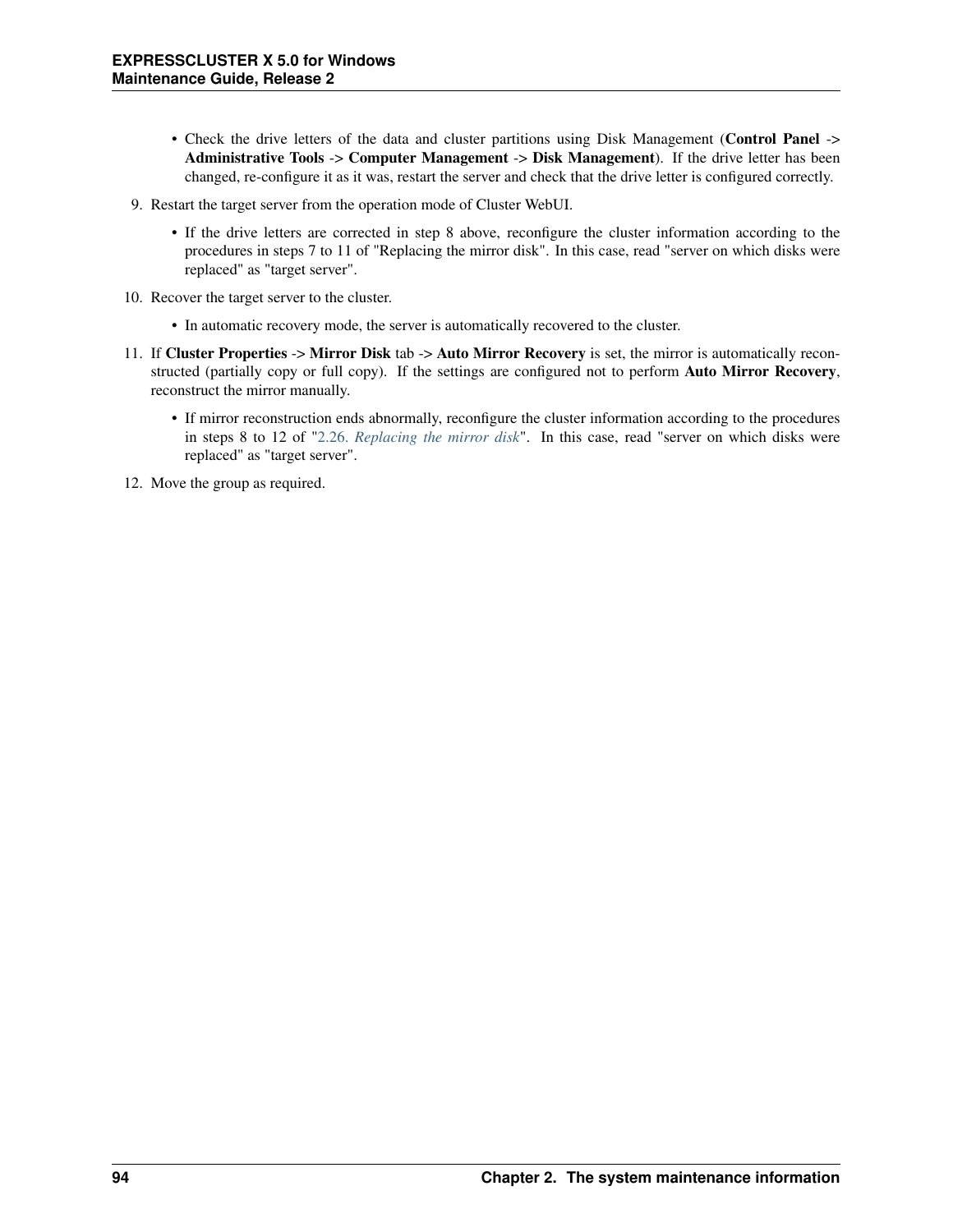## **2.32 Replacing FibreChannel HBA / SCSI / SAS controller**

Follow the procedures below to replace HBA connecting the shared disk.

- 1. If the group is operating in the server where HBA is to be replaced (hereafter referred to as target server), move the group to another server.
- 2. Change the settings for the EXPRESSCLUSTER Server service of the target server to manual start.
- 3. Shut down the target server to replace HBA.
- 4. Start the target server with the disk cable disconnected.
- 5. From the config mode of Cluster WebUI, open the properties of the target server and configure filter settings on the replaced HBA.
	- Click Connect on the HBA tab to acquire the disk configuration data for the target server, and then select the replaced HBA.
	- Do not change the settings other than above.
- 6. Save the cluster configuration data in which HBA filter setting has been configured in Cluster WebUI temporarily in the disk area accessible from the cluster server.
	- If the Cluster WebUI is used on the cluster server, save the cluster configuration data in the local disk. Also, if the Cluster WebUI is used on another PC, save it in the shared folder accessible from the cluster server, or save it temporarily in an external media disk etc. and then copy it to the local disk of the cluster server.
- 7. Execute the following command on one of the cluster servers to upload the saved cluster configuration data.

```
clpcfctrl --push -x < path_of_the_cluster_configuration_information>
˓→--nocheck
```
- 8. Shut down the target server and connect the disk cable.
- 9. Start the target server to check the drive letter in Disk Management. If the drive letter has been changed, set it as it was before. Restart the server to check that the drive letter is correctly configured.
- 10. From the config mode of Cluster WebUI, open the properties of the target server to check the settings for the HBA tab. If there is a partition which does not restrict access on the shared disk, check that the partition data is registered in Partition excluded from cluster management.
- 11. As with the steps 6 and 7 above, save the cluster configuration data temporarily and upload it from the cluster server with the following command:

```
clpcfctrl --push -x < path_of_the_cluster_configuration_information>,
˓→--nocheck
```
- If the message "There is difference between the disk information in the configuration information and the disk information in the server. Are you sure you want automatic modification?" appears upon saving the configuration information, select Yes.
- 12. Set the configuration for the EXPRESSCLUSTER Server service of the target server back to automatic start, and reboot the target server.
- 13. When Auto Recovery is configured as Off in Extension tab of Cluster Properties of the cluster, select Recover server the target server in the operation mode of Cluster WebUI.
- 14. Migrate the group if necessary.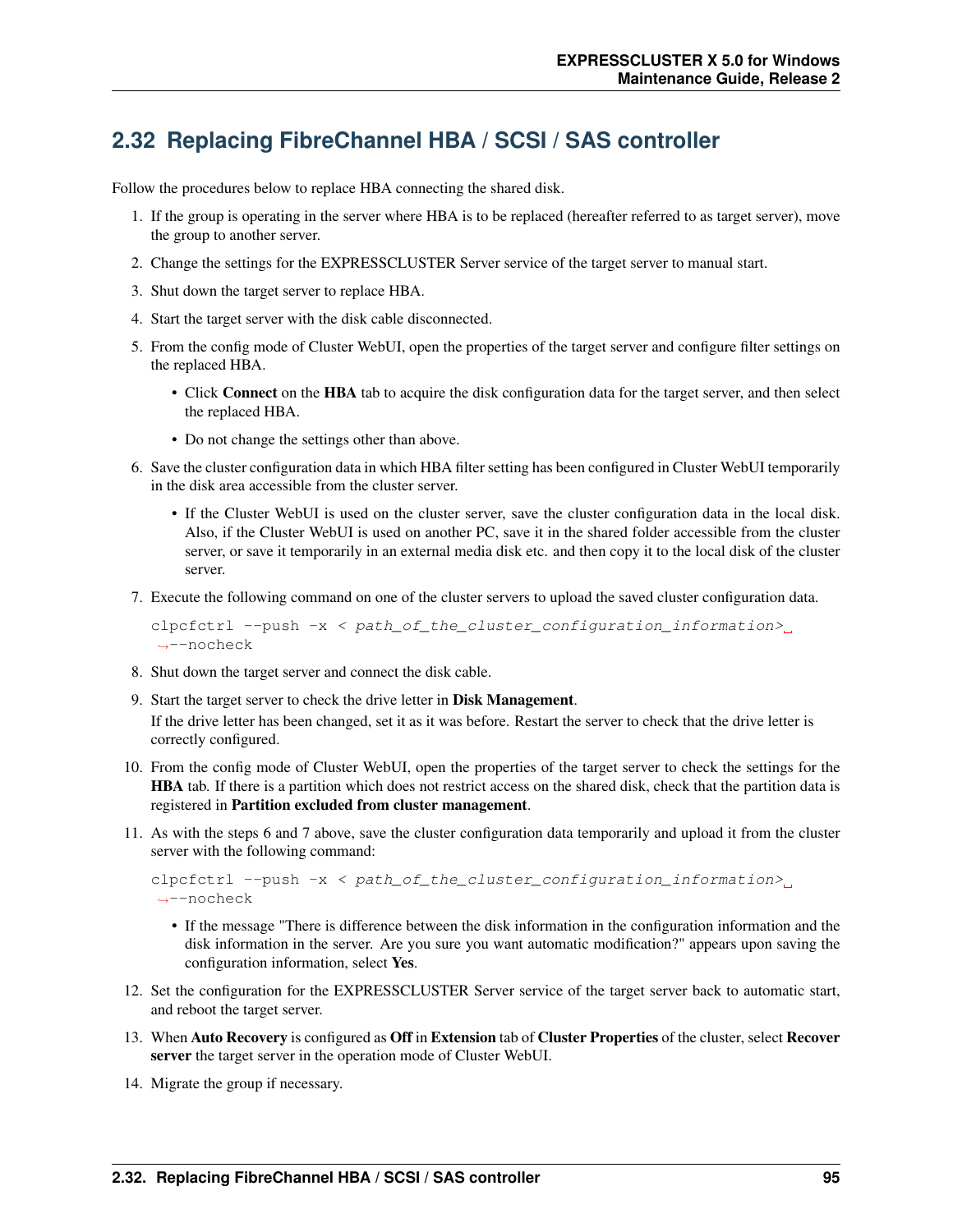## **2.33 Updating data encryption key file of mirror/hybrid disk resources**

Perform the following procedure to update the encryption key used for the mirror communication encryption of mirror disk resources/hybrid disk resources.

Note: The following procedure is executable while mirror disk resources and hybrid disk resources are activated. At this time, however, mirroring in progress is suspended. In this case, execute mirror recovery after the completion of the procedure.

1. Run the clpkeygen command to create a new encryption key file. For more information on the clpkeygen command, see "Reference Guide" -> "EXPRESSCLUSTER command reference" -> "Creating a key file for encrypting communication data (clpkeygen command)".

```
clpkeygen 256 newkeyfile.bin
```
- 2. Overwrite the encryption key files for all the servers of which mirror disk resources/hybrid disk resources can be activated, by using the file created at step 1. Keep the original file then.
- 3. Execute the --updatekey option for the clpmdctrl or clphdctrl command.
	- for mirror disk resources

clpmdctrl --updatekey md01

• for hybrid disk resources

clphdctrl --updatekey hd01

Once you execute the option on either server on which resources can be activated, the key information is updated for all servers necessary for update.

At this time, mirroring in progress is suspended.

- 4. Updating of the encryption key information is completed. From now on, the mirror communication encryption/decryption is executed by using the new encryption key.
- 5. If necessary, perform mirror recovery to resume the suspended mirroring.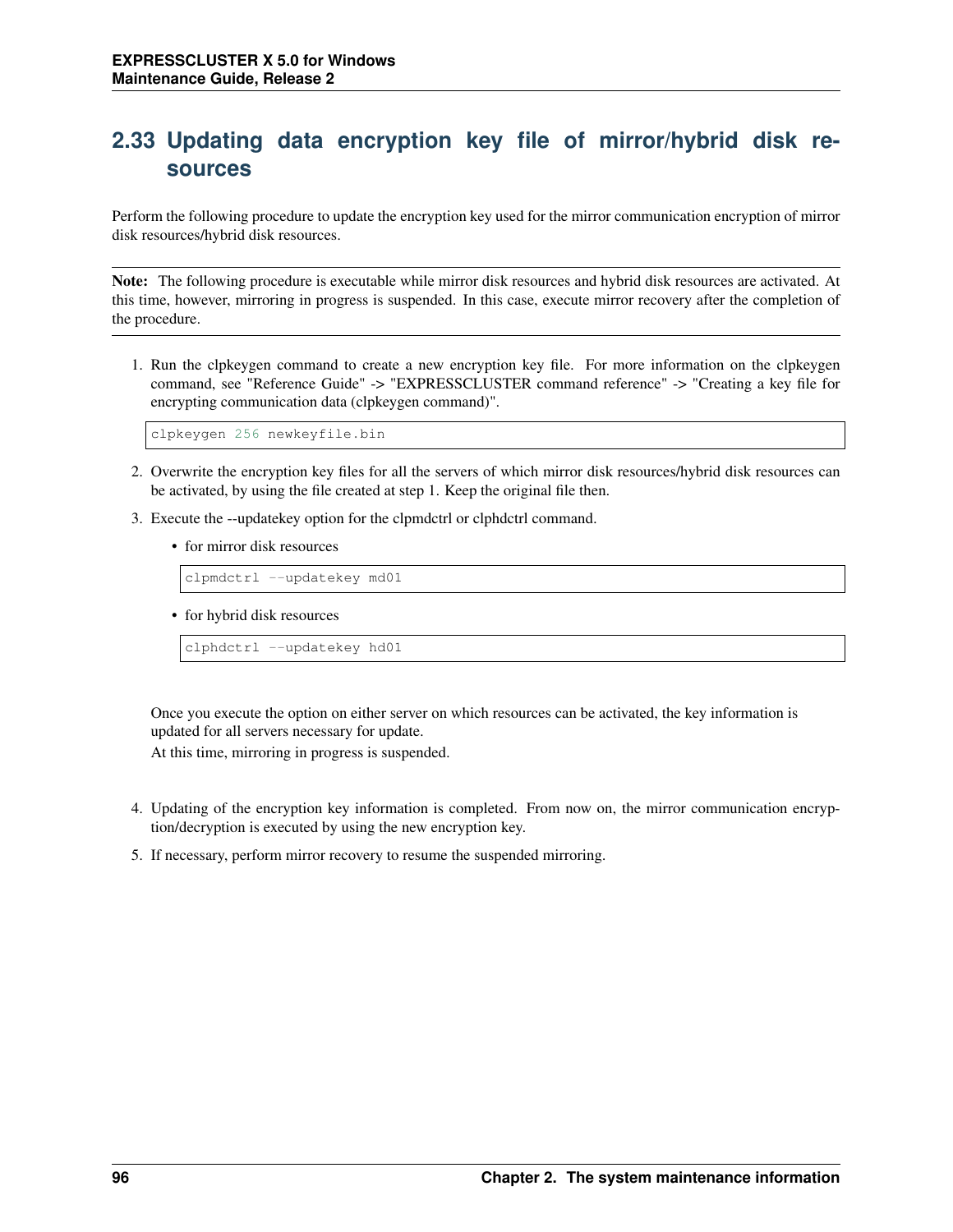# **2.34 Information required for inquiry**

The following information is required for inquiring about the failure.

1. Failure

Describe the failure.

Example) Failover group (failover1) failed to fail over from server1 to server2.

2. Time that the failure occurred

Example) 2018/01/01 00:00

3. Name of the server with the failure

Example) server2

4. Version of EXPRESSCLUSTER

Example) EXPRESSCLUSTER X 5.0

5. EXPRESSCLUSTER log and event log of when the failure occurred Logs can be collected by using the Cluster WebUI or by running the log collection command. To use Cluster WebUI, see the online manual. To use the log collection commands, see "Collecting logs (clplogcc command)" in "EXPRESSCLUSTER command reference" in the "Reference Guide".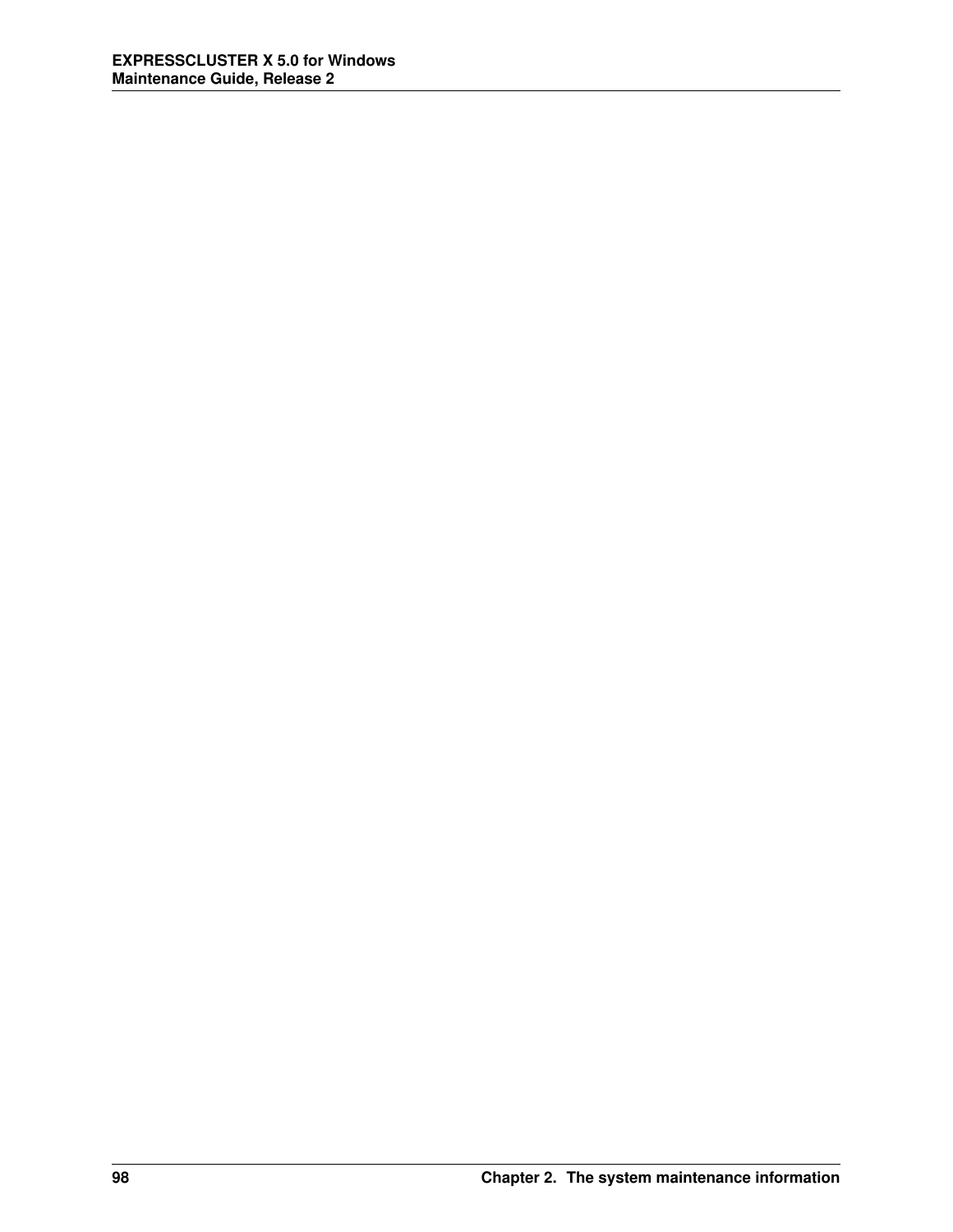### **CHAPTER**

## **THREE**

## **LEGAL NOTICE**

### **3.1 Disclaimer**

• Information in this document is subject to change without notice. No part of this document may be reproduced or transmitted in any form by any means, electronic or mechanical, for any purpose, without the express written permission of NEC Corporation.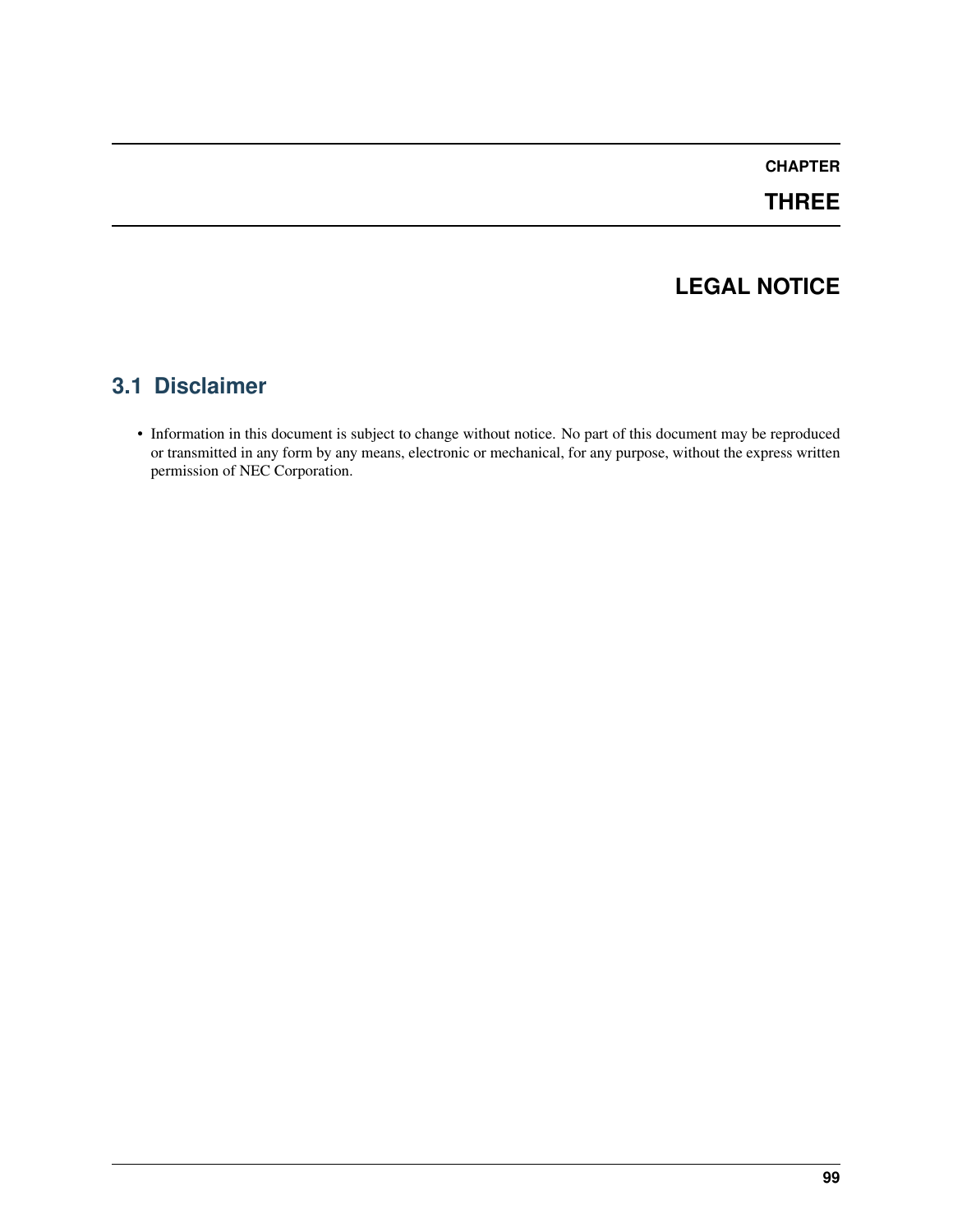# **3.2 Trademark Information**

- EXPRESSCLUSTER® is a registered trademark of NEC Corporation.
- Microsoft, Windows, Windows Server, Internet Explorer, Azure, and Hyper-V are registered trademarks of Microsoft Corporation in the United States and other countries.
- Amazon Web Services and all AWS-related trademarks, as well as other AWS graphics, logos, page headers, button icons, scripts, and service names are trademarks, registered trademarks or trade dress of AWS in the United States and/or other countries.
- VMware, vCenter Server, and vSphere is registered trademarks or trademarks of VMware, Inc. in the United States and/or other jurisdictions.
- Oracle, Oracle Database, Solaris, MySQL, Tuxedo, WebLogic Server, Container, Java, and all Java-based trademarks and logos are trademarks or registered trademarks of Oracle Corporation and/or its affiliates.
- F5, F5 Networks, BIG-IP, and iControl are trademarks or registered trademarks of F5 Networks, Inc. in the United States and other countries.
- Google Cloud Platform (GCP) is a trademark or a registered trademark of Google LLC.
- Other product names and slogans written in this manual are trademarks or registered trademarks of their respective companies.